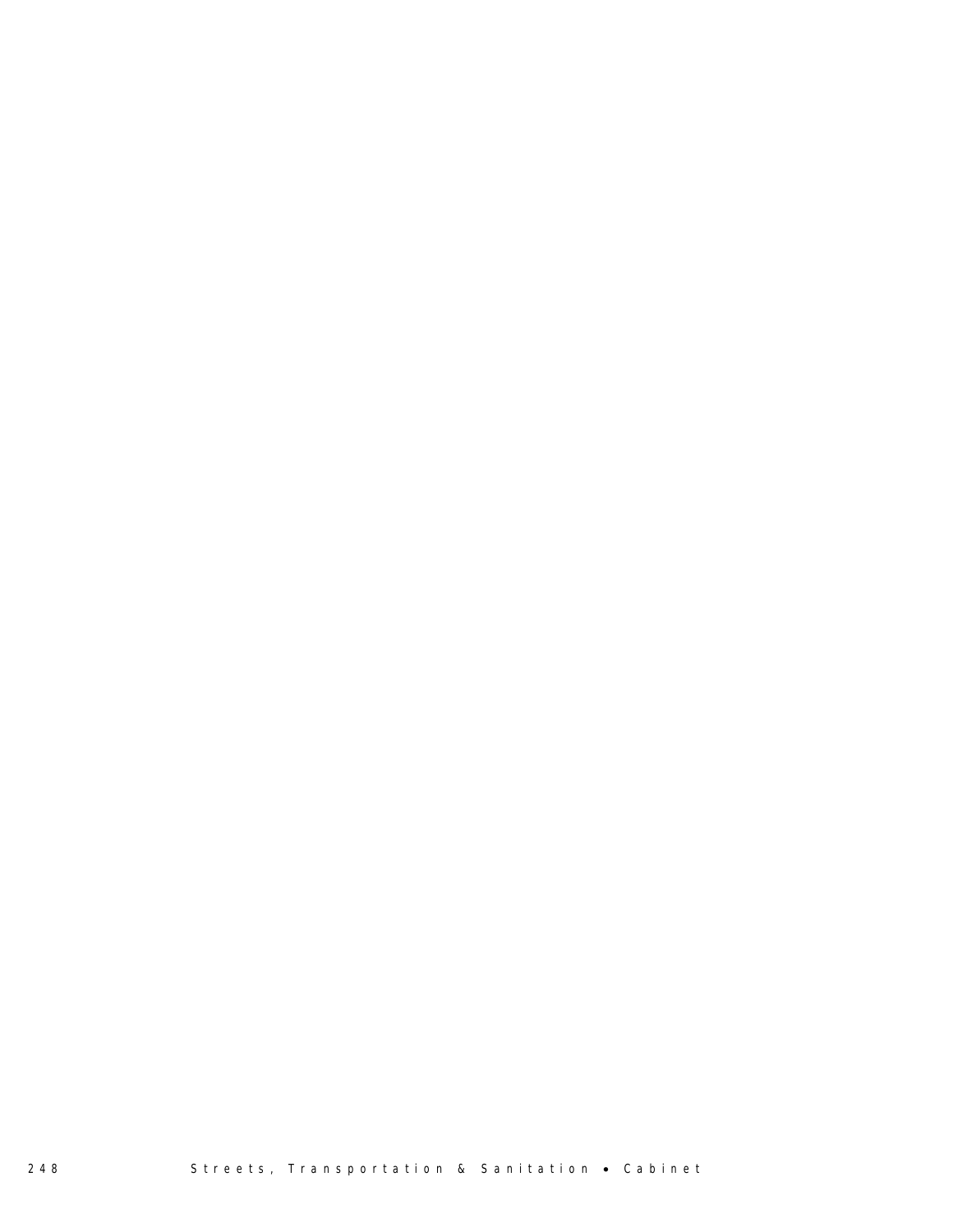# Streets, Transportation & Sanitation

#### *Chris Osgood, Chief of Streets, Transportation & Sanitation*

### *Cabinet Mission*

The mission of the Streets, Transportation & Sanitation Cabinet is to develop, implement, support and manage all programs, projects and policies that enhance clean, well-lit, attractive and efficient infrastructure that moves vehicular and pedestrian traffic safely.

| <b>Operating Budget</b>            | Program Name                                                       | Total Actual '13        | <b>Total Actual '14</b> | Total Approp '15        | <b>Total Budget '16</b>  |
|------------------------------------|--------------------------------------------------------------------|-------------------------|-------------------------|-------------------------|--------------------------|
|                                    | Central Fleet Management                                           | 2,034,246               | 2,429,950               | 2,669,110               | 2,557,755                |
|                                    | Office of Streets, Transportation &<br>Sanitation                  | 1,302,201               | 1,264,046               | 1,590,044               | 1,822,681                |
|                                    | Public Works Department                                            | 81,459,011              | 85,820,850              | 84.365.818              | 81,989,744               |
|                                    | <b>Snow Removal</b>                                                | 19,130,202              | 23,100,163              | 18,510,608              | 22,563,964               |
|                                    | <b>Transportation Department</b>                                   | 29,972,351              | 31,369,984              | 30,956,886              | 33,208,119               |
|                                    | Total                                                              | 133,898,011             | 143,984,993             | 138,092,466             | 142,142,263              |
| Capital Budget Expenditures        |                                                                    | Actual '13              | Actual '14              | <b>Estimated '15</b>    | Projected '16            |
|                                    | <b>Public Works Department</b><br><b>Transportation Department</b> | 54,090,468<br>4,894,672 | 35,272,170<br>5,060,568 | 71,840,384<br>8,854,384 | 71,987,415<br>17,587,835 |
|                                    | <b>Total</b>                                                       | 58,985,140              | 40,332,738              | 80,694,768              | 89,575,250               |
| <b>External Funds Expenditures</b> |                                                                    | Total Actual '13        | <b>Total Actual '14</b> | Total Approp '15        | <b>Total Budget '16</b>  |
|                                    |                                                                    |                         |                         |                         |                          |
|                                    | Central Fleet Management                                           | $\overline{0}$          | $\Omega$                | 0                       | 350,000                  |
|                                    | <b>Public Works Department</b>                                     | 29.069                  | 40.873                  | 420,000                 | 20,000                   |
|                                    | <b>Transportation Department</b>                                   | 4,890,439               | 2,530,422               | 2,515,099               | 2,154,863                |
|                                    | Total                                                              | 4,919,508               | 2,571,295               | 2,935,099               | 2,524,863                |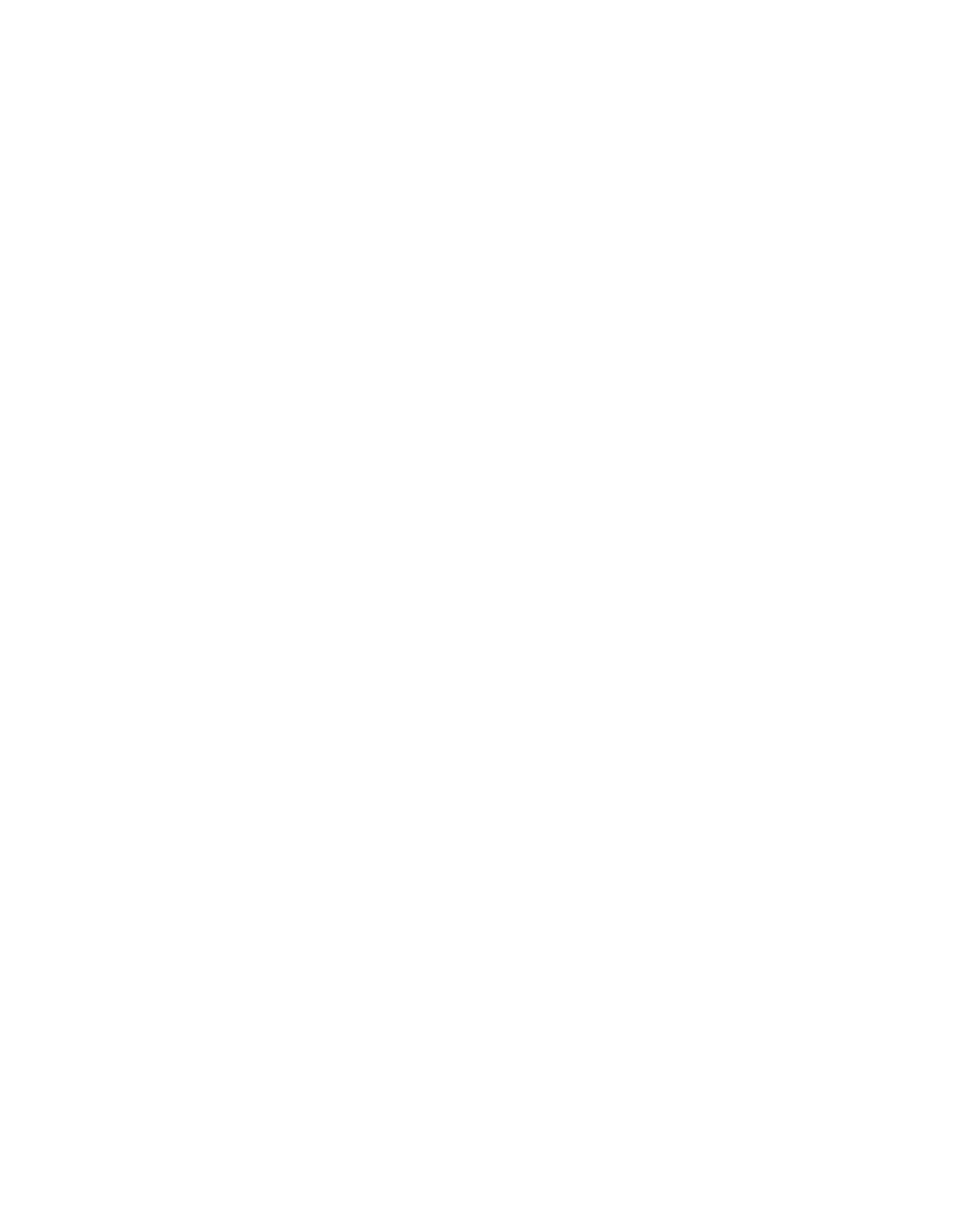# Central Fleet Management Operating Budget

#### *William Coughlin, Director, Appropriation 321*

#### *Department Mission*

Under the direction of the Public Works Commissioner, Central Fleet Management provides pro-active, cost effective fleet services by responding to vehicle maintenance requests in a timely manner. Requests for service consist of routine repairs, preventive maintenance and emergency service for the City's centralized fleet.

### *Selected Performance Strategies*

*Fleet Services* 

- To ensure vehicles in the centralized fleet are in proper operating condition.
- To provide scheduled preventative maintenance to the City's vehicle fleet.

| <b>Operating Budget</b>      | Program Name                               | <b>Total Actual '13</b> | <b>Total Actual '14</b> | Total Approp '15     | <b>Total Budget '16</b> |
|------------------------------|--------------------------------------------|-------------------------|-------------------------|----------------------|-------------------------|
|                              | <b>Fleet Services</b>                      | 2.034.246               | 2.429.950               | 2.669.110            | 2,557,755               |
|                              | <b>Total</b>                               | 2,034,246               | 2,429,950               | 2,669,110            | 2,557,755               |
| <b>External Funds Budget</b> | <b>Fund Name</b>                           | <b>Total Actual '13</b> | <b>Total Actual '14</b> | Total Approp '15     | <b>Total Budget '16</b> |
|                              | <b>Alternative Fuel Vehicle Retrofits</b>  | 0                       | 0                       | $\theta$             | 350,000                 |
|                              | <b>Total</b>                               | 0                       | 0                       | 0                    | 350,000                 |
| <b>Operating Budget</b>      |                                            | Actual '13              | Actual '14              | Approp '15           | <b>Budget '16</b>       |
|                              | <b>Personnel Services</b><br>Non Personnel | 1.333.887<br>700.359    | 1.497.501<br>932,449    | 1.840.327<br>828,783 | 1,921,914<br>635,841    |
|                              | <b>Total</b>                               | 2,034,246               | 2,429,950               | 2,669,110            | 2,557,755               |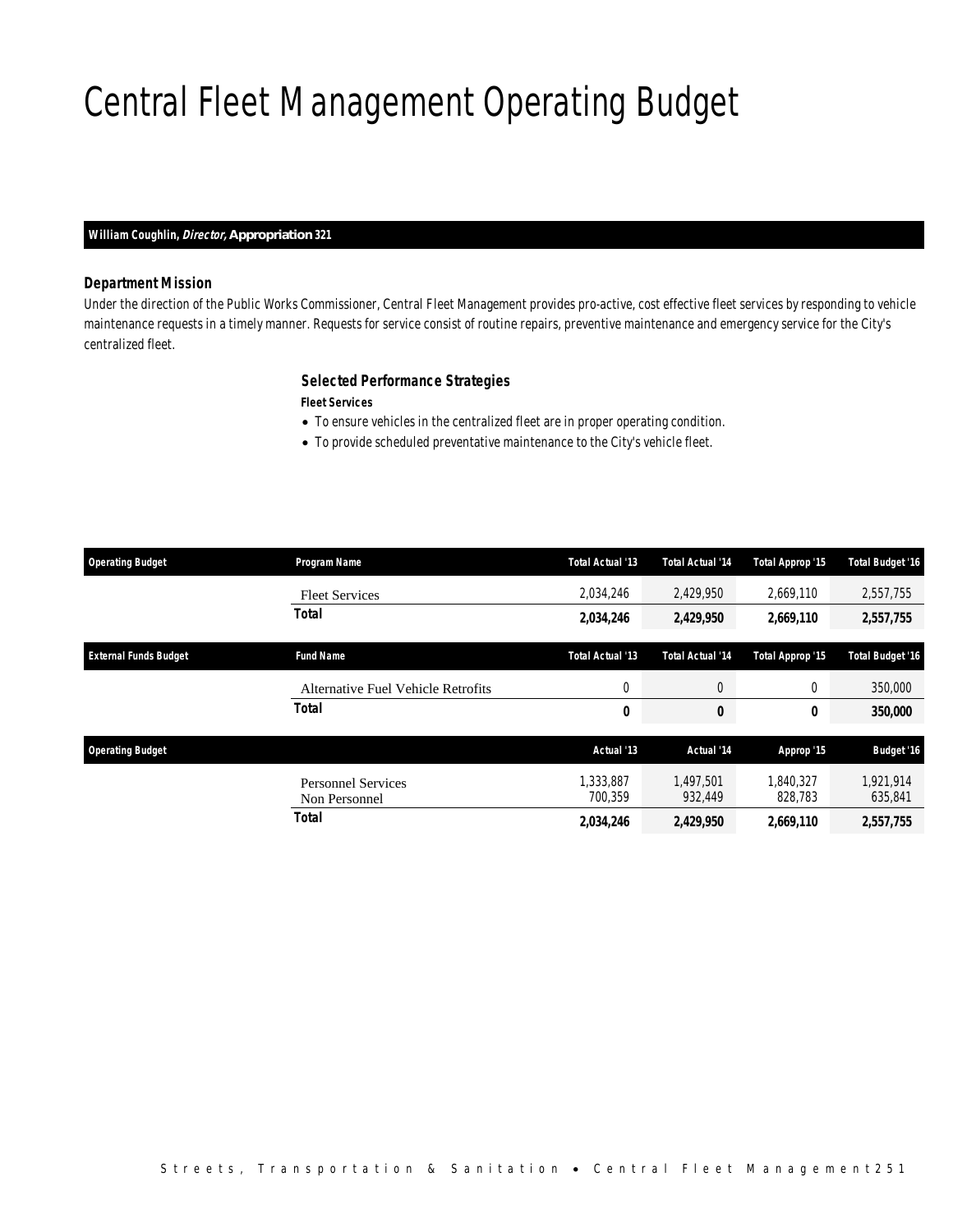## Central Fleet Management Operating Budget



### *Authorizing Statutes*

• Motor Vehicle Management Bureau, CBC Ord. §§ 7-8.1-7-8.8.

### *Description of Services*

The Central Fleet Management Division is responsible for preventive maintenance, routine and emergency repair of vehicles. Central Fleet Management maintains vehicles for all City departments excluding the public safety agencies.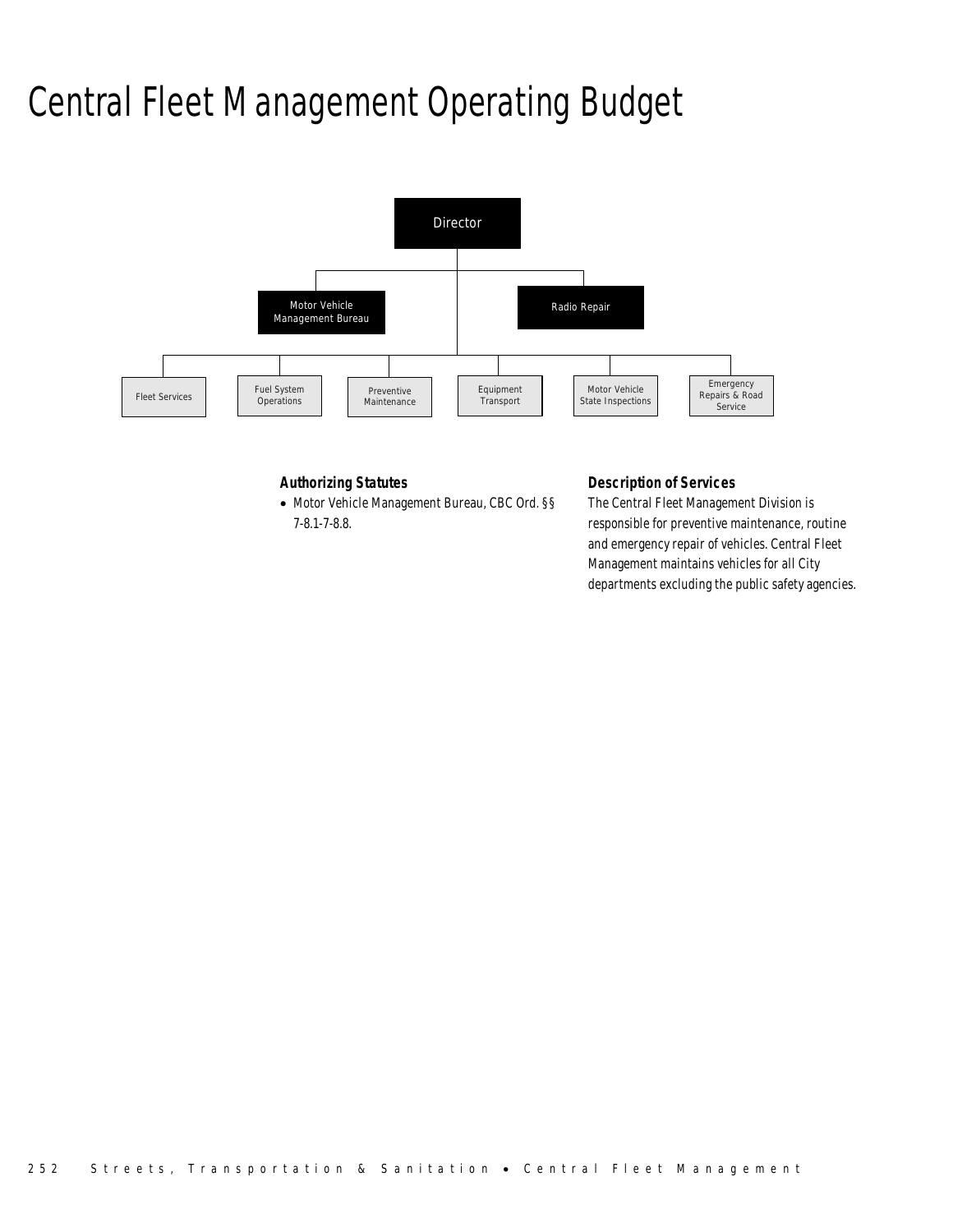## Department History

| <b>Personnel Services</b>       |                                                                     | FY13 Expenditure         | FY14 Expenditure            | FY15 Appropriation         | FY16 Adopted                   | Inc/Dec 15 vs 16              |
|---------------------------------|---------------------------------------------------------------------|--------------------------|-----------------------------|----------------------------|--------------------------------|-------------------------------|
|                                 | 51000 Permanent Employees                                           | 1,274,723                | 1,433,118                   | 1,799,827                  | 1,870,414                      | 70,587                        |
|                                 | 51100 Emergency Employees                                           | $\overline{0}$           | 0                           | $\mathbf 0$                | 0                              | $\overline{0}$                |
|                                 | 51200 Overtime<br>51600 Unemployment Compensation                   | 59,164<br>$\mathbf 0$    | 64,383<br>0                 | 40,500<br>$\theta$         | 51,500<br>0                    | 11,000<br>$\overline{0}$      |
|                                 | 51700 Workers' Compensation                                         | $\overline{0}$           | $\mathbf{0}$                | $\overline{0}$             | $\mathbf{0}$                   | $\overline{0}$                |
|                                 | <b>Total Personnel Services</b>                                     | 1,333,887                | 1,497,501                   | 1,840,327                  | 1,921,914                      | 81,587                        |
| <b>Contractual Services</b>     |                                                                     | FY13 Expenditure         | FY14 Expenditure            | FY15 Appropriation         | FY16 Adopted                   | Inc/Dec 15 vs 16              |
|                                 | 52100 Communications                                                | $\boldsymbol{0}$         | 3,811                       | 5,600                      | 6,900                          | 1,300                         |
|                                 | 52200 Utilities                                                     | $\overline{0}$           | $\mathbf{0}$                | $\overline{0}$             | $\mathbf 0$                    | $\theta$                      |
|                                 | 52400 Snow Removal                                                  | 0                        | $\overline{0}$              | 0                          | $\overline{0}$                 | $\Omega$                      |
|                                 | 52500 Garbage/Waste Removal<br>52600 Repairs Buildings & Structures | 11,445<br>$\overline{0}$ | 550<br>$\mathbf 0$          | 10,000<br>$\overline{0}$   | 5,000<br>$\theta$              | $-5,000$<br>$\mathbf{0}$      |
|                                 | 52700 Repairs & Service of Equipment                                | 35,650                   | 421,979                     | 146,700                    | 135,529                        | $-11,171$                     |
|                                 | 52800 Transportation of Persons                                     | 3,505                    | 1,846                       | 3,500                      | 3,500                          | $\theta$                      |
|                                 | 52900 Contracted Services                                           | 29,365                   | 50,089                      | 53,390                     | 55,322                         | 1,932                         |
|                                 | <b>Total Contractual Services</b>                                   | 79,965                   | 478,275                     | 219,190                    | 206,251                        | $-12,939$                     |
| <b>Supplies &amp; Materials</b> |                                                                     | FY13 Expenditure         | FY14 Expenditure            | FY15 Appropriation         | FY16 Adopted                   | Inc/Dec 15 vs 16              |
|                                 | 53000 Auto Energy Supplies                                          | 393,810                  | 158,107                     | 117,702                    | 87,380                         | $-30,322$                     |
|                                 | 53200 Food Supplies                                                 | 0                        | $\mathbf 0$                 | $\theta$                   | 0                              | $\mathbf 0$                   |
|                                 | 53400 Custodial Supplies                                            | $\mathbf 0$              | $\mathbf 0$                 | $\theta$                   | $\overline{0}$                 | $\overline{0}$                |
|                                 | 53500 Med, Dental, & Hosp Supply                                    | $\overline{0}$           | $\mathbf{0}$                | $\mathbf 0$                | $\overline{0}$                 | $\overline{0}$                |
|                                 | 53600 Office Supplies and Materials                                 | 1,801                    | 3,148                       | 3,200                      | 3,200                          | $\mathbf 0$                   |
|                                 | 53700 Clothing Allowance                                            | 0                        | 0                           | $\theta$                   | 0<br>$\Omega$                  | $\overline{0}$<br>$\Omega$    |
|                                 | 53800 Educational Supplies & Mat<br>53900 Misc Supplies & Materials | $\overline{0}$<br>24,301 | $\mathbf 0$<br>$\mathbf{0}$ | $\overline{0}$<br>80,000   | 58,800                         | $-21,200$                     |
|                                 | <b>Total Supplies &amp; Materials</b>                               | 419,912                  | 161,255                     | 200,902                    | 149,380                        | $-51,522$                     |
| <b>Current Chgs &amp; Oblig</b> |                                                                     | FY13 Expenditure         | FY14 Expenditure            | FY15 Appropriation         | FY16 Adopted                   | Inc/Dec 15 vs 16              |
|                                 |                                                                     |                          |                             |                            |                                |                               |
|                                 | 54300 Workers' Comp Medical                                         | $\boldsymbol{0}$         | 0                           | $\theta$                   | 0                              | $\mathbf 0$                   |
|                                 | 54400 Legal Liabilities                                             | $\overline{0}$<br>0      | $\mathbf{0}$<br>$\Omega$    | $\overline{0}$<br>$\Omega$ | $\mathbf{0}$<br>$\overline{0}$ | $\mathbf 0$<br>$\overline{0}$ |
|                                 | 54500 Aid To Veterans<br>54600 Current Charges H&I                  | $\overline{0}$           | $\mathbf{0}$                | $\theta$                   | $\mathbf{0}$                   | $\overline{0}$                |
|                                 | 54700 Indemnification                                               | $\Omega$                 | $\mathbf{0}$                | $\Omega$                   | $\mathbf{0}$                   | $\Omega$                      |
|                                 | 54900 Other Current Charges                                         | 52,085                   | 45,522                      | 51,345                     | 7,850                          | $-43,495$                     |
|                                 | Total Current Chgs & Oblig                                          | 52,085                   | 45,522                      | 51,345                     | 7,850                          | $-43,495$                     |
| Equipment                       |                                                                     | FY13 Expenditure         | FY14 Expenditure            | FY15 Appropriation         | FY16 Adopted                   | Inc/Dec 15 vs 16              |
|                                 | 55000 Automotive Equipment                                          | $\boldsymbol{0}$         | 0                           | $\bf 0$                    | $\mathbf 0$                    | $\mathbf 0$                   |
|                                 | 55400 Lease/Purchase                                                | 130,166                  | 230,277                     | 339,371                    | 261,510                        | $-77,861$                     |
|                                 | 55600 Office Furniture & Equipment                                  | 0                        | 0                           | $\mathbf 0$                | 0                              | $\theta$                      |
|                                 | 55900 Misc Equipment                                                | 18,231                   | 17,120                      | 17,975                     | 10,850                         | $-7,125$                      |
|                                 | <b>Total Equipment</b>                                              | 148,397                  | 247,397                     | 357,346                    | 272,360                        | $-84,986$                     |
| Other                           |                                                                     | FY13 Expenditure         | FY14 Expenditure            | FY15 Appropriation         | FY16 Adopted                   | Inc/Dec 15 vs 16              |
|                                 | 56200 Special Appropriation                                         | $\boldsymbol{0}$         | 0                           | $\boldsymbol{0}$           | 0                              | 0                             |
|                                 | 57200 Structures & Improvements                                     | 0                        | 0                           | $\theta$                   | 0                              | 0                             |
|                                 | 58000 Land & Non-Structure                                          | 0                        | $\mathbf{0}$                | $\overline{0}$             | $\mathbf{0}$                   | 0                             |
|                                 | <b>Total Other</b>                                                  | 0                        | 0                           | 0                          | 0                              | 0                             |
|                                 | <b>Grand Total</b>                                                  | 2,034,246                | 2,429,950                   | 2,669,110                  | 2,557,755                      | $-111,355$                    |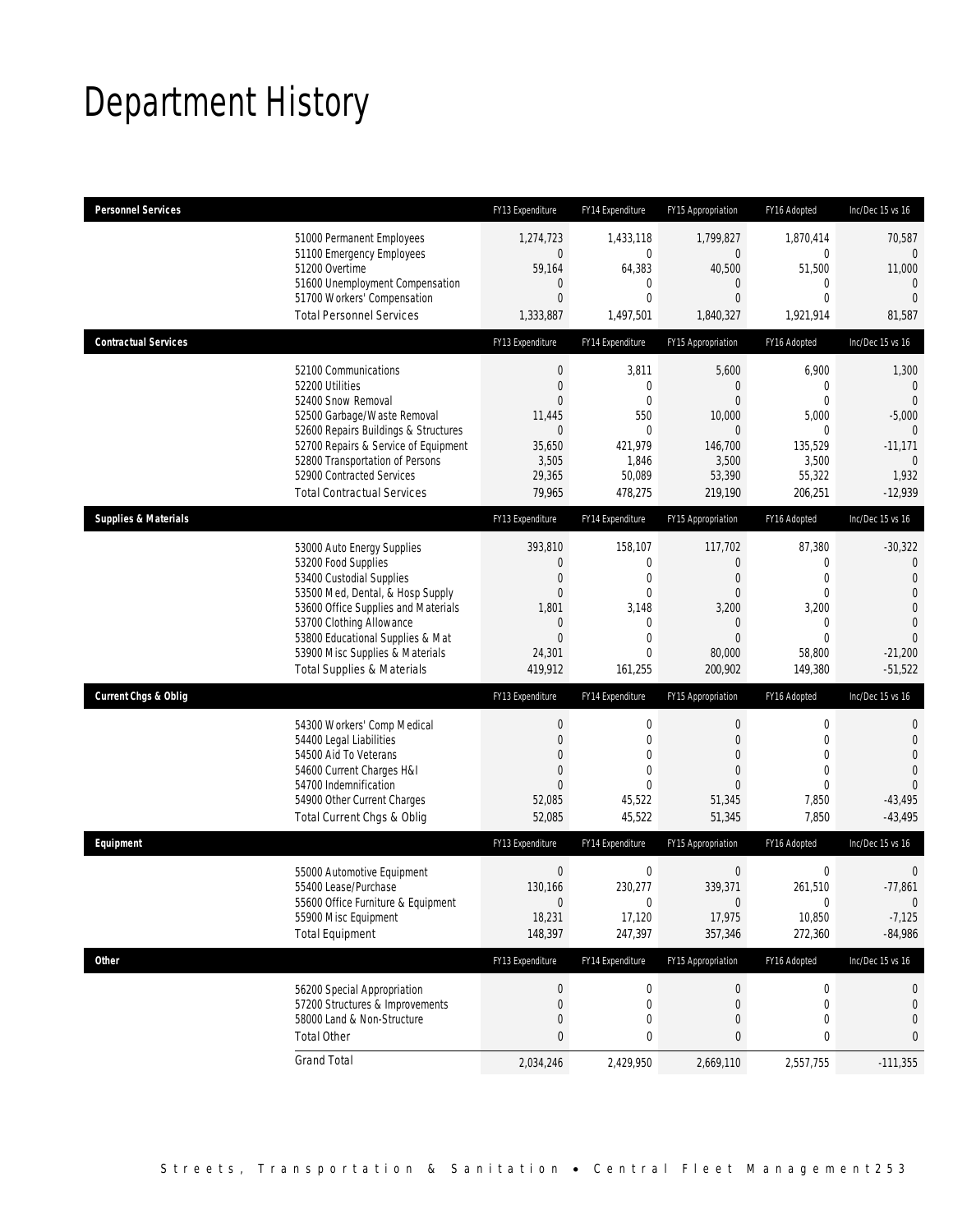## Department Personnel

l.

| Title                                | Union<br>Code | Grade | Position | FY16 Salary | Title                              | Union<br>Code   | Grade | Position | FY16 Salary |
|--------------------------------------|---------------|-------|----------|-------------|------------------------------------|-----------------|-------|----------|-------------|
|                                      |               |       |          |             |                                    |                 |       |          |             |
| <b>Communications Equip Operator</b> | AFT           | 08    | 1.00     | 30,004      | Master Gen Maint Mech Foreman      | AFG             | 20    | 1.00     | 95,473      |
| Exec Asst                            | EXM           | 12    | 1.00     | 124,218     | Motor Equiopment Repair Foreperson | AFG             | 18A   | 2.00     | 160,897     |
| Gen Main Mech Frprs                  | AFG           | 19A   | 1.00     | 92,938      | Motor Equip Rep Frpr (CFM)         | AFG             | 17A   | 1.00     | 75,844      |
| <b>Head Admin Clerk</b>              | AFT           | 14    | 1.00     | 54,055      | Prin Admin Assistant               | SE <sub>1</sub> | 08    | 1.00     | 84.460      |
| Heavy Motor Equipment Repair Class I | AFT           | 18    | 5.00     | 325,054     | Safety Inspector(C Fleet Mn)       | AFG             | 15    | 1.00     | 61,872      |
| <b>HME Repairperson Class II</b>     | AFB           | 16    | 5.00     | 250,357     | Service Writer                     | AFG             | 15    | 2.00     | 121,609     |
| <b>HME Repairperson Class II</b>     | <b>AFT</b>    | 16    | 4.00     | 256,957     | Sr Data Processing Equip Tech      | AFT             | 17    | 1.00     | 60,400      |
| <b>HME Repairperson Class III</b>    | AFT           | 14    | 8.00     | 359,014     | Sr Radio Comm Tech                 | AFG             | 18A   | 1.00     | 60,781      |
| Hvy Mtr Equip Repairperson           | AFT           | 15    | 9.00     | 566,174     | Supn Automotive Maint              | SE <sub>1</sub> | 10    | 2.00     | 227,306     |
|                                      |               |       |          |             | Total                              |                 |       | 47       | 3,007,414   |
|                                      |               |       |          |             |                                    |                 |       |          |             |
|                                      |               |       |          |             | <b>Adjustments</b>                 |                 |       |          |             |
|                                      |               |       |          |             | <b>Differential Payments</b>       |                 |       |          | $\Omega$    |
|                                      |               |       |          |             | Other                              |                 |       |          | 20,000      |

 Chargebacks -1,136,000 Salary Savings -21,000 *FY16 Total Request 1,870,414*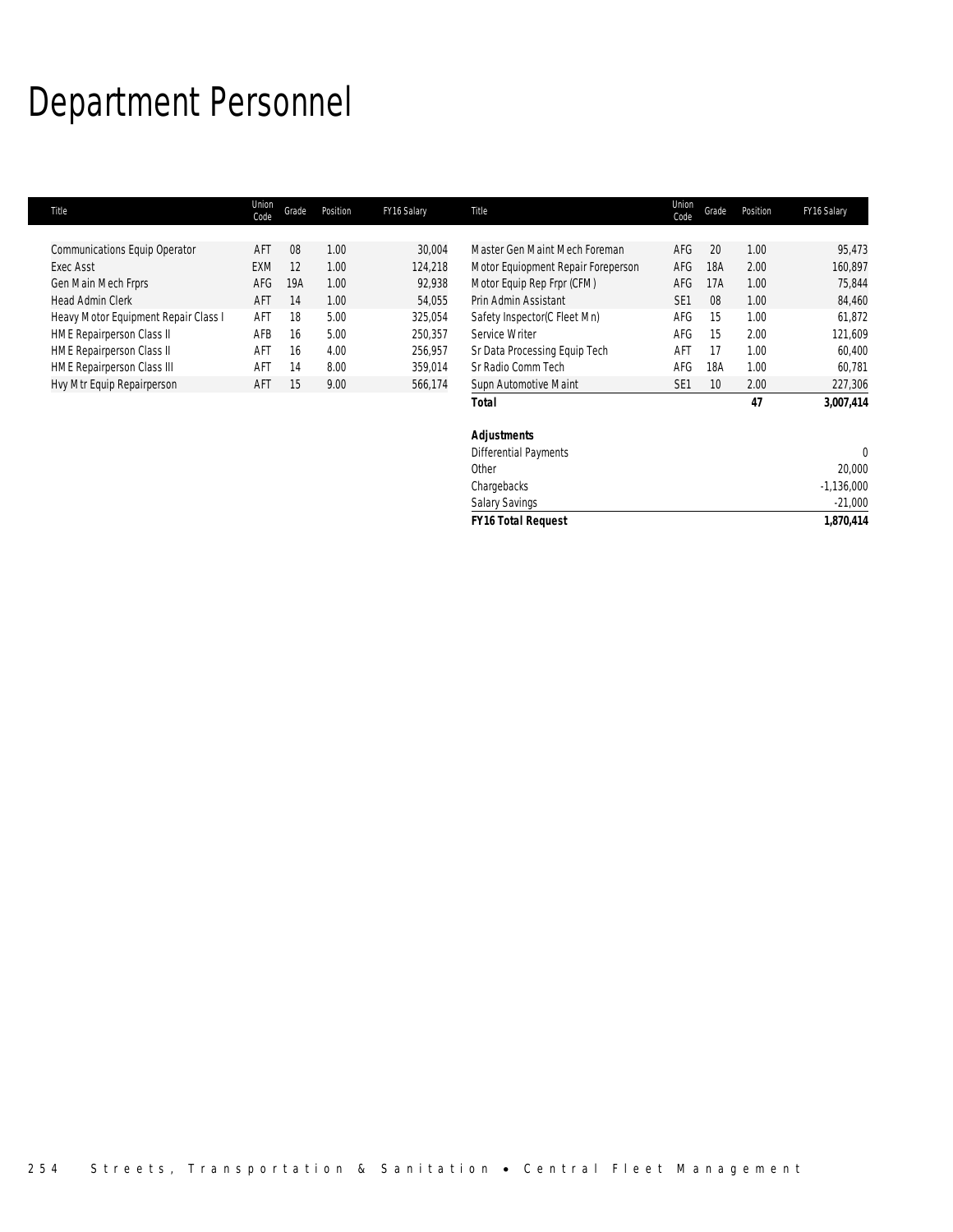## External Funds History

| <b>Personnel Services</b>                                                                                                                                                                                                                                                                                  | FY13 Expenditure                                                                                                       | FY14 Expenditure                                                                                                 | FY15 Appropriation                                                                                | FY16 Adopted                                                                                                                                                            | Inc/Dec 15 vs 16                                                                                                                                                                      |
|------------------------------------------------------------------------------------------------------------------------------------------------------------------------------------------------------------------------------------------------------------------------------------------------------------|------------------------------------------------------------------------------------------------------------------------|------------------------------------------------------------------------------------------------------------------|---------------------------------------------------------------------------------------------------|-------------------------------------------------------------------------------------------------------------------------------------------------------------------------|---------------------------------------------------------------------------------------------------------------------------------------------------------------------------------------|
| 51000 Permanent Employees<br>51100 Emergency Employees<br>51200 Overtime<br>51300 Part Time Employees<br>51400 Health Insurance<br>51500 Pension & Annunity<br>51600 Unemployment Compensation<br>51700 Workers' Compensation<br>51800 Indirect Costs<br>51900 Medicare<br><b>Total Personnel Services</b> | $\boldsymbol{0}$<br>$\boldsymbol{0}$<br>$\boldsymbol{0}$<br>0<br>$\Omega$<br>0<br>0<br>0<br>0<br>$\boldsymbol{0}$<br>0 | $\boldsymbol{0}$<br>$\mathbf 0$<br>$\mathbf 0$<br>0<br>0<br>0<br>0<br>$\overline{0}$<br>0<br>$\overline{0}$<br>0 | $\boldsymbol{0}$<br>0<br>$\mathbf{0}$<br>0<br>$\Omega$<br>0<br>0<br>$\mathbf{0}$<br>0<br>0<br>0   | $\boldsymbol{0}$<br>$\mathbf{0}$<br>$\mathbf 0$<br>$\mathbf{0}$<br>$\Omega$<br>$\mathbf 0$<br>$\mathbf{0}$<br>$\mathbf 0$<br>$\mathbf{0}$<br>$\mathbf 0$<br>$\mathbf 0$ | $\mathbf 0$<br>$\mathbf 0$<br>$\overline{0}$<br>$\overline{0}$<br>$\overline{0}$<br>$\mathbf{0}$<br>$\mathbf 0$<br>$\overline{0}$<br>$\overline{0}$<br>$\overline{0}$<br>$\mathbf{0}$ |
| <b>Contractual Services</b>                                                                                                                                                                                                                                                                                | FY13 Expenditure                                                                                                       | FY14 Expenditure                                                                                                 | FY15 Appropriation                                                                                | FY16 Adopted                                                                                                                                                            | Inc/Dec 15 vs 16                                                                                                                                                                      |
| 52100 Communications<br>52200 Utilities<br>52400 Snow Removal<br>52500 Garbage/Waste Removal<br>52600 Repairs Buildings & Structures<br>52700 Repairs & Service of Equipment<br>52800 Transportation of Persons<br>52900 Contracted Services<br><b>Total Contractual Services</b>                          | $\boldsymbol{0}$<br>$\boldsymbol{0}$<br>$\Omega$<br>0<br>0<br>0<br>0<br>0<br>$\bf{0}$                                  | 0<br>$\mathbf 0$<br>0<br>0<br>$\mathbf{0}$<br>$\boldsymbol{0}$<br>$\mathbf{0}$<br>0<br>0                         | $\boldsymbol{0}$<br>$\mathbf 0$<br>0<br>0<br>0<br>$\boldsymbol{0}$<br>$\mathbf{0}$<br>0<br>0      | $\boldsymbol{0}$<br>$\mathbf 0$<br>$\overline{0}$<br>$\mathbf{0}$<br>$\mathbf 0$<br>350,000<br>0<br>$\overline{0}$<br>350,000                                           | $\mathbf 0$<br>$\mathbf 0$<br>$\overline{0}$<br>$\overline{0}$<br>$\overline{0}$<br>350,000<br>$\overline{0}$<br>$\overline{0}$<br>350,000                                            |
| <b>Supplies &amp; Materials</b>                                                                                                                                                                                                                                                                            | FY13 Expenditure                                                                                                       | FY14 Expenditure                                                                                                 | FY15 Appropriation                                                                                | FY16 Adopted                                                                                                                                                            | Inc/Dec 15 vs 16                                                                                                                                                                      |
| 53000 Auto Energy Supplies<br>53200 Food Supplies<br>53400 Custodial Supplies<br>53500 Med, Dental, & Hosp Supply<br>53600 Office Supplies and Materials<br>53700 Clothing Allowance<br>53800 Educational Supplies & Mat<br>53900 Misc Supplies & Materials<br><b>Total Supplies &amp; Materials</b>       | $\boldsymbol{0}$<br>$\boldsymbol{0}$<br>0<br>0<br>0<br>$\boldsymbol{0}$<br>0<br>0<br>0                                 | 0<br>$\mathbf 0$<br>0<br>$\mathbf 0$<br>$\mathbf{0}$<br>$\overline{0}$<br>$\overline{0}$<br>0<br>0               | $\mathbf 0$<br>$\mathbf{0}$<br>0<br>0<br>0<br>$\mathbf{0}$<br>$\overline{0}$<br>0<br>$\mathbf{0}$ | 0<br>$\mathbf 0$<br>$\overline{0}$<br>$\mathbf{0}$<br>$\mathbf{0}$<br>$\mathbf 0$<br>$\mathbf{0}$<br>$\mathbf 0$<br>$\bf{0}$                                            | $\mathbf{0}$<br>$\mathbf 0$<br>$\overline{0}$<br>$\overline{0}$<br>$\mathbf 0$<br>$\overline{0}$<br>$\overline{0}$<br>$\overline{0}$<br>$\mathbf{0}$                                  |
| <b>Current Chgs &amp; Oblig</b>                                                                                                                                                                                                                                                                            | FY13 Expenditure                                                                                                       | FY14 Expenditure                                                                                                 | FY15 Appropriation                                                                                | FY16 Adopted                                                                                                                                                            | Inc/Dec 15 vs 16                                                                                                                                                                      |
| 54300 Workers' Comp Medical<br>54400 Legal Liabilities<br>54600 Current Charges H&I<br>54700 Indemnification<br>54900 Other Current Charges<br>Total Current Chgs & Oblig                                                                                                                                  | $\boldsymbol{0}$<br>$\boldsymbol{0}$<br>0<br>$\boldsymbol{0}$<br>0<br>$\mathbf{0}$                                     | 0<br>$\boldsymbol{0}$<br>0<br>0<br>$\mathbf 0$<br>0                                                              | $\boldsymbol{0}$<br>$\boldsymbol{0}$<br>0<br>0<br>0<br>$\mathbf{0}$                               | $\boldsymbol{0}$<br>$\mathbf 0$<br>$\mathbf{0}$<br>$\mathbf 0$<br>0<br>$\mathbf 0$                                                                                      | $\mathbf 0$<br>$\mathbf 0$<br>$\overline{0}$<br>$\overline{0}$<br>$\mathbf 0$<br>$\mathbf{0}$                                                                                         |
| Equipment                                                                                                                                                                                                                                                                                                  | FY13 Expenditure                                                                                                       | FY14 Expenditure                                                                                                 | FY15 Appropriation                                                                                | FY16 Adopted                                                                                                                                                            | Inc/Dec 15 vs 16                                                                                                                                                                      |
| 55000 Automotive Equipment<br>55400 Lease/Purchase<br>55600 Office Furniture & Equipment<br>55900 Misc Equipment<br><b>Total Equipment</b>                                                                                                                                                                 | $\boldsymbol{0}$<br>$\boldsymbol{0}$<br>$\boldsymbol{0}$<br>0<br>0                                                     | 0<br>$\boldsymbol{0}$<br>0<br>0<br>0                                                                             | $\boldsymbol{0}$<br>$\boldsymbol{0}$<br>$\mathbf{0}$<br>$\mathbf 0$<br>0                          | 0<br>$\boldsymbol{0}$<br>$\mathbf{0}$<br>0<br>$\bf{0}$                                                                                                                  | 0<br>$\mathbf 0$<br>0<br>$\mathbf{0}$<br>$\bf{0}$                                                                                                                                     |
| <b>Other</b>                                                                                                                                                                                                                                                                                               | FY13 Expenditure                                                                                                       | FY14 Expenditure                                                                                                 | FY15 Appropriation                                                                                | FY16 Adopted                                                                                                                                                            | Inc/Dec 15 vs 16                                                                                                                                                                      |
| 56200 Special Appropriation<br>57200 Structures & Improvements<br>58000 Land & Non-Structure<br><b>Total Other</b>                                                                                                                                                                                         | $\boldsymbol{0}$<br>$\boldsymbol{0}$<br>0<br>$\pmb{0}$                                                                 | 0<br>$\boldsymbol{0}$<br>0<br>$\bf{0}$                                                                           | $\boldsymbol{0}$<br>$\boldsymbol{0}$<br>$\mathbf 0$<br>$\bf{0}$                                   | $\boldsymbol{0}$<br>$\mathbf 0$<br>0<br>$\bf{0}$                                                                                                                        | 0<br>0<br>$\mathbf 0$<br>$\bf{0}$                                                                                                                                                     |
| <b>Grand Total</b>                                                                                                                                                                                                                                                                                         | $\mathbf 0$                                                                                                            | $\boldsymbol{0}$                                                                                                 | $\boldsymbol{0}$                                                                                  | 350,000                                                                                                                                                                 | 350,000                                                                                                                                                                               |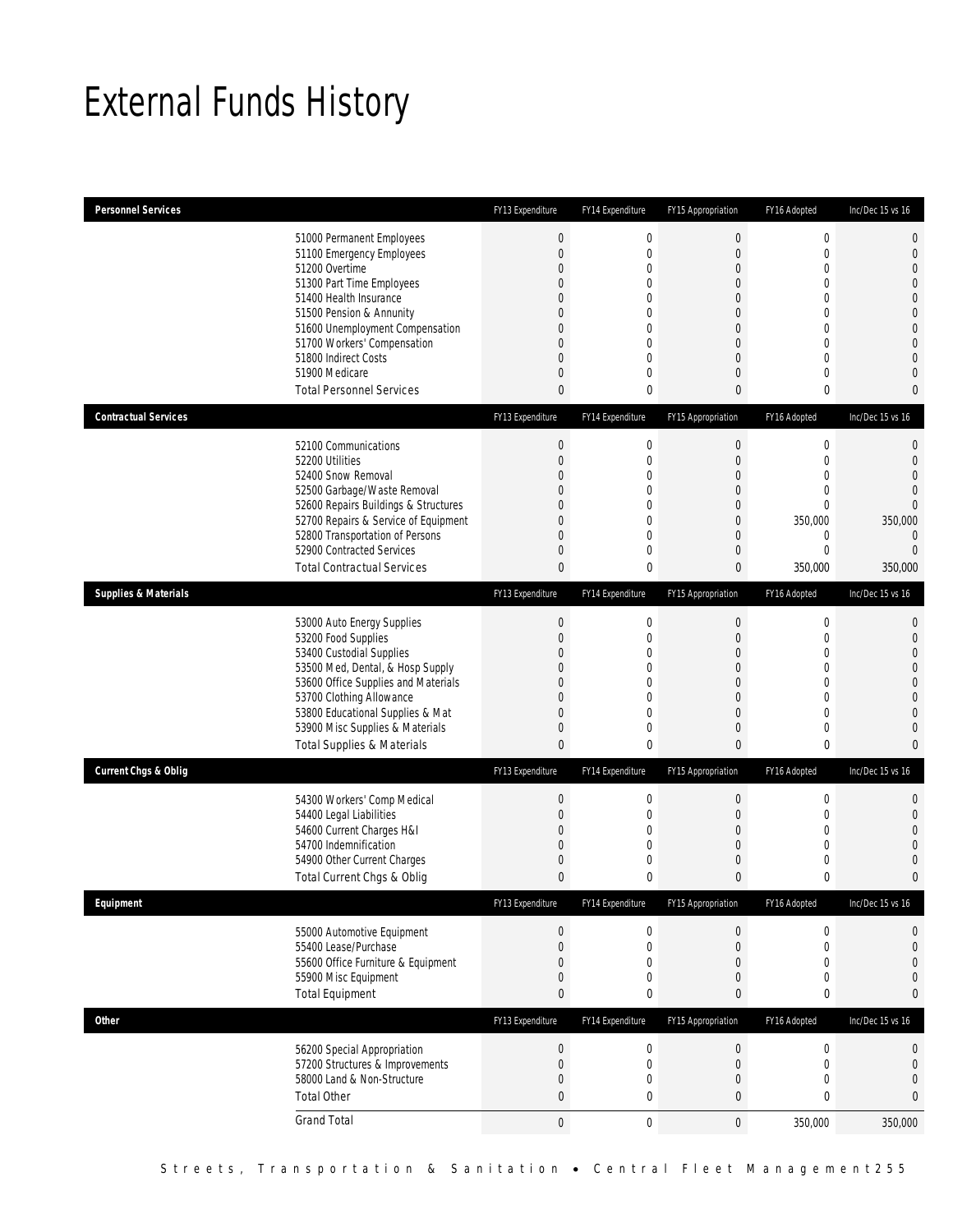# Program 1. Fleet Services

### *William Coughlin, Director, Organization 321100*

#### *Program Description*

The Fleet Services Program is responsible for the preventive maintenance and routine or emergency repair of vehicles in all City departments excluding public safety agencies. Preventive maintenance includes oil change, brake repair, and fluid changes. Routine and emergency repair includes engine servicing, body work, transmission repair, and glass replacement. The Fleet Services Program also conducts emission testing and registration functions.

| <b>Operating Budget</b>                    | Actual '13          | Actual '14           | Approp '15           | <b>Budget '16</b>   |
|--------------------------------------------|---------------------|----------------------|----------------------|---------------------|
| <b>Personnel Services</b><br>Non Personnel | ,333,887<br>700.359 | 1,497,501<br>932,449 | 1,840,327<br>828.783 | .921.914<br>635,841 |
| Total                                      | 2,034,246           | 2,429,950            | 2,669,110            | 2,557,755           |
|                                            |                     |                      |                      |                     |
| $\sim$ $\sim$                              |                     |                      |                      |                     |

#### *Performance*

#### *Strategy:* To ensure vehicles in the centralized fleet are in proper operating condition.

| <b>Performance Measures</b>                                                                 | Actual '13 | Actual '14 | Projected '15 | Target '16 |
|---------------------------------------------------------------------------------------------|------------|------------|---------------|------------|
| Total vehicles maintained by Central Fleet                                                  | 1,042      | 1,071      | 1,087         | 1,090      |
| <b>Strategy:</b> To provide scheduled preventative maintenance to the City's vehicle fleet. |            |            |               |            |
| <b>Performance Measures</b>                                                                 | Actual '13 | Actual '14 | Projected '15 | Target '16 |
| # of vehicles overdue for PM by 30 or more<br>days                                          | 120        | 47         | 12            | 10         |
| % of preventative maintenance actions<br>completed within 24 hours.                         | 81%        | 93%        | 93%           | 95%        |
| Total number of preventative maintenance<br>actions completed                               | 2.120      | 2,210      | 2,328         | 2,400      |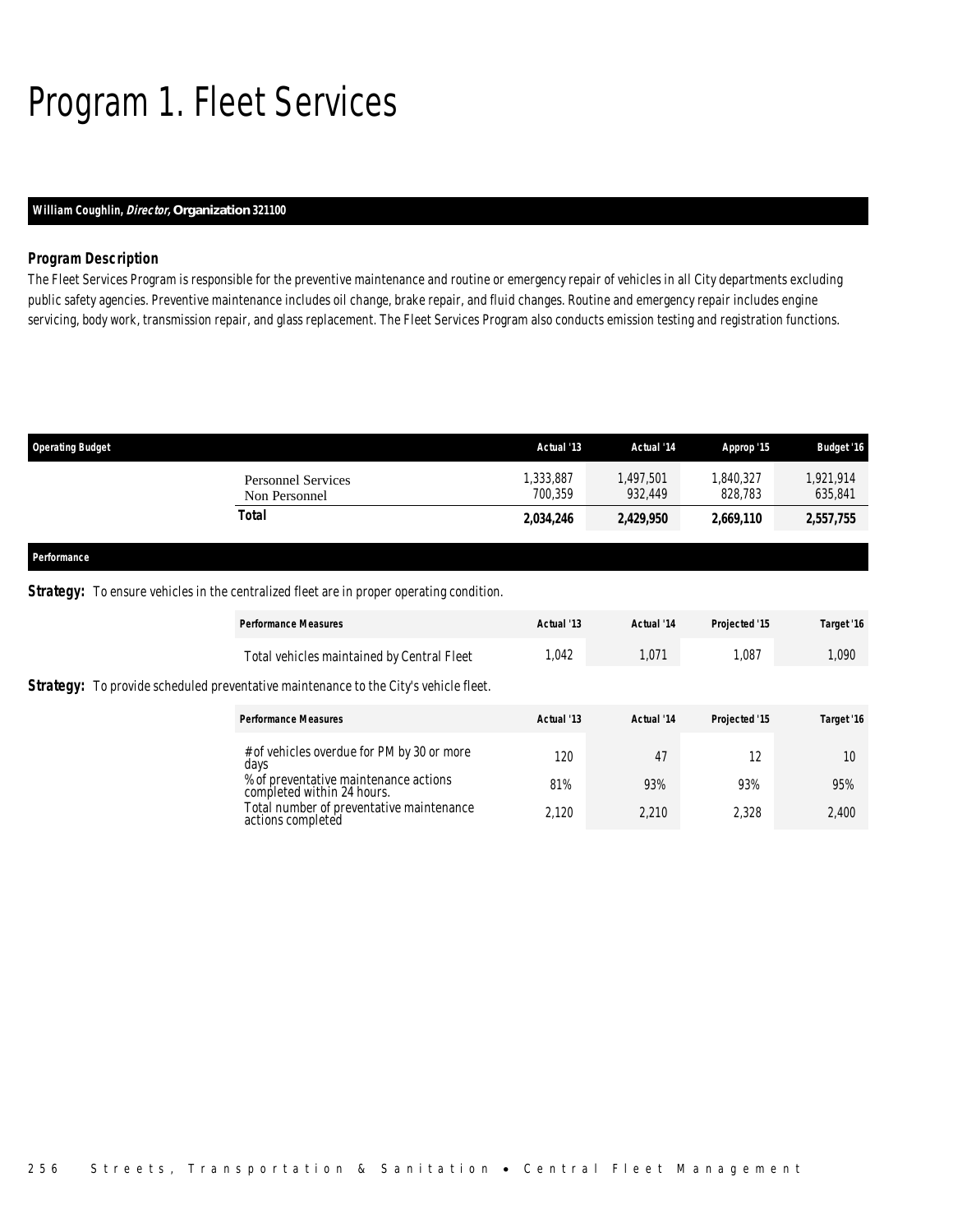## External Funds Projects

*Alternative Fuel Vehicle Retrofits* 

### *Project Mission*

The Alternative Fuel Vehicle Retrofit grant is provided by the Commonwealth Massachusetts Department of Energy Resources from the Department of Energy Clean Cities Alternative Fuels and Technology grant to retrofit city vehicles to operate on alternative fuels. The award is \$350,000 and will be complete in FY16.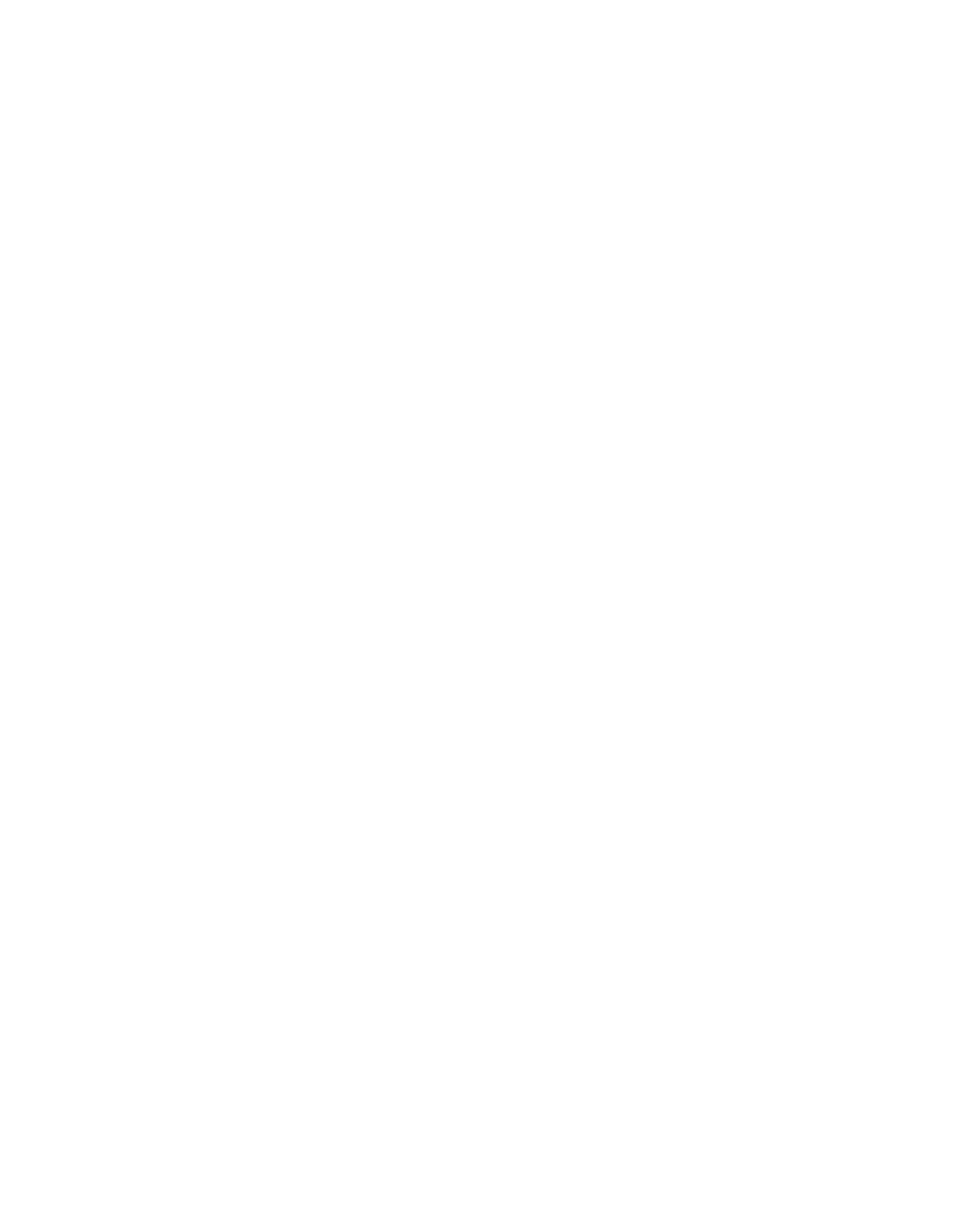# Office of Streets, Transportation & Sanitation Operating Budget

*Chris Osgood, Chief of Streets, Transportation & Sanitation, Appropriation 310* 

### *Department Mission*

Office of Streets, Transportation & Sanitation

The Office of Streets, Transportation and Sanitation oversees all programs and operations that ensure well-lit, attractive and efficient infrastructure that moves vehicular and pedestrian traffic safely. The Office of the Chief also provides administrative and financial support for the entire cabinet.

### *Selected Performance Strategies*

*Admin & Finance* 

• To evaluate each functional unit contained within both the Public Works and Transportation departments to identify efficiencies and improve services.

| <b>Operating Budget</b> | Program Name                               | Total Actual '13    | <b>Total Actual '14</b> | Total Approp '15    | <b>Total Budget '16</b> |
|-------------------------|--------------------------------------------|---------------------|-------------------------|---------------------|-------------------------|
|                         | Administration & Finance                   | 1,302,201           | 1.264.046               | 1.590.044           | 1,822,681               |
|                         | <b>Total</b>                               | 1,302,201           | 1,264,046               | 1,590,044           | 1,822,681               |
|                         |                                            |                     |                         |                     |                         |
| <b>Operating Budget</b> |                                            | Actual '13          | Actual '14              | Approp '15          | <b>Budget '16</b>       |
|                         | <b>Personnel Services</b><br>Non Personnel | 1,255,872<br>46,329 | 1.243.707<br>20,339     | 1,533,461<br>56,583 | 1,768,415<br>54,266     |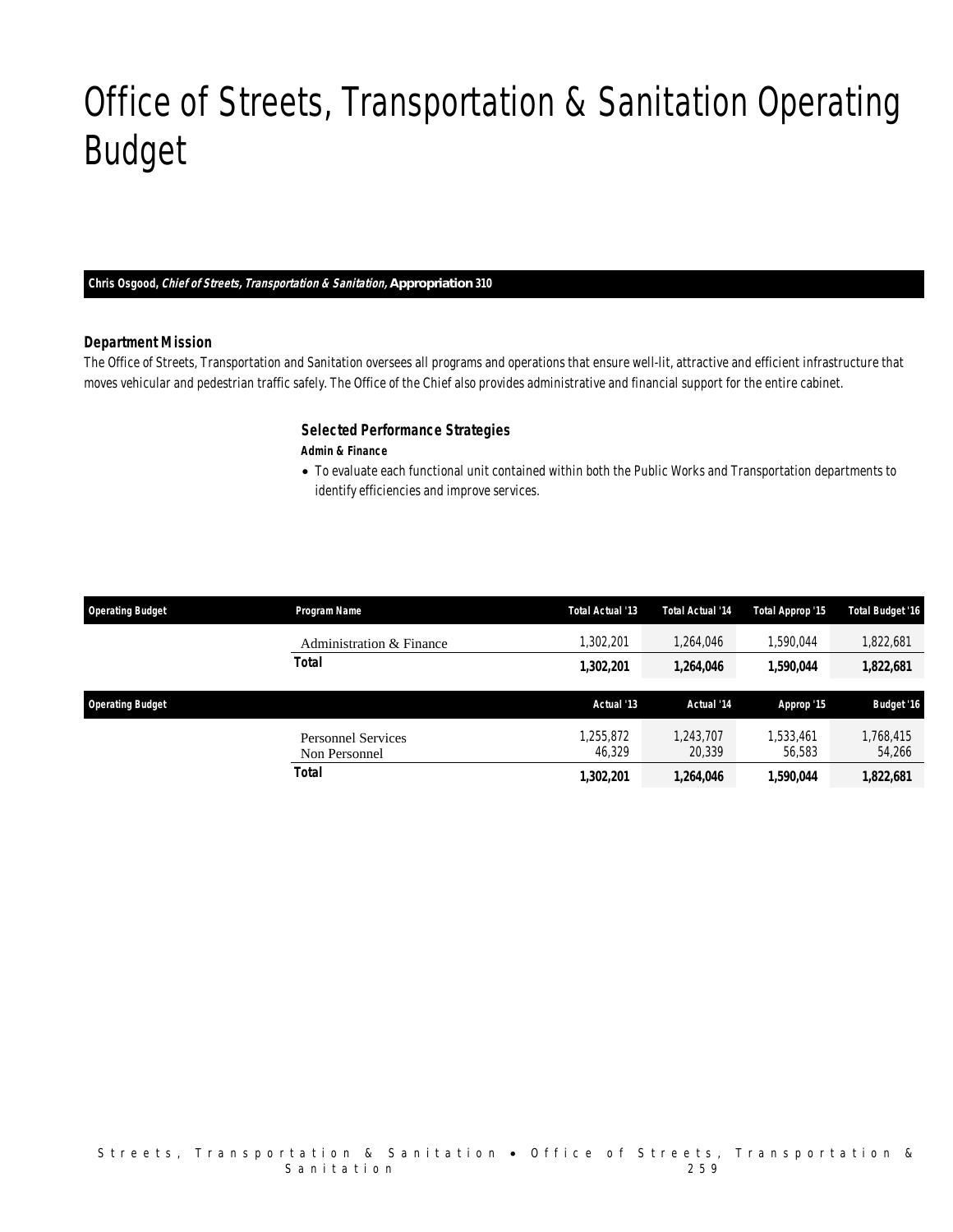# Office of Streets, Transportation & Sanitation Operating Budget



### *Description of Services*

The Office of Streets, Transportation and Sanitation oversees the operations of the individual departments within the cabinet. The Office also provides administration and finance support for those departments.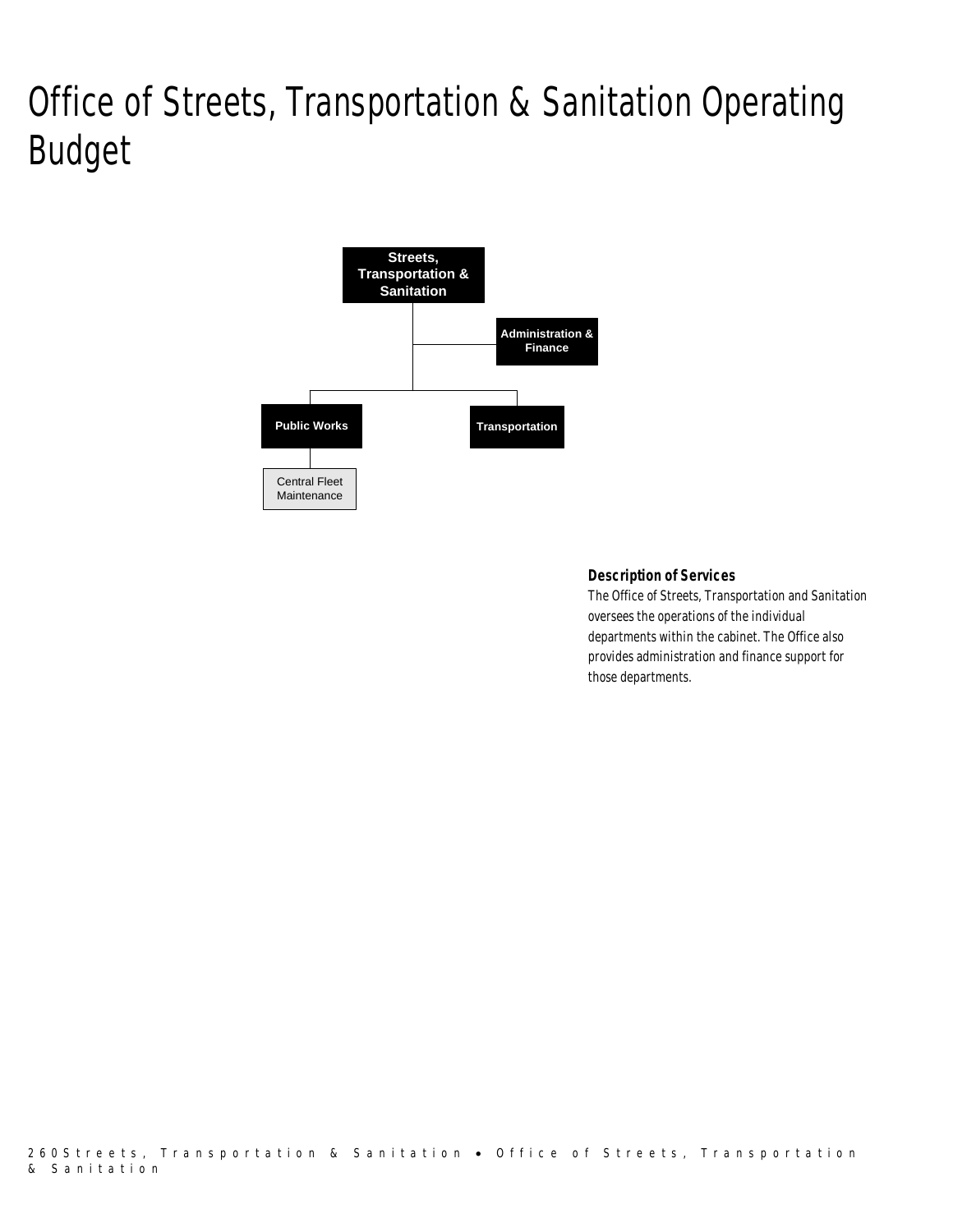## Department History

| <b>Personnel Services</b>       |                                                                                                                                                                                                                                                                                           | FY13 Expenditure                                                                                            | FY14 Expenditure                                                                                                  | FY15 Appropriation                                                                                                                  | FY16 Adopted                                                                                                                | Inc/Dec 15 vs 16                                                                                                        |
|---------------------------------|-------------------------------------------------------------------------------------------------------------------------------------------------------------------------------------------------------------------------------------------------------------------------------------------|-------------------------------------------------------------------------------------------------------------|-------------------------------------------------------------------------------------------------------------------|-------------------------------------------------------------------------------------------------------------------------------------|-----------------------------------------------------------------------------------------------------------------------------|-------------------------------------------------------------------------------------------------------------------------|
|                                 | 51000 Permanent Employees<br>51100 Emergency Employees<br>51200 Overtime<br>51600 Unemployment Compensation<br>51700 Workers' Compensation                                                                                                                                                | 1,215,478<br>$\mathbf 0$<br>19,974<br>20,420<br>0                                                           | 1,218,491<br>$\boldsymbol{0}$<br>20,750<br>4,466<br>$\mathbf 0$                                                   | 1,513,461<br>$\mathbf 0$<br>20,000<br>$\theta$<br>$\overline{0}$                                                                    | 1,748,415<br>$\mathbf{0}$<br>20,000<br>$\mathbf{0}$<br>$\mathbf{0}$                                                         | 234,954<br>$\mathbf 0$<br>$\overline{0}$<br>$\mathbf{0}$<br>$\overline{0}$                                              |
|                                 | <b>Total Personnel Services</b>                                                                                                                                                                                                                                                           | 1,255,872                                                                                                   | 1,243,707                                                                                                         | 1,533,461                                                                                                                           | 1,768,415                                                                                                                   | 234,954                                                                                                                 |
| <b>Contractual Services</b>     |                                                                                                                                                                                                                                                                                           | FY13 Expenditure                                                                                            | FY14 Expenditure                                                                                                  | FY15 Appropriation                                                                                                                  | FY16 Adopted                                                                                                                | Inc/Dec 15 vs 16                                                                                                        |
|                                 | 52100 Communications<br>52200 Utilities<br>52400 Snow Removal<br>52500 Garbage/Waste Removal<br>52600 Repairs Buildings & Structures<br>52700 Repairs & Service of Equipment<br>52800 Transportation of Persons<br>52900 Contracted Services<br><b>Total Contractual Services</b>         | $\boldsymbol{0}$<br>0<br>$\overline{0}$<br>0<br>$\overline{0}$<br>12,978<br>$\mathbf 0$<br>18,481<br>31,459 | $\mathbf 0$<br>$\mathbf 0$<br>$\mathbf{0}$<br>$\mathbf{0}$<br>$\mathbf{0}$<br>7,154<br>$\mathbf 0$<br>92<br>7,246 | $\boldsymbol{0}$<br>$\mathbf{0}$<br>$\mathbf{0}$<br>$\mathbf{0}$<br>$\overline{0}$<br>11,912<br>1,200<br>$\boldsymbol{0}$<br>13,112 | $\mathbf 0$<br>$\mathbf{0}$<br>$\mathbf{0}$<br>$\mathbf{0}$<br>$\mathbf{0}$<br>6,800<br>2,400<br>438<br>9,638               | 0<br>$\mathbf 0$<br>$\boldsymbol{0}$<br>$\mathbf 0$<br>$\mathbf 0$<br>$-5,112$<br>1,200<br>438<br>$-3,474$              |
| <b>Supplies &amp; Materials</b> |                                                                                                                                                                                                                                                                                           | FY13 Expenditure                                                                                            | FY14 Expenditure                                                                                                  | FY15 Appropriation                                                                                                                  | FY16 Adopted                                                                                                                | Inc/Dec 15 vs 16                                                                                                        |
|                                 | 53000 Auto Energy Supplies<br>53200 Food Supplies<br>53400 Custodial Supplies<br>53500 Med, Dental, & Hosp Supply<br>53600 Office Supplies and Materials<br>53700 Clothing Allowance<br>53800 Educational Supplies & Mat<br>53900 Misc Supplies & Materials<br>Total Supplies & Materials | 4,010<br>$\theta$<br>$\overline{0}$<br>0<br>7,793<br>0<br>$\overline{0}$<br>$\overline{0}$<br>11,803        | 3,678<br>$\mathbf 0$<br>$\mathbf{0}$<br>$\mathbf{0}$<br>9,097<br>0<br>$\mathbf{0}$<br>$\mathbf{0}$<br>12,775      | 5,460<br>$\boldsymbol{0}$<br>$\mathbf{0}$<br>$\overline{0}$<br>12,850<br>$\mathbf 0$<br>$\mathbf{0}$<br>$\mathbf{0}$<br>18,310      | 4,875<br>$\mathbf{0}$<br>$\overline{0}$<br>$\mathbf{0}$<br>12,850<br>$\mathbf{0}$<br>$\mathbf{0}$<br>$\mathbf{0}$<br>17,725 | $-585$<br>$\mathbf 0$<br>$\mathbf{0}$<br>$\theta$<br>$\mathbf 0$<br>$\mathbf 0$<br>$\theta$<br>$\overline{0}$<br>$-585$ |
| <b>Current Chgs &amp; Oblig</b> |                                                                                                                                                                                                                                                                                           | FY13 Expenditure                                                                                            | FY14 Expenditure                                                                                                  | FY15 Appropriation                                                                                                                  | FY16 Adopted                                                                                                                | Inc/Dec 15 vs 16                                                                                                        |
|                                 | 54300 Workers' Comp Medical<br>54400 Legal Liabilities<br>54500 Aid To Veterans<br>54600 Current Charges H&I<br>54700 Indemnification<br>54900 Other Current Charges<br>Total Current Chgs & Oblig                                                                                        | $\boldsymbol{0}$<br>0<br>$\overline{0}$<br>0<br>0<br>0<br>0                                                 | $\mathbf 0$<br>$\mathbf{0}$<br>$\mathbf{0}$<br>$\mathbf{0}$<br>$\mathbf{0}$<br>$\mathbf{0}$<br>0                  | $\boldsymbol{0}$<br>$\mathbf{0}$<br>$\mathbf{0}$<br>$\mathbf{0}$<br>$\mathbf{0}$<br>$\mathbf 0$<br>$\mathbf{0}$                     | $\mathbf 0$<br>$\mathbf{0}$<br>$\mathbf{0}$<br>$\mathbf{0}$<br>$\mathbf{0}$<br>1,610<br>1,610                               | $\mathbf 0$<br>$\mathbf 0$<br>$\mathbf{0}$<br>$\mathbf{0}$<br>$\overline{0}$<br>1,610<br>1,610                          |
| Equipment                       |                                                                                                                                                                                                                                                                                           | FY13 Expenditure                                                                                            | FY14 Expenditure                                                                                                  | FY15 Appropriation                                                                                                                  | FY16 Adopted                                                                                                                | Inc/Dec 15 vs 16                                                                                                        |
|                                 | 55000 Automotive Equipment<br>55400 Lease/Purchase<br>55600 Office Furniture & Equipment<br>55900 Misc Equipment<br><b>Total Equipment</b>                                                                                                                                                | $\mathbf 0$<br>$\boldsymbol{0}$<br>$\boldsymbol{0}$<br>3,067<br>3,067                                       | $\mathbf 0$<br>$\boldsymbol{0}$<br>$\boldsymbol{0}$<br>318<br>318                                                 | $\boldsymbol{0}$<br>21,711<br>$\mathbf 0$<br>3,450<br>25,161                                                                        | $\mathbf 0$<br>22,293<br>$\mathbf 0$<br>3,000<br>25,293                                                                     | $\mathbf 0$<br>582<br>$\mathbf 0$<br>$-450$<br>132                                                                      |
| Other                           |                                                                                                                                                                                                                                                                                           | FY13 Expenditure                                                                                            | FY14 Expenditure                                                                                                  | FY15 Appropriation                                                                                                                  | FY16 Adopted                                                                                                                | Inc/Dec 15 vs 16                                                                                                        |
|                                 | 56200 Special Appropriation<br>57200 Structures & Improvements<br>58000 Land & Non-Structure<br><b>Total Other</b>                                                                                                                                                                        | $\boldsymbol{0}$<br>$\mathbf 0$<br>0<br>0                                                                   | $\boldsymbol{0}$<br>$\boldsymbol{0}$<br>0<br>0                                                                    | $\boldsymbol{0}$<br>$\boldsymbol{0}$<br>$\theta$<br>$\pmb{0}$                                                                       | 0<br>$\mathbf 0$<br>0<br>0                                                                                                  | 0<br>$\mathbf 0$<br>$\mathbf 0$<br>0                                                                                    |
|                                 | <b>Grand Total</b>                                                                                                                                                                                                                                                                        | 1,302,201                                                                                                   | 1,264,046                                                                                                         | 1,590,044                                                                                                                           | 1,822,681                                                                                                                   | 232,637                                                                                                                 |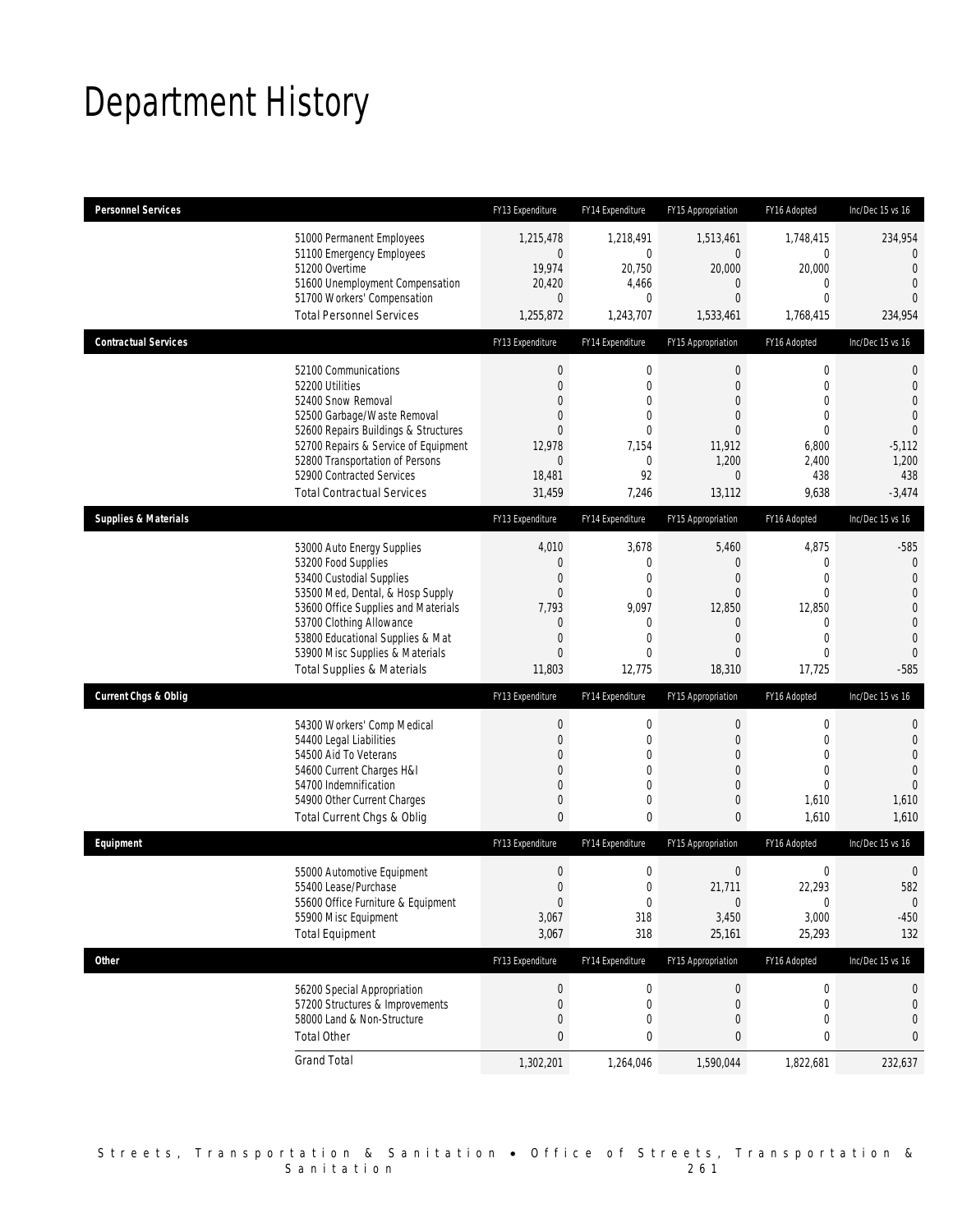## Department Personnel

| Title                          | Union<br>Code   | Grade | Position | FY16 Salary | Title                        | Union<br>Code   | Grade | Position | FY16 Salary  |
|--------------------------------|-----------------|-------|----------|-------------|------------------------------|-----------------|-------|----------|--------------|
|                                |                 |       |          |             |                              |                 |       |          |              |
| Admin Analyst                  | AFM             | 15    | 2.00     | 109,325     | Prin Admin Assistant         | SE <sub>1</sub> | 08    | 3.00     | 270,952      |
| Admin Assistant                | AFG             | 16    | 1.00     | 66,832      | Prin Admin Assistant         | SE <sub>1</sub> | 09    | 1.00     | 103,474      |
| Admin Assistant                | AFG             | 18    | 1.00     | 58,445      | Prin Research Analyst        | SE <sub>1</sub> | 06    | 1.00     | 79,101       |
| Admin Secretary                | AFG             | 14    | 1.00     | 46,344      | Prin Research Analyst(T&P)   | SE <sub>1</sub> | 06    | 1.00     | 80,219       |
| Chief Public Works & Transport | CDH             | ΝG    | 1.00     | 137,401     | Sr Adm Asst                  | SE <sub>1</sub> | 07    | 1.00     | 88,147       |
| <b>Head Account Examiner</b>   | AFT             | 15    | 1.00     | 44,412      | Sr Adm Asst                  | SE <sub>1</sub> | 09    | 1.00     | 103,474      |
| Management Analyst (PWD)       | SE <sub>1</sub> | 10    | 1.00     | 111,933     | Sr Data Proc Sys Analyst     | SE <sub>1</sub> | 08    | 1.00     | 86,368       |
| Prin Admin Assistant           | <b>EXM</b>      | 08    | 1.00     | 97,265      | Sr Personnel Officer         | SE <sub>1</sub> | 06    | 2.00     | 138,809      |
| Prin Admin Assistant           | <b>EXM</b>      | 10    | 1.00     | 91,000      | Sr Research Analyst          | SE <sub>1</sub> | 03    | 1.00     | 54,668       |
|                                |                 |       |          |             | Supervisor of Contracts      | AFG             | 17    | 1.00     | 71,101       |
|                                |                 |       |          |             | <b>Total</b>                 |                 |       | 23       | 1,839,272    |
|                                |                 |       |          |             | <b>Adjustments</b>           |                 |       |          |              |
|                                |                 |       |          |             | <b>Differential Payments</b> |                 |       |          | $\mathbf{0}$ |
|                                |                 |       |          |             | Other                        |                 |       |          | 12,000       |
|                                |                 |       |          |             | Chargebacks                  |                 |       |          | 0            |
|                                |                 |       |          |             | <b>Salary Savings</b>        |                 |       |          | $-102,857$   |
|                                |                 |       |          |             | <b>FY16 Total Request</b>    |                 |       |          | 1,748,415    |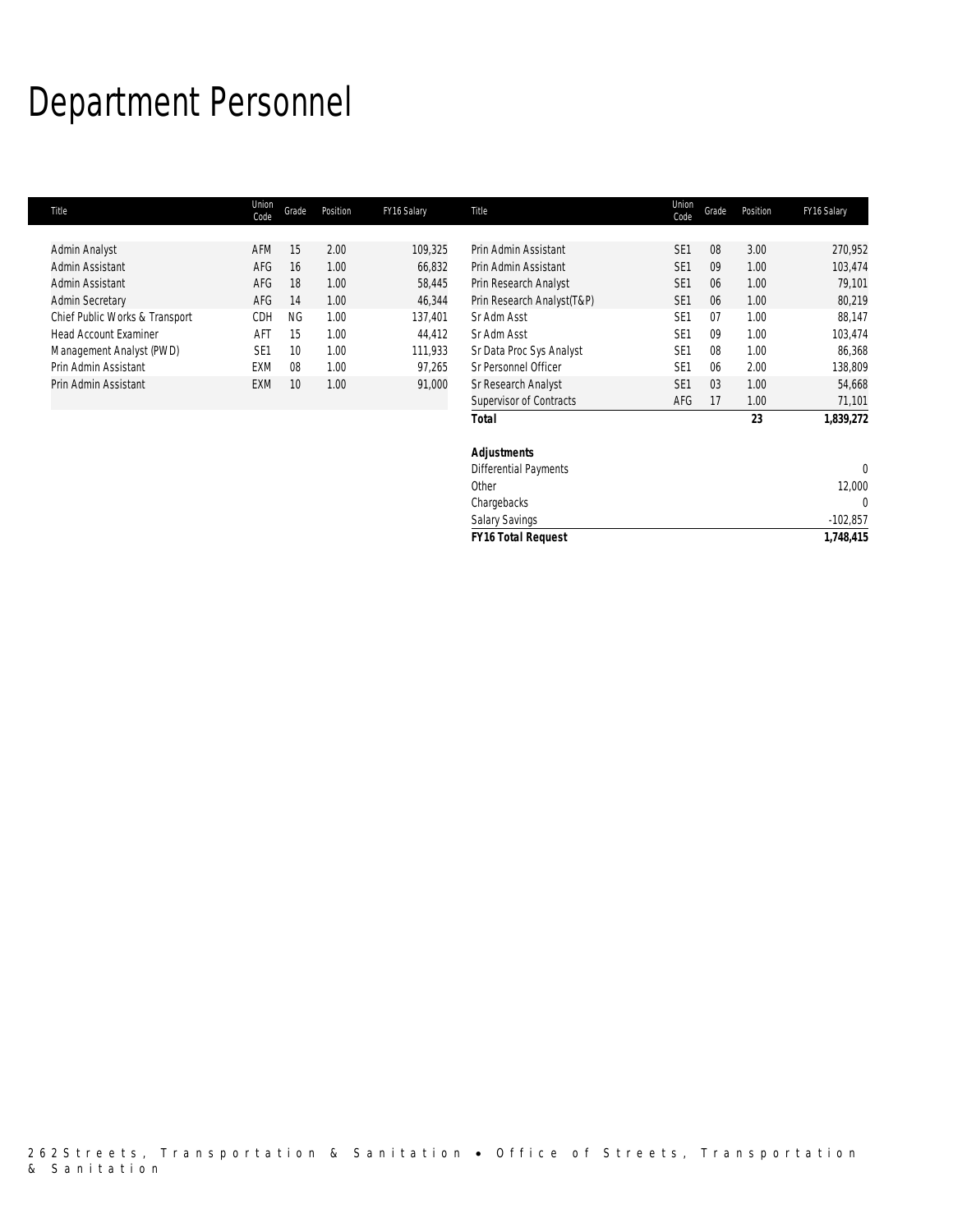## Program 1. Administration & Finance

### *Chris Osgood, Manager, Organization 310100*

### *Program Description*

The Administration and Finance program provides financial, personnel, technological as well as public information services for the entire cabinet.

| <b>Operating Budget</b>                    | Actual '13         | Actual '14          | Approp '15         | <b>Budget '16</b>   |
|--------------------------------------------|--------------------|---------------------|--------------------|---------------------|
| <b>Personnel Services</b><br>Non Personnel | ,255,872<br>46,329 | 1,243,707<br>20,339 | .533.461<br>56.583 | 1,768,415<br>54,266 |
| Total                                      | 1,302,201          | 1,264,046           | 1,590,044          | 1,822,681           |
|                                            |                    |                     |                    |                     |

#### *Performance*

**Strategy:** To evaluate each functional unit contained within both the Public Works and Transportation departments to identify efficiencies and improve services.

| <b>Performance Measures</b>                                                                                                                                           | Actual '13              | Actual '14              | Projected '15             | Target '16              |
|-----------------------------------------------------------------------------------------------------------------------------------------------------------------------|-------------------------|-------------------------|---------------------------|-------------------------|
| Lane miles of roadway reconstructed<br>Lane miles of roadway resurfaced<br>Tons of residential waste disposed (not<br>recycled)<br>Tons of residential waste recycled | 94<br>191.796<br>46.782 | 93<br>191.611<br>43.419 | 52.1<br>187.650<br>47.901 | 40<br>200,000<br>44,000 |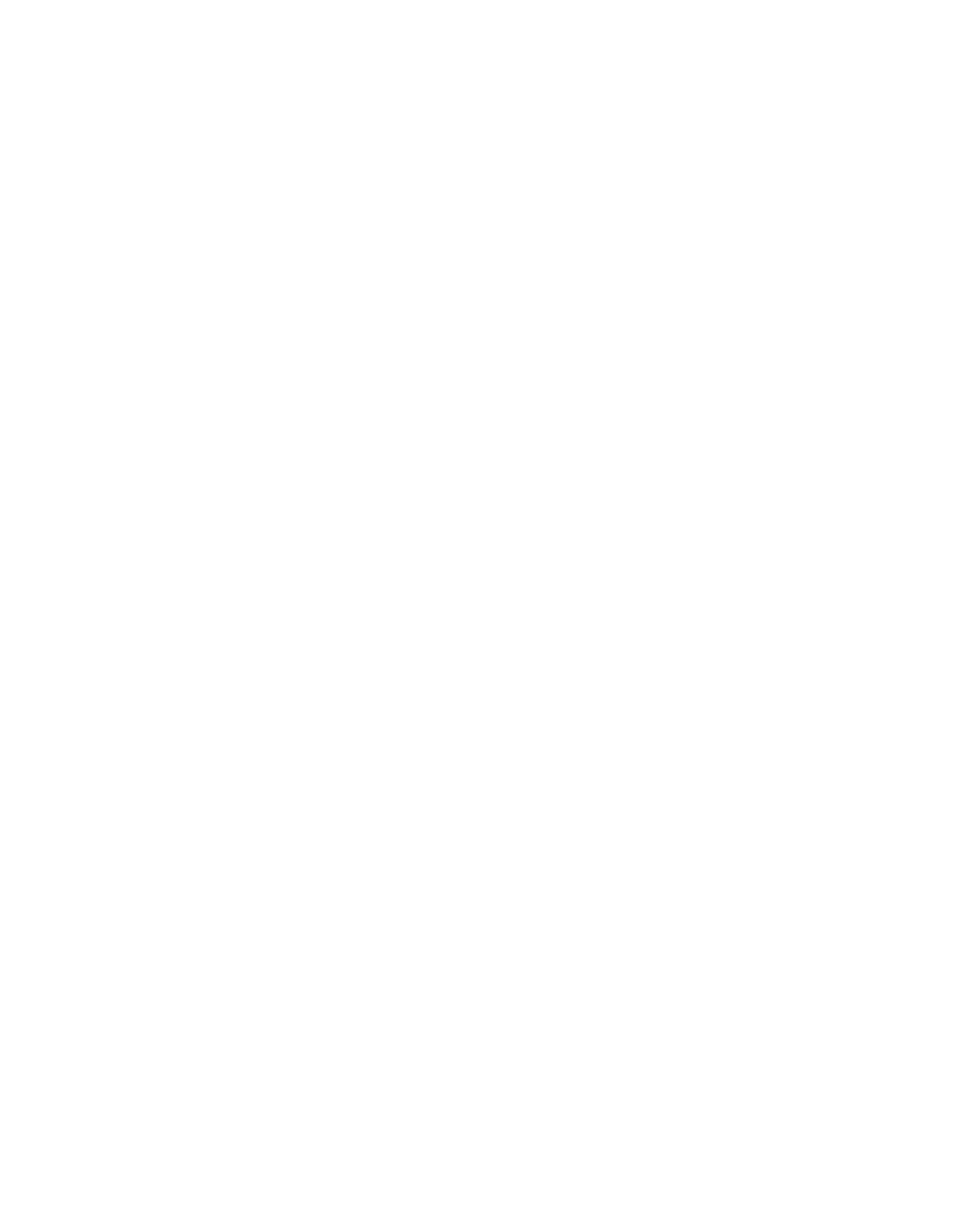## Public Works Department Operating Budget

#### *Michael Dennehy, Interim Commissioner, Appropriation 311*

#### *Department Mission*

The mission of the Public Works Department is to provide a quality environment for the City of Boston and ensure that the City's roadways, streets and bridge infrastructures are safe, clean and attractive. The Public Works Department also maintains street lights, traffic signals, provides snow removal and garbage collection and disposal as well as curbside recycling.

#### *Selected Performance Strategies*

#### *Construction Management*

- To reconstruct and resurface the City's roadways and sidewalks to ensure a safe and passable right of way.
- *Highway Field Operations*
- To maintain clean city streets.
- *Street Lights*
- To efficiently maintain street lights.

### *Waste Reduction*

- To collect and dispose of residential solid waste and recyclable materials in a cost-effective and efficient manner.
- To increase the diversion rate of recycling through the Recycling Program.
- To respond to cleanliness and environmental safety complaints within 48 hours.

| <b>Operating Budget</b>      | Program Name                                   | Total Actual '13 | <b>Total Actual '14</b> | Total Approp '15 | <b>Total Budget '16</b> |
|------------------------------|------------------------------------------------|------------------|-------------------------|------------------|-------------------------|
|                              | Commissioner's Office                          | 2,638,374        | 3,389,197               | 2,452,076        | 2,725,607               |
|                              | <b>Building/Facility Maintenance</b>           | 2,683,809        | 2.988.341               | 2,868,998        | 2,808,564               |
|                              | Engineering                                    | 2.153.305        | 1.837.988               | 2.341.118        | 2.118.513               |
|                              | <b>Construction Management</b>                 | 2,023,804        | 1,872,385               | 2,007,965        | 2,239,784               |
|                              | <b>Highway Field Operations</b>                | 15.168.973       | 16.773.317              | 17.821.234       | 19,087,644              |
|                              | <b>Bridge Operations/Maintenance</b>           | 1.823.473        | 1.762.448               | 1.724.801        | 1.793.108               |
|                              | <b>Street Lights</b>                           | 13,418,326       | 15.021.859              | 12.721.451       | 11,502,788              |
|                              | <b>Waste Reduction</b>                         | 41,548,947       | 42,175,315              | 42,428,175       | 39,713,736              |
|                              | Total                                          | 81,459,011       | 85,820,850              | 84,365,818       | 81,989,744              |
| <b>External Funds Budget</b> | <b>Fund Name</b>                               | Total Actual '13 | <b>Total Actual '14</b> | Total Approp '15 | <b>Total Budget '16</b> |
|                              |                                                |                  |                         |                  |                         |
|                              | Electronic Waste Recycling and<br>Advertising  | 6,882            | $\Omega$                | 0                | $\Omega$                |
|                              | Ground Water Well System                       | $\overline{0}$   | 31,023                  | 0                | $\Omega$                |
|                              | Home Composting                                | 11,884           | 9,850                   | 10,000           | 10,000                  |
|                              | <b>MBTA/Streetlight Division Facility Move</b> | $\Omega$         | $\Omega$                | 400,000          | $\Omega$                |
|                              | <b>Municipal Recycling</b>                     | 10,303           | $\Omega$                | 10,000           | 10,000                  |
|                              | Total                                          | 29,069           | 40,873                  | 420,000          | 20,000                  |
|                              |                                                |                  |                         |                  |                         |
| <b>Operating Budget</b>      |                                                | Actual '13       | Actual '14              | Approp '15       | <b>Budget '16</b>       |
|                              | <b>Personnel Services</b>                      | 17.945.829       | 19,754,304              | 21.562.738       | 21.769.017              |
|                              | Non Personnel                                  | 63,513,182       | 66,066,546              | 62,803,080       | 60,220,727              |
|                              | <b>Total</b>                                   | 81,459,011       | 85,820,850              | 84,365,818       | 81,989,744              |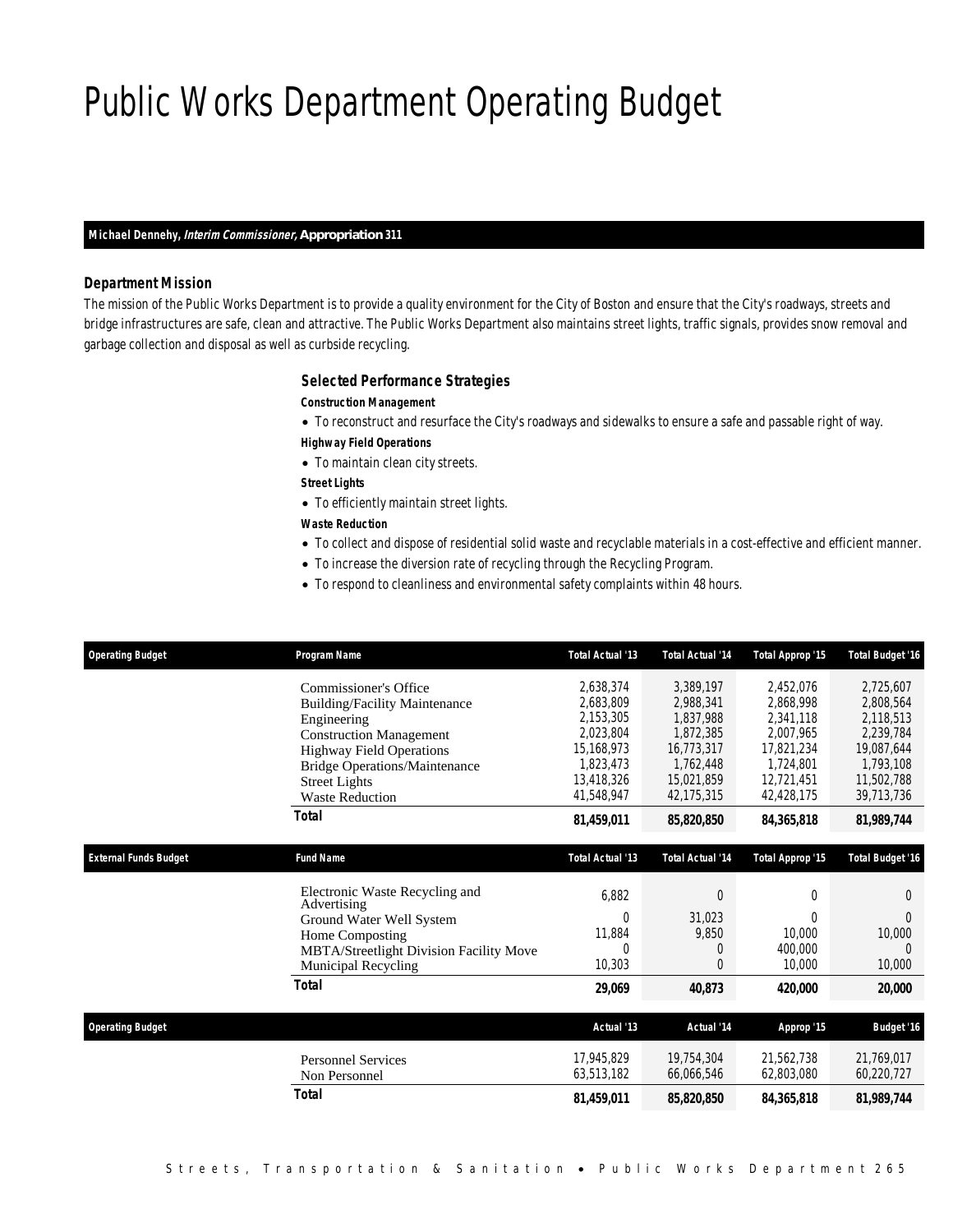## Public Works Department Operating Budget



#### *Authorizing Statutes*

- Enabling Legislation: Powers & Duties, CBC Ord. §§ 11-6.1-11-6.44.
- Bills Posting, CBC Ord. §§ 16-23.1-16-23.3.
- Licenses for Street Occupancy, CBC Ord. §§ 11- 6.9-11-6.10.
- Public Improvement Commission, CBC Ord. § 8- 7.1; CBC St. 8 § 500.
- Refuse, CBC Ord. §§ 23-1, 23-5, 23-7, 23-8, 23-9, 23-10; CBC Ord. § 16-12.9.
- Establishing a Comprehensive Recycling Program for City of Boston, CBC Ord. §§ 7-13.1-7-13.11.

#### *Description of Services*

The Public Works Department directs the general construction, maintenance, and cleaning of approximately 802 miles of roadways throughout the City. It also provides snow and ice control for all City streets. In addition, it operates two major drawbridges, maintains 68,055 City-owned street lights, and supervises contracts for the removal and disposal of approximately 260,000 tons of solid waste. The Department also operates the City's recycling program with an annual diversion of approximately 44,000 tons.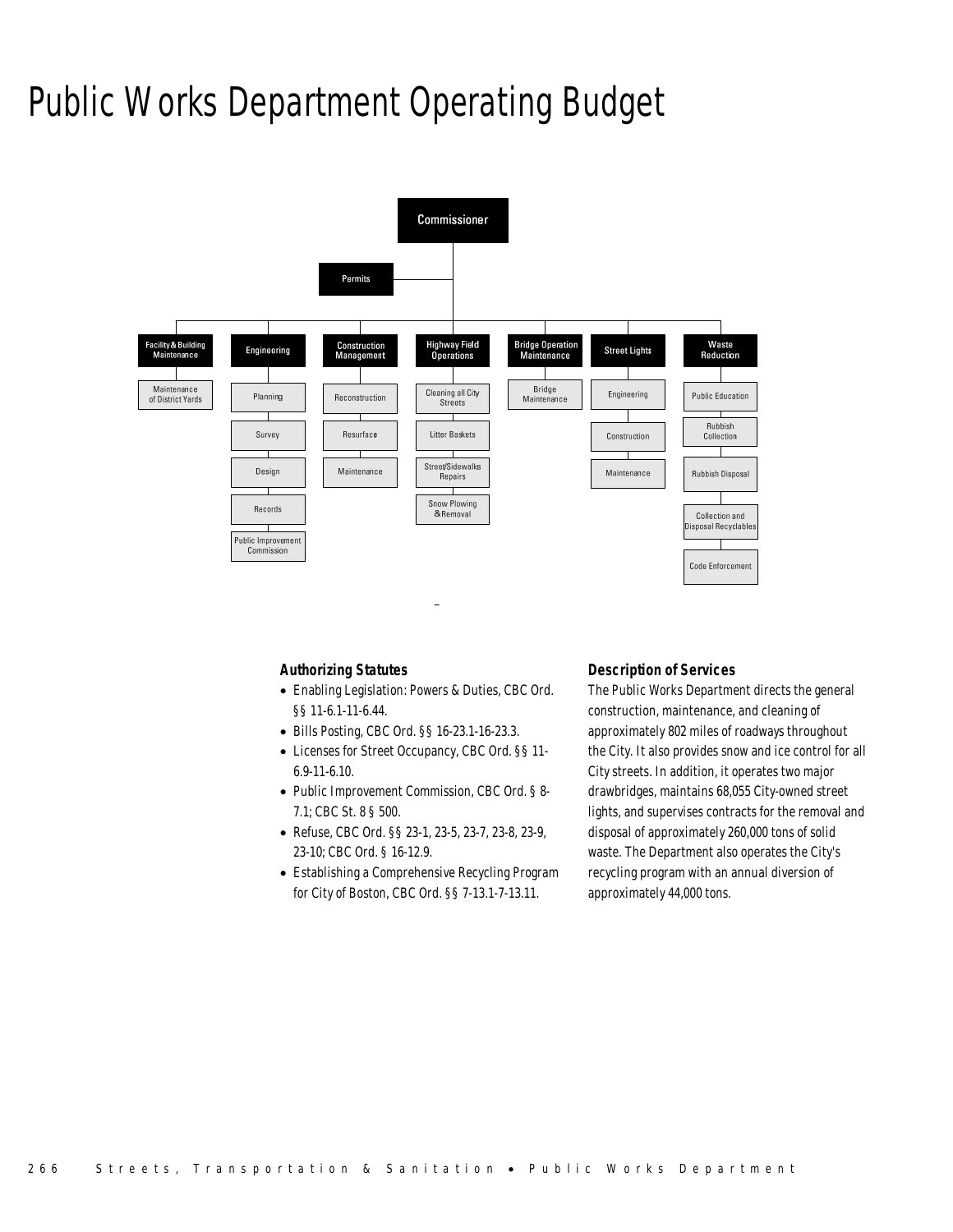## Department History

| <b>Personnel Services</b>       |                                                                                                                                                                                                                                                                                           | FY13 Expenditure                                                                                                     | FY14 Expenditure                                                                                            | FY15 Appropriation                                                                                               | FY16 Adopted                                                                                                      | Inc/Dec 15 vs 16                                                                                                 |
|---------------------------------|-------------------------------------------------------------------------------------------------------------------------------------------------------------------------------------------------------------------------------------------------------------------------------------------|----------------------------------------------------------------------------------------------------------------------|-------------------------------------------------------------------------------------------------------------|------------------------------------------------------------------------------------------------------------------|-------------------------------------------------------------------------------------------------------------------|------------------------------------------------------------------------------------------------------------------|
|                                 | 51000 Permanent Employees<br>51100 Emergency Employees<br>51200 Overtime<br>51600 Unemployment Compensation<br>51700 Workers' Compensation<br><b>Total Personnel Services</b>                                                                                                             | 15,891,049<br>276,107<br>956,192<br>75,702<br>746,779<br>17,945,829                                                  | 16,821,522<br>358,546<br>1,764,533<br>96,214<br>713,489<br>19,754,304                                       | 19,341,396<br>219,276<br>1,291,066<br>75,000<br>636,000<br>21,562,738                                            | 19,490,058<br>352,893<br>1,201,066<br>75,000<br>650.000<br>21,769,017                                             | 148,662<br>133,617<br>$-90,000$<br>$\mathbf{0}$<br>14,000<br>206,279                                             |
| <b>Contractual Services</b>     |                                                                                                                                                                                                                                                                                           | FY13 Expenditure                                                                                                     | FY14 Expenditure                                                                                            | FY15 Appropriation                                                                                               | FY16 Adopted                                                                                                      | Inc/Dec 15 vs 16                                                                                                 |
|                                 | 52100 Communications<br>52200 Utilities<br>52400 Snow Removal<br>52500 Garbage/Waste Removal<br>52600 Repairs Buildings & Structures<br>52700 Repairs & Service of Equipment<br>52800 Transportation of Persons<br>52900 Contracted Services<br><b>Total Contractual Services</b>         | 454,210<br>8,813,435<br>0<br>39,991,026<br>1,153,922<br>1,279,207<br>2,570<br>7,071,651<br>58,766,021                | 595,725<br>9,215,354<br>0<br>40,627,792<br>1,238,310<br>1,298,754<br>6,263<br>7,884,798<br>60,866,996       | 223,452<br>8,594,586<br>$\mathbf{0}$<br>39,560,395<br>1,400,000<br>1,082,318<br>5,600<br>6,817,692<br>57,684,043 | 475,355<br>8,142,229<br>$\mathbf{0}$<br>36.857.830<br>1,269,581<br>1,003,758<br>22,900<br>6,909,130<br>54,680,783 | 251,903<br>$-452,357$<br>$\theta$<br>$-2,702,565$<br>$-130,419$<br>$-78,560$<br>17,300<br>91,438<br>$-3,003,260$ |
| <b>Supplies &amp; Materials</b> |                                                                                                                                                                                                                                                                                           | FY13 Expenditure                                                                                                     | FY14 Expenditure                                                                                            | FY15 Appropriation                                                                                               | FY16 Adopted                                                                                                      | Inc/Dec 15 vs 16                                                                                                 |
|                                 | 53000 Auto Energy Supplies<br>53200 Food Supplies<br>53400 Custodial Supplies<br>53500 Med, Dental, & Hosp Supply<br>53600 Office Supplies and Materials<br>53700 Clothing Allowance<br>53800 Educational Supplies & Mat<br>53900 Misc Supplies & Materials<br>Total Supplies & Materials | 806,163<br>$\overline{0}$<br>14,363<br>$\overline{0}$<br>31,876<br>1,773<br>$\overline{0}$<br>1,965,089<br>2,819,264 | 925,825<br>$\mathbf 0$<br>15,886<br>$\mathbf 0$<br>83,802<br>2,887<br>$\mathbf 0$<br>1,471,814<br>2,500,214 | 813,441<br>$\overline{0}$<br>16,500<br>$\overline{0}$<br>108,530<br>7,058<br>$\theta$<br>910,697<br>1,856,226    | 684,376<br>$\mathbf 0$<br>34,500<br>$\mathbf{0}$<br>130,900<br>4,400<br>$\mathbf 0$<br>841,410<br>1,695,586       | $-129,065$<br>$\mathbf 0$<br>18,000<br>$\Omega$<br>22,370<br>$-2,658$<br>$\theta$<br>$-69,287$<br>$-160,640$     |
| <b>Current Chgs &amp; Oblig</b> |                                                                                                                                                                                                                                                                                           | FY13 Expenditure                                                                                                     | FY14 Expenditure                                                                                            | FY15 Appropriation                                                                                               | FY16 Adopted                                                                                                      | Inc/Dec 15 vs 16                                                                                                 |
|                                 | 54300 Workers' Comp Medical<br>54400 Legal Liabilities<br>54500 Aid To Veterans<br>54600 Current Charges H&I<br>54700 Indemnification<br>54900 Other Current Charges<br>Total Current Chgs & Oblig                                                                                        | 206,120<br>264,328<br>$\mathbf 0$<br>0<br>$\Omega$<br>128,183<br>598,631                                             | 185,008<br>273,898<br>0<br>0<br>0<br>71,128<br>530,034                                                      | 150,000<br>275,000<br>0<br>$\theta$<br>$\Omega$<br>107,951<br>532,951                                            | 150,000<br>275,000<br>$\mathbf 0$<br>$\mathbf{0}$<br>$\Omega$<br>211.950<br>636,950                               | $\mathbf{0}$<br>$\mathbf{0}$<br>$\overline{0}$<br>$\Omega$<br>$\Omega$<br>103,999<br>103,999                     |
| Equipment                       |                                                                                                                                                                                                                                                                                           | FY13 Expenditure                                                                                                     | FY14 Expenditure                                                                                            | FY15 Appropriation                                                                                               | FY16 Adopted                                                                                                      | Inc/Dec 15 vs 16                                                                                                 |
|                                 | 55000 Automotive Equipment<br>55400 Lease/Purchase<br>55600 Office Furniture & Equipment<br>55900 Misc Equipment<br><b>Total Equipment</b>                                                                                                                                                | 49,864<br>738,208<br>37,314<br>147,104<br>972,490                                                                    | 24,498<br>1,427,578<br>3,268<br>381,133<br>1,836,477                                                        | $\mathbf{0}$<br>2,456,508<br>6,200<br>17,152<br>2,479,860                                                        | $\mathbf 0$<br>2,797,113<br>0<br>10,295<br>2,807,408                                                              | $\mathbf 0$<br>340,605<br>$-6,200$<br>$-6,857$<br>327,548                                                        |
| Other                           |                                                                                                                                                                                                                                                                                           | FY13 Expenditure                                                                                                     | FY14 Expenditure                                                                                            | FY15 Appropriation                                                                                               | FY16 Adopted                                                                                                      | Inc/Dec 15 vs 16                                                                                                 |
|                                 | 56200 Special Appropriation<br>57200 Structures & Improvements<br>58000 Land & Non-Structure<br><b>Total Other</b>                                                                                                                                                                        | $\pmb{0}$<br>356,776<br>$\overline{0}$<br>356,776                                                                    | $\overline{0}$<br>332,825<br>0<br>332,825                                                                   | $\mathbf 0$<br>250,000<br>$\mathbf 0$<br>250,000                                                                 | 0<br>400,000<br>0<br>400,000                                                                                      | 0<br>150,000<br>$\theta$<br>150,000                                                                              |
|                                 | <b>Grand Total</b>                                                                                                                                                                                                                                                                        | 81,459,011                                                                                                           | 85,820,850                                                                                                  | 84,365,818                                                                                                       | 81,989,744                                                                                                        | $-2,376,074$                                                                                                     |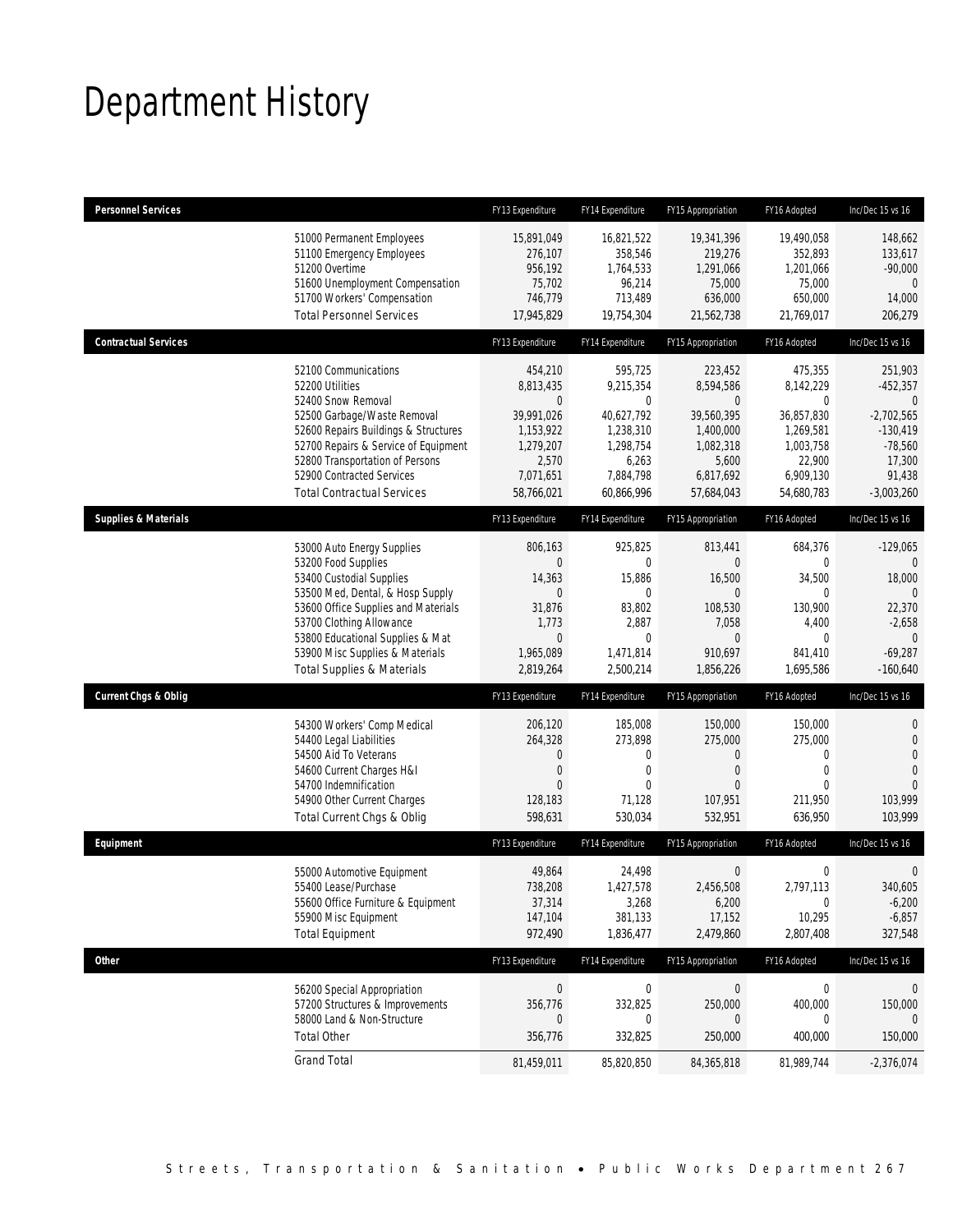## Department Personnel

| Title                           | Union<br>Code   | Grade      | Position | FY16 Salary | Title                           | Union<br>Code   | Grade | Position | FY16 Salary  |
|---------------------------------|-----------------|------------|----------|-------------|---------------------------------|-----------------|-------|----------|--------------|
|                                 |                 |            |          |             |                                 |                 |       |          |              |
| Admin Analyst                   | AFT             | 14         | 1.00     | 55,222      | Maint Mech (Light Svc Rpr)      | AFG             | 14    | 1.00     | 55,405       |
| Admin Assistant                 | AFG             | 17         | 1.00     | 71,101      | Maint Mech (Light Svc Rpr)      | AFT             | 14    | 19.00    | 965,553      |
| Admin Assistant                 | AFJ             | 17         | 1.00     | 51,956      | Maint Mech (Millwright)         | AFT             | 12L   | 1.00     | 48,855       |
| Admin Assistant                 | SE1             | 05         | 1.00     | 73,613      | Maint Mech (Painter)            | AFT             | 12L   | 1.00     | 37,964       |
| Admin Secretary                 | AFG             | 14         | 1.00     | 44,860      | Maint Mech Frprs (Carpenter)    | AFG             | 15A   | 1.00     | 58,690       |
| Admin Secretary                 | AFT             | 14         | 5.00     | 256,763     | Maint Mech I(Light SrvRep/Pwd)  | AFT             | 15    | 3.00     | 188,280      |
| Assoc Civil Engineer            | SE <sub>1</sub> | 10         | 2.00     | 213,320     | Mgmt Analyst                    | SE1             | 06    | 1.00     | 80,219       |
| Assoc Electrical Engineer       | SE <sub>1</sub> | 12         | 1.00     | 123,292     | MotorEquipOper&Lbr(Print)       | AFT             | 07L   | 52.00    | 1,845,536    |
| <b>Asst Civil Engineer</b>      | <b>AFJ</b>      | <b>18A</b> | 1.00     | 64,911      | Paver                           | AFT             | 10L   | 10.00    | 423,809      |
| Asst Electrical Engineer        | <b>AFJ</b>      | <b>18A</b> | 4.00     | 332,864     | Prin Admin Assistant            | EXM             | 10    | 1.00     | 80,077       |
| Asst Supn-Collection & Disposal | SE1             | $10$       | 1.00     | 80,077      | Prin Admin Assistant            | SE1             | 08    | 3.00     | 249,884      |
| Asst Supn-Highway Maint         | AFG             | 21A        | 2.00     | 212,721     | Prin Admin Assistant            | SE1             | 09    | 1.00     | 103,474      |
| <b>Building Main Person</b>     | AFT             | 09L        | 7.00     | 274,374     | Prin Cashier                    | AFT             | 12    | 1.00     | 48,055       |
| <b>Building Maint Supv</b>      | AFG             | 15         | 1.00     | 62,671      | Prin Civil Eng (Fss)            | <b>AFJ</b>      | 20A   | 1.00     | 98,149       |
| Chief Engineer                  | SE <sub>1</sub> | 12         | 1.00     | 123,292     | Prin Civil Engineer             | AFJ             | 20A   | 2.00     | 168,956      |
| Chief Highway Const Inspector   | AFG             | 16A        | 2.00     | 99,916      | Prin Electrical Engineer        | <b>AFJ</b>      | 20A   | 1.00     | 97,349       |
| Code Enforce Officer            | AFB             | 17A        | 1.00     | 58,500      | Prin Storekeeper                | AFT             | 11    | 2.00     | 70,207       |
| Code Enforce Officer            | AFL             | 14A        | 14.00    | 679,701     | Public Works Laborer            | AFT             | 06L   | 3.00     | 97,987       |
| Code Enforce Officer            | AFL             | 17A        | 2.00     | 149,557     | Recycling Coordinator           | SE1             | 07    | 1.00     | 76,723       |
| Commissioner                    | CDH             | <b>NG</b>  | 1.00     | 135,371     | Sanitation Inspector            | AFG             | 13A   | 7.00     | 340,047      |
| Communications Equip Operator   | AFT             | $08\,$     | 1.00     | 41,076      | Spec Hvy Meo                    | AFT             | 11L   | 23.00    | 923,067      |
| Dep Commissioner                | <b>EXM</b>      | 14         | 1.00     | 123,085     | Sr Adm An (Highway)             | SE1             | 07    | 1.00     | 60,529       |
| Dir of Recycling Programs       | EXM             | 08         | 1.00     | 96,339      | Sr Adm Asst                     | SE1             | 09    | 1.00     | 72,744       |
| <b>Division Engineer</b>        | EXM             | 13         | 1.00     | 128,314     | Sr Admin Asst                   | SE <sub>1</sub> | 05    | 4.00     | 258,804      |
| Drawtender##                    | AFT             | 15A        | 4.00     | 241,579     | Sr Civil Engineer               | AFJ             | 19A   | 8.00     | 700,917      |
| <b>Executive Assistant</b>      | EXM             | 12         | 1.00     | 94,248      | Sr Eng Aid (Fss Eng.Div.Pwd)    | AFT             | 14A   | 1.00     | 41,061       |
| First Asst Drawtender##         | AFT             | 13A        | 11.00    | 543,215     | Sr Engineering Aid              | AFB             | 14A   | 1.00     | 45,009       |
| <b>Head Acct Clerk</b>          | AFT             | 12         | 6.00     | 257,217     | Sr Engineering Aid              | AFG             | 14A   | 1.00     | 41,061       |
| Head Admin Clerk                | AFT             | 14         | 1.00     | 47,120      | Sr Engineering Aid              | AFJ             | 14A   | 5.00     | 256,425      |
| <b>Head Clerk</b>               | AFT             | 12         | 3.00     | 136,601     | Sr Highway Maint Crftsprs(Pwd   | AFT             | 12L   | 16.00    | 676,750      |
| Head Storekeeper                | AFG             | 14         | 2.00     | 98,465      | Sr Research Analyst             | SE <sub>1</sub> | 05    | 1.00     | 58,094       |
| Highway Const Inspector (Pwd)   | AFG             | 13         | 3.00     | 127,274     | Streetlighting Const Insp       | AFB             | 16    | 1.00     | 63,566       |
| Highway Maint Frprs (PWD)       | AFG             | 14         | 27.00    | 1,366,338   | Streetlighting Const Insp       | AFG             | 16    | 8.00     | 536,629      |
| Highway Maint Inspector         | AFG             | 12         | 25.00    | 1,122,488   | Supn Bridge Maint & Operation   | SE1             | 09    | 1.00     | 72,744       |
| Highway Maint Inspector         | AFT             | 12         | 1.00     | 48,855      | Supn of Buildings and Bridges   | SE1             | 11    | 1.00     | 118,800      |
| Hvy Mtr Equip Oper & P W Lbr    | AFT             | 10L        | 44.00    | 1,749,363   | Supn Sanitation                 | SE1             | 12    | 1.00     | 123,292      |
| Jr Civil Eng                    | <b>AFJ</b>      | 16A        | 8.00     | 442,541     | Supv Highway Maint              | AFG             | 17    | 15.00    | 1,029,054    |
| Jr Civil Eng (Fss Eng Div Pwd)  | AFJ             | 16A        | 1.00     | 69,198      | Supv Sanitation                 | AFG             | 17    | 2.00     | 126,693      |
| Jr Eng Aid                      | AFJ             | 12         | 1.00     | 40,542      | Supv Street Lighting            | AFG             | 17    | 3.00     | 216,473      |
| Maint Mech (LightServRep/App)   | AFT             | 13         | 5.00     | 210,901     | Supv Struct Engineer            | SE <sub>1</sub> | 10    | 2.00     | 192,009      |
| Maint Mech (Carpenter)          | AFT             | 12L        | 3.00     | 138,256     | Supv Utility Compliance & Coord | AFJ             | 20A   | 1.00     | 97,349       |
|                                 |                 |            |          |             | Wkg Frprs Maint Mech(Painter)   | ${\sf AFG}$     | 13    | 1.00     | 51,843       |
|                                 |                 |            |          |             | <b>Total</b>                    |                 |       | 410      |              |
|                                 |                 |            |          |             |                                 |                 |       |          | 21, 185, 233 |
|                                 |                 |            |          |             | <b>Adjustments</b>              |                 |       |          |              |
|                                 |                 |            |          |             | Differential Payments           |                 |       |          | 0            |

| <b>Salary Savings</b>     | $-1.754.725$ |
|---------------------------|--------------|
| <b>FY16 Total Request</b> | 19,490.058   |

Other 59,550 Chargebacks 0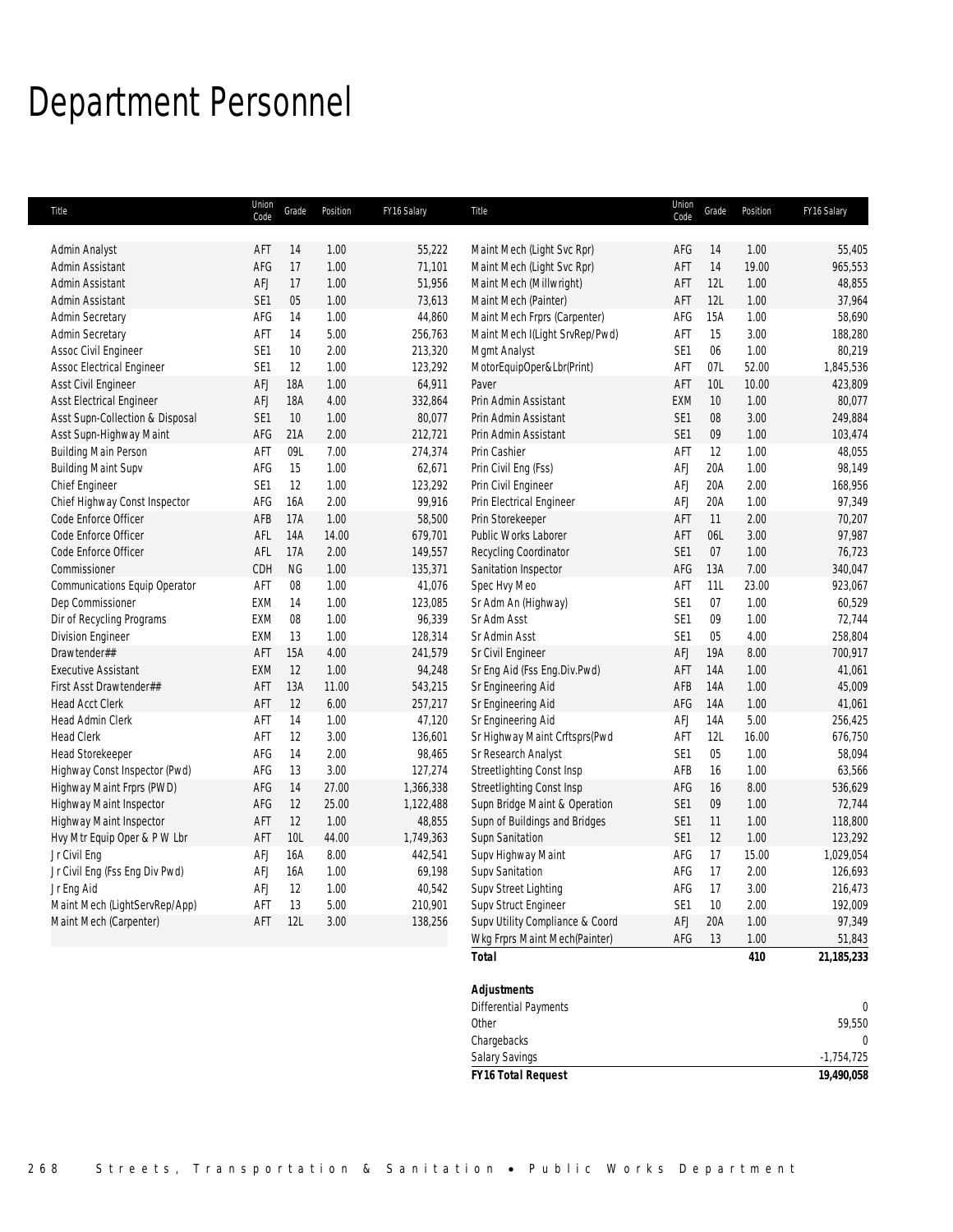## External Funds History

| <b>Personnel Services</b>       |                                                                                                                                                                                                                                                                                                            | FY13 Expenditure                                                                                      | FY14 Expenditure                                                                                              | FY15 Appropriation                                                                                                                                                       | FY16 Adopted                                                                                                                                                     | Inc/Dec 15 vs 16                                                                                                                                                                    |
|---------------------------------|------------------------------------------------------------------------------------------------------------------------------------------------------------------------------------------------------------------------------------------------------------------------------------------------------------|-------------------------------------------------------------------------------------------------------|---------------------------------------------------------------------------------------------------------------|--------------------------------------------------------------------------------------------------------------------------------------------------------------------------|------------------------------------------------------------------------------------------------------------------------------------------------------------------|-------------------------------------------------------------------------------------------------------------------------------------------------------------------------------------|
|                                 | 51000 Permanent Employees<br>51100 Emergency Employees<br>51200 Overtime<br>51300 Part Time Employees<br>51400 Health Insurance<br>51500 Pension & Annunity<br>51600 Unemployment Compensation<br>51700 Workers' Compensation<br>51800 Indirect Costs<br>51900 Medicare<br><b>Total Personnel Services</b> | $\boldsymbol{0}$<br>$\mathbf{0}$<br>0<br>0<br>0<br>0<br>0<br>0<br>0<br>0<br>$\mathbf{0}$              | $\boldsymbol{0}$<br>0<br>0<br>0<br>$\Omega$<br>$\mathbf 0$<br>0<br>$\overline{0}$<br>0<br>$\overline{0}$<br>0 | $\mathbf 0$<br>$\overline{0}$<br>$\mathbf 0$<br>$\overline{0}$<br>$\Omega$<br>$\mathbf 0$<br>$\overline{0}$<br>$\boldsymbol{0}$<br>$\overline{0}$<br>$\overline{0}$<br>0 | $\boldsymbol{0}$<br>$\mathbf 0$<br>$\mathbf 0$<br>$\mathbf{0}$<br>$\mathbf{0}$<br>$\mathbf 0$<br>$\mathbf{0}$<br>$\mathbf 0$<br>$\mathbf{0}$<br>$\mathbf 0$<br>0 | $\mathbf 0$<br>$\mathbf 0$<br>$\overline{0}$<br>$\overline{0}$<br>$\overline{0}$<br>$\mathbf{0}$<br>$\mathbf 0$<br>$\mathbf{0}$<br>$\overline{0}$<br>$\overline{0}$<br>$\mathbf{0}$ |
| <b>Contractual Services</b>     |                                                                                                                                                                                                                                                                                                            | FY13 Expenditure                                                                                      | FY14 Expenditure                                                                                              | FY15 Appropriation                                                                                                                                                       | FY16 Adopted                                                                                                                                                     | Inc/Dec 15 vs 16                                                                                                                                                                    |
|                                 | 52100 Communications<br>52200 Utilities<br>52400 Snow Removal<br>52500 Garbage/Waste Removal<br>52600 Repairs Buildings & Structures<br>52700 Repairs & Service of Equipment<br>52800 Transportation of Persons<br>52900 Contracted Services<br><b>Total Contractual Services</b>                          | $\boldsymbol{0}$<br>$\boldsymbol{0}$<br>0<br>0<br>0<br>0<br>$\overline{0}$<br>21,869<br>21,869        | $\boldsymbol{0}$<br>0<br>$\Omega$<br>$\overline{0}$<br>0<br>$\mathbf 0$<br>$\overline{0}$<br>31,023<br>31,023 | $\boldsymbol{0}$<br>$\boldsymbol{0}$<br>$\overline{0}$<br>$\overline{0}$<br>$\overline{0}$<br>$\boldsymbol{0}$<br>$\mathbf{0}$<br>420,000<br>420,000                     | $\boldsymbol{0}$<br>$\mathbf 0$<br>$\overline{0}$<br>$\mathbf 0$<br>$\mathbf{0}$<br>$\mathbf 0$<br>$\overline{0}$<br>20,000<br>20,000                            | 0<br>$\mathbf 0$<br>$\overline{0}$<br>$\overline{0}$<br>$\mathbf 0$<br>$\overline{0}$<br>$\overline{0}$<br>$-400,000$<br>$-400,000$                                                 |
| <b>Supplies &amp; Materials</b> |                                                                                                                                                                                                                                                                                                            | FY13 Expenditure                                                                                      | FY14 Expenditure                                                                                              | FY15 Appropriation                                                                                                                                                       | FY16 Adopted                                                                                                                                                     | Inc/Dec 15 vs 16                                                                                                                                                                    |
|                                 | 53000 Auto Energy Supplies<br>53200 Food Supplies<br>53400 Custodial Supplies<br>53500 Med, Dental, & Hosp Supply<br>53600 Office Supplies and Materials<br>53700 Clothing Allowance<br>53800 Educational Supplies & Mat<br>53900 Misc Supplies & Materials<br><b>Total Supplies &amp; Materials</b>       | $\theta$<br>$\boldsymbol{0}$<br>0<br>0<br>0<br>$\boldsymbol{0}$<br>$\boldsymbol{0}$<br>7,200<br>7,200 | 0<br>0<br>0<br>$\overline{0}$<br>0<br>$\overline{0}$<br>$\overline{0}$<br>9,850<br>9,850                      | 0<br>$\boldsymbol{0}$<br>$\overline{0}$<br>$\mathbf 0$<br>$\overline{0}$<br>$\overline{0}$<br>$\overline{0}$<br>$\overline{0}$<br>$\mathbf{0}$                           | $\boldsymbol{0}$<br>$\mathbf 0$<br>$\overline{0}$<br>$\mathbf 0$<br>$\mathbf{0}$<br>$\mathbf 0$<br>$\mathbf{0}$<br>$\mathbf 0$<br>$\bf{0}$                       | $\mathbf{0}$<br>$\mathbf 0$<br>$\overline{0}$<br>$\overline{0}$<br>$\mathbf 0$<br>$\overline{0}$<br>$\overline{0}$<br>$\overline{0}$<br>$\overline{0}$                              |
| <b>Current Chgs &amp; Oblig</b> |                                                                                                                                                                                                                                                                                                            | FY13 Expenditure                                                                                      | FY14 Expenditure                                                                                              | FY15 Appropriation                                                                                                                                                       | FY16 Adopted                                                                                                                                                     | Inc/Dec 15 vs 16                                                                                                                                                                    |
|                                 | 54300 Workers' Comp Medical<br>54400 Legal Liabilities<br>54600 Current Charges H&I<br>54700 Indemnification<br>54900 Other Current Charges<br>Total Current Chgs & Oblig                                                                                                                                  | $\theta$<br>$\boldsymbol{0}$<br>0<br>0<br>0<br>$\mathbf{0}$                                           | 0<br>0<br>0<br>$\overline{0}$<br>0<br>0                                                                       | 0<br>$\boldsymbol{0}$<br>$\overline{0}$<br>$\mathbf 0$<br>$\mathbf 0$<br>0                                                                                               | $\boldsymbol{0}$<br>$\mathbf 0$<br>$\mathbf{0}$<br>$\mathbf 0$<br>$\mathbf 0$<br>$\mathbf{0}$                                                                    | $\mathbf 0$<br>$\mathbf 0$<br>$\overline{0}$<br>$\overline{0}$<br>$\mathbf 0$<br>$\mathbf{0}$                                                                                       |
| Equipment                       |                                                                                                                                                                                                                                                                                                            | FY13 Expenditure                                                                                      | FY14 Expenditure                                                                                              | FY15 Appropriation                                                                                                                                                       | FY16 Adopted                                                                                                                                                     | Inc/Dec 15 vs 16                                                                                                                                                                    |
|                                 | 55000 Automotive Equipment<br>55400 Lease/Purchase<br>55600 Office Furniture & Equipment<br>55900 Misc Equipment<br><b>Total Equipment</b>                                                                                                                                                                 | $\theta$<br>$\boldsymbol{0}$<br>0<br>0<br>0                                                           | 0<br>0<br>0<br>0<br>0                                                                                         | 0<br>$\boldsymbol{0}$<br>$\overline{0}$<br>$\boldsymbol{0}$<br>0                                                                                                         | $\boldsymbol{0}$<br>$\boldsymbol{0}$<br>$\mathbf{0}$<br>$\mathbf 0$<br>$\mathbf 0$                                                                               | 0<br>$\mathbf 0$<br>0<br>$\mathbf{0}$<br>$\bf{0}$                                                                                                                                   |
| Other                           |                                                                                                                                                                                                                                                                                                            | FY13 Expenditure                                                                                      | FY14 Expenditure                                                                                              | FY15 Appropriation                                                                                                                                                       | FY16 Adopted                                                                                                                                                     | Inc/Dec 15 vs 16                                                                                                                                                                    |
|                                 | 56200 Special Appropriation<br>57200 Structures & Improvements<br>58000 Land & Non-Structure<br><b>Total Other</b>                                                                                                                                                                                         | $\theta$<br>$\boldsymbol{0}$<br>0<br>$\mathbf{0}$                                                     | $\bf 0$<br>$\boldsymbol{0}$<br>0<br>0                                                                         | $\boldsymbol{0}$<br>$\boldsymbol{0}$<br>0<br>$\bf{0}$                                                                                                                    | $\boldsymbol{0}$<br>$\mathbf 0$<br>$\mathbf 0$<br>$\mathbf 0$                                                                                                    | 0<br>$\boldsymbol{0}$<br>$\mathbf 0$<br>$\bf{0}$                                                                                                                                    |
|                                 | <b>Grand Total</b>                                                                                                                                                                                                                                                                                         | 29,069                                                                                                | 40,873                                                                                                        | 420,000                                                                                                                                                                  | 20,000                                                                                                                                                           | $-400,000$                                                                                                                                                                          |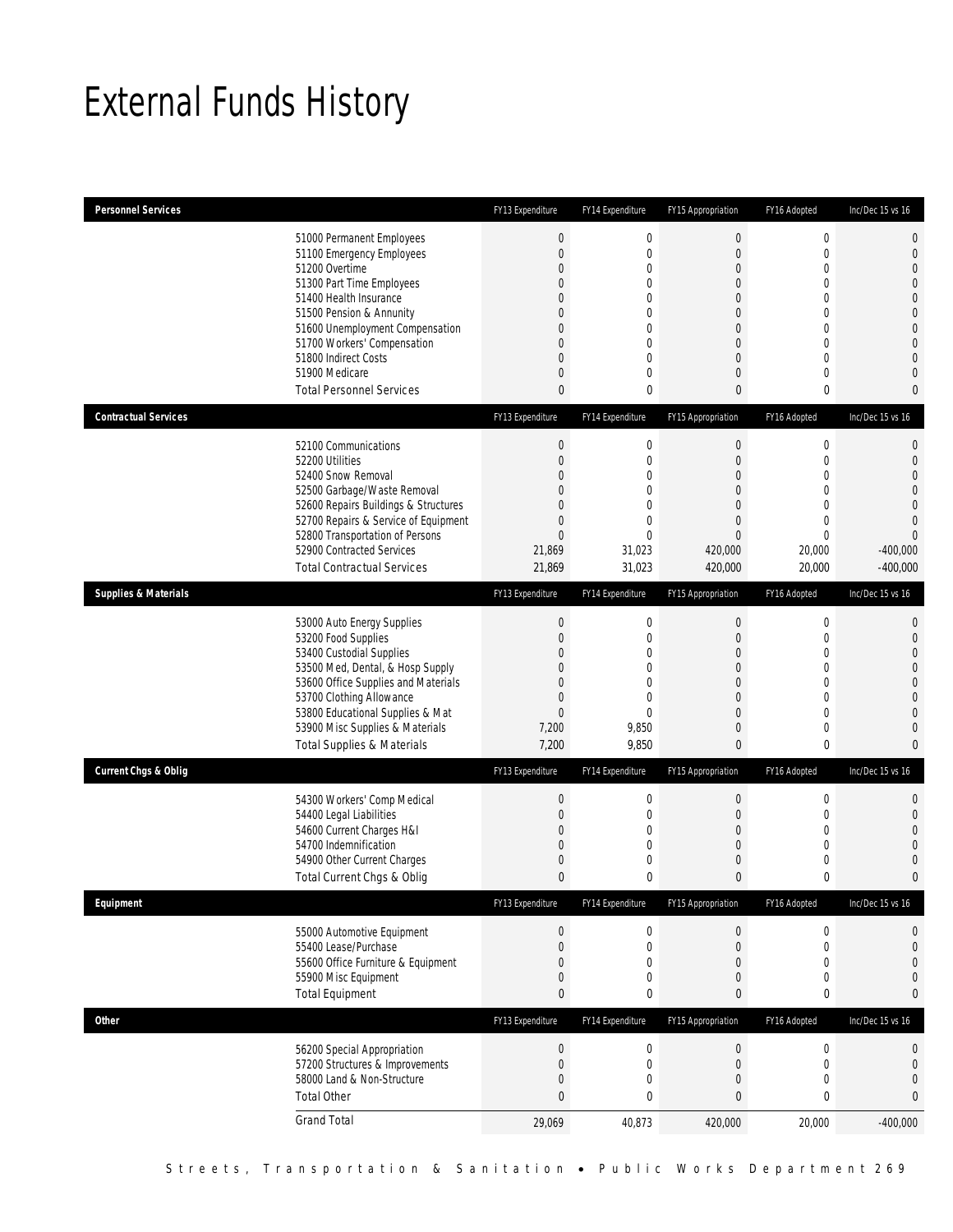# Program 1. Commissioner's Office

### *Michael Dennehy, Interim Commissioner, Organization 311100*

### *Program Description*

The Commissioner's Office defines long-term policy and direction, and works to enhance service delivery throughout the Department. The office is also responsible for issuing permits for street openings and street occupancy.

| <b>Operating Budget</b>             | Actual '13          | Actual '14            | Approp '15           | <b>Budget '16</b>       |
|-------------------------------------|---------------------|-----------------------|----------------------|-------------------------|
| Personnel Services<br>Non Personnel | .640.682<br>997.692 | 2.179.452<br>.209.745 | 1.682.545<br>769.531 | 607,511, ا<br>1,118,096 |
| Total                               | 2,638,374           | 3,389,197             | 2,452,076            | 2,725,607               |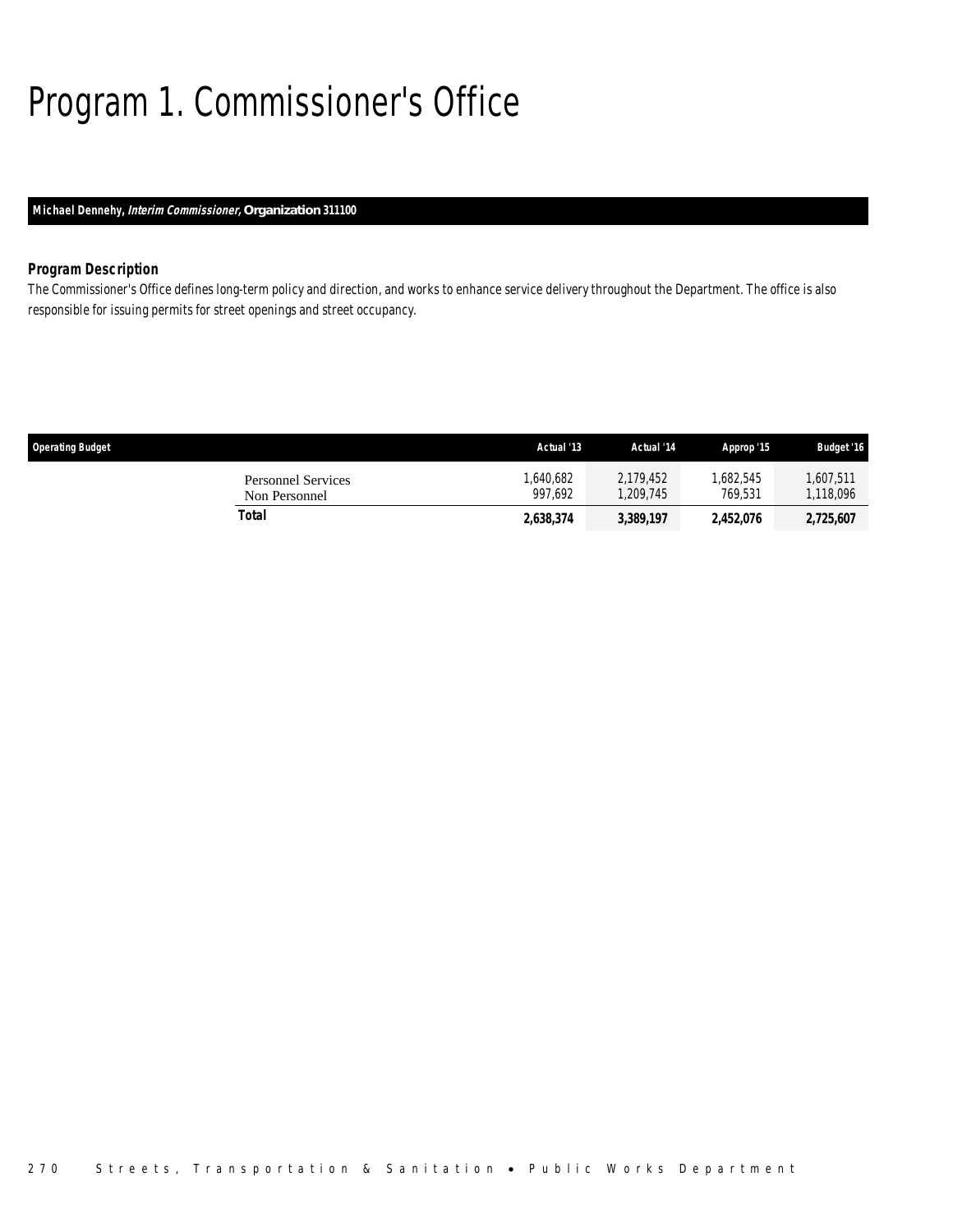# Program 2. Building/Facility Maintenance

### *Fouad Hamzeh, Manager, Organization 311200*

#### *Program Description*

The Building/Facility Maintenance Program ensures that Department personnel work in clean, properly maintained buildings. The program is also charged with maintaining telephone communications at the Department's operations center.

| <b>Operating Budget</b>             | Actual '13           | Actual '14           | Approp '15           | <b>Budget '16</b>    |
|-------------------------------------|----------------------|----------------------|----------------------|----------------------|
| Personnel Services<br>Non Personnel | 583.746<br>2.100.063 | 604.134<br>2.384.207 | 619.913<br>2.249.085 | 678.679<br>2,129,885 |
| Total                               | 2,683,809            | 2,988,341            | 2,868,998            | 2,808,564            |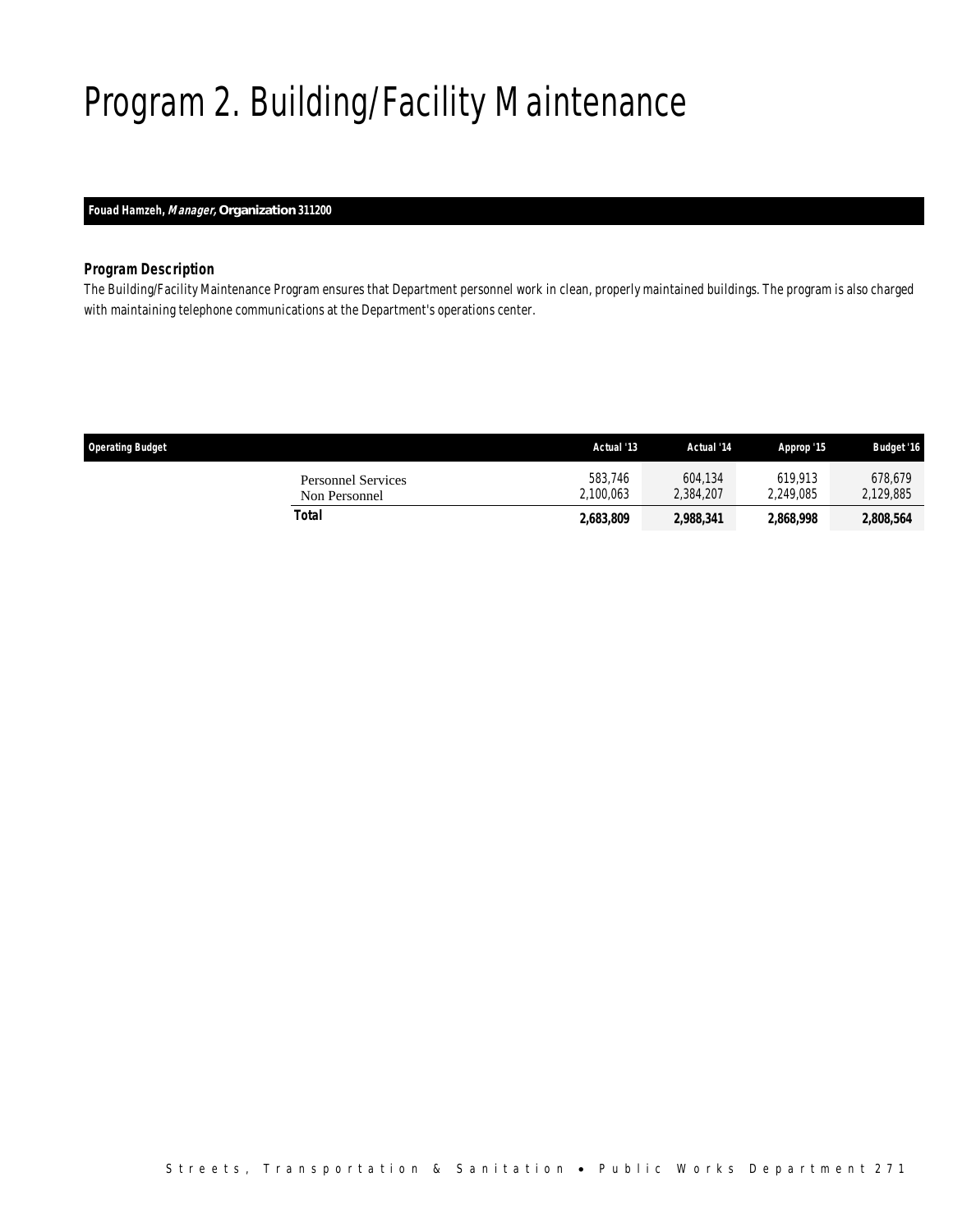# Program 3. Engineering

### *Para Jayasinghe, P.E., Manager, Organization 311300*

### *Program Description*

The Engineering Program plans, designs, schedules and prepares contracts for the reconstruction of sidewalks, roadways and bridges. Engineering firms are used to supplement staff and all work is coordinated with other City and state planning agencies. Through the Public Improvement Commission, the program reviews any proposed changes on, over, or under public ways by outside groups. (The program also maintains the official records of all City-owned land and streets).

| <b>Operating Budget</b>                    | Actual '13          | Actual '14           | Approp '15           | <b>Budget '16</b>    |
|--------------------------------------------|---------------------|----------------------|----------------------|----------------------|
| <b>Personnel Services</b><br>Non Personnel | .284.209<br>869.096 | 1.229.100<br>608.888 | 1.456.138<br>884.980 | 1,295,152<br>823,361 |
| Total                                      | 2,153,305           | 1,837,988            | 2,341,118            | 2,118,513            |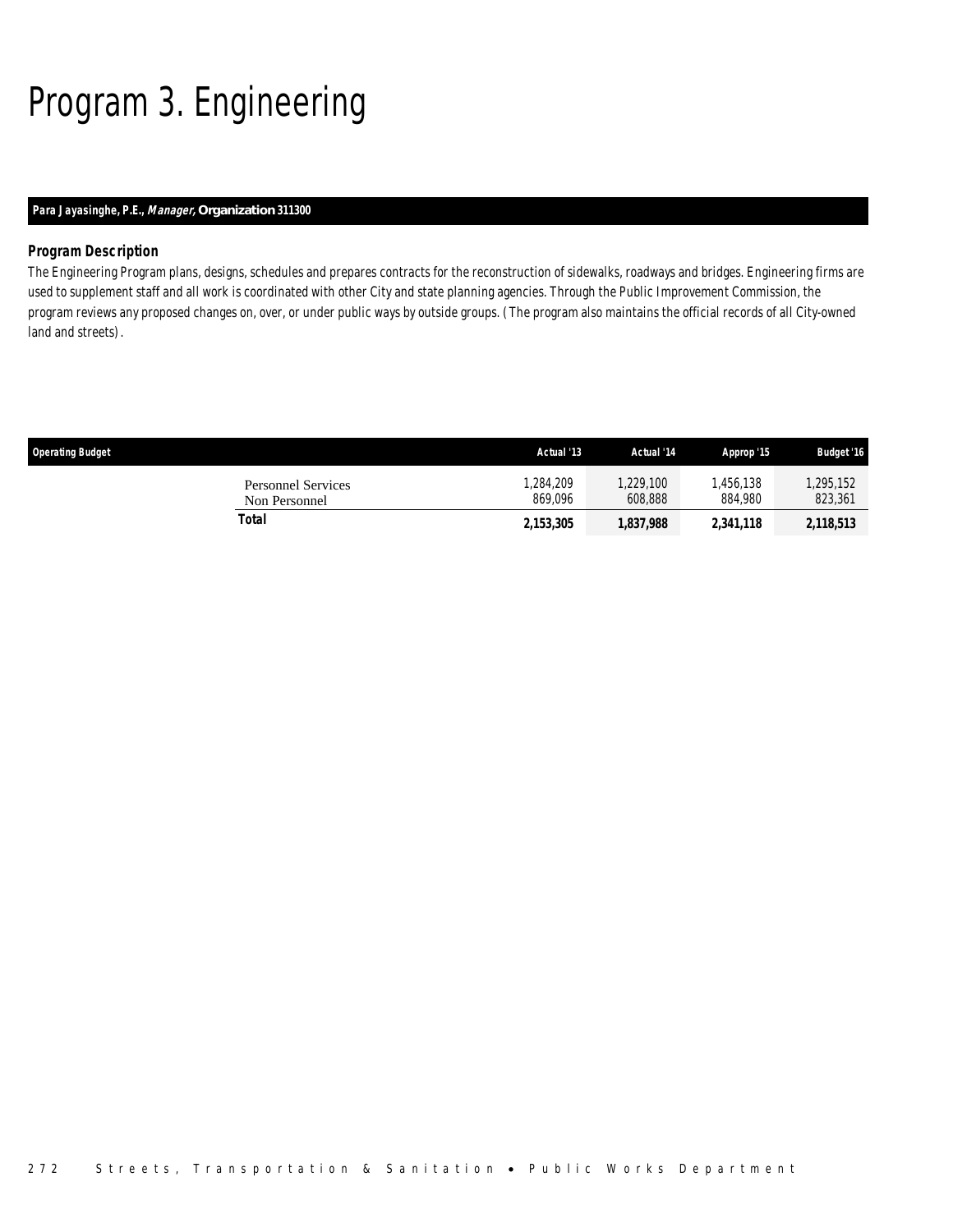# Program 4. Construction Management

#### *Katie Choe, Manager, Organization 311400*

#### *Program Description*

The Construction Management Program is responsible for the construction and maintenance of the highway infrastructure of the City. Responsibilities include installing pedestrian ramps, and managing major capital improvements in business districts. Engineering and inspection is provided for reconstruction and resurfacing projects and for the permanent restoration of damaged public ways. By inspecting public ways, analyzing and programming field data and estimating recovery cost, this program seeks to minimize the damages to roadways and sidewalks by utility companies and contractors.

| Actual '13          | Actual '14          | Approp '15           | <b>Budget '16</b>  |
|---------------------|---------------------|----------------------|--------------------|
| ,467,268<br>556.536 | 1,797,081<br>75,304 | 1,844,580<br>163.385 | 980,682<br>259,102 |
| 2,023,804           | 1,872,385           | 2,007,965            | 2,239,784          |
|                     |                     |                      |                    |

#### *Performance*

*Strategy:* To reconstruct and resurface the City's roadways and sidewalks to ensure a safe and passable right of way.

| <b>Performance Measures</b>                                                                                         | Actual '13 | Actual '14 | Projected '15 | Target '16  |
|---------------------------------------------------------------------------------------------------------------------|------------|------------|---------------|-------------|
| Lane miles of roadway reconstructed<br>Lane miles of roadway resurfaced<br>Pedestrian ramps brought into compliance | 94<br>.315 | Q3<br>.578 | 105<br>.150   | 40<br>1,000 |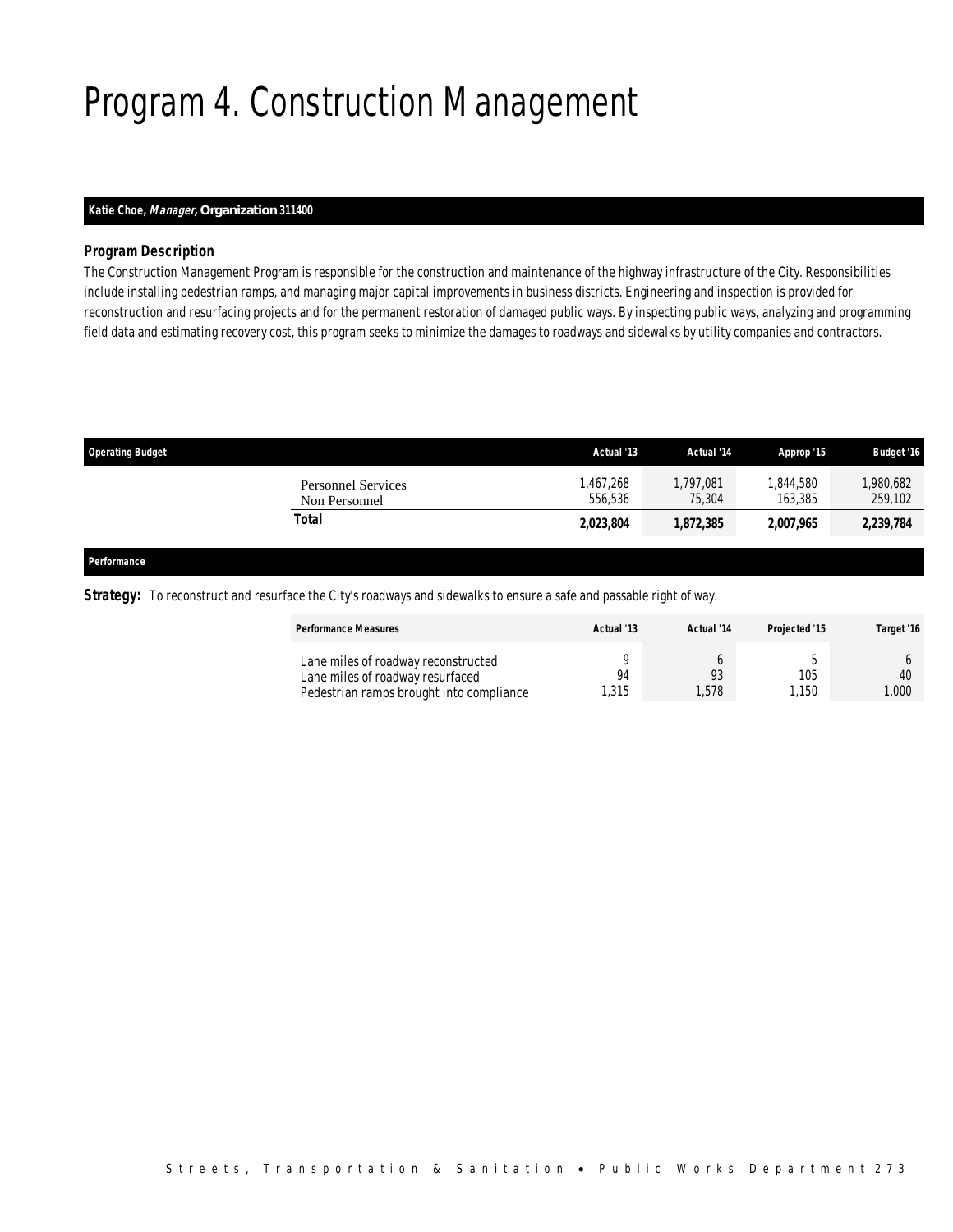# Program 5. Highway Field Operations

### *Michael Brohel, Manager, Organization 311500*

### *Program Description*

The Highway Field Operations Program is responsible for cleaning all city streets from curb to curb, with special emphasis on high litter areas and neighborhoods with posted street cleaning times. The program maintains and empties litter receptacles in busier areas of the city, clears snow from the streets during winter, makes temporary repairs to streets and sidewalks and provides assistance to the Recycling Program. The program also provides graffiti services and cleans and maintains the Boston Freedom Trail.

| <b>Operating Budget</b>                    | Actual '13             | Actual '14             | Approp '15             | <b>Budget '16</b>      |
|--------------------------------------------|------------------------|------------------------|------------------------|------------------------|
| <b>Personnel Services</b><br>Non Personnel | 7,458,653<br>7.710.320 | 8.244.576<br>8.528.741 | 8.961.801<br>8.859.433 | 9.664.831<br>9,422,813 |
| Total                                      | 15,168,973             | 16,773,317             | 17.821.234             | 19,087,644             |

*Performance* 

#### **Strategy:** To maintain clean city streets.

| <b>Performance Measures</b>                                                  | Actual '13      | Actual '14     | Projected '15   | Target '16 |
|------------------------------------------------------------------------------|-----------------|----------------|-----------------|------------|
|                                                                              |                 |                |                 |            |
| <b>Responsiveness to Constituent Requests (CRM)</b>                          | Actual '13      | Actual '14     | Projected '15   | Target '16 |
| # of pothole repair requests received<br># of snow plowing requests received | 2.012<br>18,342 | 2,680<br>4,268 | 3.000<br>30,462 |            |
| % of pothole repair requests completed on<br>time                            | 83%             | 95%            | 80%             | 80%        |
| Average time to complete a pothole repair<br>request                         | $\sim$          | $\Omega$       |                 |            |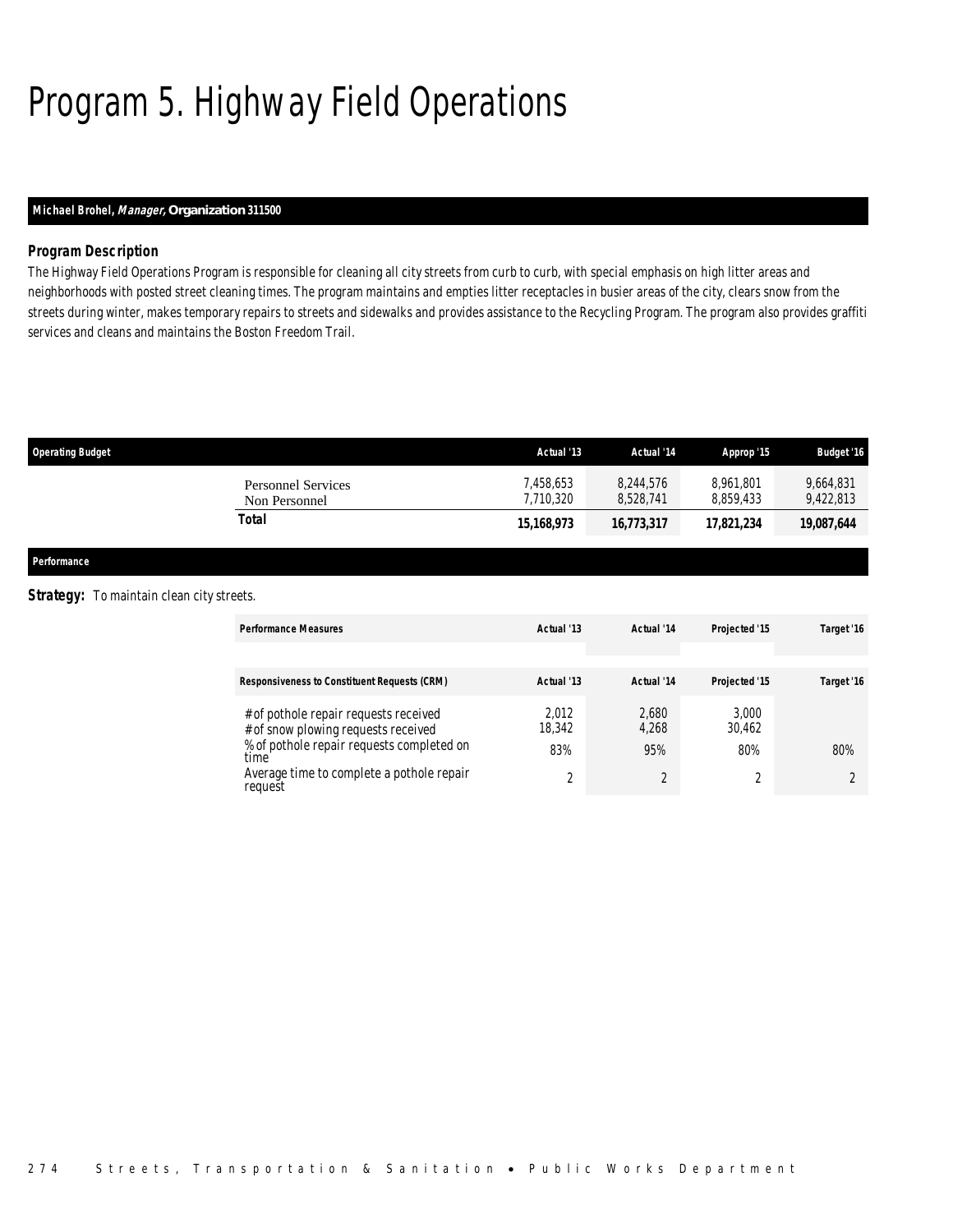# Program 6. Bridge Operations/Maintenance

### *Fouad Hamzeh, Manager, Organization 311600*

#### *Program Description*

The Bridge Operations/Maintenance Program works to keep water, vehicle and pedestrian traffic moving as effectively as possible over and under the City's bridges. Responsibilities include efficient operation of the four drawbridges, and rapid response to needed electrical and mechanical repairs.

| <b>Operating Budget</b>                    | Actual '13         | Actual '14          | Approp '15           | <b>Budget '16</b>   |
|--------------------------------------------|--------------------|---------------------|----------------------|---------------------|
| <b>Personnel Services</b><br>Non Personnel | 966.111<br>857.362 | .000.658<br>761.790 | 1.073.059<br>651.742 | .139.996<br>653.112 |
| Total                                      | 1,823,473          | 1,762,448           | 1,724,801            | 1,793,108           |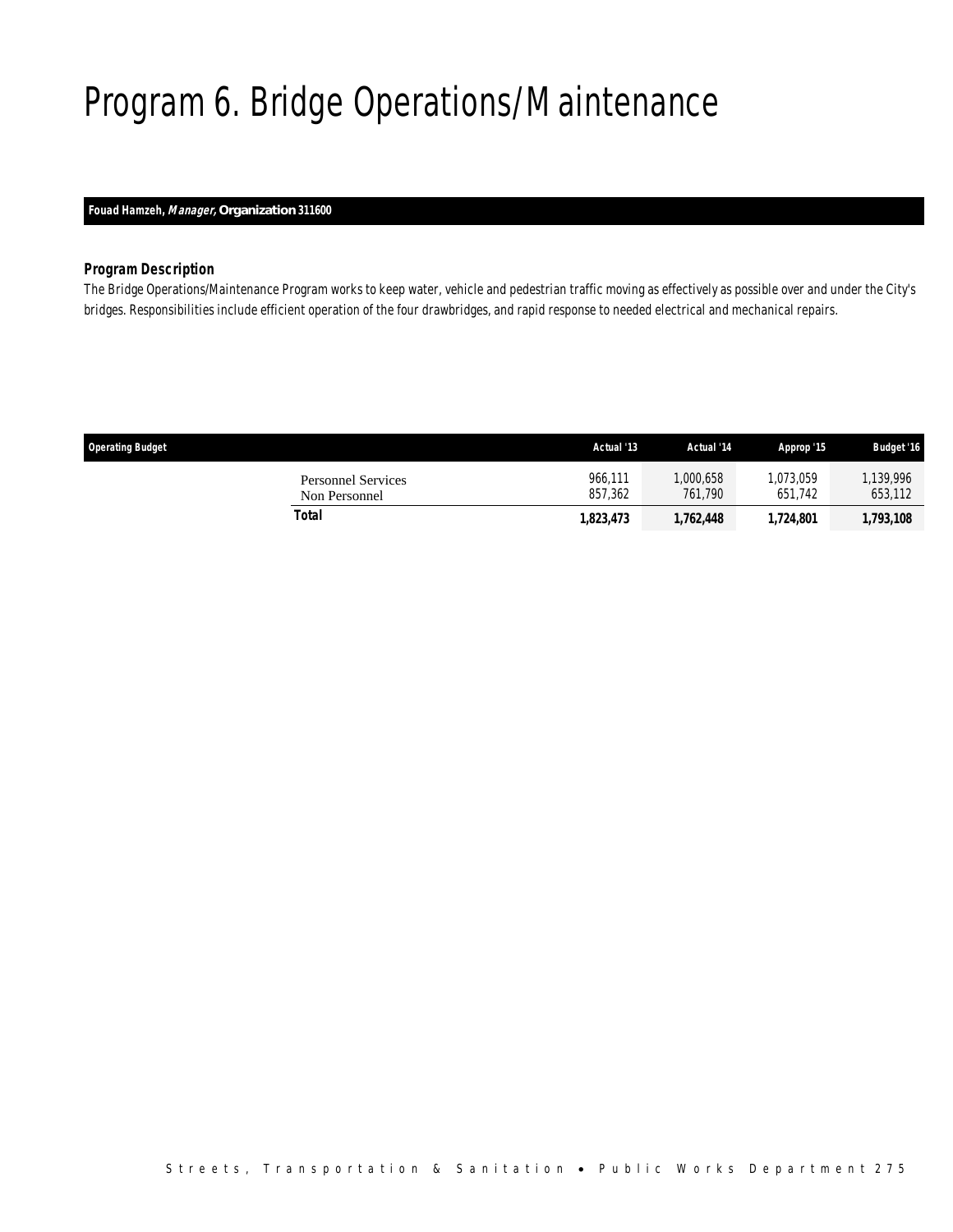# Program 7. Street Lights

### *Glenn Cooper, Manager, Organization 311700*

### *Program Description*

The Street Lights program is responsible for the maintenance of streetlights. The program provides modern, cost efficient and effective street lighting services to protect the safety of the general and traveling public on Boston's streets and in the City's parks and playgrounds.

| <b>Operating Budget</b>                    | Actual '13              | Actual '14              | Approp '15             | <b>Budget '16</b>      |
|--------------------------------------------|-------------------------|-------------------------|------------------------|------------------------|
| <b>Personnel Services</b><br>Non Personnel | 3,396,804<br>10.021.522 | 3.622.852<br>11,399,007 | 3.627.407<br>9.094.044 | 3,166,060<br>8,336,728 |
| Total                                      | 13,418,326              | 15,021,859              | 12,721,451             | 11,502,788             |
|                                            |                         |                         |                        |                        |

*Performance* 

#### **Strategy:** To efficiently maintain street lights.

| <b>Performance Measures</b>                                                | Actual '13         | Actual '14         | Projected '15      | Target '16 |
|----------------------------------------------------------------------------|--------------------|--------------------|--------------------|------------|
| # of street light outages addressed<br>Annual kWh savings from LED program | 3.878<br>7,500,000 | 8.098<br>3,400,000 | 7.600<br>6,000,000 |            |
| <b>Responsiveness to Constituent Requests (CRM)</b>                        | Actual '13         | Actual '14         | Projected '15      | Target '16 |
| # of street light outage constituent requests<br>received                  | 7.362              | 5,825              | 6,000              |            |
| % of street light outages addressed on time                                | 58%                | 49%                | 70%                | 75%        |
| Average time to complete a street light<br>outage request                  | 38                 | 56                 | 38                 | 10         |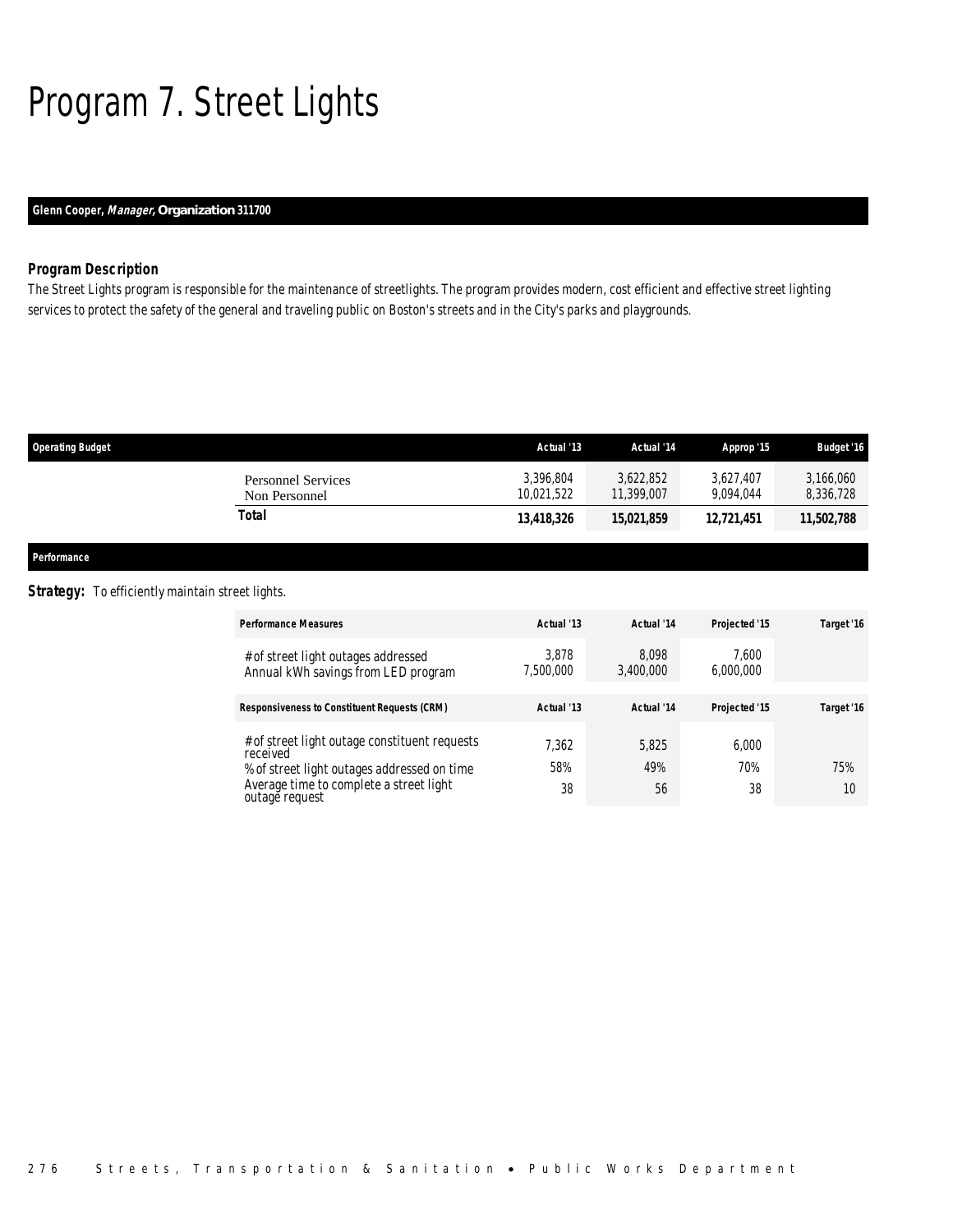## Program 8. Waste Reduction

#### *Robert DeRosa, Manager, Organization 311800*

#### *Program Description*

The Waste Reduction Division is responsible for implementing and managing recycling activities in the City in conjunction with the collection and disposal of solid waste generated by City of Boston households and enforcing all codes and ordinances to protect health, safety and enforcement. Responsibilities include program design, public education around recycling, monitoring contractor work and exploration of cost effective and environmentally sound disposal alternatives.

| <b>Operating Budget</b>                    | Actual '13              | Actual '14              | Approp '15              | <b>Budget '16</b>       |
|--------------------------------------------|-------------------------|-------------------------|-------------------------|-------------------------|
| <b>Personnel Services</b><br>Non Personnel | 1.148.356<br>40.400.591 | 1.076.451<br>41.098.864 | 2.297.295<br>40.130.880 | 2,236,106<br>37,477,630 |
| Total                                      | 41.548.947              | 42,175,315              | 42.428.175              | 39,713,736              |

#### *Performance*

**Strategy:** To collect and dispose of residential solid waste and recyclable materials in a cost-effective and efficient manner.

| <b>Performance Measures</b>                                                                                   | Actual '13              | Actual '14              | Projected '15           | Target '16              |
|---------------------------------------------------------------------------------------------------------------|-------------------------|-------------------------|-------------------------|-------------------------|
| Tons of residential waste disposed (not<br>recycled)                                                          | 191.796                 | 191.611                 | 200,000                 | 200,000                 |
| <b>Strategy:</b> To increase the diversion rate of recycling through the Recycling Program.                   |                         |                         |                         |                         |
| <b>Performance Measures</b>                                                                                   | Actual '13              | Actual '14              | Projected '15           | Target '16              |
| Recycling diversion rate<br>Tons of residential waste recycled<br>Tons of solid waste collected and processed | 18<br>46.782<br>249.903 | 18<br>43.419<br>246,735 | 19<br>44.000<br>255,000 | 19<br>44,000<br>255,000 |

**Strategy:** To respond to cleanliness and environmental safety complaints within 48 hours.

| <b>Performance Measures</b>                                      | Actual '13 | Actual '14 | Projected '15 | Target '16 |
|------------------------------------------------------------------|------------|------------|---------------|------------|
| % of code enforcement complaints responded<br>to within 48 hours | 100%       | 100%       | 100%          | 100%       |

**Strategy:** To collect and dispose of residential solid waste and recyclable materials in a cost-effective and efficient manner.

| <b>Performance Measures</b>                                                                                                               | Actual '13   | Actual '14   | Projected '15 | Target '16 |
|-------------------------------------------------------------------------------------------------------------------------------------------|--------------|--------------|---------------|------------|
|                                                                                                                                           |              |              |               |            |
| <b>Responsiveness to Constituent Requests (CRM)</b>                                                                                       | Actual '13   | Actual '14   | Projected '15 | Target '16 |
| # of missed trash requests received<br>% of missed trash requests completed on time<br>Average time to complete a missed trash<br>request | 4,802<br>99% | 6,382<br>99% | 15,000<br>99% | 99%        |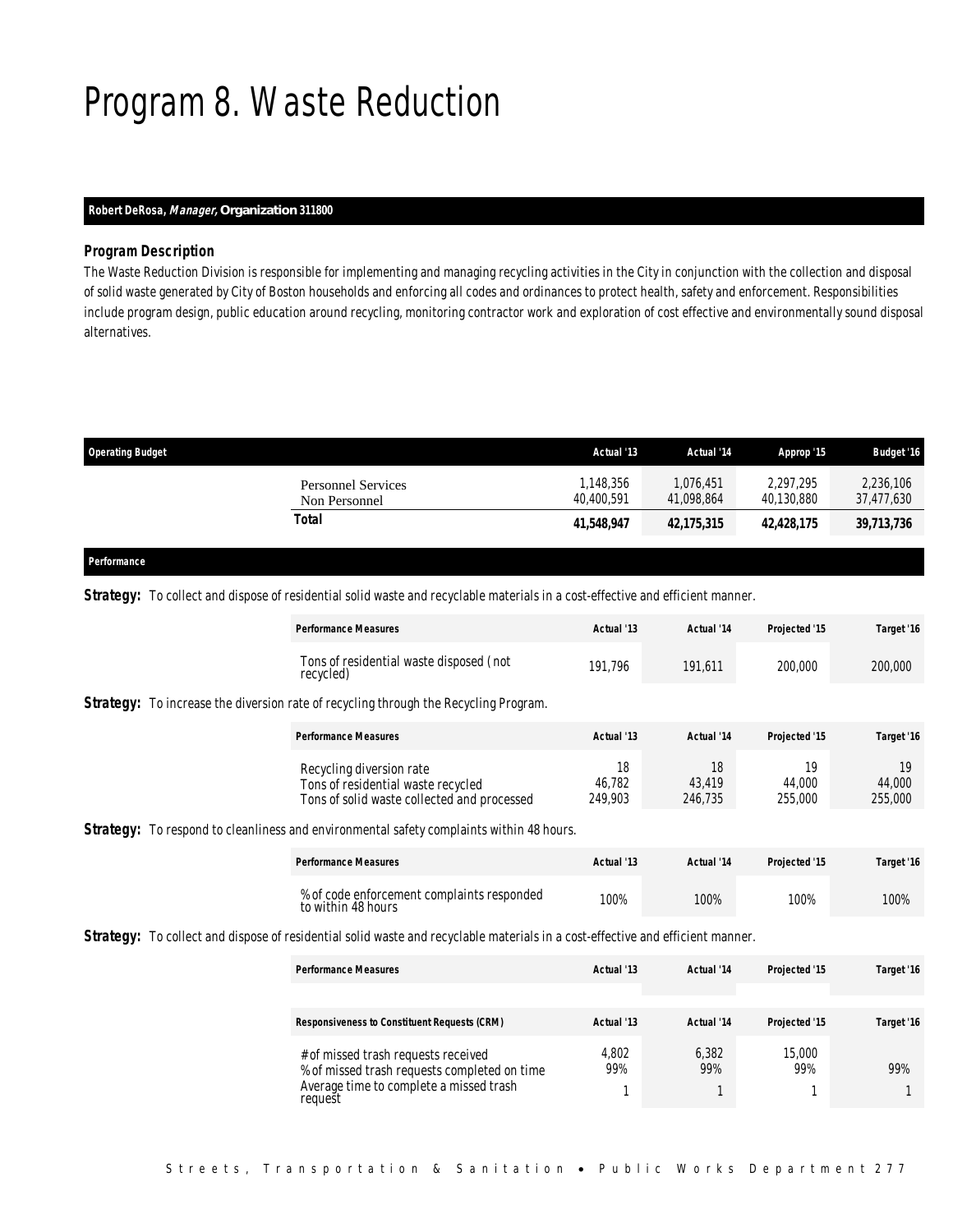## External Funds Projects

*Electronic Waste Recycling and Advertising* 

#### *Project Mission*

Apple Computer Co. donated \$30,000 over three years thru FY13 to support electronic waste recycling and advertising services. This grant supports the municipal electronic waste recycling days.

#### *Home Composting*

#### *Project Mission*

This revolving account was started with a grant from the State Department of Environmental Protection and uses yard waste materials from community gardens to create compost. The compost is sold and the proceeds<br>were used to buy compost bins, which are also sold to residential gardeners, along with compost.

### *MBTA/Streetlight Division Facility Move*

#### *Project Mission*

This is a onetime cost sharing agreement in FY15 between the City of Boston and the MBTA to share the cost of moving the Street Light Division Maintenance Facility off of MBTA property. Funds will be used for moving the Division to a temporary location while a permanent location is constructed.

*MRIP (Municipal Recycling Incentive Program)* 

#### *Project Mission*

MRIP is a program of the DEP. The goal of the program is to increase municipal recycling, safely dispose of universal wastes (such as CRT's, mercury, paint and auto supplies) and develop a way to recover and reuse materials such as paper, cardboard and leaf and yard waste.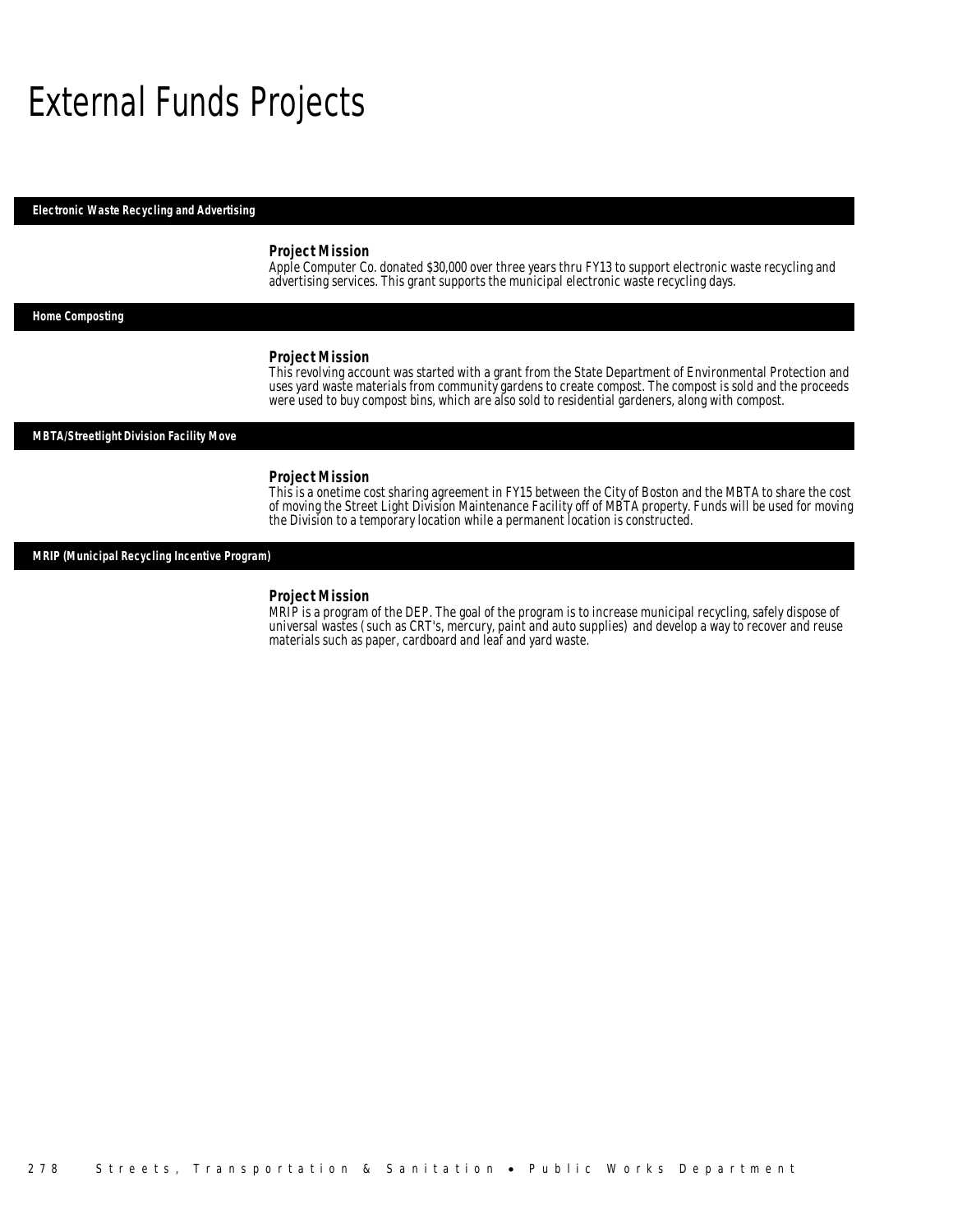# Public Works Department Capital Budget

#### *Overview*

Public Works is committed to implementing capital projects that will result in safe, well -functioning and attractive roadways, sidewalks, bridges and street lights.

#### *FY16 Major Initiatives*

- Public Works will begin construction on the Connect Historic Boston project, leveraging a \$15.5m Transportation Infrastructure Generating Economic Recovery (TIGER) grant from the Federal Department of Transportation.
- Construction will finish on capping the final section of the Gardner Street Landfill which will also include the restoration of playing fields at the West Roxbury Education Complex.
- The City will continue to convert mercury and sodium vapor streetlights to LEDs, leveraging outside funds from Eversource Energy to complete the project.
- The reconstruction and installation of pedestrian ramps on sidewalks will continue throughout the City, to improve accessibility.
- Walkable Streets, a new project, will focus on longer, contiguous sections of sidewalks to improve overall mobility.
- The City will begin construction on a new Street Lighting Division facility.
- Design processes with community input for major neighborhood improvements at North Square in the North End, and Commonwealth Avenue Phase 3 & 4 in Brighton will continue.

| <b>Capital Budget Expenditures</b> | <b>Total Actual '13</b> | Total Actual '14 |            | Estimated '15 Total Projected '16 |
|------------------------------------|-------------------------|------------------|------------|-----------------------------------|
| Total Department                   | 54,090,468              | 35,272,170       | 71,840,384 | 71,987,415                        |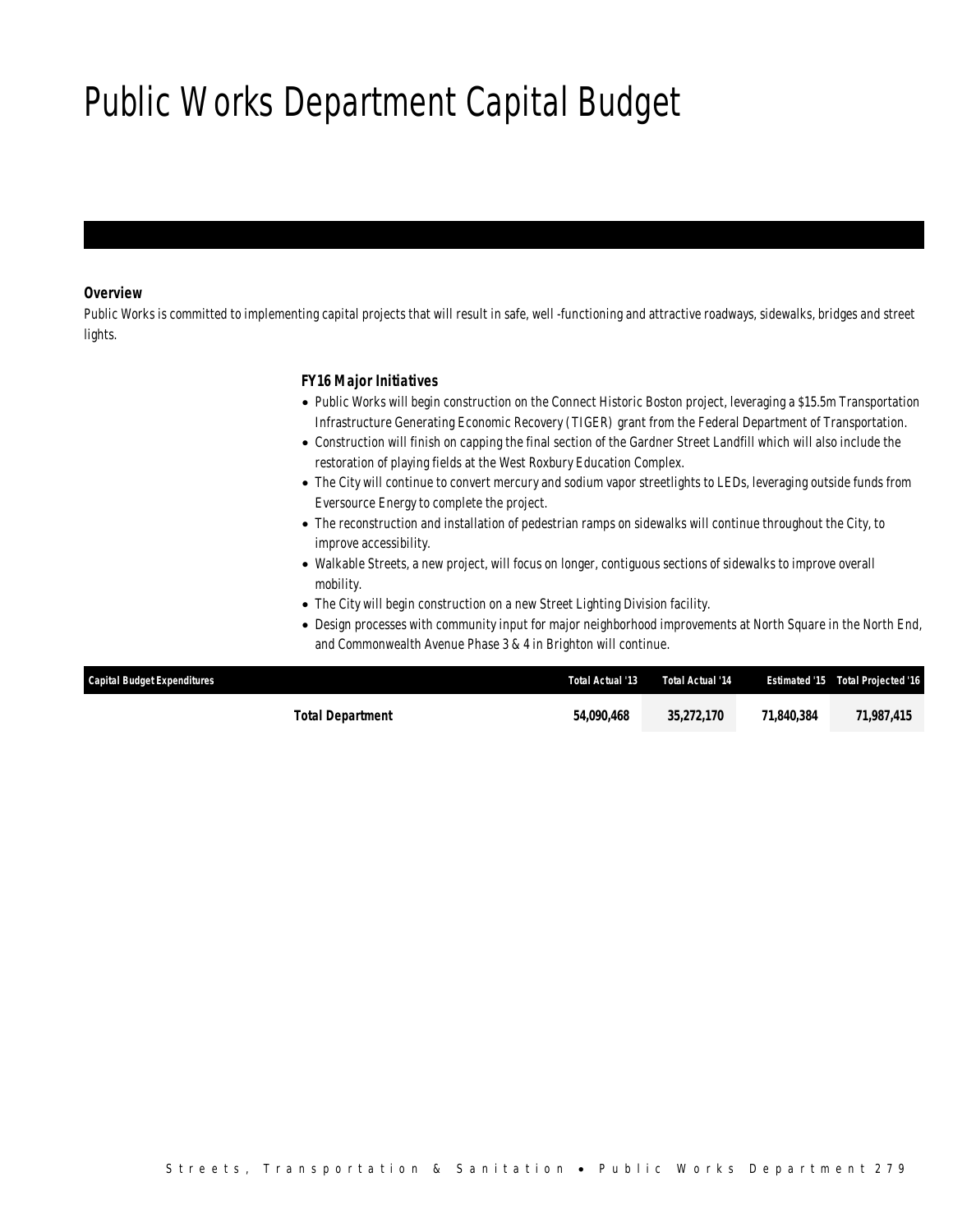## Public Works Department Project Profiles

#### *ADA/AAB PEDESTRIAN RAMPS*

### *Project Mission*

Install or reconstruct pedestrian ramps to conform to current Americans With Disabilities Act and Architectural Access Board regulations.

*Managing Department,* Public Works Department *Status,* Annual Program*Location,* Citywide *Operating Impact,* No

| <b>Authorizations</b>                    |            |             |             |             |                  |
|------------------------------------------|------------|-------------|-------------|-------------|------------------|
|                                          |            |             |             | Non Capital |                  |
| Source                                   | Existing   | <b>FY16</b> | Future      | Fund        | Total            |
| City Capital                             | 16,431,827 | 3,200,000   | 1,600,000   | 0           | 21,231,827       |
| Grants/Other                             |            |             |             | 0           | $\left( \right)$ |
| Total                                    | 16,431,827 | 3,200,000   | 1.600.000   | $^{0}$      | 21,231,827       |
| <b>Expenditures (Actual and Planned)</b> |            |             |             |             |                  |
|                                          | Thru       |             |             |             |                  |
| Source                                   | 6/30/14    | <b>FY15</b> | <b>FY16</b> | FY17-20     | Total            |
| City Capital                             | 13.526.119 | 1.600.000   | 1.600.000   | 4.505.708   | 21.231.827       |
| Grants/Other                             |            |             |             | 0           | $\left($         |
| Total                                    | 13.526.119 | 1.600.000   | 1.600.000   | 4.505.708   | 21.231.827       |

#### *ALFORD STREET BRIDGE*

#### *Project Mission*

Replace the bridge. State and federal construction funding awarded. *Managing Department,* Public Works Department *Status,* In Construction*Location,* Charlestown *Operating Impact,* No

| <b>Authorizations</b>                    |           |             |               |             |            |
|------------------------------------------|-----------|-------------|---------------|-------------|------------|
|                                          |           |             |               | Non Capital |            |
| Source                                   | Existing  | <b>FY16</b> | <b>Future</b> | Fund        | Total      |
| City Capital                             | 5.592.507 | 0           | $\Omega$      | 0           | 5,592,507  |
| Grants/Other                             |           | 0           | 0             | 58,000,000  | 58,000,000 |
| Total                                    | 5,592,507 | $\theta$    | 0             | 58,000,000  | 63,592,507 |
| <b>Expenditures (Actual and Planned)</b> |           |             |               |             |            |
|                                          | Thru      |             |               |             |            |
| Source                                   | 6/30/14   | <b>FY15</b> | <b>FY16</b>   | FY17-20     | Total      |
| City Capital                             | 4.575.706 | 400,000     | 50,000        | 566.801     | 5,592,507  |
| Grants/Other                             |           |             |               |             | 0          |
| Total                                    | 4.575.706 | 400.000     | 50,000        | 566,801     | 5.592.507  |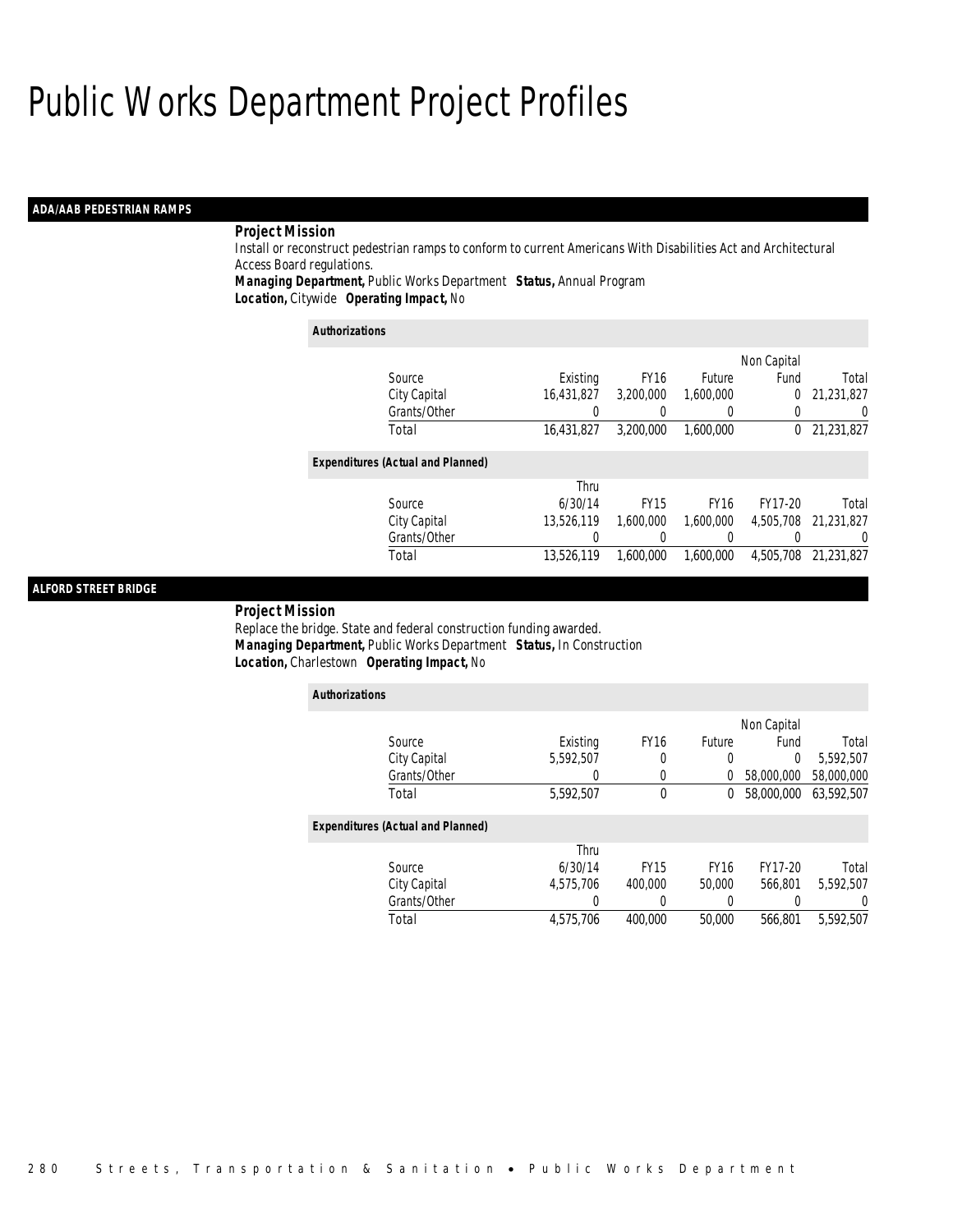## Public Works Department Project Profiles

### *AMERICAN LEGION BRIDGE*

### *Project Mission*

 Design and construction management of bridge replacement, with state construction funding awarded. *Managing Department,* Public Works Department *Status,* In Construction*Location,* Mattapan *Operating Impact,* No

|                                          |          |             |             | Non Capital |           |
|------------------------------------------|----------|-------------|-------------|-------------|-----------|
| Source                                   | Existing | <b>FY16</b> | Future      | Fund        | Total     |
| City Capital                             | 350,000  | 0           | 0           | 0           | 350,000   |
| Grants/Other                             | 0        | 0           | 0           | 3,000,000   | 3,000,000 |
| Total                                    | 350,000  | 0           | 0           | 3,000,000   | 3,350,000 |
|                                          |          |             |             |             |           |
| <b>Expenditures (Actual and Planned)</b> |          |             |             |             |           |
|                                          | Thru     |             |             |             |           |
| Source                                   | 6/30/14  | FY15        | <b>FY16</b> | FY17-20     | Total     |
| City Capital                             | 273,933  | 0           | 76.067      | 0           | 350,000   |
| Grants/Other                             | 0        | 0           | 0           | 0           |           |

*BRIDGE REPAIRS* 

#### *Project Mission*

 Ongoing repairs at various City-owned bridges as needed. *Managing Department,* Public Works Department *Status,* Annual Program*Location,* Citywide *Operating Impact,* No

| <b>Authorizations</b>                    |            |             |             |             |                      |
|------------------------------------------|------------|-------------|-------------|-------------|----------------------|
|                                          |            |             |             | Non Capital |                      |
| Source                                   | Existing   | <b>FY16</b> | Future      | Fund        | Total                |
| City Capital                             | 21.963.561 | 1.000.000   | 0           | 0           | 22.963.561           |
| Grants/Other                             | 0          | 0           | 0           | 0           | 0                    |
| Total                                    | 21.963.561 | 1.000.000   | $\mathbf 0$ | $\Omega$    | 22,963,561           |
| <b>Expenditures (Actual and Planned)</b> |            |             |             |             |                      |
|                                          | Thru       |             |             |             |                      |
| Source                                   | 6/30/14    | <b>FY15</b> | <b>FY16</b> | FY17-20     | Total                |
| City Capital                             | 14.033.093 | 2,000,000   | 2,000,000   |             | 4.930.468 22.963.561 |
| Grants/Other                             | 0          | 0           | 0           |             | 0                    |
| Total                                    | 14.033.093 | 2.000.000   | 2.000.000   | 4.930.468   | 22.963.561           |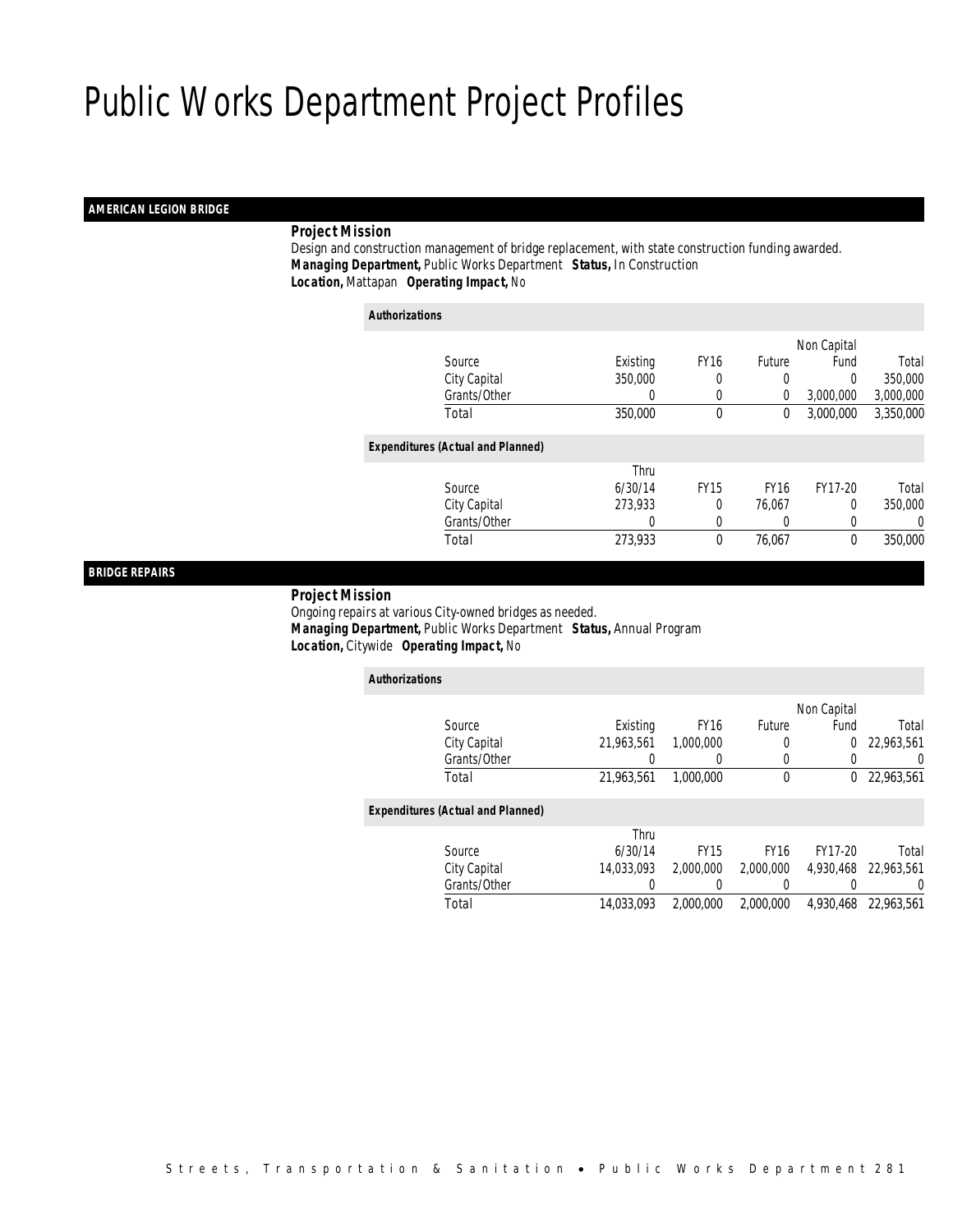## Public Works Department Project Profiles

#### *CAMBRIDGE STREET BRIDGE*

## *Project Mission*

Inspect bridge and perform repairs as needed. *Managing Department,* Public Works Department *Status,* To Be Scheduled*Location,* Charlestown *Operating Impact,* No

| <b>Authorizations</b> |                                          |             |             |             |          |          |
|-----------------------|------------------------------------------|-------------|-------------|-------------|----------|----------|
|                       |                                          |             |             |             |          |          |
|                       | Source                                   | Existing    | <b>FY16</b> | Future      | Fund     | Total    |
|                       | City Capital                             | 253,000     | 0           | 0           | 0        | 253,000  |
|                       | Grants/Other                             | 0           | 0           | 0           |          | 0        |
|                       | Total                                    | 253,000     | $\theta$    | $\theta$    | $\theta$ | 253,000  |
|                       | <b>Expenditures (Actual and Planned)</b> |             |             |             |          |          |
|                       |                                          | Thru        |             |             |          |          |
|                       | Source                                   | 6/30/14     | <b>FY15</b> | <b>FY16</b> | FY17-20  | Total    |
|                       | City Capital                             | 0           | $\Omega$    | 150,000     | 103,000  | 253,000  |
|                       | Grants/Other                             | 0           | 0           | 0           |          | $\Omega$ |
|                       | Total                                    | $\mathbf 0$ | 0           | 150,000     | 103,000  | 253,000  |

## *CENTRAL MAINTENANCE FACILITY COMPLEX*

*Project Mission* 

Continued renovations to the building, garage and grounds. FY16 will include the replacement of two passenger elevators.

*Managing Department,* Capital Construction *Status,* In Construction*Location,* South End *Operating Impact,* No

| <b>Authorizations</b>                    |            |             |             |                |            |  |
|------------------------------------------|------------|-------------|-------------|----------------|------------|--|
|                                          |            |             | Non Capital |                |            |  |
| Source                                   | Existing   | <b>FY16</b> | Future      | Fund           | Total      |  |
| City Capital                             | 14,060,000 | 0           | 0           | $\overline{0}$ | 14,060,000 |  |
| Grants/Other                             | 100,673    | 0           | 0           | 0              | 100,673    |  |
| Total                                    | 14.160.673 | $\theta$    | $\mathbf 0$ | 0              | 14,160,673 |  |
| <b>Expenditures (Actual and Planned)</b> |            |             |             |                |            |  |
|                                          | Thru       |             |             |                |            |  |
| Source                                   | 6/30/14    | <b>FY15</b> | <b>FY16</b> | FY17-20        | Total      |  |
| City Capital                             | 7,978,747  | 520,000     | 187,027     | 5,374,226      | 14,060,000 |  |
| Grants/Other                             | 78,932     | 0           | 0           | 21.741         | 100,673    |  |
| Total                                    | 8.057.679  | 520,000     | 187.027     | 5.395.967      | 14.160.673 |  |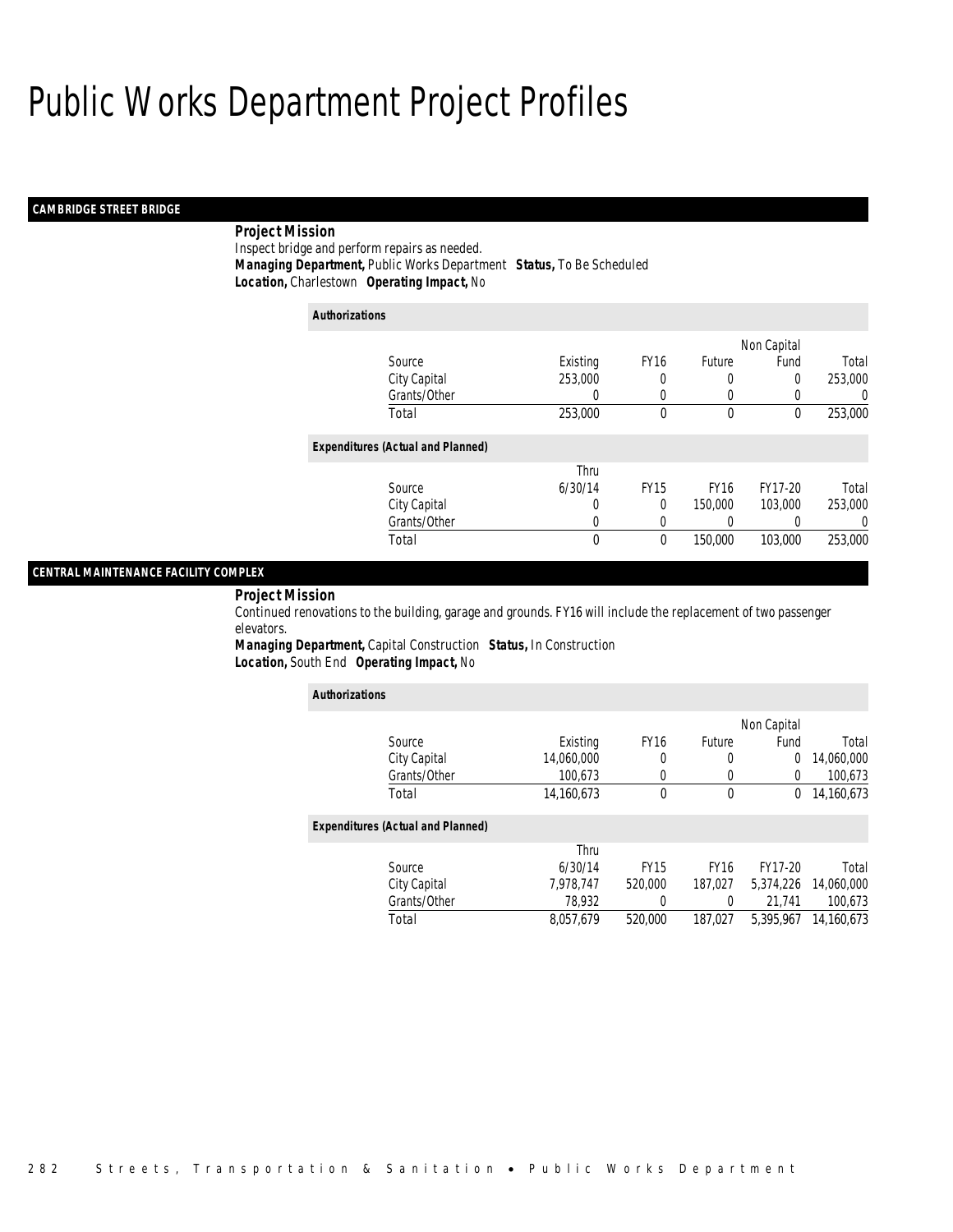### *CENTRAL MAINTENANCE FACILITY VEHICLE WASH*

*Project Mission*

 Design and construct a new vehicle washing facility. *Managing Department,* Capital Construction *Status,* In Construction*Location,* South End *Operating Impact,* Yes

| <b>Authorizations</b>                    |           |             |             |                |           |
|------------------------------------------|-----------|-------------|-------------|----------------|-----------|
|                                          |           |             |             | Non Capital    |           |
| Source                                   | Existing  | <b>FY16</b> | Future      | Fund           | Total     |
| City Capital                             | 7,704,225 | 0           | 0           | $\overline{0}$ | 7,704,225 |
| Grants/Other                             | 0         | 5,915       | 0           | 0              | 5,915     |
| Total                                    | 7,704,225 | 5,915       | $\mathbf 0$ | 0              | 7,710,140 |
| <b>Expenditures (Actual and Planned)</b> |           |             |             |                |           |
|                                          | Thru      |             |             |                |           |
| Source                                   | 6/30/14   | <b>FY15</b> | <b>FY16</b> | FY17-20        | Total     |
| City Capital                             | 1.630.028 | 4.980.000   | 350,000     | 744.197        | 7,704,225 |
| Grants/Other                             | 0         | $\left($    | 5,915       | 0              | 5,915     |
| Total                                    | 1.630.028 | 4,980,000   | 355,915     | 744.197        | 7,710,140 |

*CHOICE NEIGHBORHOOD* 

#### *Project Mission*

 Reconstruction or resurfacing of various streets in the Choice Neighborhood. *Managing Department,* Public Works Department *Status,* In Design*Location,* Roxbury *Operating Impact,* No

| <b>Authorizations</b>                    |           |             |             |             |           |
|------------------------------------------|-----------|-------------|-------------|-------------|-----------|
|                                          |           |             |             | Non Capital |           |
| Source                                   | Existing  | <b>FY16</b> | Future      | Fund        | Total     |
| City Capital                             | 2,605,000 | 0           | $\Omega$    | 0           | 2,605,000 |
| Grants/Other                             | 0         | 0           | 0           | 525,000     | 525,000   |
| Total                                    | 2,605,000 | 0           | 0           | 525,000     | 3.130.000 |
| <b>Expenditures (Actual and Planned)</b> |           |             |             |             |           |
|                                          | Thru      |             |             |             |           |
| Source                                   | 6/30/14   | <b>FY15</b> | <b>FY16</b> | FY17-20     | Total     |
| City Capital                             | 0         | 50,000      | 200,000     | 2,355,000   | 2.605.000 |
| Grants/Other                             | 0         |             | 0           |             | $\left($  |
| Total                                    | 0         | 50,000      | 200,000     | 2.355,000   | 2.605.000 |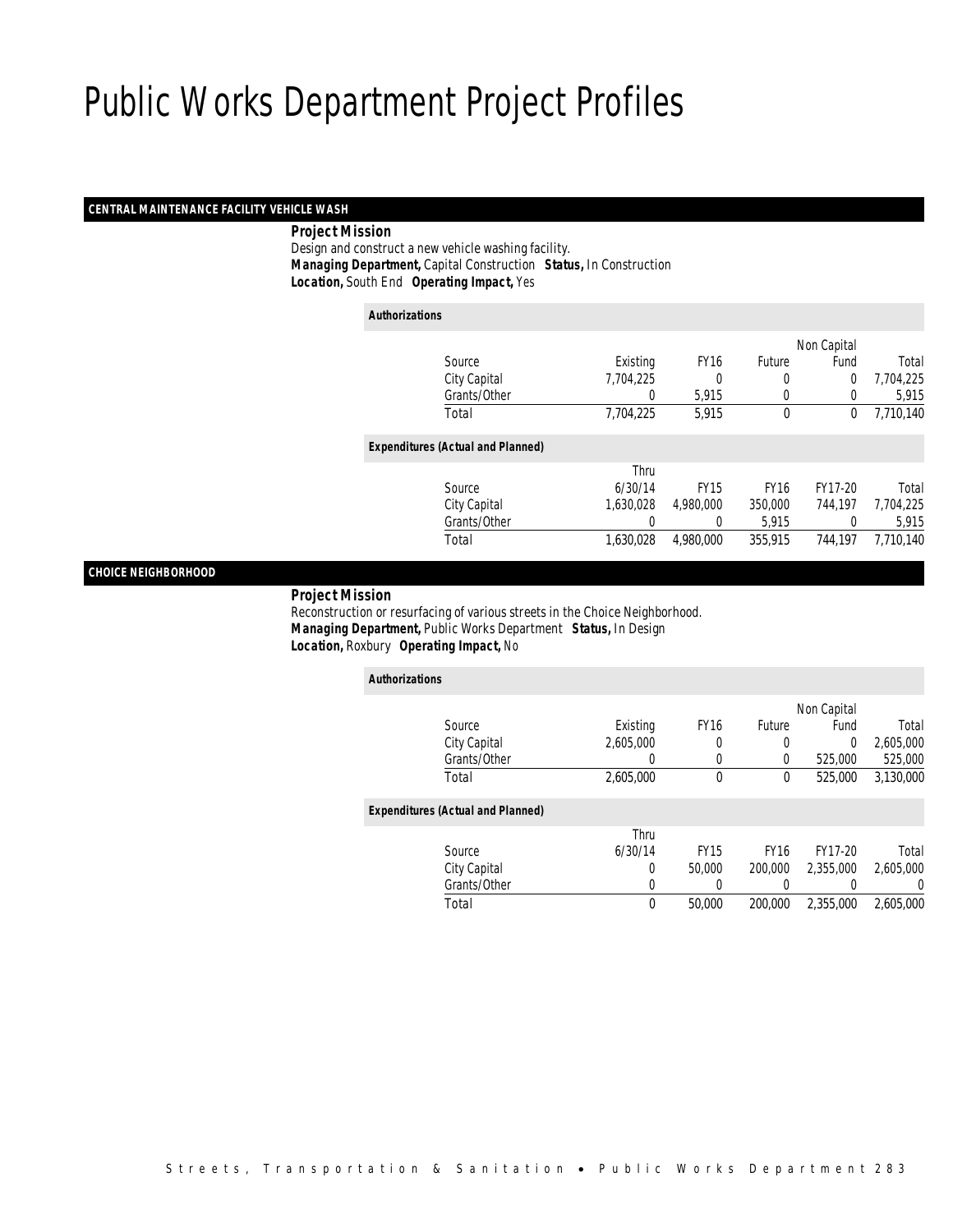#### *COMMONWEALTH AVENUE PHASE 2A*

#### *Project Mission*

Improve roadway between Amory Street and Alcorn Street by upgrading pavement and drainage conditions, improving facilities for bikes and pedestrians and widening the MBTA reservation. State and federal construction funds are anticipated.

*Managing Department,* Transportation Department *Status,* In Design*Location,* Allston/Brighton *Operating Impact,* No

| <b>Authorizations</b>                    |          |                  |             |             |            |
|------------------------------------------|----------|------------------|-------------|-------------|------------|
|                                          |          |                  |             | Non Capital |            |
| Source                                   | Existing | FY <sub>16</sub> | Future      | Fund        | Total      |
| City Capital                             | 800,000  | 0                | 0           | $\Omega$    | 800,000    |
| Grants/Other                             | 0        | $\bf{0}$         | 0           | 19,266,250  | 19,266,250 |
| Total                                    | 800,000  | $\mathbf{0}$     | $\Omega$    | 19,266,250  | 20.066.250 |
| <b>Expenditures (Actual and Planned)</b> |          |                  |             |             |            |
|                                          | Thru     |                  |             |             |            |
| Source                                   | 6/30/14  | <b>FY15</b>      | <b>FY16</b> | FY17-20     | Total      |
| City Capital                             | 0        | 0                | 800,000     | 0           | 800,000    |
| Grants/Other                             | 0        | $\Omega$         |             | 0           | $\left($   |
| Total                                    | 0        | $\theta$         | 800,000     | 0           | 800,000    |

#### *COMMONWEALTH AVENUE PHASE 3 AND 4*

#### *Project Mission*

Design and reconstruct Commonwealth Avenue from Packard's Corner to Kelton Street, with the addition of a cycle track. State construction funding anticipated.

*Managing Department,* Public Works Department *Status,* In Design*Location,* Allston/Brighton *Operating Impact,* No

| <b>Authorizations</b>                    |           |             |             |             |            |
|------------------------------------------|-----------|-------------|-------------|-------------|------------|
|                                          |           |             |             | Non Capital |            |
| Source                                   | Existing  | <b>FY16</b> | Future      | Fund        | Total      |
| City Capital                             | 2.000.000 | 500,000     | 400.000     | $\Omega$    | 2,900,000  |
| Grants/Other                             |           |             | 0           | 20,000,000  | 20,000,000 |
| Total                                    | 2,000,000 | 500,000     | 400,000     | 20,000,000  | 22,900,000 |
| <b>Expenditures (Actual and Planned)</b> |           |             |             |             |            |
|                                          | Thru      |             |             |             |            |
| Source                                   | 6/30/14   | <b>FY15</b> | <b>FY16</b> | FY17-20     | Total      |
| City Capital                             | 0         | 200,000     | 500,000     | 2.200.000   | 2.900.000  |
| Grants/Other                             | 0         | 0           | 0           |             | $\Omega$   |
| Total                                    | $\theta$  | 200,000     | 500,000     | 2.200.000   | 2.900.000  |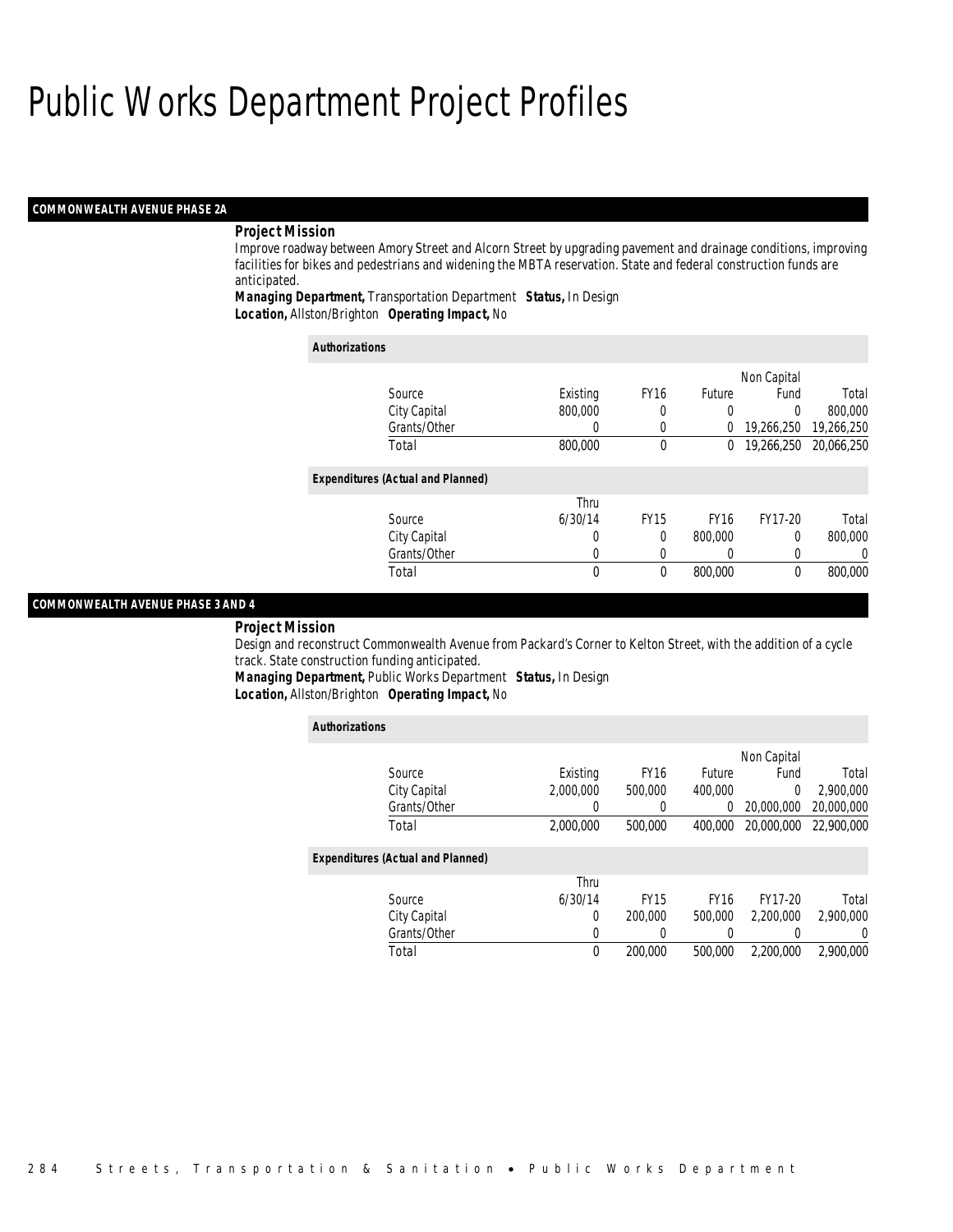#### *CONNECT HISTORIC BOSTON*

#### *Project Mission*

 Federal Grant (TIGER) supported roadway and sidewalk reconstruction project, including improvements to Constitution Road, Joy Street, Blackstone Block, as well as a bike trail/cycle track connecting Commercial, Causeway and Staniford Streets.

*Managing Department,* Public Works Department *Status,* In Construction*Location,* Various neighborhoods *Operating Impact,* No

| <b>Authorizations</b>                    |            |             |             |             |            |
|------------------------------------------|------------|-------------|-------------|-------------|------------|
|                                          |            |             |             | Non Capital |            |
| Source                                   | Existing   | <b>FY16</b> | Future      | Fund        | Total      |
| City Capital                             | 7.520.000  | 700,000     | 0           | 0           | 8,220,000  |
| Grants/Other                             | 19,823,700 | 1,250,000   | 0           | 0           | 21,073,700 |
| Total                                    | 27,343,700 | 1.950.000   | $\mathbf 0$ | $\Omega$    | 29,293,700 |
| <b>Expenditures (Actual and Planned)</b> |            |             |             |             |            |
|                                          | Thru       |             |             |             |            |
| Source                                   | 6/30/14    | <b>FY15</b> | <b>FY16</b> | FY17-20     | Total      |
| City Capital                             | 1.237.448  | 1,500,000   | 1.000.000   | 4,482,552   | 8,220,000  |
| Grants/Other                             | 0          | 0           | 11,960,000  | 9,113,700   | 21,073,700 |
| Total                                    | 1.237.448  | 1,500,000   | 12,960,000  | 13.596.252  | 29,293,700 |

#### *CROSSROADS INITIATIVE*

#### *Project Mission*

 The initiative is a program of street improvements surrounding and adjacent to the Rose Kennedy Greenway. Design is underway on Summer Street and Congress Street.

*Managing Department,* Public Works Department *Status,* In Design*Location,* Financial District/Downtown *Operating Impact,* No

| <b>Authorizations</b>                    |           |             |             |             |                  |
|------------------------------------------|-----------|-------------|-------------|-------------|------------------|
|                                          |           |             |             | Non Capital |                  |
| Source                                   | Existing  | <b>FY16</b> | Future      | Fund        | Total            |
| City Capital                             | 8,800,000 | 200,000     | 0           | 0           | 9,000,000        |
| Grants/Other                             | 0         | 0           | 0           | 0           | 0                |
| Total                                    | 8,800,000 | 200,000     | $\mathbf 0$ | 0           | 9,000,000        |
| <b>Expenditures (Actual and Planned)</b> |           |             |             |             |                  |
|                                          | Thru      |             |             |             |                  |
| Source                                   | 6/30/14   | <b>FY15</b> | <b>FY16</b> | FY17-20     | Total            |
| City Capital                             | 6.061.496 | 800,000     | 753.092     | 1.385.412   | 9.000.000        |
| Grants/Other                             | 0         | 0           | 0           |             | $\left( \right)$ |
| Total                                    | 6.061.496 | 800,000     | 753.092     | 1.385.412   | 9.000.000        |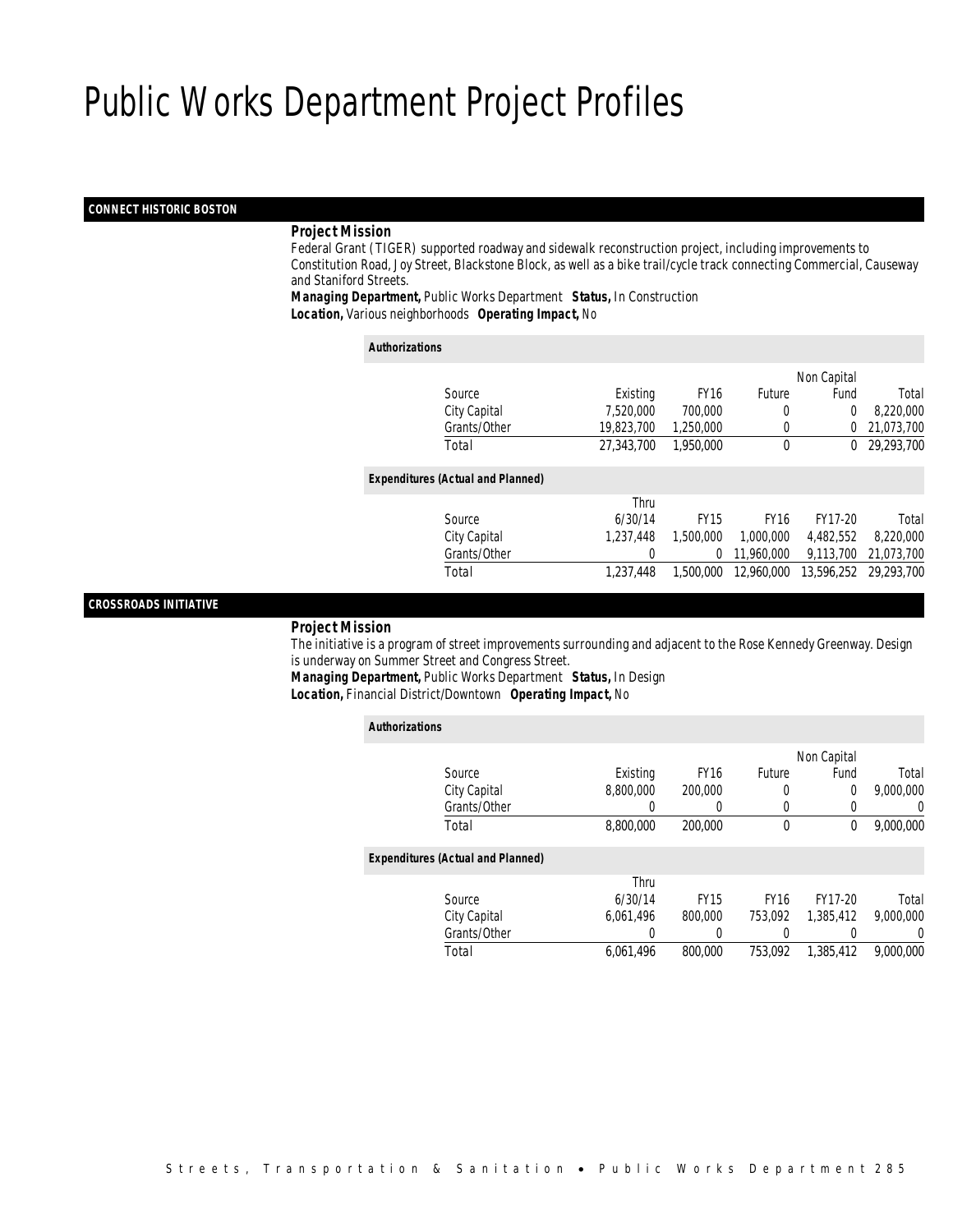#### *DANA AVENUE BRIDGE*

### *Project Mission* Design for bridge rehabilitation. *Managing Department,* Public Works Department *Status,* In Design*Location,* Hyde Park *Operating Impact,* No

| <b>Authorizations</b>                    |          |             |             |             |          |
|------------------------------------------|----------|-------------|-------------|-------------|----------|
|                                          |          |             |             | Non Capital |          |
| Source                                   | Existing | <b>FY16</b> | Future      | Fund        | Total    |
| City Capital                             | 360,000  | 500,000     | 0           | $\Omega$    | 860,000  |
| Grants/Other                             | 0        |             | 0           | 0           | $\Omega$ |
| Total                                    | 360,000  | 500,000     | $\theta$    | $\theta$    | 860,000  |
| <b>Expenditures (Actual and Planned)</b> |          |             |             |             |          |
|                                          | Thru     |             |             |             |          |
| Source                                   | 6/30/14  | <b>FY15</b> | <b>FY16</b> | FY17-20     | Total    |
| City Capital                             | 53,910   | 15,000      | 500,000     | 291.090     | 860,000  |
| Grants/Other                             | 0        | 0           | $\left($    | 0           | $\Omega$ |
| Total                                    | 53,910   | 15,000      | 500,000     | 291,090     | 860,000  |

### *EVERETT STREET*

#### *Project Mission*

Partnering with Harvard University, the reconstruction of Everett Street will include new street trees, sidewalks and roadway pavement, from Western Avenue to North Beacon Street. *Managing Department,* Public Works Department *Status,* New Project

*Location,* Allston/Brighton *Operating Impact,* No

| <b>Authorizations</b>                    |          |             |             |             |           |
|------------------------------------------|----------|-------------|-------------|-------------|-----------|
|                                          |          |             |             | Non Capital |           |
| Source                                   | Existing | <b>FY16</b> | Future      | Fund        | Total     |
| City Capital                             | U        |             | 0           | 0           | $\Omega$  |
| Grants/Other                             | 500,000  | 500,000     | 0           | 0           | 1,000,000 |
| Total                                    | 500,000  | 500,000     | $\mathbf 0$ | 0           | 1,000,000 |
| <b>Expenditures (Actual and Planned)</b> |          |             |             |             |           |
|                                          | Thru     |             |             |             |           |
| Source                                   | 6/30/14  | <b>FY15</b> | <b>FY16</b> | FY17-20     | Total     |
| City Capital                             | 0        | 0           | 0           | 0           | $\Omega$  |
| Grants/Other                             | 0        | 0           | 1,000,000   | $\Omega$    | 1,000,000 |
| Total                                    | 0        | 0           | 1.000.000   | $\theta$    | 1,000,000 |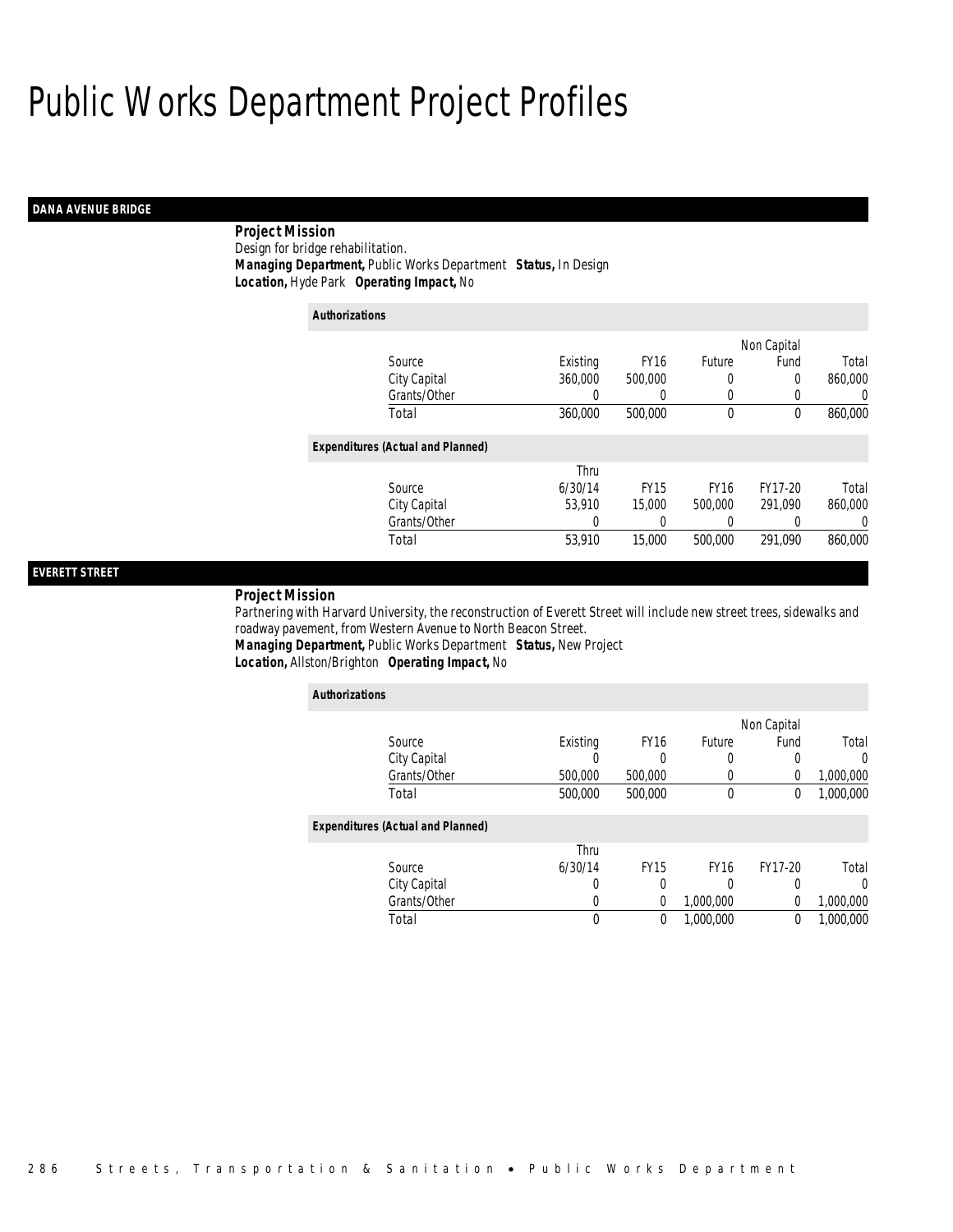#### *FREEDOM TRAIL*

### *Project Mission*

 Design and construction for improvements related to accessibility issues on the Freedom Trail. *Managing Department,* Public Works Department *Status,* In Design*Location,* Various neighborhoods *Operating Impact,* No

| <b>Authorizations</b>                    |             |              |             |              |         |
|------------------------------------------|-------------|--------------|-------------|--------------|---------|
|                                          |             |              |             | Non Capital  |         |
| Source                                   | Existing    | <b>FY16</b>  | Future      | Fund         | Total   |
| City Capital                             | 700,000     | 0            | 0           | 0            | 700,000 |
| Grants/Other                             | 0           | 0            | 0           | 0            | 0       |
| Total                                    | 700.000     | $\theta$     | $\theta$    | $\mathbf{0}$ | 700,000 |
| <b>Expenditures (Actual and Planned)</b> |             |              |             |              |         |
|                                          | Thru        |              |             |              |         |
| Source                                   | 6/30/14     | <b>FY15</b>  | <b>FY16</b> | FY17-20      | Total   |
| City Capital                             | 0           | 0            | 600,000     | 100,000      | 700,000 |
| Grants/Other                             | 0           | $\Omega$     | 0           | 0            | 0       |
| Total                                    | $\mathbf 0$ | $\mathbf{0}$ | 600,000     | 100,000      | 700,000 |

### *GARDNER STREET LANDFILL PHASE IA*

#### *Project Mission*

 Design and cap landfill areas at Millennium Park and West Roxbury Education Complex. *Managing Department,* Public Works Department *Status,* In Construction*Location,* West Roxbury *Operating Impact,* No

| <b>Authorizations</b>                    |              |            |             |             |             |            |
|------------------------------------------|--------------|------------|-------------|-------------|-------------|------------|
|                                          |              |            |             |             | Non Capital |            |
| Source                                   |              | Existing   | <b>FY16</b> | Future      | Fund        | Total      |
|                                          | City Capital | 1,396,200  | 0           | 0           | 0           | 1,396,200  |
|                                          | Grants/Other | 15,777,800 | 0           | 0           | 0           | 15,777,800 |
| Total                                    |              | 17.174.000 | 0           | 0           | $\Omega$    | 17.174.000 |
| <b>Expenditures (Actual and Planned)</b> |              |            |             |             |             |            |
|                                          |              | Thru       |             |             |             |            |
| Source                                   |              | 6/30/14    | <b>FY15</b> | <b>FY16</b> | FY17-20     | Total      |
|                                          | City Capital | 135,517    | 1,260,683   | $\Omega$    | $\Omega$    | 1,396,200  |
|                                          | Grants/Other | 0          | 13,677,800  | 2,100,000   | $\Omega$    | 15,777,800 |
| Total                                    |              | 135.517    | 14.938.483  | 2.100.000   | 0           | 17,174,000 |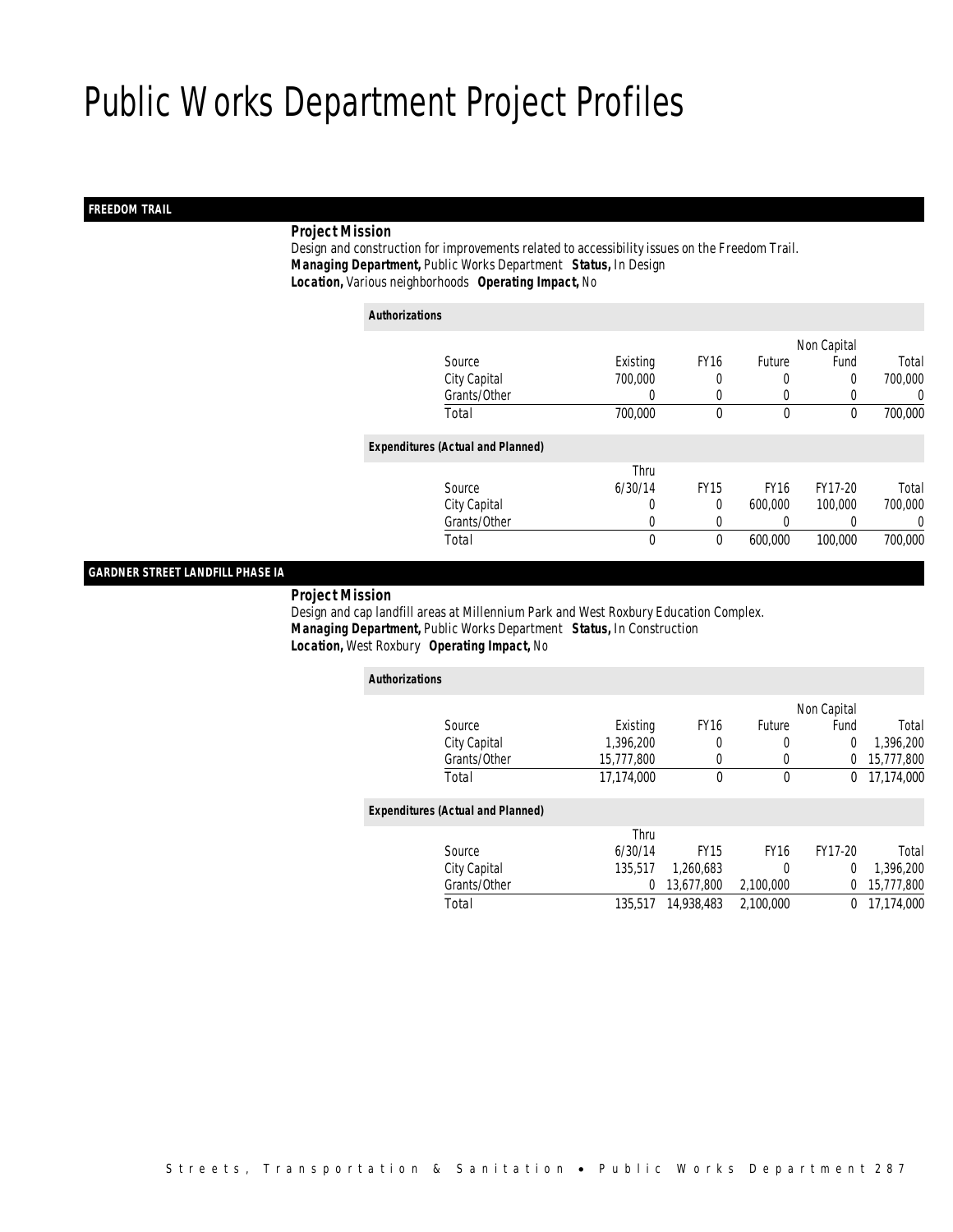#### *LONG ISLAND BRIDGE REPLACEMENT*

#### *Project Mission*

Design and construction of a new bridge and the removal of the removal of the current bridge. *Managing Department,* Public Works Department *Status,* In Design*Location,* Harbor Islands *Operating Impact,* No

| <b>Authorizations</b> |                                          |            |                  |             |             |            |
|-----------------------|------------------------------------------|------------|------------------|-------------|-------------|------------|
|                       |                                          |            |                  |             | Non Capital |            |
|                       | Source                                   | Existing   | FY <sub>16</sub> | Future      | Fund        | Total      |
|                       | City Capital                             | 35,000,000 | 0                | 0           | 0           | 35,000,000 |
|                       | Grants/Other                             | 4,379,436  | 0                | 0           | $\Omega$    | 4,379,436  |
|                       | Total                                    | 39.379.436 | 0                | 0           | $^{0}$      | 39,379,436 |
|                       | <b>Expenditures (Actual and Planned)</b> |            |                  |             |             |            |
|                       |                                          | Thru       |                  |             |             |            |
|                       | Source                                   | 6/30/14    | <b>FY15</b>      | <b>FY16</b> | FY17-20     | Total      |
|                       | City Capital                             | 0          | 20,000,000       | 3,000,000   | 12,000,000  | 35,000,000 |
|                       | Grants/Other                             | 0          | 0                | 1.000.000   | 3,379,436   | 4,379,436  |
|                       | Total                                    | 0          | 20,000,000       | 4.000.000   | 15,379,436  | 39,379,436 |

### *MADISON PARK VILLAGE*

#### *Project Mission*

Reconstruction of various streets in the Madison Park Village of Roxbury, bounded by Melnea Cass Boulevard and Tremont Street.

*Managing Department,* Public Works Department *Status,* In Design*Location,* Roxbury *Operating Impact,* No

| <b>Authorizations</b>                    |                  |             |             |             |                  |
|------------------------------------------|------------------|-------------|-------------|-------------|------------------|
|                                          |                  |             |             | Non Capital |                  |
| Source                                   | Existing         | <b>FY16</b> | Future      | Fund        | Total            |
| City Capital                             | 3,050,000        | 0           |             | 0           | 3,050,000        |
| Grants/Other                             | 0                | 0           |             | 0           | $\left( \right)$ |
| Total                                    | 3,050,000        | 0           | $\mathbf 0$ | 0           | 3,050,000        |
| <b>Expenditures (Actual and Planned)</b> |                  |             |             |             |                  |
|                                          | Thru             |             |             |             |                  |
| Source                                   | 6/30/14          | <b>FY15</b> | <b>FY16</b> | FY17-20     | Total            |
| City Capital                             | $\left( \right)$ | 0           | 500,000     | 2,550,000   | 3,050,000        |
| Grants/Other                             | 0                |             |             |             |                  |
| Total                                    | 0                | 0           | 500,000     | 2.550.000   | 3.050.000        |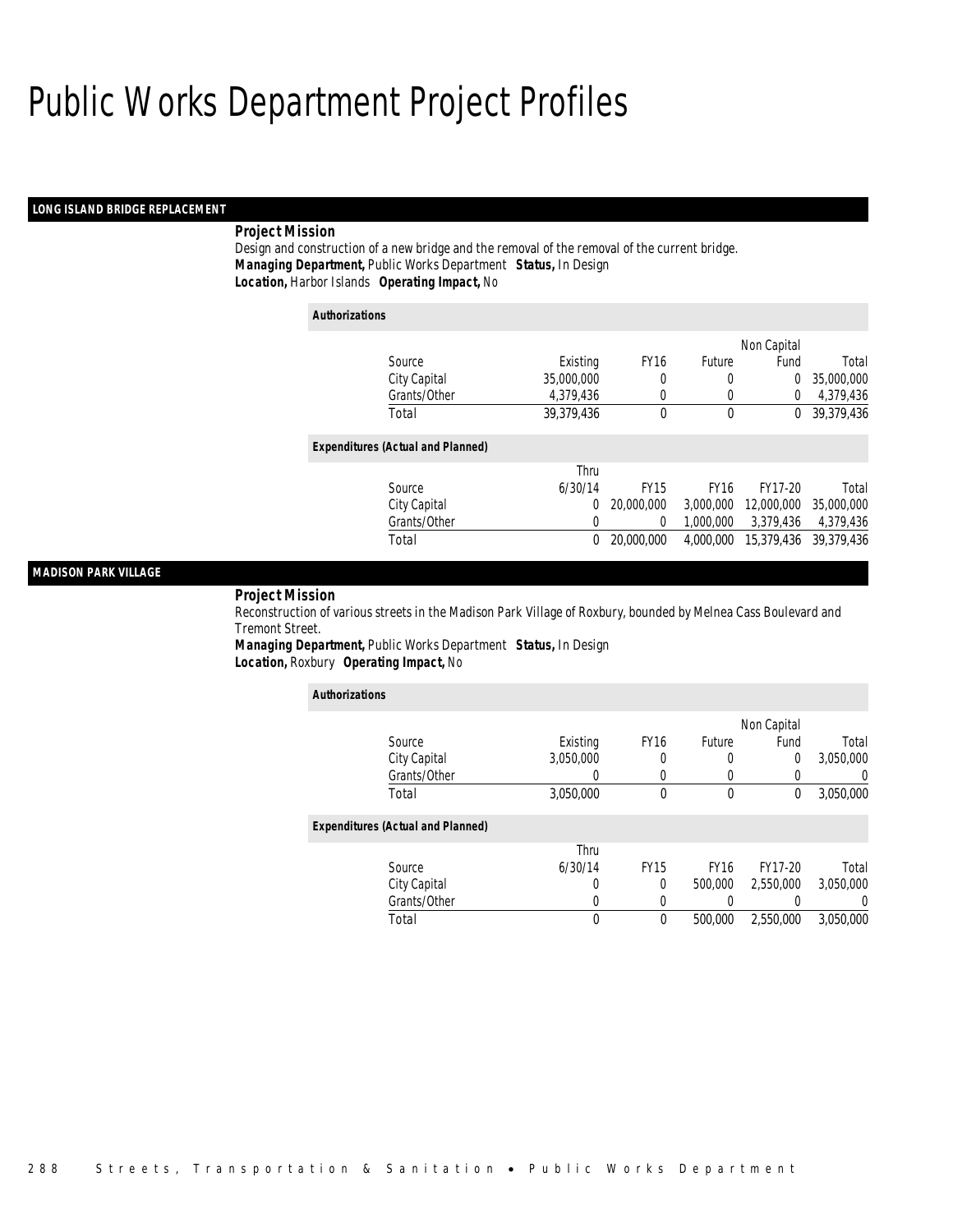### *MAIN STREET BUSINESS DISTRICT*

#### *Project Mission*

 Revitalization of Public Works assets in Main Streets business districts, including improvements to sidewalks, pedestrian ramps, crosswalks and roadways.

*Managing Department,* Public Works Department *Status,* Annual Program

*Location,* Various neighborhoods *Operating Impact,* No

### *Authorizations*

|                                          |           |             |                  | Non Capital |           |
|------------------------------------------|-----------|-------------|------------------|-------------|-----------|
| Source                                   | Existing  | <b>FY16</b> | <b>Future</b>    | Fund        | Total     |
| City Capital                             | 1,000,000 | 1,000,000   | $\Omega$         | 0           | 2,000,000 |
| Grants/Other                             |           |             | $\left( \right)$ |             | 0         |
| Total                                    | 1,000,000 | 1,000,000   | $\mathbf 0$      | 0           | 2,000,000 |
| <b>Expenditures (Actual and Planned)</b> |           |             |                  |             |           |
|                                          | Thru      |             |                  |             |           |
| Source                                   | 6/30/14   | <b>FY15</b> | <b>FY16</b>      | FY17-20     | Total     |
| City Capital                             | 0         | 160,000     | 1.000.000        | 840,000     | 2,000,000 |
| Grants/Other                             | 0         | 0           | $\left($         |             | 0         |
| Total                                    | 0         | 160,000     | 1,000,000        | 840,000     | 2,000,000 |
|                                          |           |             |                  |             |           |

### *MASSACHUSETTS AVENUE BRIDGE AT COMMONWEALTH AVENUE*

*Project Mission*

 Design bridge repairs. State and federal construction funding anticipated. *Managing Department,* Public Works Department *Status,* In Design*Location,* Back Bay *Operating Impact,* No

| <b>Authorizations</b>                    |           |             |             |             |                  |
|------------------------------------------|-----------|-------------|-------------|-------------|------------------|
|                                          |           |             |             | Non Capital |                  |
| Source                                   | Existing  | <b>FY16</b> | Future      | Fund        | Total            |
| City Capital                             | 1,538,974 | 200,000     | 0           | 0           | 1,738,974        |
| Grants/Other                             |           | 0           | 0           | 16,183,795  | 16,183,795       |
| Total                                    | 1,538,974 | 200,000     | 0           | 16.183.795  | 17,922,769       |
| <b>Expenditures (Actual and Planned)</b> |           |             |             |             |                  |
|                                          | Thru      |             |             |             |                  |
| Source                                   | 6/30/14   | <b>FY15</b> | <b>FY16</b> | FY17-20     | Total            |
| City Capital                             | 825.854   | 400,000     | 513,120     | 0           | 1.738.974        |
| Grants/Other                             | 0         | 0           | 0           |             | $\left( \right)$ |
| Total                                    | 825.854   | 400.000     | 513.120     | 0           | 1.738.974        |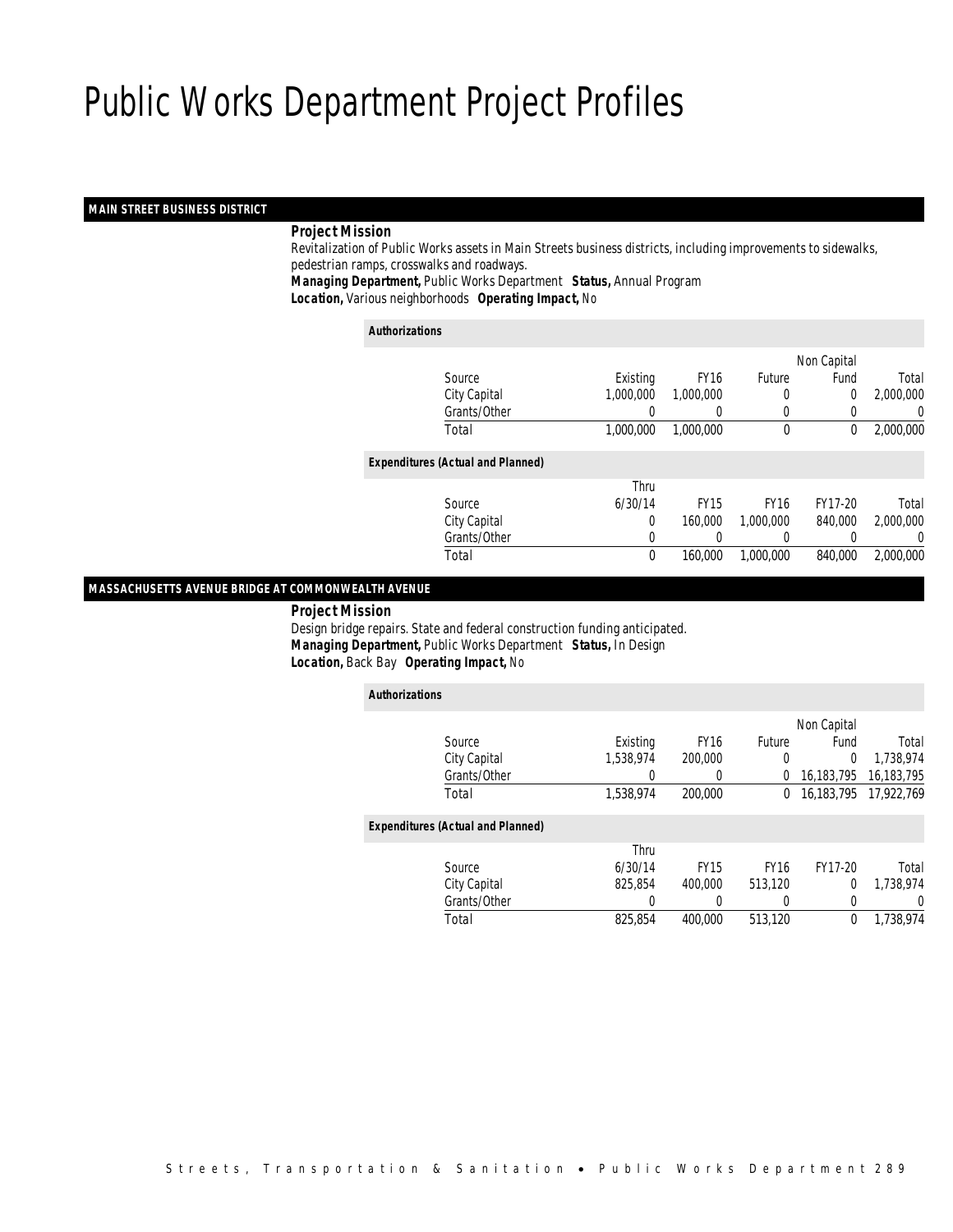#### *MATTAPAN SQUARE*

### *Project Mission*

Streetscape improvements to Blue Hill Avenue from Cummins Highway to Walk Hill Street. *Managing Department,* Public Works Department *Status,* New Project*Location,* Mattapan *Operating Impact,* No

| <b>Authorizations</b>                    |          |             |             |                |          |
|------------------------------------------|----------|-------------|-------------|----------------|----------|
|                                          |          |             |             | Non Capital    |          |
| Source                                   | Existing | <b>FY16</b> | Future      | Fund           | Total    |
| City Capital                             |          | 0           | 0           | 0              | $\Omega$ |
| Grants/Other                             | 500,000  | 0           | 0           | $\Omega$       | 500,000  |
| Total                                    | 500,000  | 0           | 0           | 0              | 500,000  |
| <b>Expenditures (Actual and Planned)</b> |          |             |             |                |          |
|                                          | Thru     |             |             |                |          |
| Source                                   | 6/30/14  | <b>FY15</b> | <b>FY16</b> | FY17-20        | Total    |
| City Capital                             | 0        | 0           | 0           | 0              | $\Omega$ |
| Grants/Other                             | 0        | 0           | 500,000     | $\overline{0}$ | 500,000  |
| Total                                    | 0        | 0           | 500,000     | $\theta$       | 500,000  |

#### *NEIGHBORHOOD COMMONS*

*Project Mission* 

Creation of public neighborhood gathering spaces, utilizing site improvements to roadway surfaces within the public right of way.

*Managing Department,* Public Works Department *Status,* To Be Scheduled*Location,* Citywide *Operating Impact,* No

| <b>Authorizations</b>                    |          |             |             |             |                  |
|------------------------------------------|----------|-------------|-------------|-------------|------------------|
|                                          |          |             |             | Non Capital |                  |
| Source                                   | Existing | <b>FY16</b> | Future      | Fund        | Total            |
| City Capital                             | 500,000  | 250,000     | 500,000     | 0           | 1,250,000        |
| Grants/Other                             | 0        |             |             |             | 0                |
| Total                                    | 500,000  | 250,000     | 500,000     | 0           | 1,250,000        |
| <b>Expenditures (Actual and Planned)</b> |          |             |             |             |                  |
|                                          | Thru     |             |             |             |                  |
| Source                                   | 6/30/14  | <b>FY15</b> | <b>FY16</b> | FY17-20     | Total            |
| City Capital                             | 0        | 0           | 750,000     | 500,000     | 1,250,000        |
| Grants/Other                             | 0        | 0           |             |             | $\left( \right)$ |
| Total                                    | 0        | $\theta$    | 750,000     | 500,000     | 1.250.000        |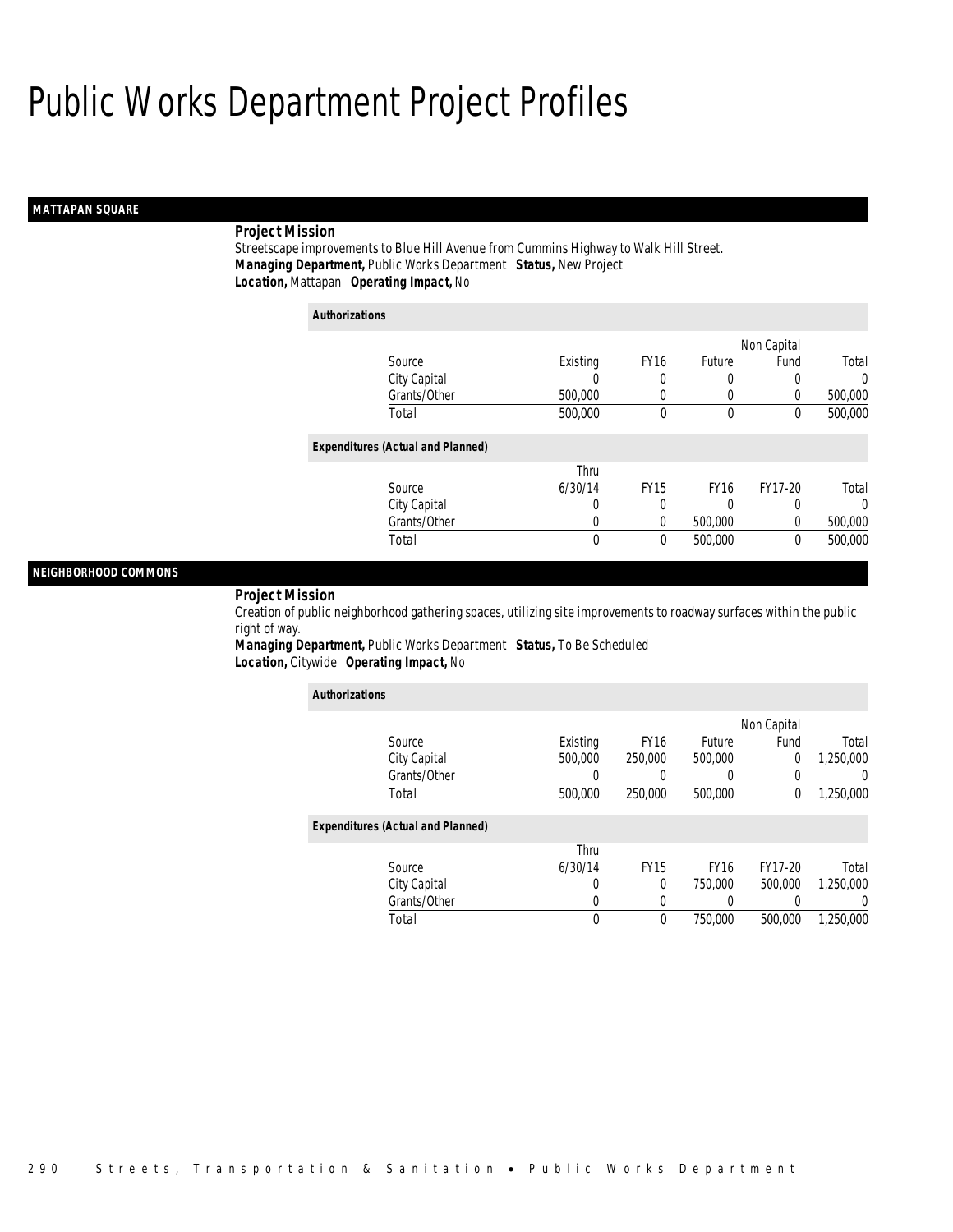#### *NEIGHBORHOOD SAFETY PROGRAM*

#### *Project Mission*

 Roadway intersection improvement program, including geometric changes and traffic control improvements to increase vehicular and pedestrian traffic safety in coordination with the Boston Transportation Department. *Managing Department,* Public Works Department *Status,* In Design*Location,* Various neighborhoods *Operating Impact,* No

#### *Authorizations*

|                                          |                  |             |               | Non Capital |           |
|------------------------------------------|------------------|-------------|---------------|-------------|-----------|
| Source                                   | Existing         | <b>FY16</b> | <b>Future</b> | Fund        | Total     |
| City Capital                             | 1,500,000        | $\left($    | $\left($      | 0           | 1,500,000 |
| Grants/Other                             | $\left( \right)$ | 0           | $\left($      |             | 0         |
| Total                                    | 1,500,000        | $\theta$    | $\theta$      | 0           | 1,500,000 |
| <b>Expenditures (Actual and Planned)</b> |                  |             |               |             |           |
|                                          | Thru             |             |               |             |           |
| Source                                   | 6/30/14          | <b>FY15</b> | <b>FY16</b>   | FY17-20     | Total     |
| City Capital                             | 0                | $\Omega$    | 750,000       | 750,000     | 1,500,000 |
| Grants/Other                             | 0                |             | 0             |             | 0         |
| Total                                    | $\mathbf{0}$     | $\theta$    | 750,000       | 750,000     | 1,500,000 |
|                                          |                  |             |               |             |           |

### *NON-PARTICIPATING FUND*

*Project Mission*

 Funding to pay for non-participating items in federal/state roadway projects in the City of Boston. *Managing Department,* Public Works Department *Status,* Annual Program*Location,* Various neighborhoods *Operating Impact,* No

| <b>Authorizations</b>                    |           |             |             |             |           |
|------------------------------------------|-----------|-------------|-------------|-------------|-----------|
|                                          |           |             |             | Non Capital |           |
| Source                                   | Existing  | <b>FY16</b> | Future      | Fund        | Total     |
| City Capital                             | 7,717,000 | 0           | 0           | 0           | 7,717,000 |
| Grants/Other                             |           | 0           | 0           |             | 0         |
| Total                                    | 7,717,000 | 0           | 0           | 0           | 7,717,000 |
| <b>Expenditures (Actual and Planned)</b> |           |             |             |             |           |
|                                          | Thru      |             |             |             |           |
| Source                                   | 6/30/14   | <b>FY15</b> | <b>FY16</b> | FY17-20     | Total     |
| City Capital                             | 4.947.303 | 50,000      | 100,000     | 2.619.697   | 7.717.000 |
| Grants/Other                             |           | 0           | 0           |             | 0         |
| Total                                    | 4.947.303 | 50,000      | 100,000     | 2.619.697   | 7.717.000 |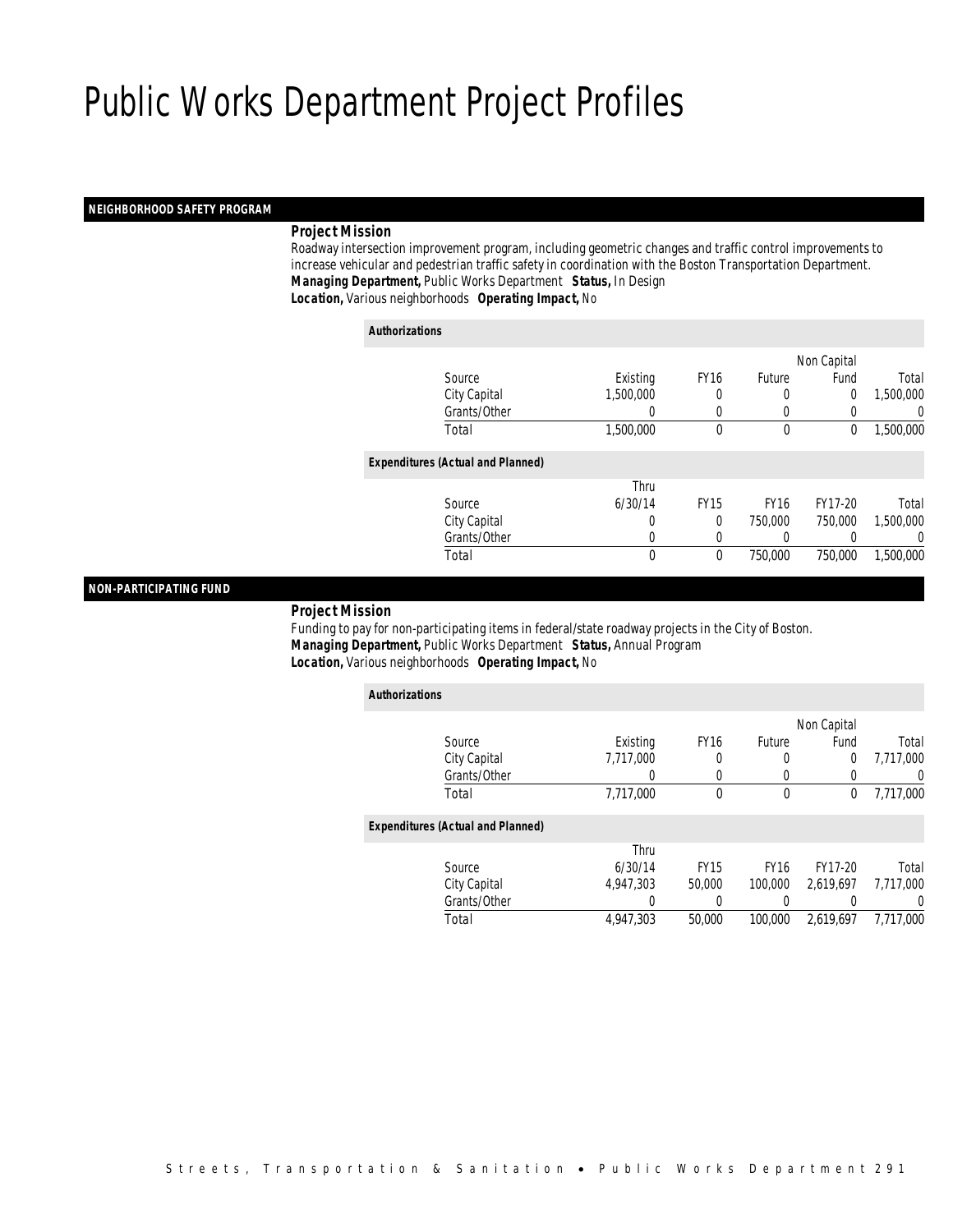### *NORTH SQUARE*

### *Project Mission*

Redesign the key junction of North Street, Sun Court, Moon Street, Garden Court and Prince Street. *Managing Department,* Public Works Department *Status,* In Design*Location,* North End *Operating Impact,* No

| <b>Authorizations</b>                    |                  |             |             |             |           |
|------------------------------------------|------------------|-------------|-------------|-------------|-----------|
|                                          |                  |             |             | Non Capital |           |
| Source                                   | Existing         | <b>FY16</b> | Future      | Fund        | Total     |
| City Capital                             | 2.500.000        |             | 0           | 0           | 2,500,000 |
| Grants/Other                             | $\left( \right)$ | $\left($    | 0           |             | 0         |
| Total                                    | 2,500,000        | $\theta$    | 0           | 0           | 2,500,000 |
| <b>Expenditures (Actual and Planned)</b> |                  |             |             |             |           |
|                                          | Thru             |             |             |             |           |
| Source                                   | 6/30/14          | <b>FY15</b> | <b>FY16</b> | FY17-20     | Total     |
| City Capital                             | $\Omega$         | 100,000     | 250,000     | 2.150.000   | 2,500,000 |
| Grants/Other                             |                  |             | 0           |             | 0         |
| Total                                    | $\mathbf 0$      | 100,000     | 250,000     | 2,150,000   | 2,500,000 |

### *NORTH WASHINGTON STREET BRIDGE*

*Project Mission* 

Design rehabilitation of bridge. State and federal construction funds anticipated. *Managing Department,* Public Works Department *Status,* In Design*Location,* Charlestown *Operating Impact,* No

| <b>Authorizations</b>                    |           |                  |               |                           |            |
|------------------------------------------|-----------|------------------|---------------|---------------------------|------------|
|                                          |           |                  |               | Non Capital               |            |
| Source                                   | Existing  | FY <sub>16</sub> | <b>Future</b> | Fund                      | Total      |
| City Capital                             | 1.668.243 | 6.500.000        | $\Omega$      | $\overline{0}$            | 8.168.243  |
| Grants/Other                             | 1,520,000 | 2.079.601        |               | 0 112,700,000 116,299,601 |            |
| Total                                    | 3.188.243 | 8.579.601        |               | 0 112,700,000 124,467,844 |            |
| <b>Expenditures (Actual and Planned)</b> |           |                  |               |                           |            |
|                                          | Thru      |                  |               |                           |            |
| Source                                   | 6/30/14   | <b>FY15</b>      | <b>FY16</b>   | FY17-20                   | Total      |
| City Capital                             | 860.211   | 500,000          | 3.200.000     | 3.608.032                 | 8.168.243  |
| Grants/Other                             | 668,671   | 285,085          | 1,000,000     | 1,645,845                 | 3,599,601  |
| Total                                    | 1,528,882 | 785.085          | 4.200.000     | 5.253.877                 | 11.767.844 |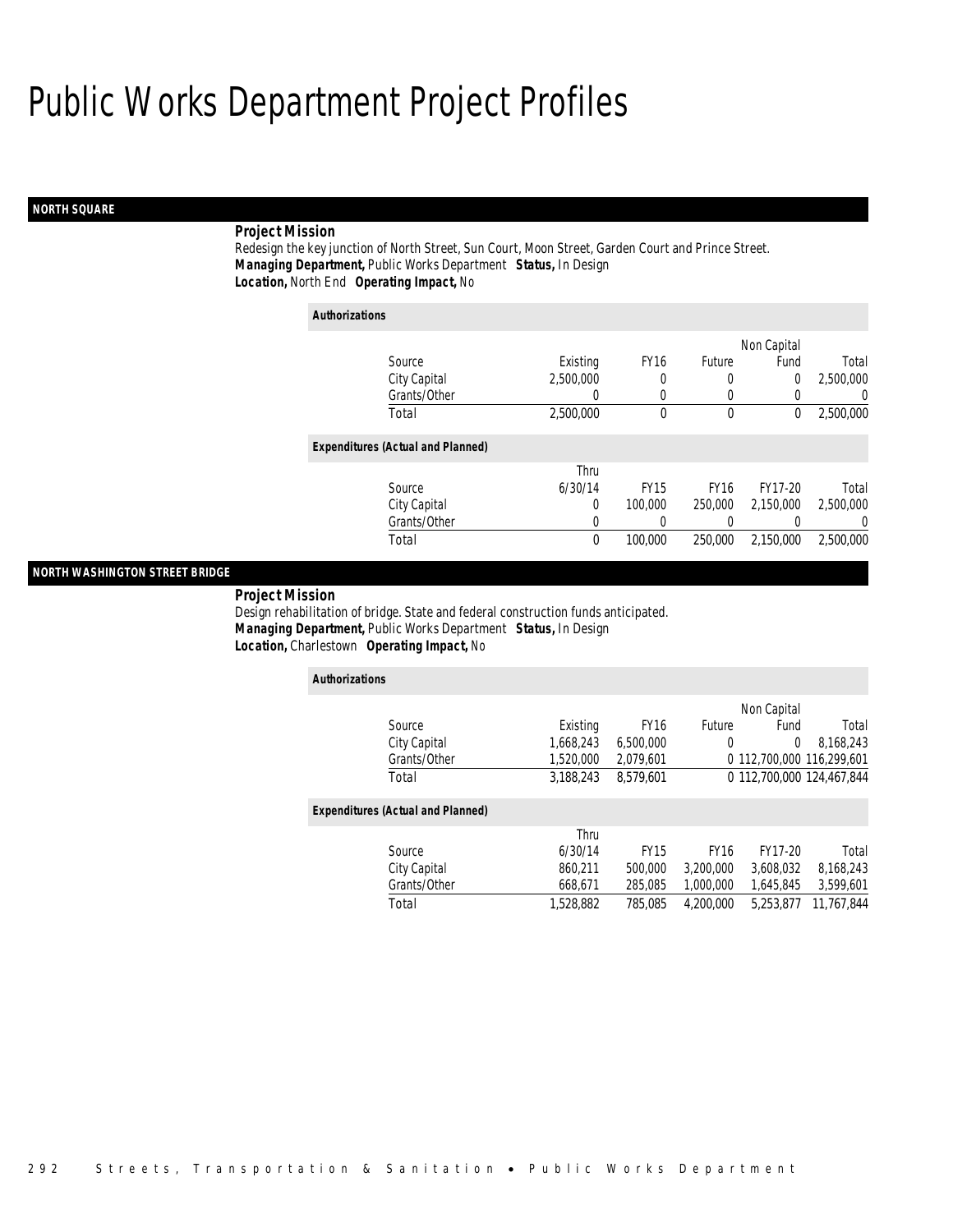### *OLD COLONY HOUSING ROADWAYS*

#### *Project Mission*

 Reconstruction of roadways in the redevelopment of the Old Colony housing development. *Managing Department,* Public Works Department *Status,* In Construction*Location,* South Boston *Operating Impact,* No

|                                          |           |                  |              | Non Capital |           |
|------------------------------------------|-----------|------------------|--------------|-------------|-----------|
| Source                                   | Existing  | FY <sub>16</sub> | Future       | Fund        | Total     |
| City Capital                             | 4,165,156 |                  | 0            | $\theta$    | 4,165,156 |
| Grants/Other                             | $\Omega$  | 0                | 0            | 0           |           |
| Total                                    | 4,165,156 | $\mathbf 0$      | $\mathbf{0}$ | $\mathbf 0$ | 4,165,156 |
| <b>Expenditures (Actual and Planned)</b> |           |                  |              |             |           |
|                                          |           |                  |              |             |           |
|                                          | Thru      |                  |              |             |           |
| Source                                   | 6/30/14   | <b>FY15</b>      | <b>FY16</b>  | FY17-20     | Total     |
| City Capital                             | 1.812.791 | 250,000          | 750,000      | 1.352.365   |           |
| Grants/Other                             | $\Omega$  |                  | 0            |             | 4,165,156 |

### *OLD NORTHERN AVENUE BRIDGE*

#### *Project Mission*

 Planning, design, and ongoing repairs to bridge. Federal funds anticipated. *Managing Department,* Public Works Department *Status,* In Design*Location,* South Boston *Operating Impact,* No

| <b>Authorizations</b> |                                          |           |             |             |             |            |
|-----------------------|------------------------------------------|-----------|-------------|-------------|-------------|------------|
|                       |                                          |           |             |             | Non Capital |            |
|                       | Source                                   | Existing  | <b>FY16</b> | Future      | Fund        | Total      |
|                       | City Capital                             | 5,000,000 | 15,000,000  | 0           | 0           | 20,000,000 |
|                       | Grants/Other                             | 1,032,566 | 0           | 0           | 11,400,000  | 12,432,566 |
|                       | Total                                    | 6.032.566 | 15,000,000  | $\Omega$    | 11,400,000  | 32.432.566 |
|                       | <b>Expenditures (Actual and Planned)</b> |           |             |             |             |            |
|                       |                                          | Thru      |             |             |             |            |
|                       | Source                                   | 6/30/14   | <b>FY15</b> | <b>FY16</b> | FY17-20     | Total      |
|                       | City Capital                             | 3.040.029 | 250,000     | 1.650.000   | 15.059.971  | 20,000,000 |
|                       | Grants/Other                             | 0         | 232.566     | 0           | 800,000     | 1,032,566  |
|                       | Total                                    | 3.040.029 | 482.566     | 1.650.000   | 15,859,971  | 21.032.566 |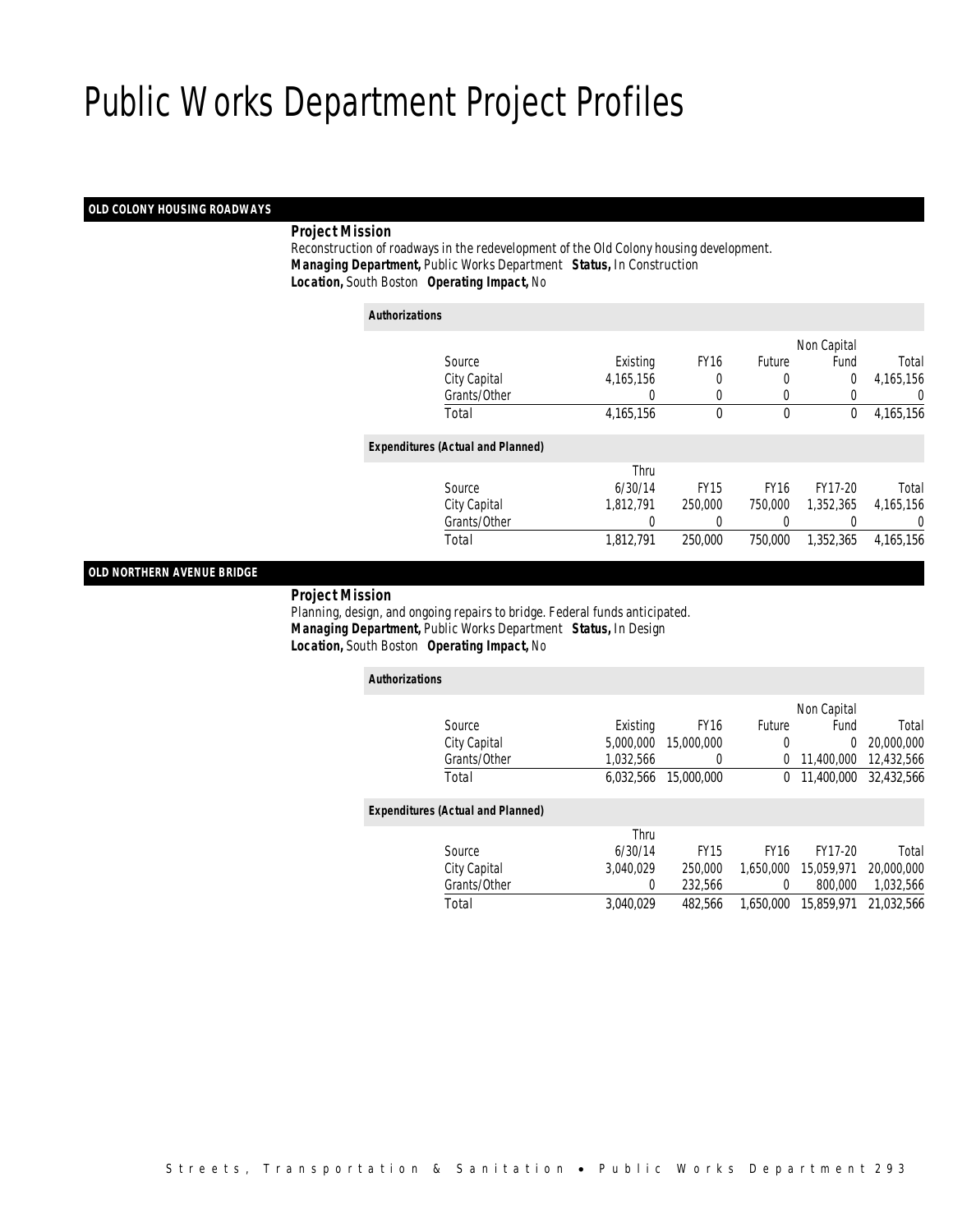### *RETAINING WALLS*

### *Project Mission*

Dedicated repair fund for the City's retaining walls. *Managing Department,* Public Works Department *Status,* In Design*Location,* Citywide *Operating Impact,* No

| <b>Authorizations</b> |                                          |           |             |               |             |                |
|-----------------------|------------------------------------------|-----------|-------------|---------------|-------------|----------------|
|                       |                                          |           |             |               | Non Capital |                |
|                       | Source                                   | Existing  | <b>FY16</b> | <b>Future</b> | Fund        | Total          |
|                       | City Capital                             | 1,200,000 | 0           | 0             | 0           | 1,200,000      |
|                       | Grants/Other                             |           | 0           | 0             |             | $\overline{0}$ |
|                       | Total                                    | 1,200,000 | $\theta$    | $\mathbf 0$   | 0           | 1,200,000      |
|                       | <b>Expenditures (Actual and Planned)</b> |           |             |               |             |                |
|                       |                                          | Thru      |             |               |             |                |
|                       | Source                                   | 6/30/14   | <b>FY15</b> | <b>FY16</b>   | FY17-20     | Total          |
|                       | City Capital                             | 497.689   | 0           | 0             | 702.311     | 1,200,000      |
|                       | Grants/Other                             |           | 0           | 0             |             | 0              |
|                       | Total                                    | 497,689   | $\theta$    | $\mathbf 0$   | 702.311     | 1,200,000      |

### *ROADWAY RECONSTRUCTION*

#### *Project Mission*

Includes road reconstruction, sidewalk reconstruction, and traffic signal replacement where appropriate. *Managing Department,* Public Works Department *Status,* Annual Program*Location,* Citywide *Operating Impact,* No

| <b>Authorizations</b>                    |            |             |             |             |            |
|------------------------------------------|------------|-------------|-------------|-------------|------------|
|                                          |            |             |             | Non Capital |            |
| Source                                   | Existing   | <b>FY16</b> | Future      | Fund        | Total      |
| City Capital                             | 32.009.497 | 4.000.000   | 1,500,000   | 0           | 37,509,497 |
| Grants/Other                             | 25,912,368 | 2,000,000   | 6,300,000   | 0           | 34,212,368 |
| Total                                    | 57.921.865 | 6.000.000   | 7.800.000   | $^{0}$      | 71,721,865 |
| <b>Expenditures (Actual and Planned)</b> |            |             |             |             |            |
|                                          | Thru       |             |             |             |            |
| Source                                   | 6/30/14    | <b>FY15</b> | <b>FY16</b> | FY17-20     | Total      |
| City Capital                             | 22.094.723 | 3.500.000   | 3.000.000   | 8,914,774   | 37.509.497 |
| Grants/Other                             | 20,186,068 | 3,500,000   | 3.000.000   | 7,526,300   | 34,212,368 |
| Total                                    | 42.280.791 | 7.000.000   | 6.000.000   | 16,441,074  | 71.721.865 |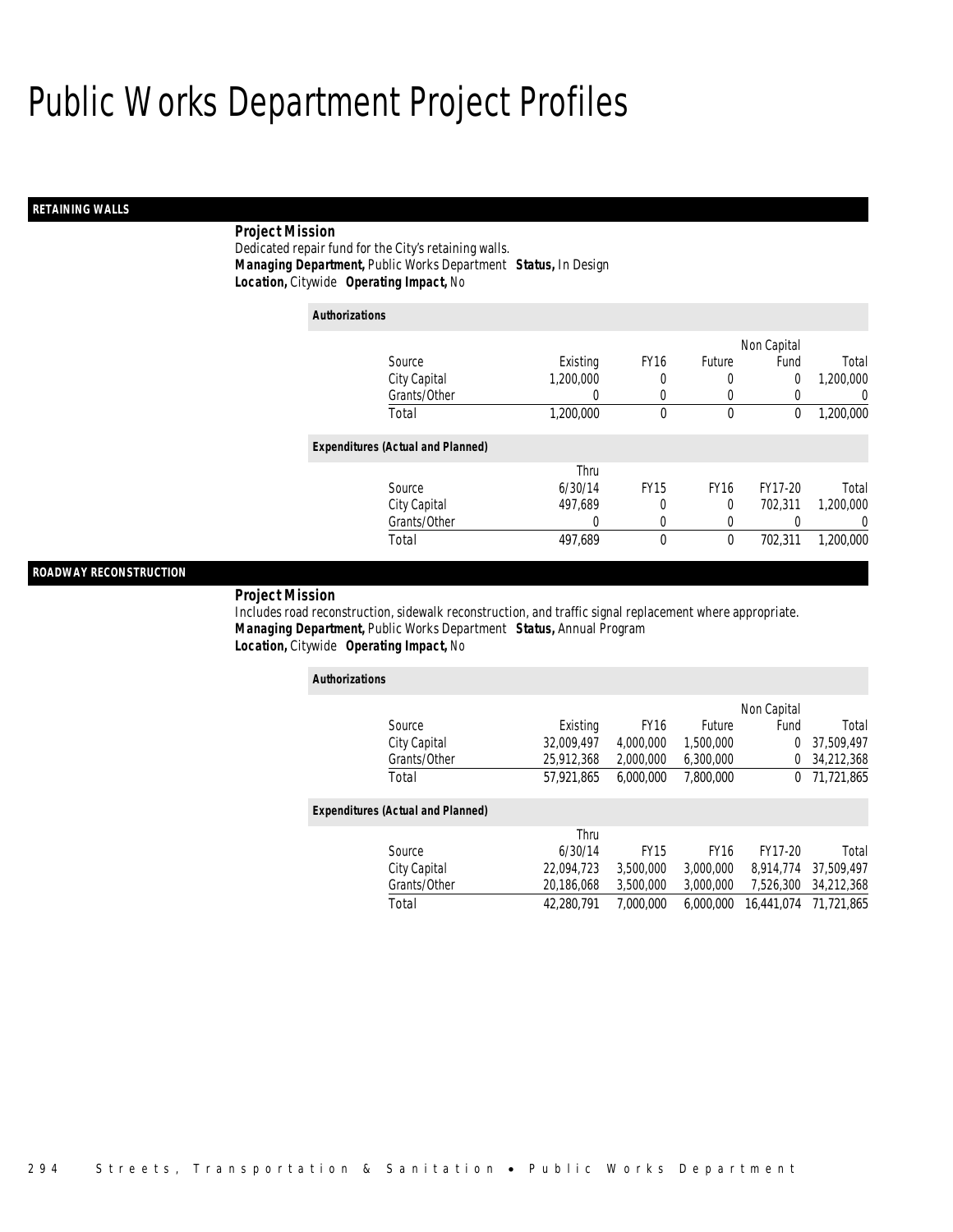#### *ROADWAY RESURFACING*

### *Project Mission*

 Annual citywide roadway resurfacing program. *Managing Department,* Public Works Department *Status,* Annual Program*Location,* Citywide *Operating Impact,* No

| <b>Authorizations</b>                    |            |                  |             |             |            |
|------------------------------------------|------------|------------------|-------------|-------------|------------|
|                                          |            |                  |             | Non Capital |            |
| Source                                   | Existing   | FY <sub>16</sub> | Future      | Fund        | Total      |
| City Capital                             | 4,550,000  | 0                | 0           | 0           | 4,550,000  |
| Grants/Other                             | 28.093.172 | 6.000.000        | 9.000.000   | 0           | 43,093,172 |
| Total                                    | 32.643.172 | 6.000.000        | 9.000.000   | 0           | 47.643.172 |
| <b>Expenditures (Actual and Planned)</b> |            |                  |             |             |            |
|                                          | Thru       |                  |             |             |            |
| Source                                   | 6/30/14    | <b>FY15</b>      | <b>FY16</b> | FY17-20     | Total      |
| City Capital                             | 4.299.214  | 0                | 0           | 250.786     | 4.550.000  |
| Grants/Other                             | 22,485,483 | 6.000.000        | 6,000,000   | 8,607,689   | 43,093,172 |
| Total                                    | 26.784.697 | 6.000.000        | 6.000.000   | 8.858.475   | 47.643.172 |
|                                          |            |                  |             |             |            |

### *ROADWAY UTILITY RESTORATION*

#### *Project Mission*

 Repair and repave roadway damaged by utility companies. *Managing Department,* Public Works Department *Status,* Annual Program*Location,* Citywide *Operating Impact,* No

| <b>Authorizations</b>                    |           |             |             |             |            |
|------------------------------------------|-----------|-------------|-------------|-------------|------------|
|                                          |           |             |             | Non Capital |            |
| Source                                   | Existing  | <b>FY16</b> | Future      | Fund        | Total      |
| City Capital                             | 0         | 0           | 0           |             | 0          |
| Grants/Other                             | 3,279,409 | 0           | 0           | 28,000,000  | 31,279,409 |
| Total                                    | 3,279,409 | 0           | 0           | 28,000,000  | 31.279.409 |
| <b>Expenditures (Actual and Planned)</b> |           |             |             |             |            |
|                                          | Thru      |             |             |             |            |
| Source                                   | 6/30/14   | <b>FY15</b> | <b>FY16</b> | FY17-20     | Total      |
| City Capital                             | $\Omega$  | 0           | 0           | O           | 0          |
| Grants/Other                             | 2,945,043 | 0           | 0           | 334,366     | 3,279,409  |
| Total                                    | 2,945,043 | $\Omega$    | 0           | 334,366     | 3.279.409  |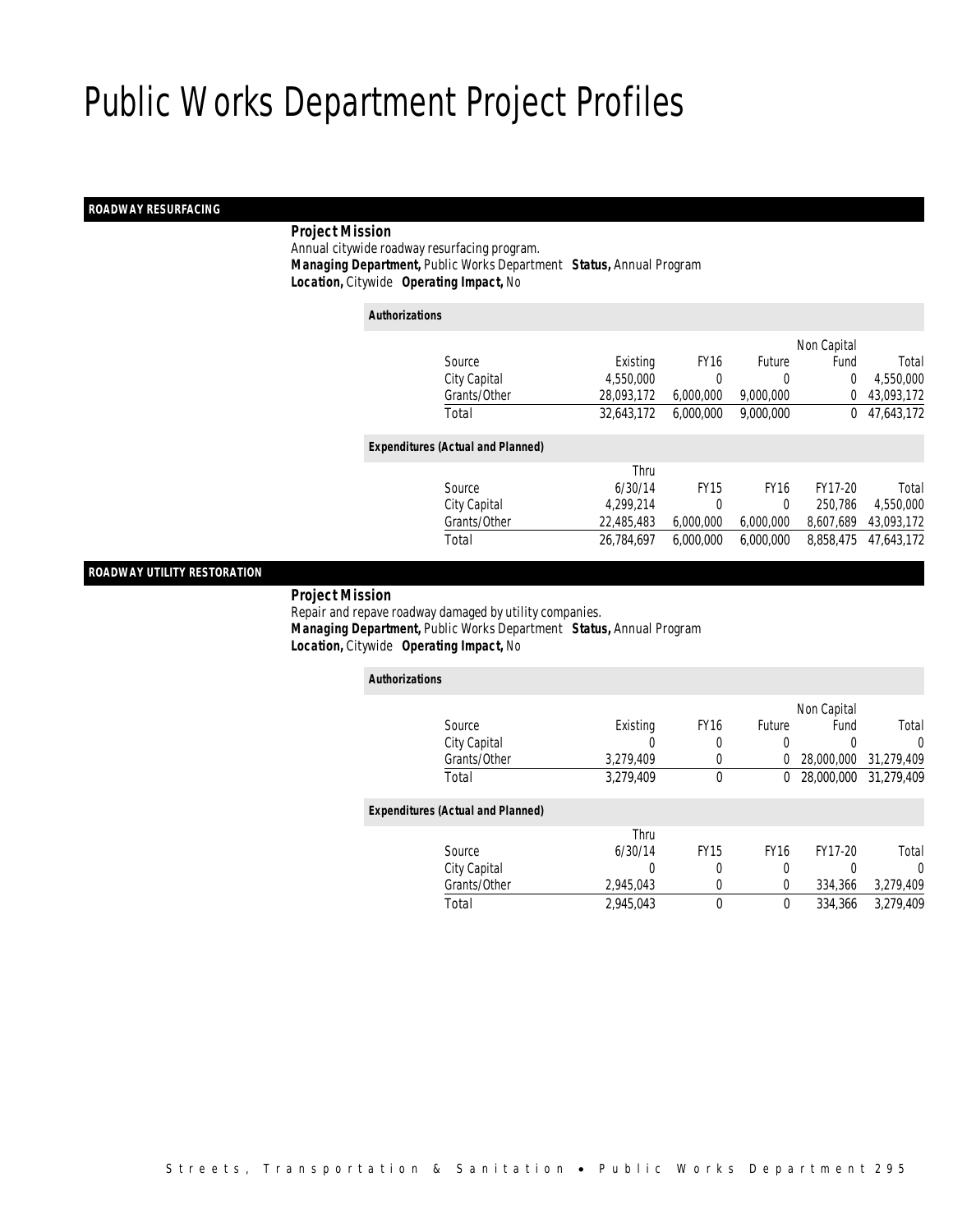### *SAFE ROUTES TO SCHOOLS*

#### *Project Mission*

Improvements to provide safe walking routes to schools through coordinated efforts with the Boston Transportation Department and Boston Public Schools. Improvements include sidewalk reconstruction and enhanced crosswalks. *Managing Department,* Public Works Department *Status,* New Project*Location,* Various neighborhoods *Operating Impact,* No

> *Authorizations* Source **Existing** FY16 Future Non Capital Fund Total City Capital 0 600,000 0 0 600,000 Grants/Other 0 0 0 0 0 0 Total 0 600,000 0 0 600,000*Expenditures (Actual and Planned)* Source Thru<br>6/30/14 6/30/14 FY15 FY16 FY17-20 Total City Capital **0** 0 200,000 400,000 600,000 Grants/Other 0 0 0 0 0 0 Total 0 0 200,000 400,000 600,000

#### *SEAVER STREET*

#### *Project Mission*

Design and construction funding for street reconstruction and addition of bicycle facilities. *Managing Department,* Public Works Department *Status,* In Construction*Location,* Roxbury *Operating Impact,* No

| <b>Authorizations</b>                    |           |             |               |                |           |
|------------------------------------------|-----------|-------------|---------------|----------------|-----------|
|                                          |           |             |               | Non Capital    |           |
| Source                                   | Existing  | <b>FY16</b> | <b>Future</b> | Fund           | Total     |
| City Capital                             | 1,700,000 | 0           | 0             | $\overline{0}$ | 1,700,000 |
| Grants/Other                             | 5,800,000 | 0           | 0             | 0              | 5,800,000 |
| Total                                    | 7.500.000 | $\theta$    | $\mathbf 0$   | 0              | 7,500,000 |
| <b>Expenditures (Actual and Planned)</b> |           |             |               |                |           |
|                                          | Thru      |             |               |                |           |
| Source                                   | 6/30/14   | <b>FY15</b> | <b>FY16</b>   | FY17-20        | Total     |
| City Capital                             | 0         | 1.000.000   | 700,000       | $\overline{0}$ | 1,700,000 |
| Grants/Other                             | 0         | 0           | 4,000,000     | 1,800,000      | 5,800,000 |
| Total                                    | $\bf{0}$  | 1.000.000   | 4.700.000     | 1.800.000      | 7.500.000 |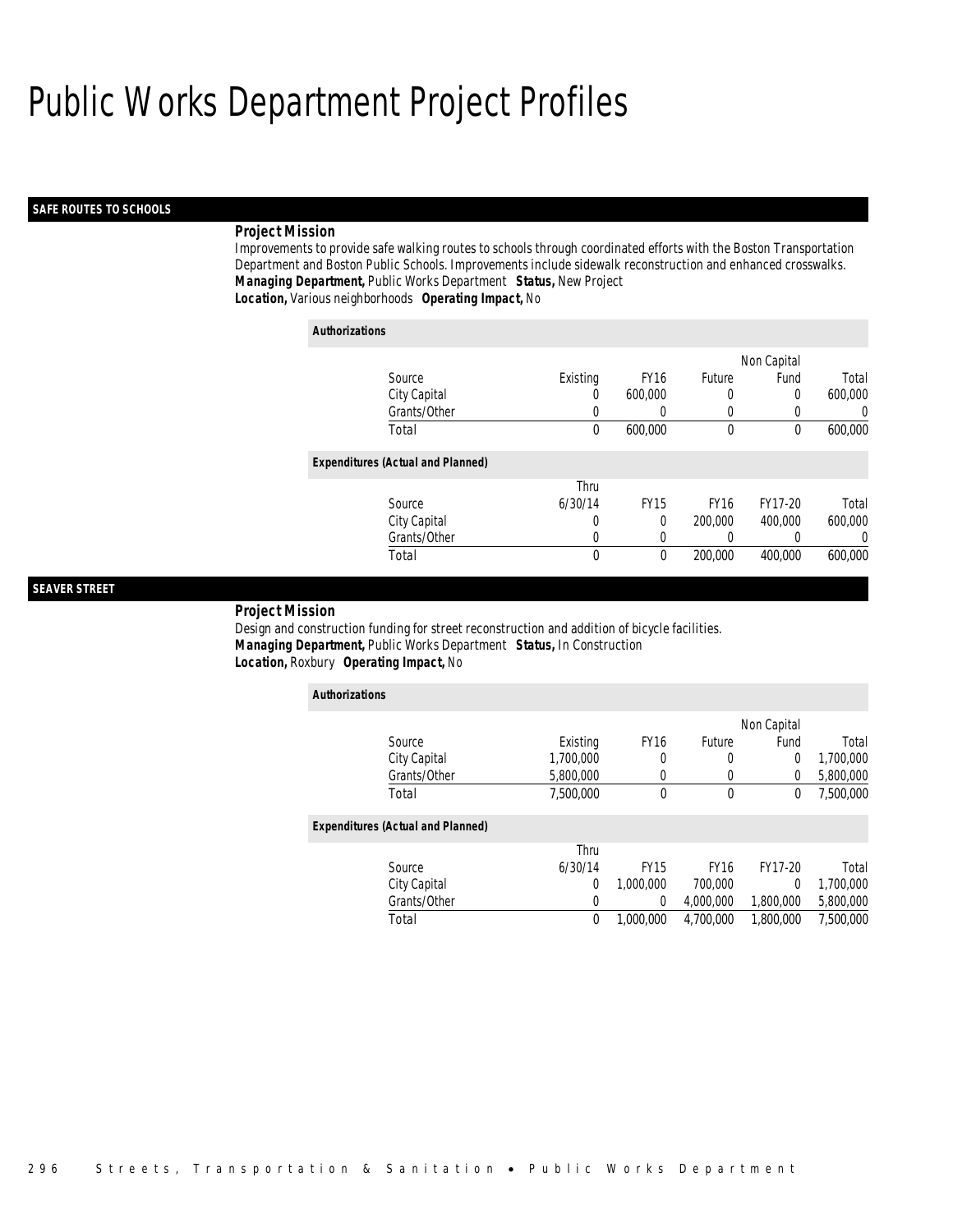#### *SIDEWALK RECONSTRUCTION*

#### *Project Mission*

 Various sidewalk and pedestrian ramp repairs and reconstruction. *Managing Department,* Public Works Department *Status,* Annual Program*Location,* Citywide *Operating Impact,* No

|                                          |             |             | Non Capital |            |
|------------------------------------------|-------------|-------------|-------------|------------|
| Existing                                 | <b>FY16</b> | Future      | Fund        | Total      |
| City Capital<br>0                        | 0           | 0           | 0           | 0          |
| Grants/Other<br>30,561,327               | 4,500,000   | 7.500.000   | 0           | 42,561,327 |
| 30,561,327                               | 4,500,000   | 7.500.000   | $\Omega$    | 42,561,327 |
| <b>Expenditures (Actual and Planned)</b> |             |             |             |            |
| Thru                                     |             |             |             |            |
| 6/30/14                                  | <b>FY15</b> | <b>FY16</b> | FY17-20     | Total      |
| City Capital<br>0                        | 0           | 0           | 0           | 0          |
| Grants/Other<br>24,996,261               | 4,500,000   | 4,500,000   | 8,565,066   | 42,561,327 |
| 24,996,261                               | 4,500,000   | 4,500,000   | 8,565,066   | 42,561,327 |
|                                          |             |             |             |            |

### *STREET LIGHT GAS LAMPS*

### *Project Mission*

 Using subsidies from National Grid, this program is designed to retrofit solar powered timers to activate gas lamp street lights.

*Managing Department,* Public Works Department *Status,* In Construction*Location,* Various neighborhoods *Operating Impact,* Yes

| <b>Authorizations</b>                    |          |             |                  |             |           |
|------------------------------------------|----------|-------------|------------------|-------------|-----------|
|                                          |          |             |                  | Non Capital |           |
| Source                                   | Existing | <b>FY16</b> | Future           | Fund        | Total     |
| City Capital                             | 800,000  | 0           | 0                | 0           | 800,000   |
| Grants/Other                             | 0        | 200,000     | 0                | 0           | 200,000   |
| Total                                    | 800.000  | 200,000     | $\boldsymbol{0}$ | 0           | 1,000,000 |
| <b>Expenditures (Actual and Planned)</b> |          |             |                  |             |           |
|                                          | Thru     |             |                  |             |           |
| Source                                   | 6/30/14  | <b>FY15</b> | <b>FY16</b>      | FY17-20     | Total     |
| City Capital                             | 0        | 500,000     | 300,000          | 0           | 800,000   |
| Grants/Other                             | 0        | 0           | 200,000          | $\Omega$    | 200,000   |
| Total                                    | 0        | 500,000     | 500,000          | 0           | 1.000.000 |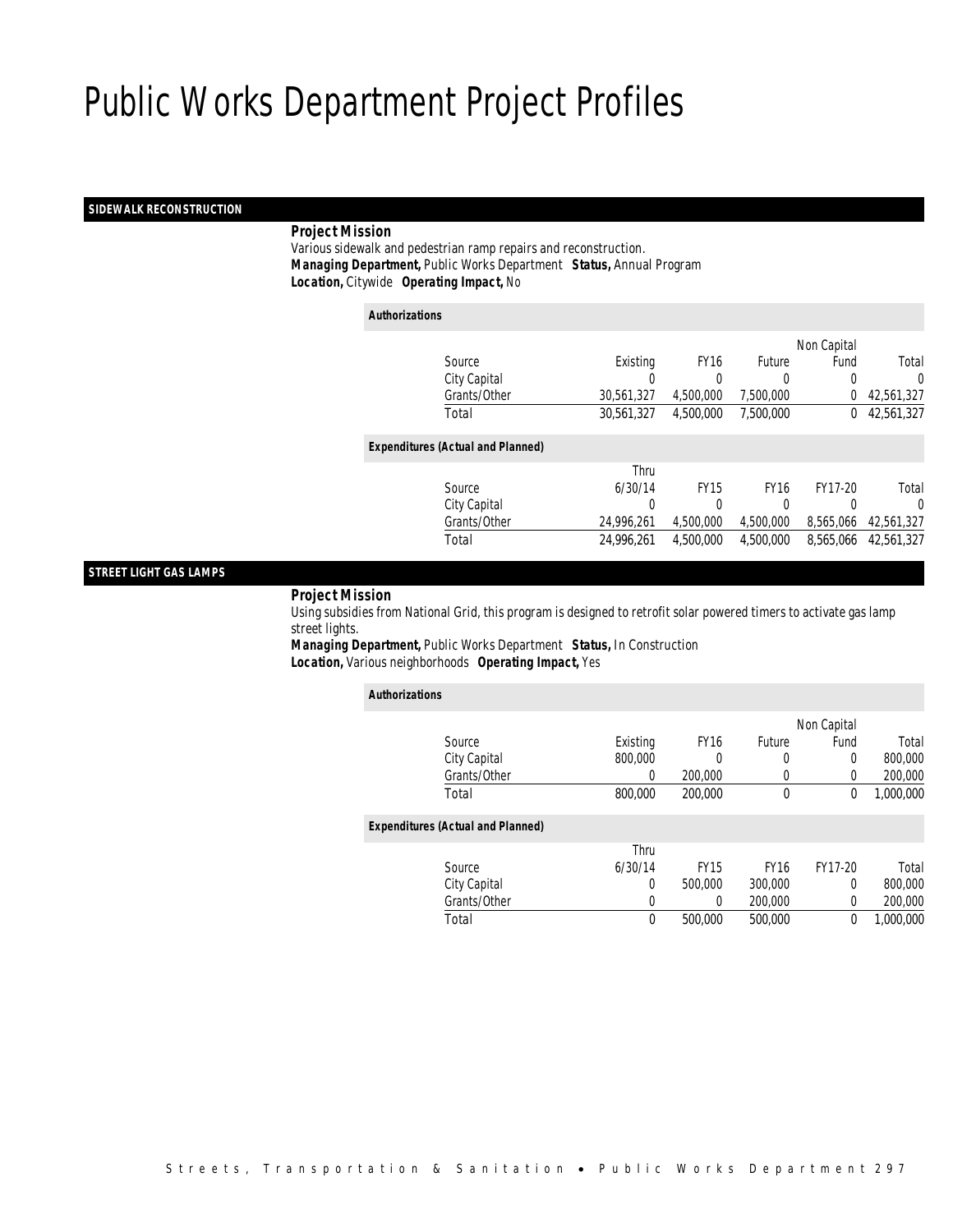#### *STREET LIGHT LED CONVERSION*

#### *Project Mission*

A City-wide project to convert mercury and sodium vapor streetlights to light emitting diode (LED) lights. *Managing Department,* Public Works Department *Status,* In Construction*Location,* Citywide *Operating Impact,* Yes

## *Authorizations*

|                                          |            |             |             | Non Capital |            |
|------------------------------------------|------------|-------------|-------------|-------------|------------|
| Source                                   | Existing   | <b>FY16</b> | Future      | Fund        | Total      |
| City Capital                             | 11,413,500 | 2,500,000   | 0           | 0           | 13,913,500 |
| Grants/Other                             | 8,054,931  | 800,000     | 0           | 0           | 8,854,931  |
| Total                                    | 19,468,431 | 3.300.000   | $\mathbf 0$ | 0           | 22,768,431 |
| <b>Expenditures (Actual and Planned)</b> |            |             |             |             |            |
|                                          | Thru       |             |             |             |            |
| Source                                   | 6/30/14    | <b>FY15</b> | <b>FY16</b> | FY17-20     | Total      |
| City Capital                             | 9,772,560  | 1,860,000   | 2,000,000   | 280.940     | 13,913,500 |
| Grants/Other                             | 3,746,175  | 2,200,000   | 1.000.000   | 1,908,756   | 8,854,931  |
| Total                                    | 13,518,735 | 4,060,000   | 3,000,000   | 2.189.696   | 22.768.431 |

### *STREET LIGHTING DIVISION FACILITY*

 *Project Mission* Design and construct a new Street Lighting Division facility. *Managing Department,* Capital Construction *Status,* In Design*Location,* Mattapan *Operating Impact,* No

| <b>Authorizations</b>                    |            |             |             |             |            |
|------------------------------------------|------------|-------------|-------------|-------------|------------|
|                                          |            |             |             | Non Capital |            |
| Source                                   | Existing   | <b>FY16</b> | Future      | Fund        | Total      |
| City Capital                             | 17,000,000 | 0           | 0           | 0           | 17,000,000 |
| Grants/Other                             |            | 0           | 0           | 0           |            |
| Total                                    | 17,000,000 | 0           | $\mathbf 0$ | 0           | 17,000,000 |
| <b>Expenditures (Actual and Planned)</b> |            |             |             |             |            |
|                                          | Thru       |             |             |             |            |
| Source                                   | 6/30/14    | <b>FY15</b> | <b>FY16</b> | FY17-20     | Total      |
| City Capital                             | 63.363     | 120,000     | 500,000     | 16,316,637  | 17,000,000 |
| Grants/Other                             |            | 0           | 0           | 0           |            |
| Total                                    | 63.363     | 120,000     | 500.000     | 16,316,637  | 17,000,000 |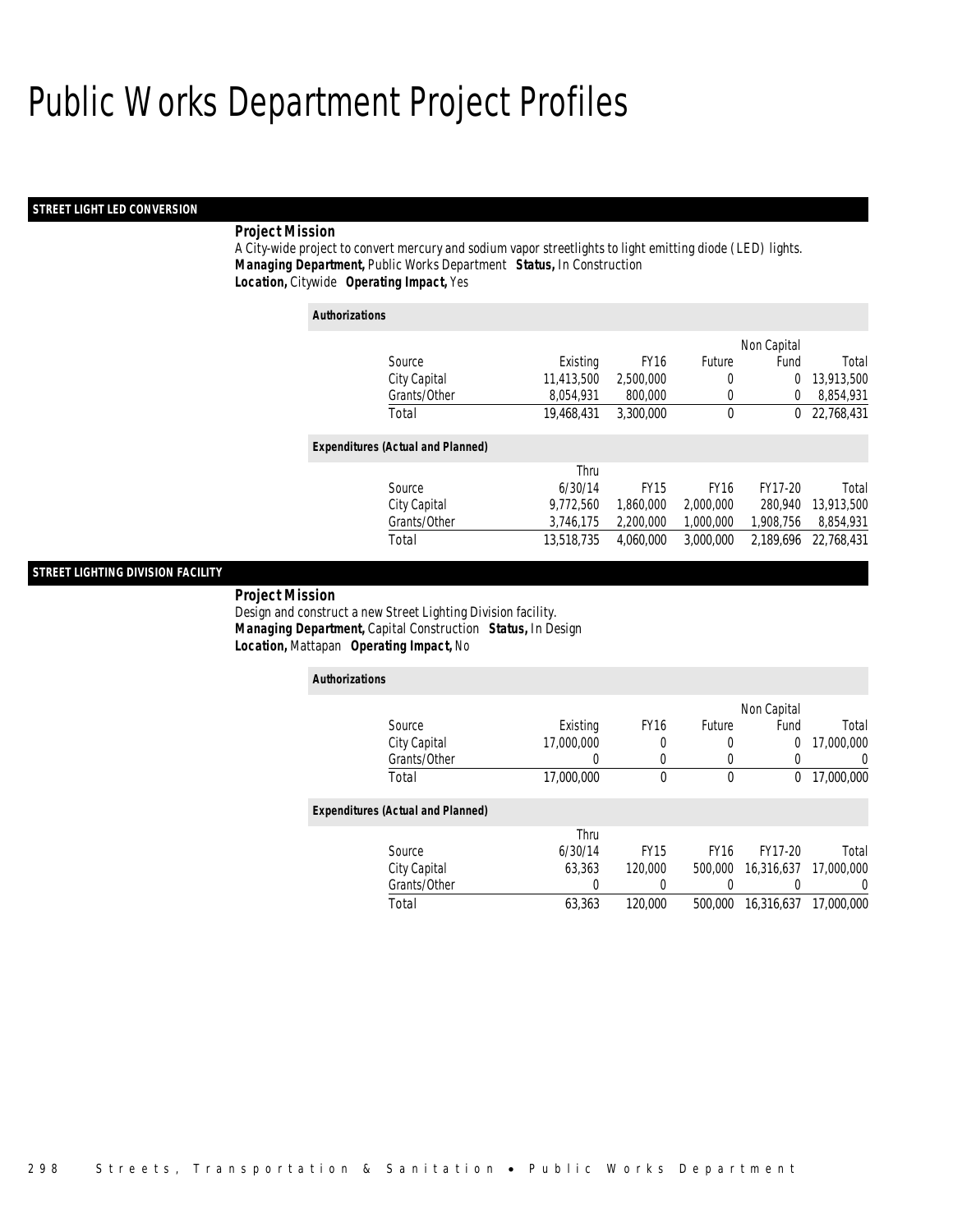### *STREET LIGHTING INSTALLATION*

#### *Project Mission*

 Installation of street lights in various locations. *Managing Department,* Public Works Department *Status,* Annual Program*Location,* Citywide *Operating Impact,* No

| <b>Authorizations</b> |                                          |            |             |             |                |            |
|-----------------------|------------------------------------------|------------|-------------|-------------|----------------|------------|
|                       |                                          |            |             |             | Non Capital    |            |
|                       | Source                                   | Existing   | <b>FY16</b> | Future      | Fund           | Total      |
|                       | City Capital                             | 14,100,000 | 2,000,000   | 0           | $\overline{0}$ | 16,100,000 |
|                       | Grants/Other                             | 6.329      | 0           | 0           | $\Omega$       | 6.329      |
|                       | Total                                    | 14.106.329 | 2,000,000   | $\theta$    | $\Omega$       | 16,106,329 |
|                       | <b>Expenditures (Actual and Planned)</b> |            |             |             |                |            |
|                       |                                          | Thru       |             |             |                |            |
|                       | Source                                   | 6/30/14    | <b>FY15</b> | <b>FY16</b> | FY17-20        | Total      |
|                       | City Capital                             | 11,125,556 | 1,500,000   | 1.500.000   | 1.974.444      | 16,100,000 |
|                       | Grants/Other                             | 6.329      |             |             |                | 6,329      |
|                       | Total                                    | 11.131.885 | 1,500,000   | 1,500,000   | 1.974.444      | 16,106,329 |
|                       |                                          |            |             |             |                |            |

### *SULLIVAN SQUARE / RUTHERFORD AVENUE*

#### *Project Mission*

 Engineering and design services to provide for corridor wide transportation improvements. State and federal funding anticipated.

*Managing Department,* Public Works Department *Status,* In Design*Location,* Charlestown *Operating Impact,* No

*Authorizations*

|                                          |           |             |                | Non Capital |            |
|------------------------------------------|-----------|-------------|----------------|-------------|------------|
| Source                                   | Existing  | <b>FY16</b> | Future         | Fund        | Total      |
| City Capital                             | 1,100,000 | 500,000     | 0              | 0           | 1,600,000  |
| Grants/Other                             | 0         | 3,159,403   | $\overline{0}$ | 10,000,000  | 13,159,403 |
| Total                                    | 1,100,000 | 3,659,403   | $\mathbf{0}$   | 10,000,000  | 14,759,403 |
|                                          |           |             |                |             |            |
| <b>Expenditures (Actual and Planned)</b> |           |             |                |             |            |
|                                          | Thru      |             |                |             |            |
| Source                                   | 6/30/14   | <b>FY15</b> | <b>FY16</b>    | FY17-20     | Total      |
| City Capital                             | 546,232   | 0           | 500,000        | 553,768     | 1,600,000  |
| Grants/Other                             | 0         | 0           | 2,000,000      | 1,159,403   | 3,159,403  |
| Total                                    | 546,232   | 0           | 2,500,000      | 1,713,171   | 4,759,403  |
|                                          |           |             |                |             |            |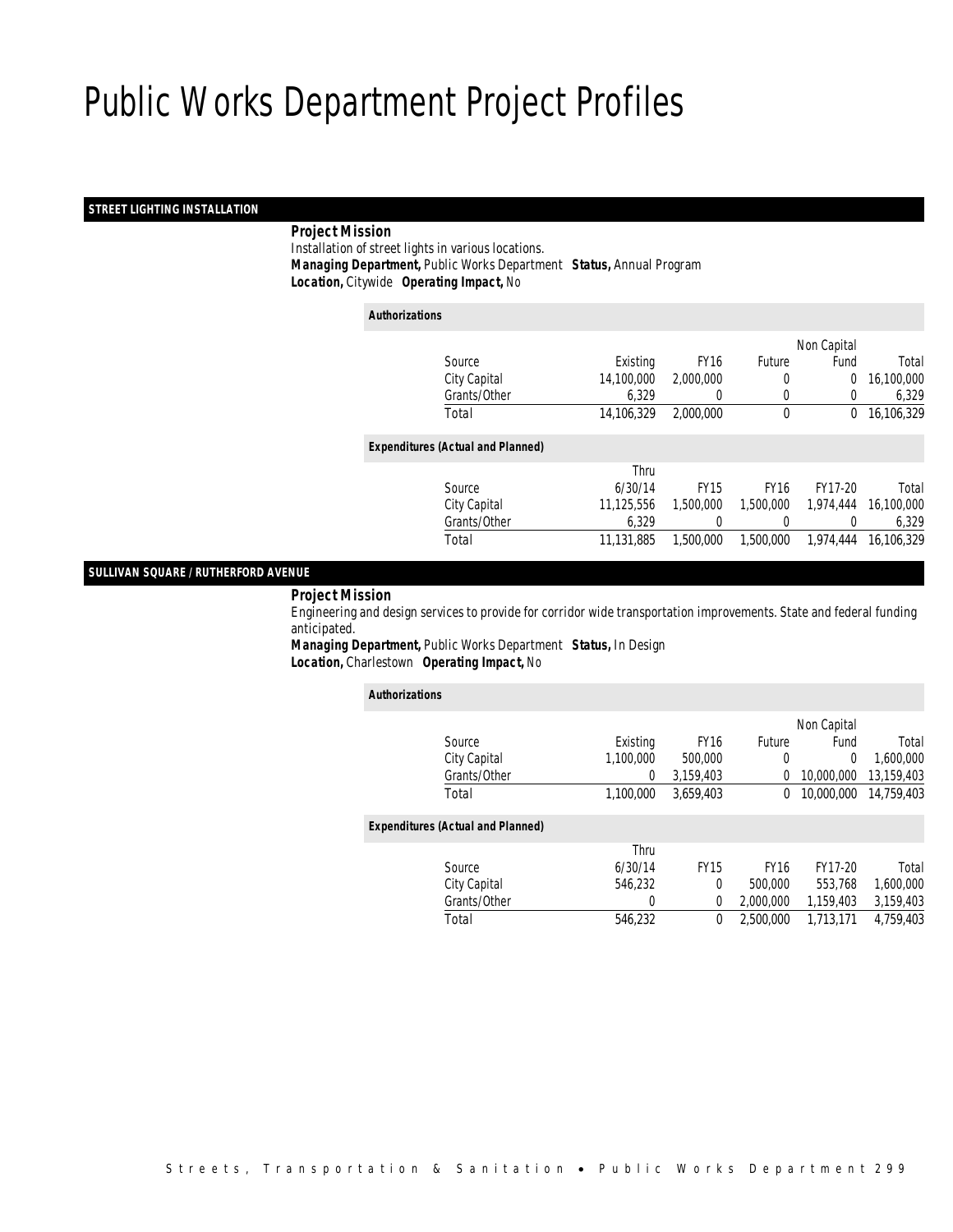#### *SYMPHONY AREA STREETSCAPE*

#### *Project Mission*

Design roadway and sidewalk improvements adjacent to Symphony Hall. State and federal construction funding. *Managing Department,* Public Works Department *Status,* In Design*Location,* Fenway/Kenmore *Operating Impact,* No

| <b>Authorizations</b> |                                          |          |             |               |             |           |
|-----------------------|------------------------------------------|----------|-------------|---------------|-------------|-----------|
|                       |                                          |          |             |               | Non Capital |           |
|                       | Source                                   | Existing | <b>FY16</b> | <b>Future</b> | Fund        | Total     |
|                       | City Capital                             | 0        | 0           | 0             |             | 0         |
|                       | Grants/Other                             | 275,000  | 0           | 0             | 3,725,000   | 4,000,000 |
|                       | Total                                    | 275,000  | 0           | 0             | 3,725,000   | 4,000,000 |
|                       | <b>Expenditures (Actual and Planned)</b> |          |             |               |             |           |
|                       |                                          | Thru     |             |               |             |           |
|                       | Source                                   | 6/30/14  | <b>FY15</b> | <b>FY16</b>   | FY17-20     | Total     |
|                       | City Capital                             | 0        | 0           | 0             | 0           | 0         |
|                       | Grants/Other                             | 275,000  |             | 0             |             | 275,000   |
|                       | Total                                    | 275,000  | 0           | $\theta$      | 0           | 275,000   |

### *TRAFFIC SIGNALS ON-CALL REPAIR AND MAINTENANCE*

 *Project Mission* On call maintenance of traffic signals. *Managing Department,* Public Works Department *Status,* Annual Program*Location,* Citywide *Operating Impact,* No

| <b>Authorizations</b>                    |           |             |             |             |           |
|------------------------------------------|-----------|-------------|-------------|-------------|-----------|
|                                          |           |             |             | Non Capital |           |
| Source                                   | Existing  | <b>FY16</b> | Future      | Fund        | Total     |
| City Capital                             | 1.300.000 | 0           | 0           | 0           | 1,300,000 |
| Grants/Other                             |           | 0           | 0           | 444,000     | 444,000   |
| Total                                    | 1,300,000 | 0           | 0           | 444,000     | 1,744,000 |
| <b>Expenditures (Actual and Planned)</b> |           |             |             |             |           |
|                                          | Thru      |             |             |             |           |
| Source                                   | 6/30/14   | <b>FY15</b> | <b>FY16</b> | FY17-20     | Total     |
| City Capital                             | 293.771   | 400,000     | 350,000     | 256.229     | 1,300,000 |
| Grants/Other                             |           | 0           | $\left($    | 0           |           |
| Total                                    | 293.771   | 400.000     | 350,000     | 256,229     | 1,300,000 |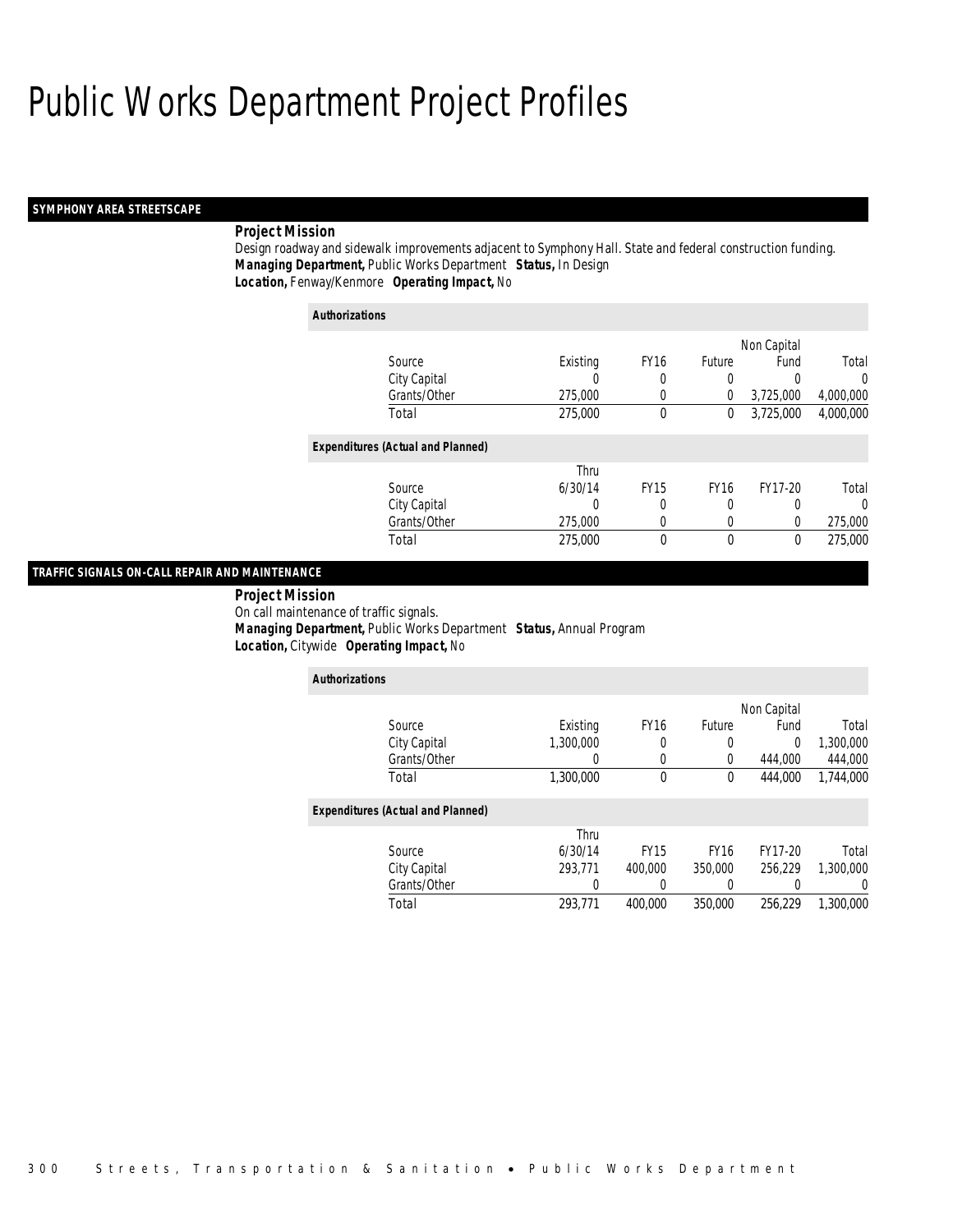#### *UPHAMS CORNER*

### *Project Mission*

 Redesign and reconstruct the intersection of Columbia Road, Dudley Street, and Stoughton Road. *Managing Department,* Public Works Department *Status,* In Construction*Location,* Dorchester *Operating Impact,* No

|                                          |           |             |             | Non Capital |           |
|------------------------------------------|-----------|-------------|-------------|-------------|-----------|
| Source                                   | Existing  | <b>FY16</b> | Future      | Fund        | Total     |
| City Capital                             | 3,600,000 | 0           | 0           | 0           | 3,600,000 |
| Grants/Other                             | 0         | 0           | 0           | 0           |           |
| Total                                    | 3,600,000 | 0           | 0           | 0           | 3,600,000 |
|                                          |           |             |             |             |           |
|                                          |           |             |             |             |           |
| <b>Expenditures (Actual and Planned)</b> | Thru      |             |             |             |           |
| Source                                   | 6/30/14   | <b>FY15</b> | <b>FY16</b> | FY17-20     | Total     |
| City Capital                             | 1,057,806 | 1,000,000   | 1,442,194   | 100,000     |           |
| Grants/Other                             |           | 0           | 0           | 0           | 3,600,000 |

#### *WALKABLE STREETS*

#### *Project Mission*

 Sidewalk improvement program designed to target key neighborhood streets and corridors by reconstructing longer, contiguous sidewalk sections.

*Managing Department,* Public Works Department *Status,* New Project*Location,* Various neighborhoods *Operating Impact,* No

| <b>Authorizations</b>                    |          |             |             |           |           |
|------------------------------------------|----------|-------------|-------------|-----------|-----------|
|                                          |          |             | Non Capital |           |           |
| Source                                   | Existing | <b>FY16</b> | Future      | Fund      | Total     |
| City Capital                             | 0        | 4.000.000   | 0           | 0         | 4.000.000 |
| Grants/Other                             |          | 0           | 0           | O         | 0         |
| Total                                    | 0        | 4,000,000   | 0           | 0         | 4,000,000 |
| <b>Expenditures (Actual and Planned)</b> |          |             |             |           |           |
|                                          | Thru     |             |             |           |           |
| Source                                   | 6/30/14  | <b>FY15</b> | <b>FY16</b> | FY17-20   | Total     |
| City Capital                             | 0        | 0           | 2,000,000   | 2.000.000 | 4.000.000 |
| Grants/Other                             | 0        |             | 0           | 0         | $\left($  |
| Total                                    | 0        | 0           | 2.000.000   | 2.000.000 | 4.000.000 |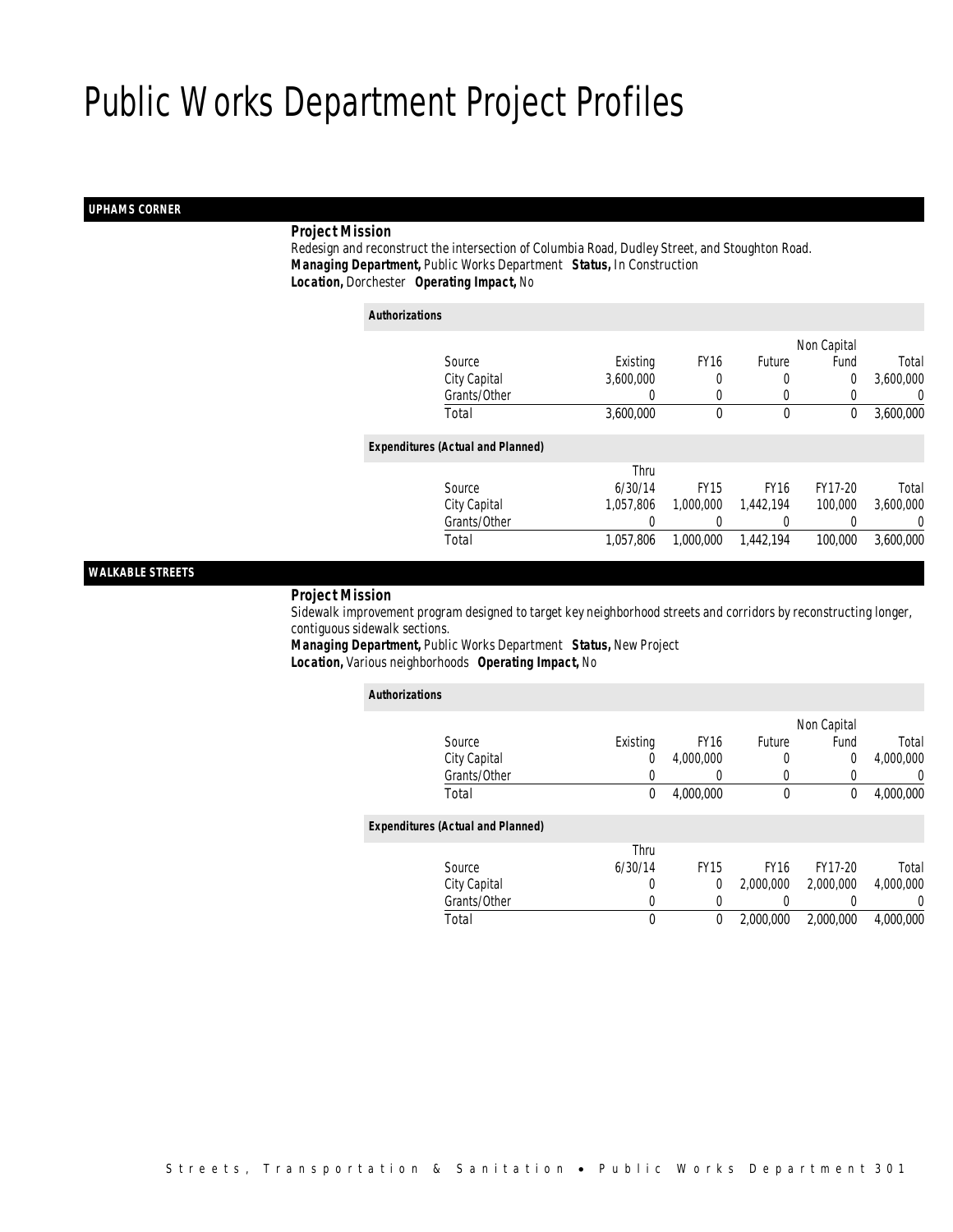### *WOODBOLE HOUSING*

### *Project Mission*

Reconstruct roads, sidewalks, pedestrian ramps, and street lighting at the Woodbole / Gallivan housing development. *Managing Department,* Public Works Department *Status,* In Construction*Location,* Mattapan *Operating Impact,* No

| <b>Authorizations</b> |                                          |           |             |             |             |           |
|-----------------------|------------------------------------------|-----------|-------------|-------------|-------------|-----------|
|                       |                                          |           |             |             | Non Capital |           |
|                       | Source                                   | Existing  | <b>FY16</b> | Future      | Fund        | Total     |
|                       | City Capital                             |           | 0           |             | 0           | 0         |
|                       | Grants/Other                             | 2,138,441 | 0           | 0           | 0           | 2,138,441 |
|                       | Total                                    | 2.138.441 | $\theta$    | $\theta$    | 0           | 2.138.441 |
|                       | <b>Expenditures (Actual and Planned)</b> |           |             |             |             |           |
|                       |                                          | Thru      |             |             |             |           |
|                       | Source                                   | 6/30/14   | <b>FY15</b> | <b>FY16</b> | FY17-20     | Total     |
|                       | City Capital                             |           |             | 0           | 0           | $\Omega$  |
|                       | Grants/Other                             | 931,103   | 1,207,338   | 0           | 0           | 2,138,441 |
|                       | Total                                    | 931.103   | 1.207.338   | $\mathbf 0$ | 0           | 2.138.441 |
|                       |                                          |           |             |             |             |           |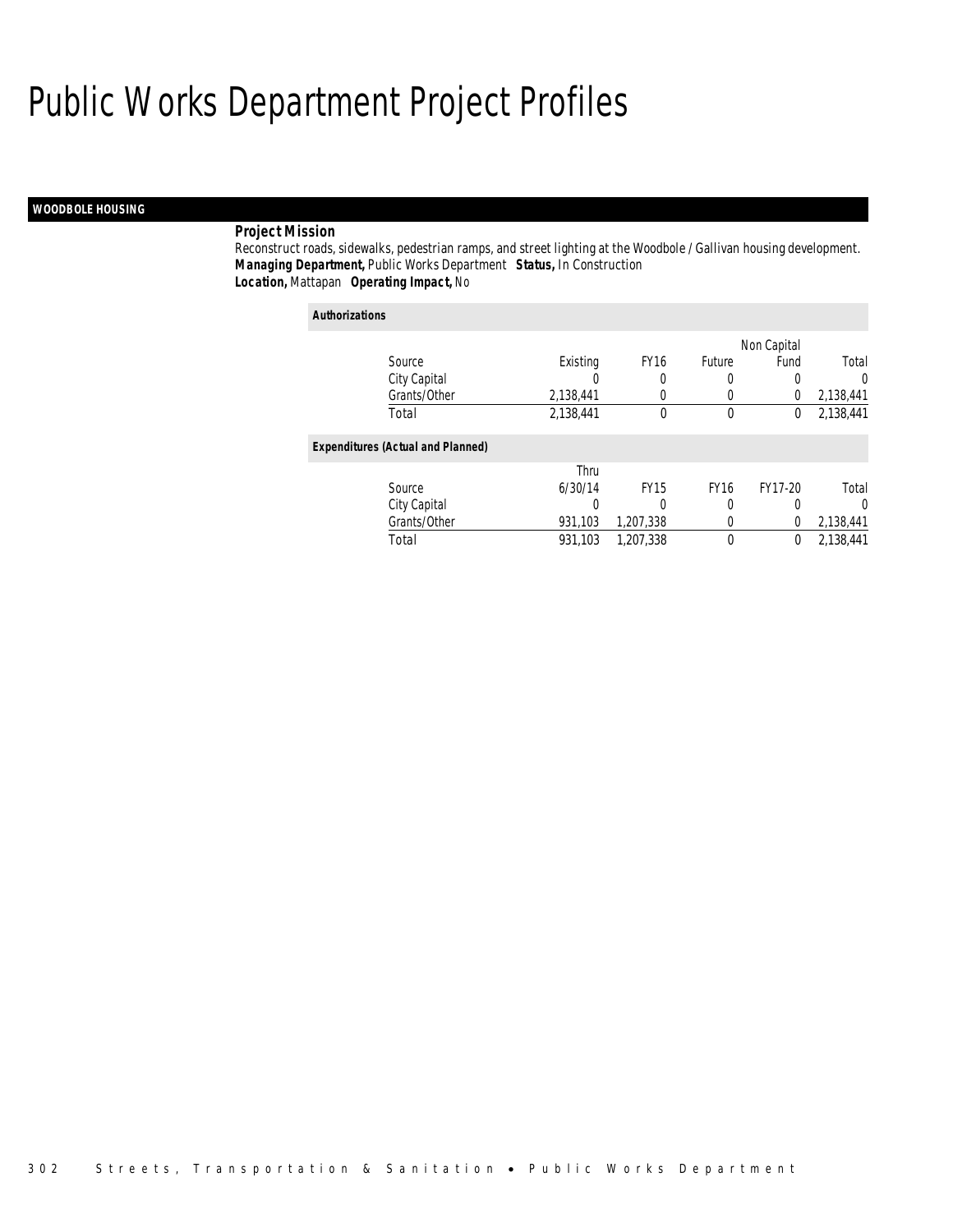# Snow Removal Operating Budget

*Appropriation 331* 

### *Department Mission*

The Snow Removal appropriation supports the Public Works Department's efforts to clear ice and snow from Boston streets. Snow removal is done by Public Works Department district yard personnel supplemented and assisted by private contractors.

| <b>Operating Budget</b> | Program Name                               | Total Actual '13 | <b>Total Actual '14</b> | Total Approp '15 | <b>Total Budget '16</b> |
|-------------------------|--------------------------------------------|------------------|-------------------------|------------------|-------------------------|
|                         | <b>Removal of Snow</b>                     | 19,130,202       | 23,100,163              | 18,510,608       | 22,563,964              |
|                         | Total                                      | 19,130,202       | 23,100,163              | 18,510,608       | 22,563,964              |
| <b>Operating Budget</b> |                                            | Actual '13       | Actual '14              | Approp '15       | <b>Budget '16</b>       |
|                         | <b>Personnel Services</b><br>Non Personnel | 19,130,202       | 0<br>23,100,163         | 18,510,608       | 22,563,964              |
|                         |                                            |                  |                         |                  |                         |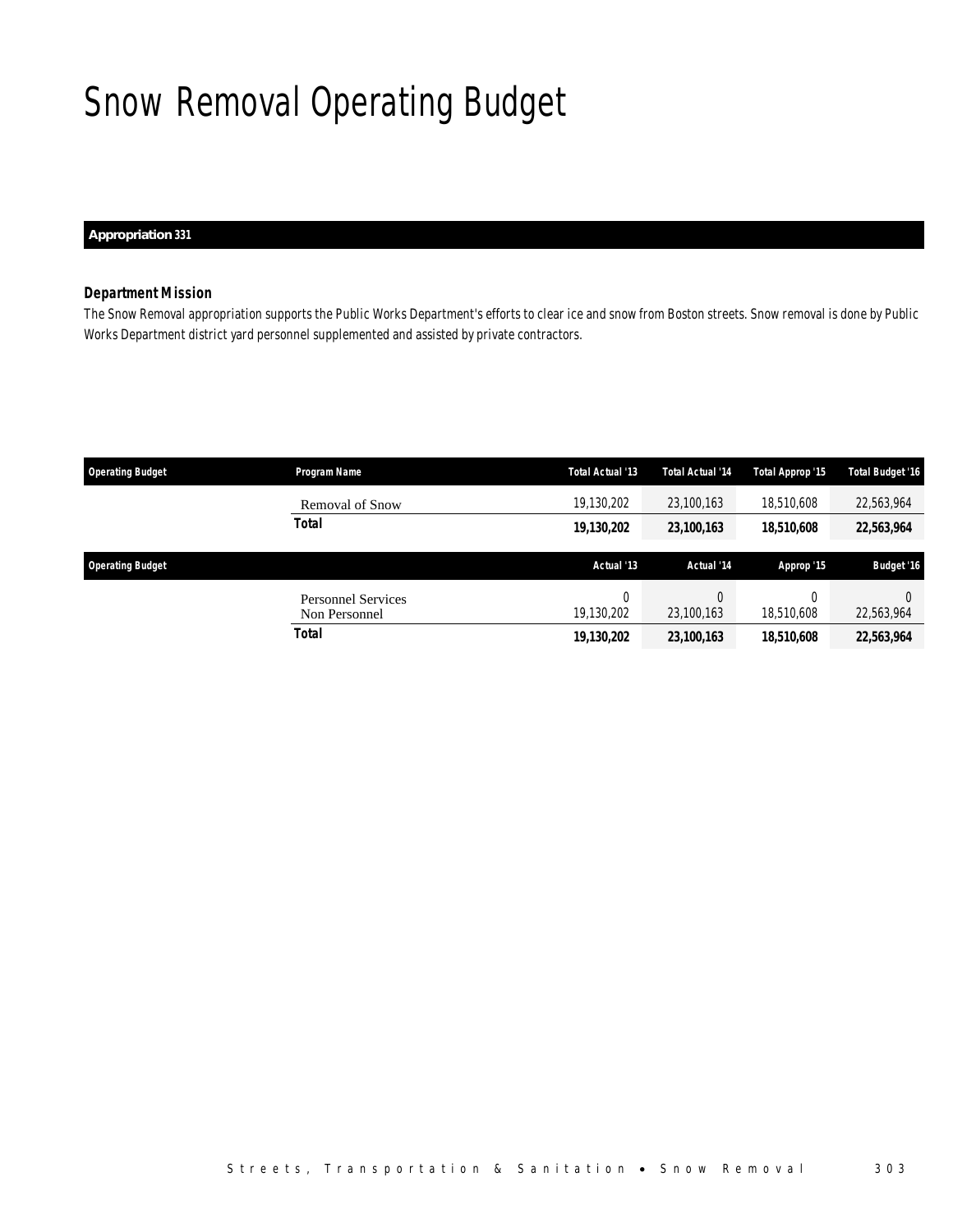# Snow Removal Operating Budget

### *Authorizing Statutes*

• Vehicles Interfering with the Removal of Snow, CBC Ord. § 11-6.43.

### *Description of Services*

The appropriation provides for the purchase of salt and sand, plowing and hauling of snow by contractors, purchase and repair of snow removal equipment, and financing for regular City personnel engaged in snow removal operations after normal working hours.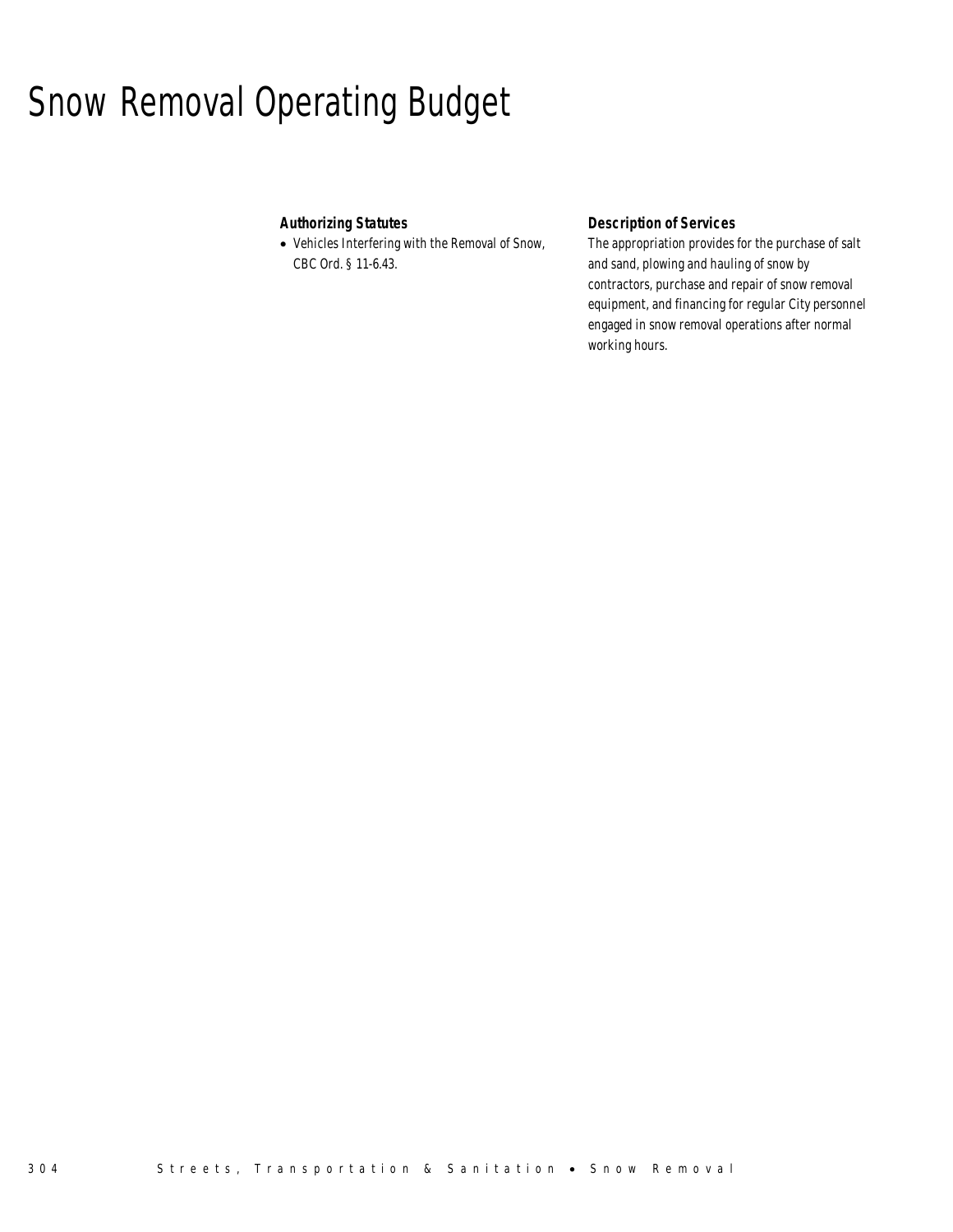# Department History

| <b>Personnel Services</b>                                                                                                                                                                                                                                                                            | FY13 Expenditure                                                                                            | FY14 Expenditure                                                                                             | FY15 Appropriation                                                                                                              | FY16 Adopted                                                                                                                                 | Inc/Dec 15 vs 16                                                                                                           |
|------------------------------------------------------------------------------------------------------------------------------------------------------------------------------------------------------------------------------------------------------------------------------------------------------|-------------------------------------------------------------------------------------------------------------|--------------------------------------------------------------------------------------------------------------|---------------------------------------------------------------------------------------------------------------------------------|----------------------------------------------------------------------------------------------------------------------------------------------|----------------------------------------------------------------------------------------------------------------------------|
| 51000 Permanent Employees<br>51100 Emergency Employees<br>51200 Overtime<br>51600 Unemployment Compensation<br>51700 Workers' Compensation<br><b>Total Personnel Services</b>                                                                                                                        | $\boldsymbol{0}$<br>$\theta$<br>0<br>0<br>0<br>0                                                            | $\boldsymbol{0}$<br>$\mathbf{0}$<br>$\mathbf{0}$<br>$\mathbf{0}$<br>$\mathbf{0}$<br>0                        | $\mathbf 0$<br>$\mathbf 0$<br>$\mathbf 0$<br>$\mathbf{0}$<br>$\mathbf{0}$<br>$\bf{0}$                                           | $\mathbf 0$<br>$\mathbf 0$<br>$\mathbf 0$<br>$\overline{0}$<br>$\overline{0}$<br>$\mathbf 0$                                                 | 0<br>0<br>0<br>0<br>0<br>0                                                                                                 |
| <b>Contractual Services</b>                                                                                                                                                                                                                                                                          | FY13 Expenditure                                                                                            | FY14 Expenditure                                                                                             | FY15 Appropriation                                                                                                              | FY16 Adopted                                                                                                                                 | Inc/Dec 15 vs 16                                                                                                           |
| 52100 Communications<br>52200 Utilities<br>52400 Snow Removal<br>52500 Garbage/Waste Removal<br>52600 Repairs Buildings & Structures<br>52700 Repairs & Service of Equipment<br>52800 Transportation of Persons<br>52900 Contracted Services<br><b>Total Contractual Services</b>                    | 391,495<br>$\mathbf{0}$<br>18,527,471<br>0<br>$\mathbf{0}$<br>56,806<br>$\mathbf 0$<br>27,600<br>19,003,372 | 243,165<br>$\mathbf 0$<br>22,075,350<br>0<br>$\mathbf{0}$<br>572,544<br>$\mathbf{0}$<br>27,600<br>22,918,659 | 433,395<br>$\boldsymbol{0}$<br>17,093,247<br>$\mathbf 0$<br>$\mathbf{0}$<br>610,000<br>$\theta$<br>140,423<br>18,277,065        | 390,000<br>$\mathbf 0$<br>21,088,479<br>0<br>$\overline{0}$<br>610,000<br>$\mathbf 0$<br>67,600<br>22,156,079                                | $-43,395$<br>$\mathbf 0$<br>3,995,232<br>0<br>$\overline{0}$<br>$\overline{0}$<br>$\overline{0}$<br>$-72,823$<br>3,879,014 |
| <b>Supplies &amp; Materials</b>                                                                                                                                                                                                                                                                      | FY13 Expenditure                                                                                            | FY14 Expenditure                                                                                             | FY15 Appropriation                                                                                                              | FY16 Adopted                                                                                                                                 | Inc/Dec 15 vs 16                                                                                                           |
| 53000 Auto Energy Supplies<br>53200 Food Supplies<br>53400 Custodial Supplies<br>53500 Med, Dental, & Hosp Supply<br>53600 Office Supplies and Materials<br>53700 Clothing Allowance<br>53800 Educational Supplies & Mat<br>53900 Misc Supplies & Materials<br><b>Total Supplies &amp; Materials</b> | $\boldsymbol{0}$<br>0<br>0<br>0<br>0<br>0<br>0<br>0<br>$\bf{0}$                                             | 0<br>$\mathbf{0}$<br>0<br>$\mathbf 0$<br>0<br>$\mathbf{0}$<br>$\mathbf{0}$<br>$\mathbf{0}$<br>0              | $\bf{0}$<br>$\mathbf{0}$<br>$\theta$<br>$\mathbf 0$<br>$\theta$<br>$\mathbf{0}$<br>$\mathbf{0}$<br>$\mathbf{0}$<br>$\mathbf{0}$ | 0<br>$\overline{0}$<br>$\mathbf{0}$<br>$\overline{0}$<br>$\overline{0}$<br>$\overline{0}$<br>$\overline{0}$<br>$\overline{0}$<br>$\mathbf 0$ | 0<br>$\mathbf 0$<br>0<br>0<br>0<br>0<br>0<br>0<br>0                                                                        |
| <b>Current Chgs &amp; Oblig</b>                                                                                                                                                                                                                                                                      | FY13 Expenditure                                                                                            | FY14 Expenditure                                                                                             | FY15 Appropriation                                                                                                              | FY16 Adopted                                                                                                                                 | Inc/Dec 15 vs 16                                                                                                           |
| 54300 Workers' Comp Medical<br>54400 Legal Liabilities<br>54500 Aid To Veterans<br>54600 Current Charges H&I<br>54700 Indemnification<br>54900 Other Current Charges<br>Total Current Chgs & Oblig                                                                                                   | $\boldsymbol{0}$<br>$\boldsymbol{0}$<br>0<br>0<br>0<br>$\theta$<br>0                                        | 0<br>$\mathbf 0$<br>0<br>$\mathbf 0$<br>$\mathbf{0}$<br>0<br>0                                               | $\bf{0}$<br>$\mathbf 0$<br>$\mathbf{0}$<br>$\mathbf 0$<br>$\mathbf{0}$<br>$\mathbf 0$<br>$\mathbf{0}$                           | 0<br>$\mathbf{0}$<br>$\overline{0}$<br>$\overline{0}$<br>$\overline{0}$<br>$\mathbf 0$<br>$\mathbf 0$                                        | 0<br>$\mathbf 0$<br>0<br>0<br>0<br>0<br>0                                                                                  |
| Equipment                                                                                                                                                                                                                                                                                            | FY13 Expenditure                                                                                            | FY14 Expenditure                                                                                             | FY15 Appropriation                                                                                                              | FY16 Adopted                                                                                                                                 | Inc/Dec 15 vs 16                                                                                                           |
| 55000 Automotive Equipment<br>55400 Lease/Purchase<br>55600 Office Furniture & Equipment<br>55900 Misc Equipment<br><b>Total Equipment</b>                                                                                                                                                           | 0<br>126,830<br>$\boldsymbol{0}$<br>$\boldsymbol{0}$<br>126,830                                             | 0<br>181,504<br>$\boldsymbol{0}$<br>$\mathbf{0}$<br>181,504                                                  | $\mathbf 0$<br>233,543<br>$\boldsymbol{0}$<br>$\mathbf 0$<br>233,543                                                            | 0<br>407,885<br>0<br>$\overline{0}$<br>407,885                                                                                               | $\mathbf 0$<br>174,342<br>$\mathbf{0}$<br>0<br>174,342                                                                     |
| <b>Other</b>                                                                                                                                                                                                                                                                                         | FY13 Expenditure                                                                                            | FY14 Expenditure                                                                                             | FY15 Appropriation                                                                                                              | FY16 Adopted                                                                                                                                 | Inc/Dec 15 vs 16                                                                                                           |
| 56200 Special Appropriation<br>57200 Structures & Improvements<br>58000 Land & Non-Structure<br><b>Total Other</b>                                                                                                                                                                                   | $\boldsymbol{0}$<br>0<br>0<br>0                                                                             | 0<br>0<br>$\mathbf 0$<br>0                                                                                   | $\bf{0}$<br>$\theta$<br>$\theta$<br>0                                                                                           | 0<br>0<br>0<br>0                                                                                                                             | 0<br>0<br>0<br>0                                                                                                           |
| <b>Grand Total</b>                                                                                                                                                                                                                                                                                   | 19,130,202                                                                                                  | 23,100,163                                                                                                   | 18,510,608                                                                                                                      | 22,563,964                                                                                                                                   | 4,053,356                                                                                                                  |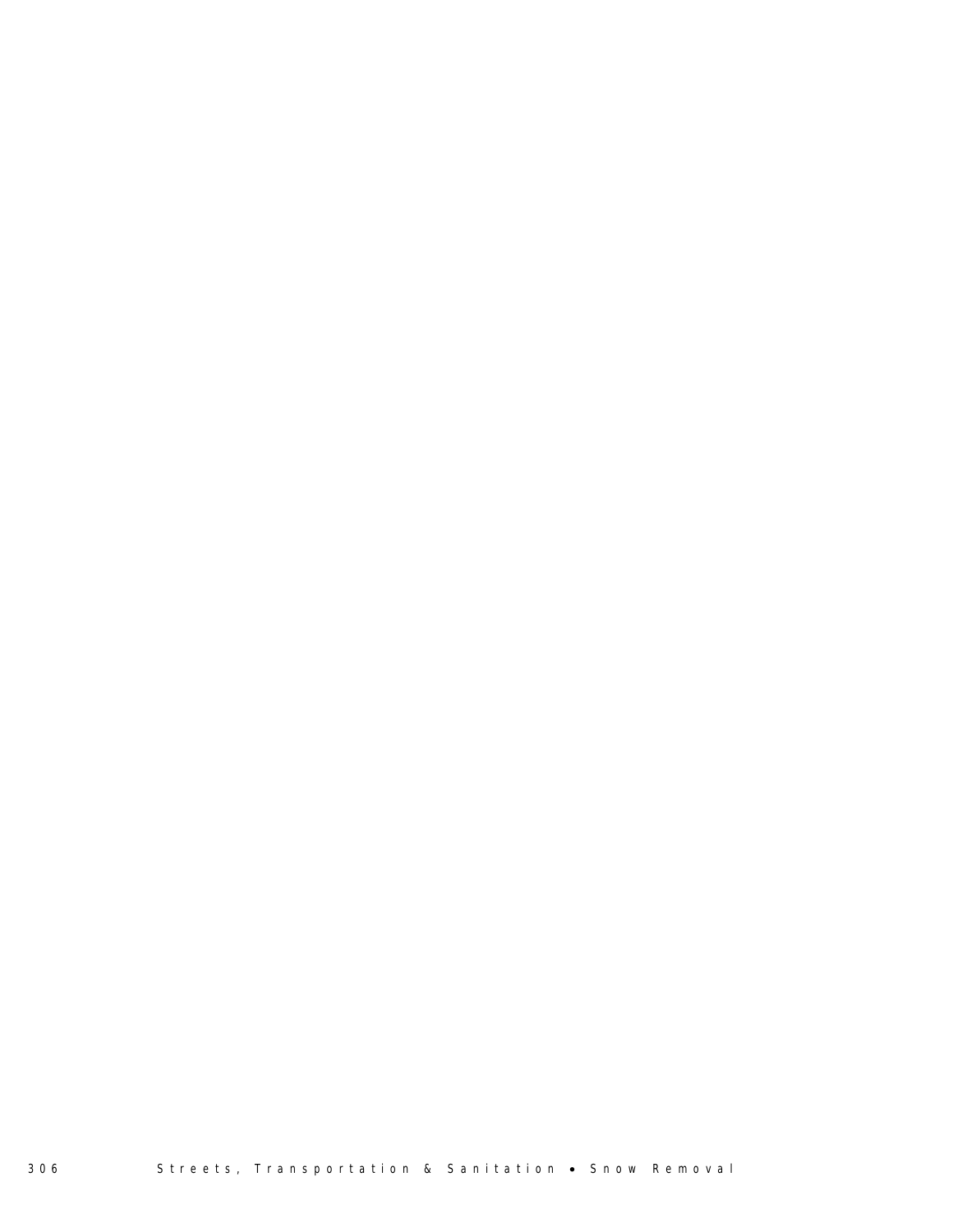# Transportation Department Operating Budget

#### *Gina Fiandaca, Commissioner, Appropriation 251*

### *Department Mission*

The mission of the Boston Transportation Department is to promote public safety, manage the City's transportation network, and enhance the quality of life for residents of our City neighborhoods. Accomplishment of our mission is ensured through the use of planning, coordinated engineering, education and enforcement. The Transportation Department strives to improve circulation in and around the City, enhance public transportation services, gain efficiencies in the management of parking resources, adjudicate and collect fines, collaborate with relevant agencies and encourage the use of alternate transportation modes.

#### *Selected Performance Strategies*

### *Commissioner's Office*

To increase safe cycling for all Boston residents and visitors.

#### *Traffic Management & Engineering*

- To improve the flow of vehicles and pedestrians on arterial streets by making traffic signal timing adjustments to our computerized signal system.
- To improve vehicle, pedestrian and school zone safety on neighborhood streets.

#### *Enforcement*

• To improve vehicle flow and public safety within the City by ensuring compliance with parking, meter, residential parking, and street cleaning regulations.

#### *Operations*

• To efficiently maintain traffic signs and parking meters throughout the city.

#### *Parking Clerk*

• To operate an effective fine collection program.

| <b>Operating Budget</b>      | <b>Division Name</b>                                                                                                                                                                                                                         | <b>Total Actual '13</b>                                                  | <b>Total Actual '14</b>                                                                   | Total Approp '15                                         | <b>Total Budget '16</b>                                            |
|------------------------------|----------------------------------------------------------------------------------------------------------------------------------------------------------------------------------------------------------------------------------------------|--------------------------------------------------------------------------|-------------------------------------------------------------------------------------------|----------------------------------------------------------|--------------------------------------------------------------------|
|                              | Parking Clerk<br><b>Traffic Division</b>                                                                                                                                                                                                     | 7,652,548<br>22,319,803                                                  | 7,948,141<br>23,421,843                                                                   | 8,265,629<br>22,691,257                                  | 8,459,722<br>24,748,397                                            |
|                              | <b>Total</b>                                                                                                                                                                                                                                 | 29,972,351                                                               | 31,369,984                                                                                | 30,956,886                                               | 33,208,119                                                         |
| <b>External Funds Budget</b> | <b>Fund Name</b>                                                                                                                                                                                                                             | Total Actual '13                                                         | Total Actual '14                                                                          | Total Approp '15                                         | <b>Total Budget '16</b>                                            |
|                              | <b>ARRA</b> - Obesity Prevention<br><b>Boston Bike Share</b><br><b>Boston Mobility Action Plan</b><br><b>Central Artery</b><br><b>Connect Historic Boston</b><br>Parking Facilities Fund<br><b>Traffic Management Center</b><br><b>Total</b> | 25,887<br>1,564,061<br>C<br>346,223<br>452,220<br>2,502,048<br>4,890,439 | $\Omega$<br>1,253,222<br>$\Omega$<br>351,965<br>48.556<br>218,969<br>657,710<br>2,530,422 | $\Omega$<br>1,977,823<br>263,500<br>273,776<br>2,515,099 | $\Omega$<br>1,575,084<br>78,879<br>263,500<br>237,400<br>2,154,863 |
| <b>Operating Budget</b>      |                                                                                                                                                                                                                                              | Actual '13                                                               | Actual '14                                                                                | Approp '15                                               | <b>Budget '16</b>                                                  |
|                              | <b>Personnel Services</b><br>Non Personnel                                                                                                                                                                                                   | 20,009,302<br>9,963,049                                                  | 20,915,610<br>10,454,374                                                                  | 21,150,153<br>9,806,733                                  | 23,054,079<br>10,154,040                                           |
|                              | <b>Total</b>                                                                                                                                                                                                                                 | 29,972,351                                                               | 31,369,984                                                                                | 30,956,886                                               | 33,208,119                                                         |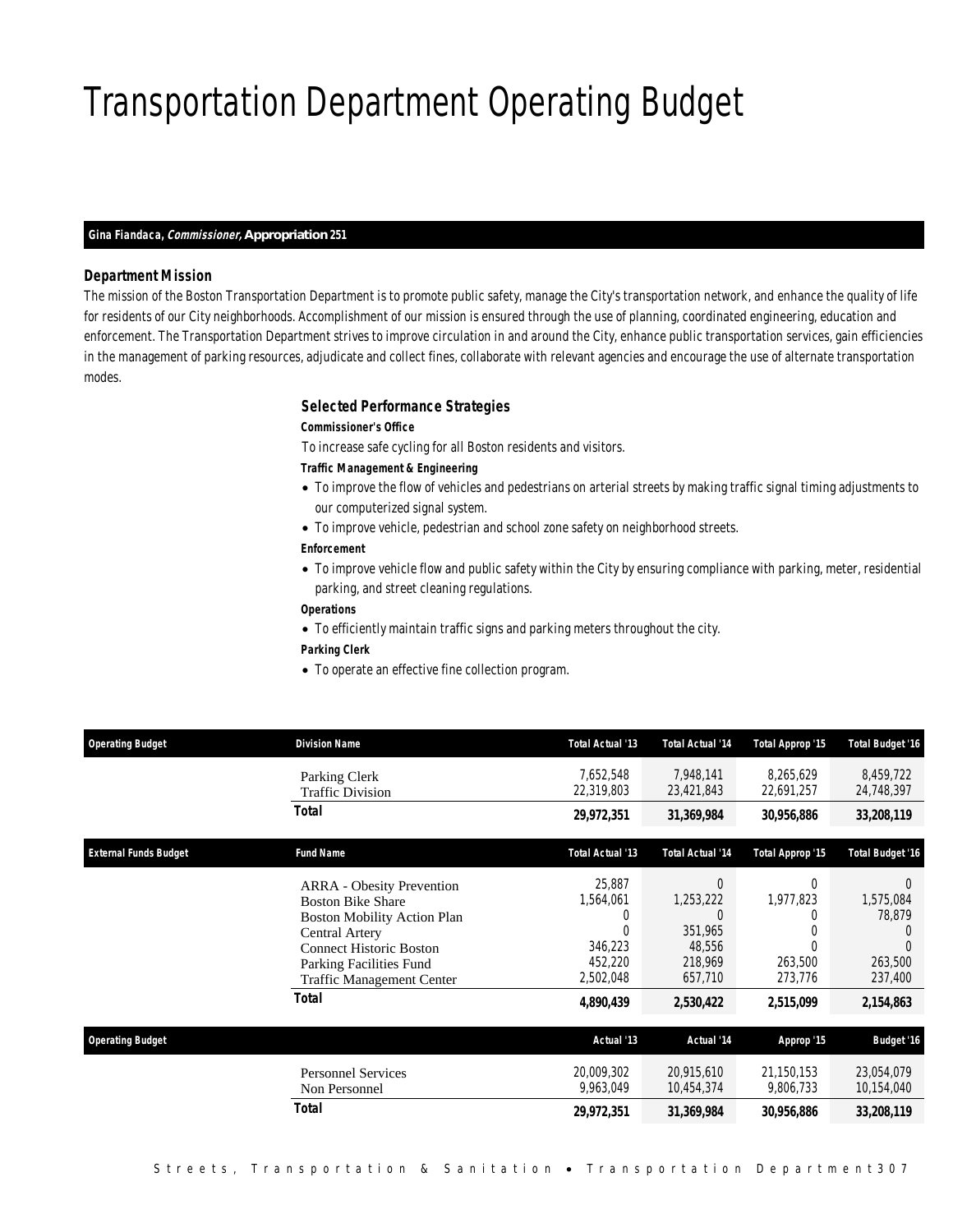## Transportation Department Operating Budget

### *Authorizing Statutes*

- Establishing Boston Traffic Commission: Power and Duties, 1929 Mass. Acts ch. 263, §§ 1-2, as amended; 1957 Mass. Acts ch. 253, § 1, as amended.
- Powers and Duties of Commissioner of Traffic and Parking, CBC St.7 § 201.
- Off-Street Parking, Parades, Loading Zones, CBC St.7 §§ 206, 207, 214.
- Violation of Parking Rules in the City of Boston, M.G.L.A. c. 90, § 20A 1/2.
- Abandoned Motor Vehicles, M.G.L.A. c. 90 § 22C; 1988 Mass. Acts ch. 212.

### *Description of Services*

The Transportation Department regulates traffic and parking for 802 miles of roadway and 3,708 public streets. In order to ensure an efficient yet safe flow of traffic and to balance competing demands for parking resources, the Department enforces 42 parking regulations, maintains and collects from the City's 7,100 parking meters, and annually replaces or repairs several thousand of the City's 300,000 street and traffic signs. The Department also continually responds to the changing transportation needs of the City and its neighborhoods by re-evaluating traffic patterns, increasing parking enforcement in response to neighborhood requests, incorporating the City's interests into state and federal roadway developments, and working to promote alternative modes of transportation for commuters.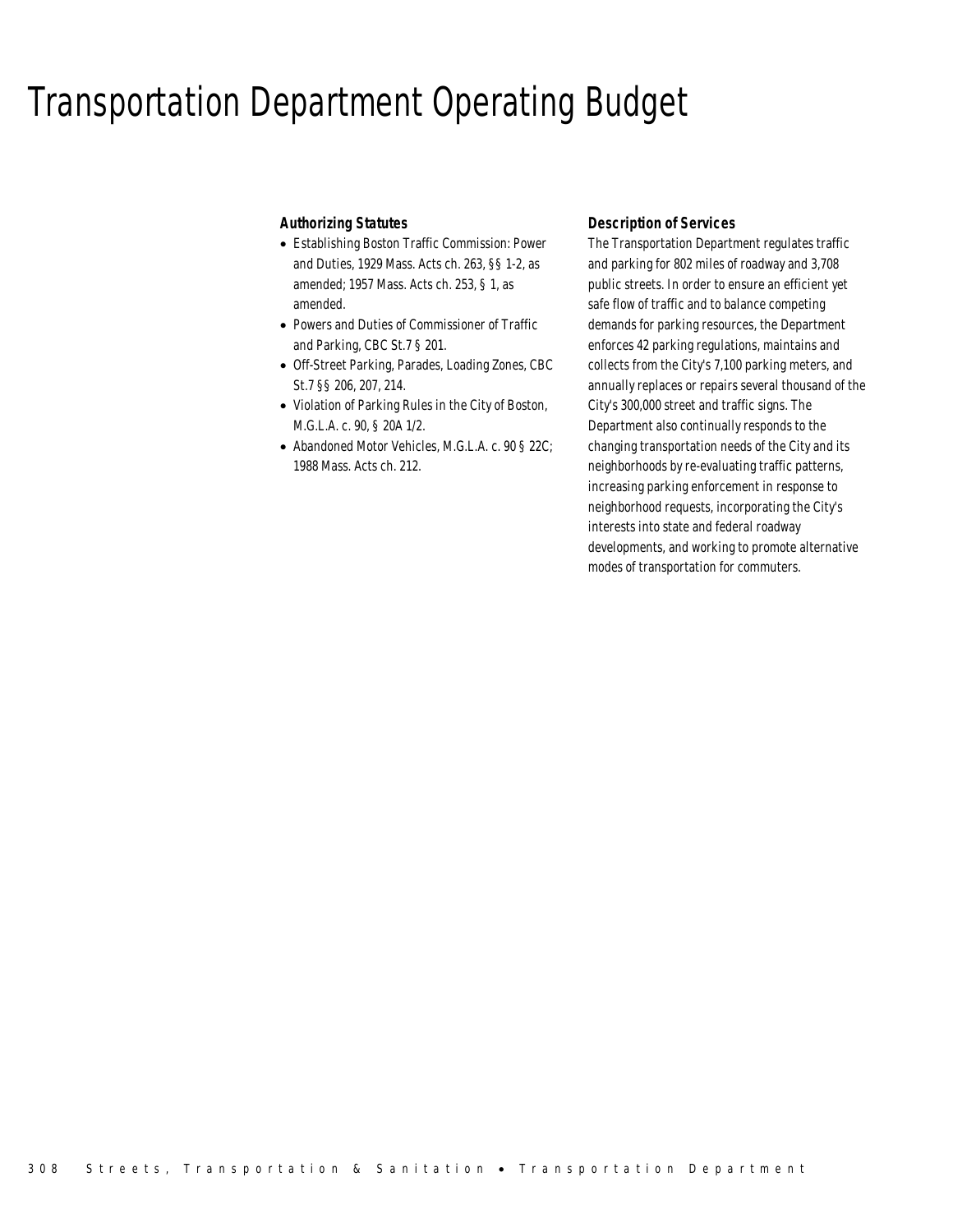# Department History

| <b>Personnel Services</b>       |                                                                                                                                                                                                                                                                                           | FY13 Expenditure                                                                                       | FY14 Expenditure                                                                                           | FY15 Appropriation                                                                                            | FY16 Adopted                                                                                               | Inc/Dec 15 vs 16                                                                                       |
|---------------------------------|-------------------------------------------------------------------------------------------------------------------------------------------------------------------------------------------------------------------------------------------------------------------------------------------|--------------------------------------------------------------------------------------------------------|------------------------------------------------------------------------------------------------------------|---------------------------------------------------------------------------------------------------------------|------------------------------------------------------------------------------------------------------------|--------------------------------------------------------------------------------------------------------|
|                                 | 51000 Permanent Employees<br>51100 Emergency Employees<br>51200 Overtime<br>51600 Unemployment Compensation<br>51700 Workers' Compensation<br><b>Total Personnel Services</b>                                                                                                             | 18,102,407<br>$\overline{0}$<br>1,022,913<br>48,403<br>835,579<br>20,009,302                           | 19,296,087<br>$\mathbf 0$<br>763,866<br>85,059<br>770,598<br>20,915,610                                    | 20,380,931<br>$\mathbf 0$<br>209,222<br>60,000<br>500,000<br>21,150,153                                       | 22,086,857<br>108,000<br>299,222<br>60,000<br>500,000<br>23,054,079                                        | 1,705,926<br>108,000<br>90,000<br>$\mathbf{0}$<br>$\theta$<br>1,903,926                                |
| <b>Contractual Services</b>     |                                                                                                                                                                                                                                                                                           | FY13 Expenditure                                                                                       | FY14 Expenditure                                                                                           | FY15 Appropriation                                                                                            | FY16 Adopted                                                                                               | Inc/Dec 15 vs 16                                                                                       |
|                                 | 52100 Communications<br>52200 Utilities<br>52400 Snow Removal<br>52500 Garbage/Waste Removal<br>52600 Repairs Buildings & Structures<br>52700 Repairs & Service of Equipment<br>52800 Transportation of Persons<br>52900 Contracted Services<br><b>Total Contractual Services</b>         | 284,053<br>170,967<br>0<br>$\overline{0}$<br>43,726<br>704,288<br>7,727<br>6,204,875<br>7,415,636      | 175,772<br>212,758<br>0<br>0<br>41,342<br>751,084<br>8,540<br>6,835,949<br>8,025,445                       | 313,618<br>201,770<br>0<br>$\mathbf{0}$<br>61,299<br>652,250<br>3,000<br>6,265,600<br>7,497,537               | 236,450<br>216,950<br>0<br>$\mathbf{0}$<br>45,999<br>737,250<br>18,300<br>6,345,277<br>7,600,226           | $-77,168$<br>15,180<br>$\mathbf{0}$<br>$\Omega$<br>$-15,300$<br>85,000<br>15,300<br>79,677<br>102,689  |
| <b>Supplies &amp; Materials</b> |                                                                                                                                                                                                                                                                                           | FY13 Expenditure                                                                                       | FY14 Expenditure                                                                                           | FY15 Appropriation                                                                                            | FY16 Adopted                                                                                               | Inc/Dec 15 vs 16                                                                                       |
|                                 | 53000 Auto Energy Supplies<br>53200 Food Supplies<br>53400 Custodial Supplies<br>53500 Med, Dental, & Hosp Supply<br>53600 Office Supplies and Materials<br>53700 Clothing Allowance<br>53800 Educational Supplies & Mat<br>53900 Misc Supplies & Materials<br>Total Supplies & Materials | 409,561<br>$\overline{0}$<br>3,366<br>$\overline{0}$<br>225,263<br>18,678<br>0<br>966,281<br>1,623,149 | 424,943<br>$\mathbf 0$<br>3,760<br>$\mathbf 0$<br>243,237<br>15,620<br>$\mathbf 0$<br>739,384<br>1,426,944 | 470,080<br>$\overline{0}$<br>4,000<br>$\overline{0}$<br>245,400<br>15,500<br>$\theta$<br>532,721<br>1,267,701 | 476,916<br>$\mathbf 0$<br>3,500<br>$\mathbf 0$<br>246,200<br>18,658<br>$\mathbf 0$<br>805,247<br>1,550,521 | 6,836<br>$\mathbf{0}$<br>$-500$<br>$\Omega$<br>800<br>3,158<br>$\theta$<br>272,526<br>282,820          |
| <b>Current Chgs &amp; Oblig</b> |                                                                                                                                                                                                                                                                                           | FY13 Expenditure                                                                                       | FY14 Expenditure                                                                                           | FY15 Appropriation                                                                                            | FY16 Adopted                                                                                               | Inc/Dec 15 vs 16                                                                                       |
|                                 | 54300 Workers' Comp Medical<br>54400 Legal Liabilities<br>54500 Aid To Veterans<br>54600 Current Charges H&I<br>54700 Indemnification<br>54900 Other Current Charges<br>Total Current Chgs & Oblig                                                                                        | 249,337<br>117,830<br>$\mathbf 0$<br>0<br>$\Omega$<br>32,152<br>399,319                                | 211,258<br>96,554<br>0<br>0<br>0<br>10,842<br>318,654                                                      | 150,000<br>115,000<br>0<br>$\theta$<br>$\theta$<br>20.450<br>285,450                                          | 150,000<br>115,000<br>$\mathbf 0$<br>$\mathbf{0}$<br>$\Omega$<br>52,432<br>317,432                         | $\mathbf{0}$<br>$\mathbf{0}$<br>$\overline{0}$<br>$\overline{0}$<br>$\overline{0}$<br>31,982<br>31,982 |
| Equipment                       |                                                                                                                                                                                                                                                                                           | FY13 Expenditure                                                                                       | FY14 Expenditure                                                                                           | FY15 Appropriation                                                                                            | FY16 Adopted                                                                                               | Inc/Dec 15 vs 16                                                                                       |
|                                 | 55000 Automotive Equipment<br>55400 Lease/Purchase<br>55600 Office Furniture & Equipment<br>55900 Misc Equipment<br><b>Total Equipment</b>                                                                                                                                                | $\mathbf 0$<br>373,475<br>1,601<br>149,869<br>524,945                                                  | 0<br>655,260<br>9,023<br>19,048<br>683,331                                                                 | $\mathbf{0}$<br>710,756<br>5,000<br>40,289<br>756,045                                                         | $\mathbf 0$<br>641,861<br>5,000<br>39,000<br>685,861                                                       | $\mathbf 0$<br>$-68,895$<br>$\Omega$<br>$-1,289$<br>$-70,184$                                          |
| Other                           |                                                                                                                                                                                                                                                                                           | FY13 Expenditure                                                                                       | FY14 Expenditure                                                                                           | FY15 Appropriation                                                                                            | FY16 Adopted                                                                                               | Inc/Dec 15 vs 16                                                                                       |
|                                 | 56200 Special Appropriation<br>57200 Structures & Improvements<br>58000 Land & Non-Structure<br><b>Total Other</b>                                                                                                                                                                        | $\pmb{0}$<br>0<br>0<br>0                                                                               | $\boldsymbol{0}$<br>$\mathbf 0$<br>0<br>0                                                                  | $\bf{0}$<br>$\theta$<br>0<br>0                                                                                | $\boldsymbol{0}$<br>$\mathbf 0$<br>$\mathbf 0$<br>0                                                        | 0<br>0<br>0<br>0                                                                                       |
|                                 | <b>Grand Total</b>                                                                                                                                                                                                                                                                        | 29,972,351                                                                                             | 31,369,984                                                                                                 | 30,956,886                                                                                                    | 33,208,119                                                                                                 | 2,251,233                                                                                              |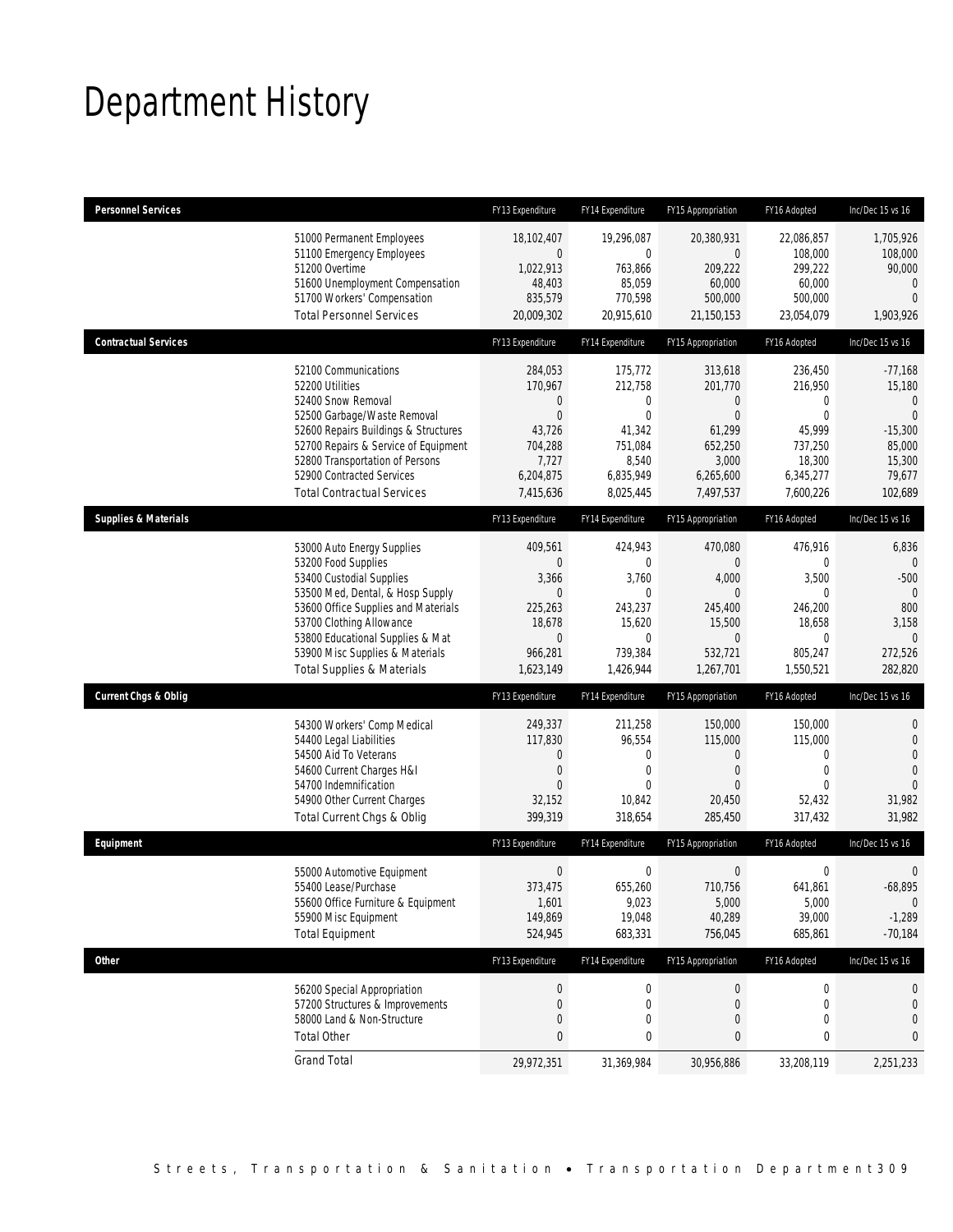# Department Personnel

| Title                          | Union<br>Code   | Grade      | Position | FY16 Salary | Title                               | Union<br>Code   | Grade           | Position | FY16 Salary |
|--------------------------------|-----------------|------------|----------|-------------|-------------------------------------|-----------------|-----------------|----------|-------------|
|                                |                 |            |          |             |                                     |                 |                 |          |             |
| Admin Analyst                  | AFM             | 15         | 2.00     | 122,988     | Prin Admin Assistant                | <b>EXM</b>      | 10              | 1.00     | 80,077      |
| Admin Assistant                | AFG             | 15         | 3.00     | 183,792     | Prin Admin Assistant                | SE1             | 08              | 1.00     | 96,340      |
| Admin Assistant                | AFM             | 15         | 1.00     | 49,166      | Prin Admin Assistant                | SE <sub>1</sub> | 09              | 2.00     | 206,948     |
| Admin Assistant                | AFM             | 17         | 1.00     | 51,956      | Prin Admin Assistant                | SE <sub>1</sub> | 10              | 2.00     | 192,009     |
| Admin Assistant                | SE <sub>1</sub> | 05         | 1.00     | 64,805      | Prin Data Proc Systems Analyst      | SE <sub>1</sub> | 10              | 1.00     | 111,933     |
| Admin Assistant                | SE <sub>1</sub> | 07         | 1.00     | 88,147      | Prin Research Analyst(T&P)          | SE <sub>1</sub> | 06              | 1.00     | 80,219      |
| Asst Parking Clerk             | <b>EXM</b>      | 11         | 1.00     | 118,800     | Prin Strkeeper                      | AFM             | 13              | 1.00     | 51,110      |
| Asst Supv-Parking Enforcement  | AFG             | 17A        | 9.00     | 613,943     | Prin Traffic Investigator           | AFG             | 14              | 1.00     | 55,280      |
| Asst Traffic Sign Supv ##      | AFG             | 17A        | 1.00     | 76,473      | Res Analyst                         | AFM             | 11              | 1.00     | 33,750      |
| Asst Traffic Signal Supv       | SE1             | 06         | 1.00     | 54,909      | Sr Admin Asst                       | SE <sub>1</sub> | 05              | 1.00     | 73,613      |
| Chief Claims Investigator      | AFG             | 15A        | 11.00    | 683,832     | Sr Claims Investigator              | AFG             | 13A             | 3.00     | 127,904     |
| Chief Claims Investigator I    | AFG             | 17A        | 3.00     | 201,991     | Sr Claims Investigator              | AFM             | 13A             | 1.00     | 53,155      |
| Chief Traffic Invest(Cat)      | AFG             | 18         | 1.00     | 81,828      | Sr Data Proc Sys Analyst            | SE <sub>1</sub> | 08              | 5.00     | 432,382     |
| Claims Investigator            | AFM             | 12         | 16.00    | 700,155     | Sr Data Proc Sys Analyst            | SE1             | 09              | 1.00     | 103,474     |
| Commissioner                   | CDH             | <b>NG</b>  | 1.00     | 130,042     | Sr Parking Meter Supervisor I       | AFG             | 15              | 24.00    | 1,404,417   |
| Data Proc Coordinator          | SE <sub>1</sub> | 04         | 1.00     | 67,006      | Sr Parking Meter Supervisor II      | AFG             | 17A             | 5.00     | 374,157     |
| Dep Comm-Cen-Art/3Rd Har Tun   | <b>EXM</b>      | 14         | 1.00     | 135,953     | Sr Radio Com Tech                   | AFG             | 19              | 1.00     | 87,224      |
| Dep Comr (Policy&Planning/Btd) | <b>EXM</b>      | 14         | 1.00     | 135,953     | Sr Traffic Engineer                 | AFJ             | 19A             | 4.00     | 360,021     |
| <b>Director</b>                | <b>MYN</b>      | <b>NG</b>  | 1.00     | 90,850      | Sr Traffic Investigator             | AFG             | 12              | 5.00     | 245,723     |
| Dir-Operations                 | <b>EXM</b>      | 11         | 1.00     | 100,022     | Sr Traffic Main Prs(Sign Fab)       | AFM             | 14A             | 1.00     | 58,309      |
| Dir-Parking Management         | <b>EXM</b>      | 11         | 1.00     | 118,800     | Sr Traffic Maint Person             | AFM             | 10 <sub>L</sub> | 16.00    | 688,822     |
| Dispatcher                     | AFM             | 10         | 7.00     | 270,864     | Sr Traffic Signal Repairprs I       | <b>AFM</b>      | 14              | 4.00     | 200,516     |
| DP Sys Analyst                 | SE <sub>1</sub> | 06         | 1.00     | 80,219      | SrTraffic Signal Repairprs II       | AFM             | 15              | 3.00     | 172,493     |
| <b>Exec Assistant</b>          | SE1             | 12         | 1.00     | 123,292     | Supv Parking Enforcement            | SE <sub>1</sub> | 08              | 3.00     | 289,018     |
| <b>Exec Asst</b>               | <b>EXM</b>      | 10         | 1.00     | 111,933     | Supv Parking Meter Operations       | SE1             | 08              | 2.00     | 183,672     |
| Gen Maint Mech                 | AFM             | 11L        | 2.00     | 73,010      | <b>Supvising Traffic Engineer</b>   | SE <sub>1</sub> | 10              | 2.00     | 223,865     |
| <b>Head Admin Clerk</b>        | AFM             | 14         | 3.00     | 150,185     | Teller                              | AFM             | 13              | 6.00     | 281,659     |
| <b>Head Cashier</b>            | AFM             | 15         | 1.00     | 56,559      | <b>Traffic Engineering Director</b> | EXM             | 12              | 1.00     | 123,292     |
| <b>Head Clerk</b>              | AFM             | 12         | 2.00     | 86,870      | <b>Traffic Signal Inspector</b>     | AFG             | 16              | 2.00     | 133,132     |
| <b>Hearing Officer</b>         | AFM             | 14         | 1.00     | 39,482      | Traffic Signal Repairprs##          | AFG             | 13              | 1.00     | 40,167      |
| Jr Traffic Engineer            | AFJ             | 16A        | 7.00     | 432,382     | Traffic Signal Repairprs##          | AFM             | 13              | 2.00     | 85,582      |
| Maint Mech (Painter) (T & P)   | AFM             | 13         | 1.00     | 51,928      | Traffic Signal Rprprs-Apprentice    | AFT             | 12              | 1.00     | 35,100      |
| Manager of Community Cycling   | <b>MYN</b>      | <b>NG</b>  | 2.00     | 111,460     | <b>Traffic Signal Supv</b>          | SE <sub>1</sub> | 08              | 2.00     | 193,737     |
| Parking Meter Operat Person I  | AFM             | 12         | 6.00     | 291,176     | Trans Prog Planner V(Transp)        | SE <sub>1</sub> | 12              | 1.00     | 123,292     |
| Parking Meter Operations Frprs | AFG             | <b>16A</b> | 2.00     | 141,648     | Trans Program Planner III           | SE <sub>1</sub> | 06              | 2.00     | 160,439     |
| Parking Meter Opr Person I##   | AFM             | 12         | 11.00    | 428,631     | Trans Program Planner IV            | SE1             | 08              | 3.00     | 289,020     |
| Parking Meter Supervisor       | AFK             | 13A        | 197.00   | 9,238,391   | Vehicle Impound Specialist          | AFM             | 11L             | 31.00    | 1,392,710   |
|                                |                 |            |          |             | Wrkg Frpr Tra Signal Rppr Test      | AFG             | 18              | 2.00     | 159,431     |
|                                |                 |            |          |             | <b>Total</b>                        |                 |                 | 450      | 24,563,430  |
|                                |                 |            |          |             | <b>Adjustments</b>                  |                 |                 |          |             |

| <b>FY16 Total Request</b> | 22,086,857   |
|---------------------------|--------------|
| <b>Salary Savings</b>     | $-2.442.500$ |
| Chargebacks               | $-135.953$   |
| Other                     | 101.880      |
| Differential Payments     | U            |
| Aujustinems               |              |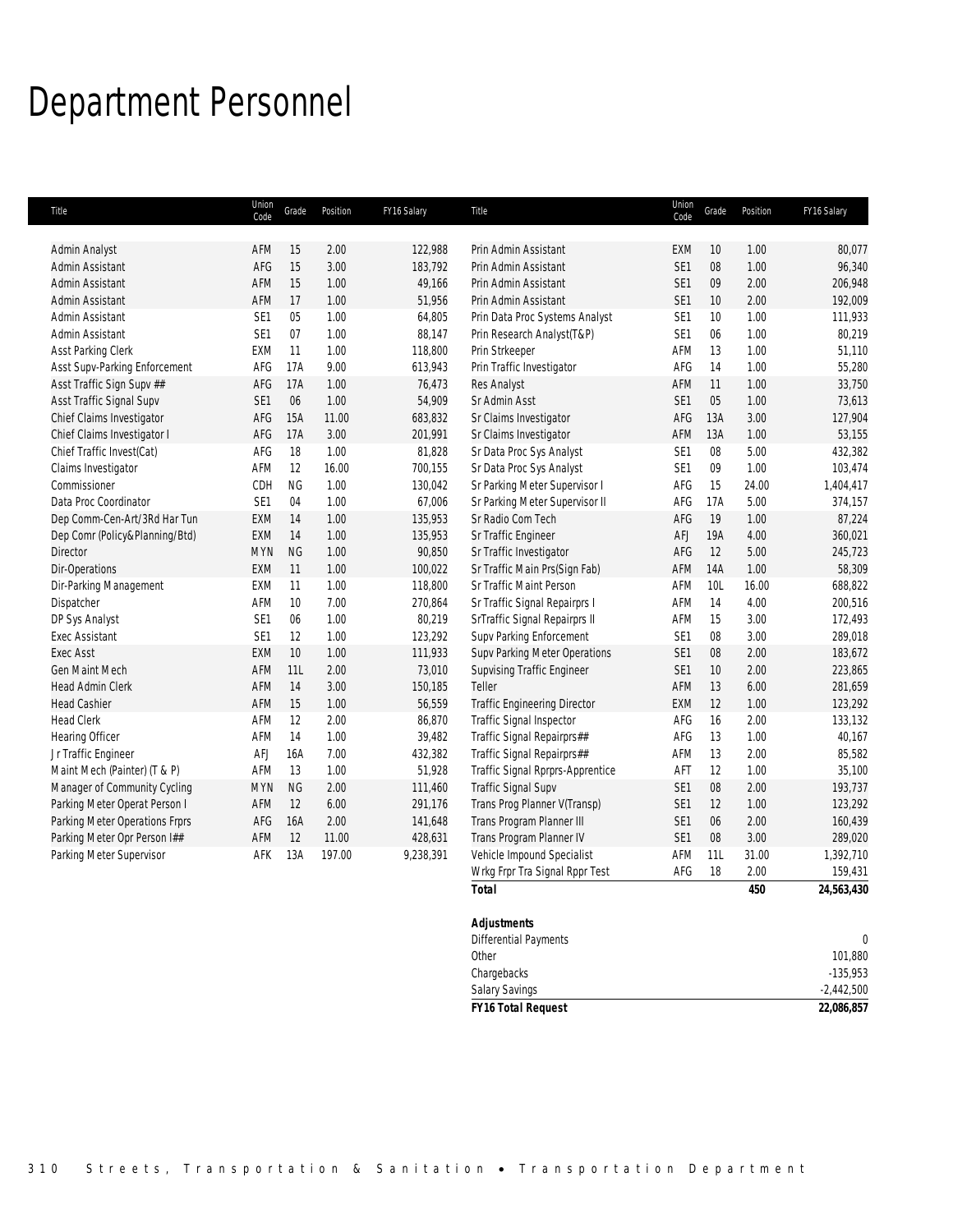# External Funds History

| <b>Personnel Services</b>       |                                                                                                                                                                                                                                                                                                            | FY13 Expenditure                                                                                                                     | FY14 Expenditure                                                                                         | FY15 Appropriation                                                                                                                                                   | FY16 Adopted                                                                                                                                            | Inc/Dec 15 vs 16                                                                                                                                                          |
|---------------------------------|------------------------------------------------------------------------------------------------------------------------------------------------------------------------------------------------------------------------------------------------------------------------------------------------------------|--------------------------------------------------------------------------------------------------------------------------------------|----------------------------------------------------------------------------------------------------------|----------------------------------------------------------------------------------------------------------------------------------------------------------------------|---------------------------------------------------------------------------------------------------------------------------------------------------------|---------------------------------------------------------------------------------------------------------------------------------------------------------------------------|
|                                 | 51000 Permanent Employees<br>51100 Emergency Employees<br>51200 Overtime<br>51300 Part Time Employees<br>51400 Health Insurance<br>51500 Pension & Annunity<br>51600 Unemployment Compensation<br>51700 Workers' Compensation<br>51800 Indirect Costs<br>51900 Medicare<br><b>Total Personnel Services</b> | 244,692<br>57,661<br>6,848<br>$\mathbf 0$<br>33,896<br>26,935<br>$\mathbf 0$<br>$\boldsymbol{0}$<br>$\mathbf{0}$<br>2,868<br>372,900 | 308,662<br>15,395<br>14,614<br>0<br>38,666<br>25,096<br>0<br>$\mathbf{0}$<br>183,645<br>2,680<br>588,758 | 273,776<br>$\overline{0}$<br>$\mathbf{0}$<br>$\overline{0}$<br>$\Omega$<br>$\overline{0}$<br>$\Omega$<br>$\mathbf{0}$<br>$\overline{0}$<br>$\overline{0}$<br>273,776 | 316,279<br>$\mathbf 0$<br>$\mathbf 0$<br>$\mathbf{0}$<br>$\Omega$<br>$\mathbf 0$<br>$\Omega$<br>$\mathbf{0}$<br>$\mathbf{0}$<br>$\mathbf{0}$<br>316,279 | 42,503<br>$\theta$<br>$\overline{0}$<br>$\overline{0}$<br>$\overline{0}$<br>$\overline{0}$<br>$\mathbf 0$<br>$\overline{0}$<br>$\overline{0}$<br>$\overline{0}$<br>42,503 |
| <b>Contractual Services</b>     |                                                                                                                                                                                                                                                                                                            | FY13 Expenditure                                                                                                                     | FY14 Expenditure                                                                                         | FY15 Appropriation                                                                                                                                                   | FY16 Adopted                                                                                                                                            | Inc/Dec 15 vs 16                                                                                                                                                          |
|                                 | 52100 Communications<br>52200 Utilities<br>52400 Snow Removal<br>52500 Garbage/Waste Removal<br>52600 Repairs Buildings & Structures<br>52700 Repairs & Service of Equipment<br>52800 Transportation of Persons<br>52900 Contracted Services<br><b>Total Contractual Services</b>                          | $\boldsymbol{0}$<br>6,900<br>128,723<br>$\mathbf 0$<br>2,094<br>$\mathbf 0$<br>$\mathbf{0}$<br>4,376,140<br>4,513,857                | $\mathbf 0$<br>7,833<br>128,085<br>0<br>0<br>0<br>$\overline{0}$<br>1,799,823<br>1,935,741               | $\bf 0$<br>7,000<br>100,000<br>$\mathbf 0$<br>5,000<br>0<br>$\mathbf{0}$<br>2,127,823<br>2,239,823                                                                   | $\boldsymbol{0}$<br>7,000<br>100,000<br>0<br>5,000<br>$\mathbf 0$<br>$\overline{0}$<br>1,725,084<br>1,837,084                                           | $\mathbf 0$<br>$\mathbf{0}$<br>$\overline{0}$<br>$\overline{0}$<br>$\overline{0}$<br>$\overline{0}$<br>$\overline{0}$<br>$-402,739$<br>$-402,739$                         |
| <b>Supplies &amp; Materials</b> |                                                                                                                                                                                                                                                                                                            | FY13 Expenditure                                                                                                                     | FY14 Expenditure                                                                                         | FY15 Appropriation                                                                                                                                                   | FY16 Adopted                                                                                                                                            | Inc/Dec 15 vs 16                                                                                                                                                          |
|                                 | 53000 Auto Energy Supplies<br>53200 Food Supplies<br>53400 Custodial Supplies<br>53500 Med, Dental, & Hosp Supply<br>53600 Office Supplies and Materials<br>53700 Clothing Allowance<br>53800 Educational Supplies & Mat<br>53900 Misc Supplies & Materials<br><b>Total Supplies &amp; Materials</b>       | $\boldsymbol{0}$<br>$\boldsymbol{0}$<br>$\overline{0}$<br>$\boldsymbol{0}$<br>774<br>222<br>$\mathbf 0$<br>1,397<br>2,393            | 0<br>$\mathbf 0$<br>0<br>$\mathbf{0}$<br>169<br>222<br>$\mathbf 0$<br>5,532<br>5,923                     | 0<br>$\mathbf{0}$<br>$\mathbf{0}$<br>$\overline{0}$<br>$\overline{0}$<br>$\mathbf{0}$<br>$\mathbf{0}$<br>1,500<br>1,500                                              | $\boldsymbol{0}$<br>$\mathbf 0$<br>$\overline{0}$<br>$\mathbf 0$<br>$\mathbf{0}$<br>$\mathbf{0}$<br>$\overline{0}$<br>1,500<br>1,500                    | $\mathbf{0}$<br>$\mathbf 0$<br>$\overline{0}$<br>$\overline{0}$<br>$\mathbf 0$<br>$\overline{0}$<br>$\overline{0}$<br>$\overline{0}$<br>$\mathbf{0}$                      |
| <b>Current Chgs &amp; Oblig</b> |                                                                                                                                                                                                                                                                                                            | FY13 Expenditure                                                                                                                     | FY14 Expenditure                                                                                         | FY15 Appropriation                                                                                                                                                   | FY16 Adopted                                                                                                                                            | Inc/Dec 15 vs 16                                                                                                                                                          |
|                                 | 54300 Workers' Comp Medical<br>54400 Legal Liabilities<br>54600 Current Charges H&I<br>54700 Indemnification<br>54900 Other Current Charges<br>Total Current Chgs & Oblig                                                                                                                                  | $\boldsymbol{0}$<br>$\boldsymbol{0}$<br>$\overline{0}$<br>$\boldsymbol{0}$<br>0<br>$\mathbf{0}$                                      | 0<br>$\mathbf 0$<br>0<br>0<br>0<br>0                                                                     | 0<br>$\mathbf{0}$<br>$\mathbf{0}$<br>0<br>0<br>0                                                                                                                     | $\boldsymbol{0}$<br>$\mathbf 0$<br>$\mathbf{0}$<br>$\mathbf 0$<br>$\mathbf 0$<br>$\mathbf{0}$                                                           | $\mathbf 0$<br>$\mathbf 0$<br>$\overline{0}$<br>$\overline{0}$<br>0<br>$\bf{0}$                                                                                           |
| Equipment                       |                                                                                                                                                                                                                                                                                                            | FY13 Expenditure                                                                                                                     | FY14 Expenditure                                                                                         | FY15 Appropriation                                                                                                                                                   | FY16 Adopted                                                                                                                                            | Inc/Dec 15 vs 16                                                                                                                                                          |
|                                 | 55000 Automotive Equipment<br>55400 Lease/Purchase<br>55600 Office Furniture & Equipment<br>55900 Misc Equipment<br><b>Total Equipment</b>                                                                                                                                                                 | $\boldsymbol{0}$<br>$\boldsymbol{0}$<br>$\boldsymbol{0}$<br>1,289<br>1,289                                                           | 0<br>$\mathbf 0$<br>0<br>0<br>0                                                                          | $\boldsymbol{0}$<br>$\boldsymbol{0}$<br>$\overline{0}$<br>0<br>0                                                                                                     | $\boldsymbol{0}$<br>$\boldsymbol{0}$<br>$\mathbf{0}$<br>$\mathbf 0$<br>$\mathbf 0$                                                                      | 0<br>$\mathbf{0}$<br>$\mathbf 0$<br>$\mathbf{0}$<br>$\bf{0}$                                                                                                              |
| Other                           |                                                                                                                                                                                                                                                                                                            | FY13 Expenditure                                                                                                                     | FY14 Expenditure                                                                                         | FY15 Appropriation                                                                                                                                                   | FY16 Adopted                                                                                                                                            | Inc/Dec 15 vs 16                                                                                                                                                          |
|                                 | 56200 Special Appropriation<br>57200 Structures & Improvements<br>58000 Land & Non-Structure<br><b>Total Other</b>                                                                                                                                                                                         | $\boldsymbol{0}$<br>$\boldsymbol{0}$<br>$\boldsymbol{0}$<br>$\bf{0}$                                                                 | 0<br>$\mathbf 0$<br>0<br>0                                                                               | $\boldsymbol{0}$<br>$\boldsymbol{0}$<br>0<br>$\bf{0}$                                                                                                                | $\boldsymbol{0}$<br>$\mathbf 0$<br>$\mathbf 0$<br>$\mathbf 0$                                                                                           | 0<br>$\boldsymbol{0}$<br>$\mathbf 0$<br>$\bf{0}$                                                                                                                          |
|                                 | <b>Grand Total</b>                                                                                                                                                                                                                                                                                         | 4,890,439                                                                                                                            | 2,530,422                                                                                                | 2,515,099                                                                                                                                                            | 2,154,863                                                                                                                                               | $-360,236$                                                                                                                                                                |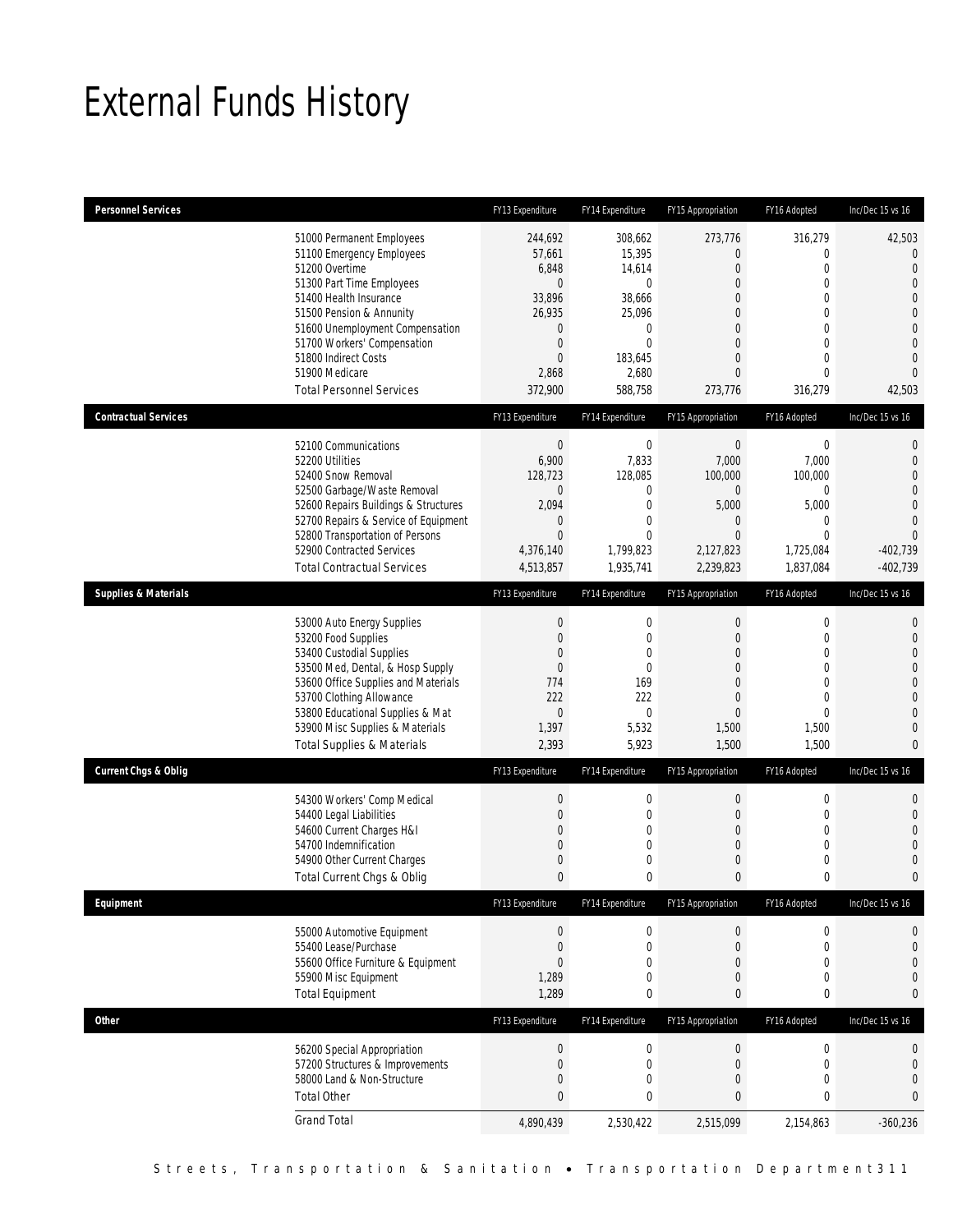# External Funds Personnel

| Title               | Union<br>Code | Grade | Position | FY16 Salary | Title                     | Union<br>Code | Grade | Position | FY16 Salary  |
|---------------------|---------------|-------|----------|-------------|---------------------------|---------------|-------|----------|--------------|
|                     |               |       |          |             |                           |               |       |          |              |
| Jr Traffic Engineer | AFJ           | 16A   | 1.00     | 56,371      | Sr Radio Com Tech         | AFG           | 19    | 1.00     | 88,983       |
| Spec Asst           | <b>MYN</b>    | NG    | 1.00     | 78,879      | Sr Traffic Engineer       | <b>AFJ</b>    | 19A   | 1.00     | 92,046       |
|                     |               |       |          |             | Total                     |               |       | 4        | 316,279      |
|                     |               |       |          |             |                           |               |       |          |              |
|                     |               |       |          |             | <b>Adjustments</b>        |               |       |          |              |
|                     |               |       |          |             | Differential Payments     |               |       |          | $\mathbf{0}$ |
|                     |               |       |          |             | Other                     |               |       |          | $\mathbf{0}$ |
|                     |               |       |          |             | Chargebacks               |               |       |          | $\mathbf 0$  |
|                     |               |       |          |             | Salary Savings            |               |       |          | $\mathbf{0}$ |
|                     |               |       |          |             | <b>FY16 Total Request</b> |               |       |          | 316,279      |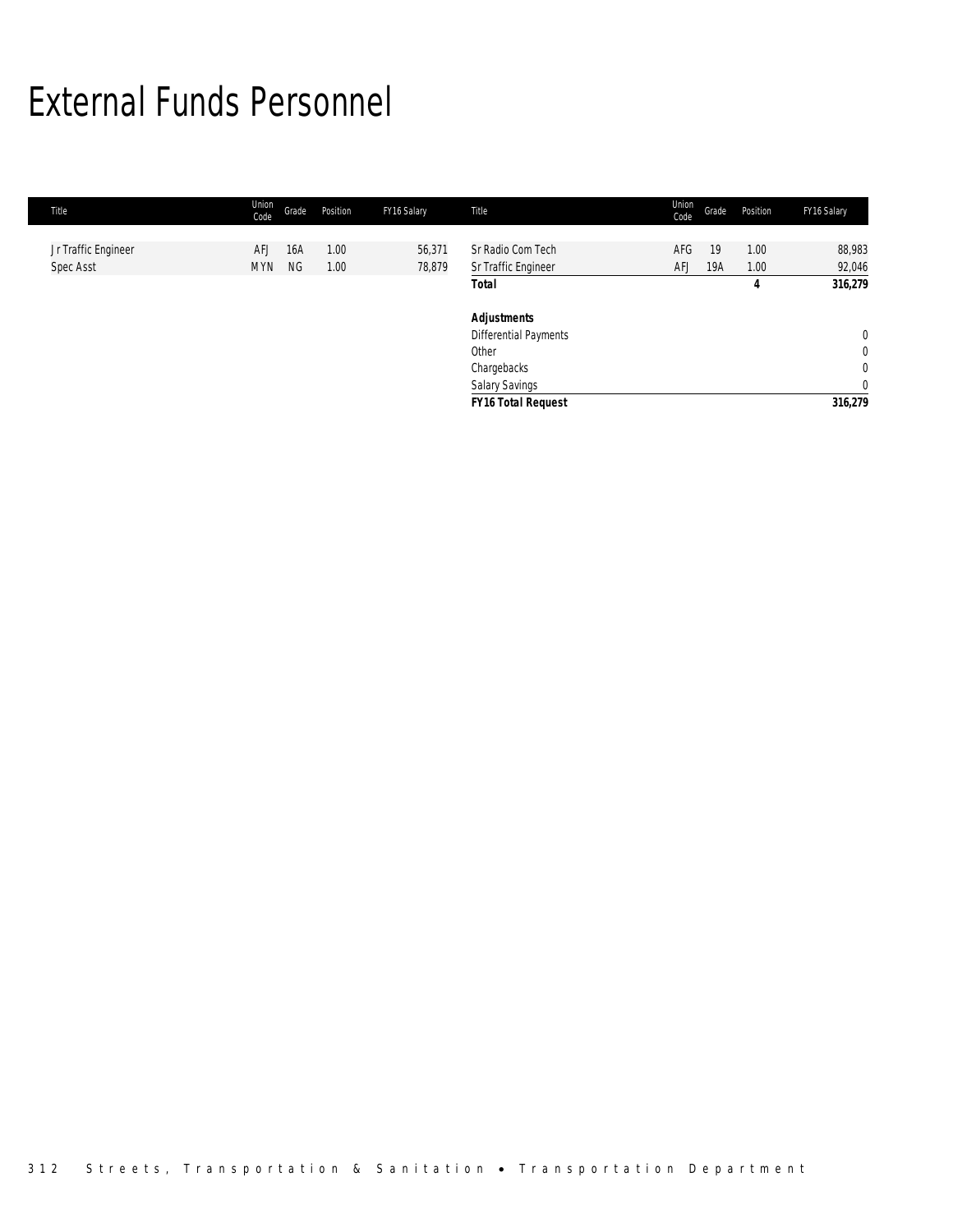# Traffic Division Operating Budget

#### *Gina Fiandaca, Commissioner, Appropriation 251*

### *Division Mission*

The Traffic Division's mission is to develop, implement, support, and manage all transportation programs and projects undertaken by the Department. These programs and projects emphasize the smooth and safe flow of vehicular traffic through the streets of the City, cooperative work efforts with the MBTA to enhance mass transit, maximum utilization of the City's limited parking resources, and pedestrian safety.

#### *Selected Performance Strategies*

#### *Commissioner's Office*

• To increase safe cycling for all Boston residents and visitors.

#### *Traffic Management & Engineering*

- To improve the flow of vehicles and pedestrians on arterial streets by making traffic signal timing adjustments to our computerized signal system.
- To improve vehicle, pedestrian and school zone safety on neighborhood streets.

#### *Enforcement*

• To improve vehicle flow and public safety within the City by ensuring compliance with parking, meter, residential parking, and street cleaning regulations.

#### *Operations*

• To efficiently maintain traffic signs and parking meters throughout the city.

| <b>Operating Budget</b> | <b>Program Name</b>                                                                                        | Total Actual '13                                             | <b>Total Actual '14</b>                                      | Total Approp '15                                             | <b>Total Budget '16</b>                                      |
|-------------------------|------------------------------------------------------------------------------------------------------------|--------------------------------------------------------------|--------------------------------------------------------------|--------------------------------------------------------------|--------------------------------------------------------------|
|                         | Commissioner's Office<br>Management & Engineering<br>Policy & Planning<br>Enforcement<br><b>Operations</b> | 2.029.055<br>2.043.875<br>553.937<br>12.751.213<br>4,941,723 | 2.137.566<br>2.600.645<br>564.703<br>13,473,291<br>4.645.638 | 1.886.106<br>1.789.237<br>580.323<br>13.895.667<br>4.539.924 | 1.881.440<br>1.813.461<br>602.265<br>14,454,136<br>5,997,095 |
|                         | Total                                                                                                      | 22,319,803                                                   | 23,421,843                                                   | 22,691,257                                                   | 24,748,397                                                   |
| <b>Operating Budget</b> |                                                                                                            | Actual '13                                                   | Actual '14                                                   | Approp '15                                                   | <b>Budget '16</b>                                            |
|                         | <b>Personnel Services</b><br>Non Personnel                                                                 | 17.296.569<br>5.023.234                                      | 18.064.998<br>5.356.845                                      | 18,114,224<br>4.577.033                                      | 19.927.210<br>4,821,187                                      |
|                         | Total                                                                                                      | 22.319.803                                                   | 23,421,843                                                   | 22,691,257                                                   | 24,748,397                                                   |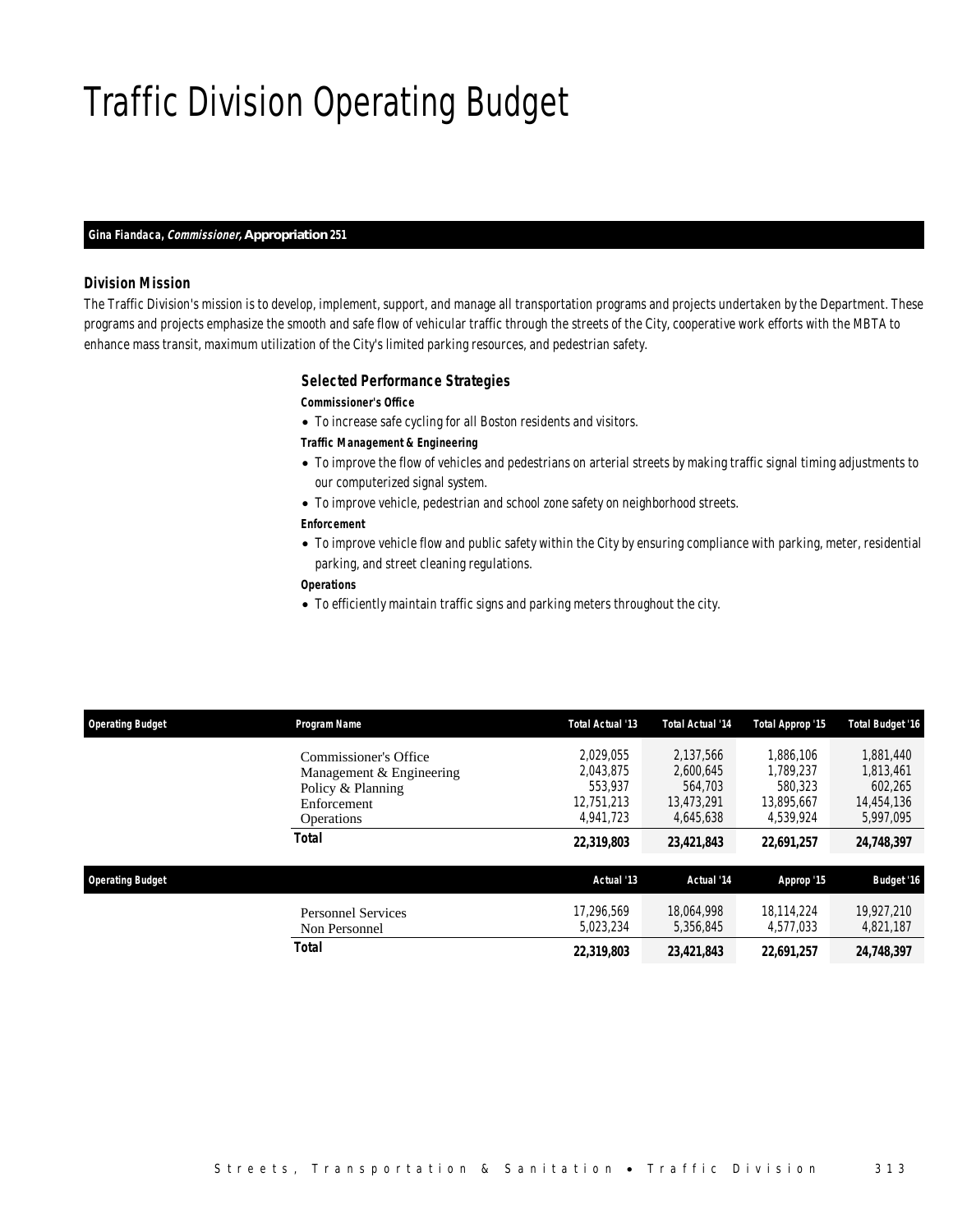# Traffic Division Operating Budget



### *Description of Services*

The Traffic Division establishes and maintains a wide variety of programs to enhance transportation throughout Boston. The Division delivers such services as increased loading zone access for the delivery of goods and services, increased short-term parking opportunities and resident restricted parking spaces, efficient flow of vehicular traffic during peak periods, removal and disposal of abandoned vehicles, computerization of traffic signals, and traffic planning and engineering for the design or redesign of streets and intersections. The Division also provides clean, safe, and convenient parking facilities downtown and in neighborhood business districts. Provision of this service includes inspections, cleaning and renovations of facilities and enforcing existing parking leases.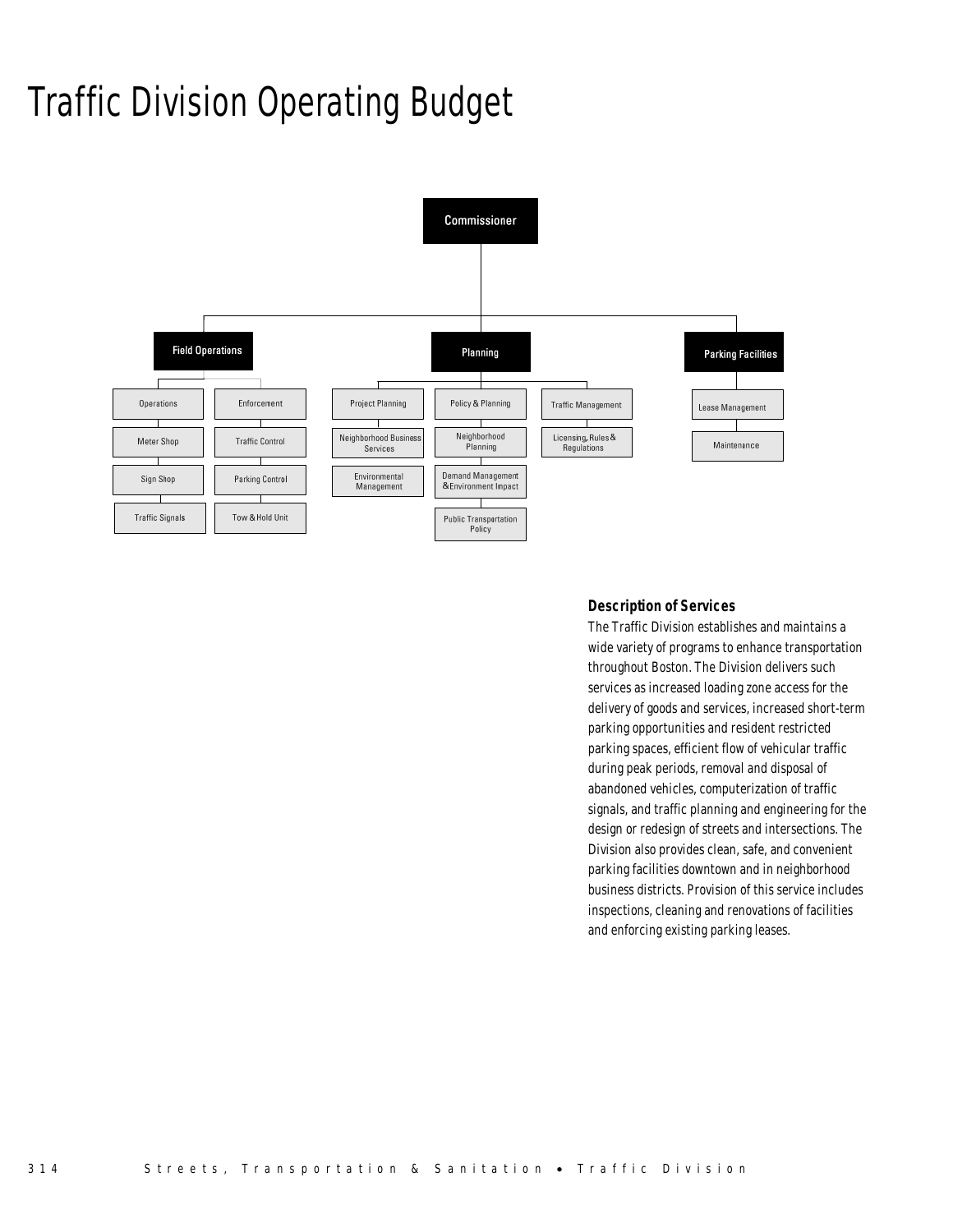# Division History

| <b>Personnel Services</b>       |                                                                                                                                                                                                                                                                                                      | FY13 Expenditure                                                                                                | FY14 Expenditure                                                                                           | FY15 Appropriation                                                                                          | FY16 Adopted                                                                                               | Inc/Dec 15 vs 16                                                                                       |
|---------------------------------|------------------------------------------------------------------------------------------------------------------------------------------------------------------------------------------------------------------------------------------------------------------------------------------------------|-----------------------------------------------------------------------------------------------------------------|------------------------------------------------------------------------------------------------------------|-------------------------------------------------------------------------------------------------------------|------------------------------------------------------------------------------------------------------------|--------------------------------------------------------------------------------------------------------|
|                                 | 51000 Permanent Employees<br>51100 Emergency Employees<br>51200 Overtime<br>51600 Unemployment Compensation<br>51700 Workers' Compensation<br><b>Total Personnel Services</b>                                                                                                                        | 15,402,698<br>$\overline{0}$<br>1,010,137<br>48,155<br>835,579<br>17,296,569                                    | 16,473,719<br>0<br>735,622<br>85,059<br>770,598<br>18,064,998                                              | 17,357,002<br>$\overline{0}$<br>197,222<br>60,000<br>500,000<br>18,114,224                                  | 19,079,988<br>$\mathbf 0$<br>287,222<br>60,000<br>500,000<br>19,927,210                                    | 1,722,986<br>0<br>90,000<br>$\theta$<br>$\Omega$<br>1,812,986                                          |
| <b>Contractual Services</b>     |                                                                                                                                                                                                                                                                                                      | FY13 Expenditure                                                                                                | FY14 Expenditure                                                                                           | FY15 Appropriation                                                                                          | FY16 Adopted                                                                                               | Inc/Dec 15 vs 16                                                                                       |
|                                 | 52100 Communications<br>52200 Utilities<br>52400 Snow Removal<br>52500 Garbage/Waste Removal<br>52600 Repairs Buildings & Structures<br>52700 Repairs & Service of Equipment<br>52800 Transportation of Persons<br>52900 Contracted Services<br><b>Total Contractual Services</b>                    | 274,709<br>170,967<br>0<br>$\overline{0}$<br>43,726<br>696,137<br>2,727<br>1,489,864<br>2,678,130               | 165,296<br>212,758<br>0<br>0<br>41,342<br>742,748<br>3,215<br>1,999,224<br>3,164,583                       | 293,618<br>201,770<br>$\mathbf 0$<br>$\overline{0}$<br>61,299<br>637,250<br>3,000<br>1,313,900<br>2,510,837 | 221,450<br>216,950<br>0<br>$\mathbf{0}$<br>45,999<br>722,250<br>10,500<br>1,292,724<br>2,509,873           | $-72,168$<br>15,180<br>$\mathbf{0}$<br>$\Omega$<br>$-15,300$<br>85,000<br>7,500<br>$-21,176$<br>$-964$ |
| <b>Supplies &amp; Materials</b> |                                                                                                                                                                                                                                                                                                      | FY13 Expenditure                                                                                                | FY14 Expenditure                                                                                           | FY15 Appropriation                                                                                          | FY16 Adopted                                                                                               | Inc/Dec 15 vs 16                                                                                       |
|                                 | 53000 Auto Energy Supplies<br>53200 Food Supplies<br>53400 Custodial Supplies<br>53500 Med, Dental, & Hosp Supply<br>53600 Office Supplies and Materials<br>53700 Clothing Allowance<br>53800 Educational Supplies & Mat<br>53900 Misc Supplies & Materials<br><b>Total Supplies &amp; Materials</b> | 409,561<br>$\overline{0}$<br>3,366<br>$\overline{0}$<br>31,429<br>18,678<br>$\mathbf 0$<br>961,239<br>1,424,273 | 424,943<br>$\mathbf{0}$<br>3,760<br>$\mathbf 0$<br>20,783<br>15,620<br>$\mathbf 0$<br>736,644<br>1,201,750 | 470,080<br>$\theta$<br>4,000<br>$\theta$<br>17,400<br>15,500<br>0<br>527,721<br>1,034,701                   | 476,916<br>$\mathbf 0$<br>3,500<br>$\mathbf 0$<br>18,200<br>18,658<br>$\mathbf{0}$<br>800,247<br>1,317,521 | 6,836<br>$\overline{0}$<br>$-500$<br>$\Omega$<br>800<br>3,158<br>$\overline{0}$<br>272,526<br>282,820  |
| <b>Current Chgs &amp; Oblig</b> |                                                                                                                                                                                                                                                                                                      | FY13 Expenditure                                                                                                | FY14 Expenditure                                                                                           | FY15 Appropriation                                                                                          | FY16 Adopted                                                                                               | Inc/Dec 15 vs 16                                                                                       |
|                                 | 54300 Workers' Comp Medical<br>54400 Legal Liabilities<br>54500 Aid To Veterans<br>54600 Current Charges H&I<br>54700 Indemnification<br>54900 Other Current Charges<br>Total Current Chgs & Oblig                                                                                                   | 249,337<br>117,830<br>0<br>$\overline{0}$<br>$\overline{0}$<br>30,320<br>397,487                                | 211,258<br>96,554<br>0<br>0<br>0<br>8,392<br>316,204                                                       | 150,000<br>115,000<br>0<br>$\theta$<br>$\Omega$<br>16,950<br>281,950                                        | 150,000<br>115,000<br>$\mathbf 0$<br>$\mathbf 0$<br>$\Omega$<br>48,932<br>313,932                          | $\mathbf 0$<br>$\mathbf{0}$<br>$\overline{0}$<br>$\overline{0}$<br>$\Omega$<br>31,982<br>31,982        |
| Equipment                       |                                                                                                                                                                                                                                                                                                      | FY13 Expenditure                                                                                                | FY14 Expenditure                                                                                           | FY15 Appropriation                                                                                          | FY16 Adopted                                                                                               | Inc/Dec 15 vs 16                                                                                       |
|                                 | 55000 Automotive Equipment<br>55400 Lease/Purchase<br>55600 Office Furniture & Equipment<br>55900 Misc Equipment<br><b>Total Equipment</b>                                                                                                                                                           | $\mathbf 0$<br>373,475<br>$\overline{0}$<br>149,869<br>523,344                                                  | 0<br>655,260<br>$\boldsymbol{0}$<br>19,048<br>674,308                                                      | $\boldsymbol{0}$<br>710,756<br>$\mathbf 0$<br>38,789<br>749,545                                             | $\mathbf 0$<br>641,861<br>$\boldsymbol{0}$<br>38,000<br>679,861                                            | $\mathbf 0$<br>$-68,895$<br>$\overline{0}$<br>$-789$<br>$-69,684$                                      |
| Other                           |                                                                                                                                                                                                                                                                                                      | FY13 Expenditure                                                                                                | FY14 Expenditure                                                                                           | FY15 Appropriation                                                                                          | FY16 Adopted                                                                                               | Inc/Dec 15 vs 16                                                                                       |
|                                 | 56200 Special Appropriation<br>57200 Structures & Improvements<br>58000 Land & Non-Structure<br><b>Total Other</b>                                                                                                                                                                                   | $\pmb{0}$<br>0<br>0<br>0                                                                                        | $\boldsymbol{0}$<br>$\mathbf 0$<br>0<br>0                                                                  | $\pmb{0}$<br>0<br>$\theta$<br>0                                                                             | $\boldsymbol{0}$<br>$\mathbf 0$<br>$\mathbf 0$<br>0                                                        | 0<br>$\theta$<br>0<br>0                                                                                |
|                                 | <b>Grand Total</b>                                                                                                                                                                                                                                                                                   | 22,319,803                                                                                                      | 23,421,843                                                                                                 | 22,691,257                                                                                                  | 24,748,397                                                                                                 | 2,057,140                                                                                              |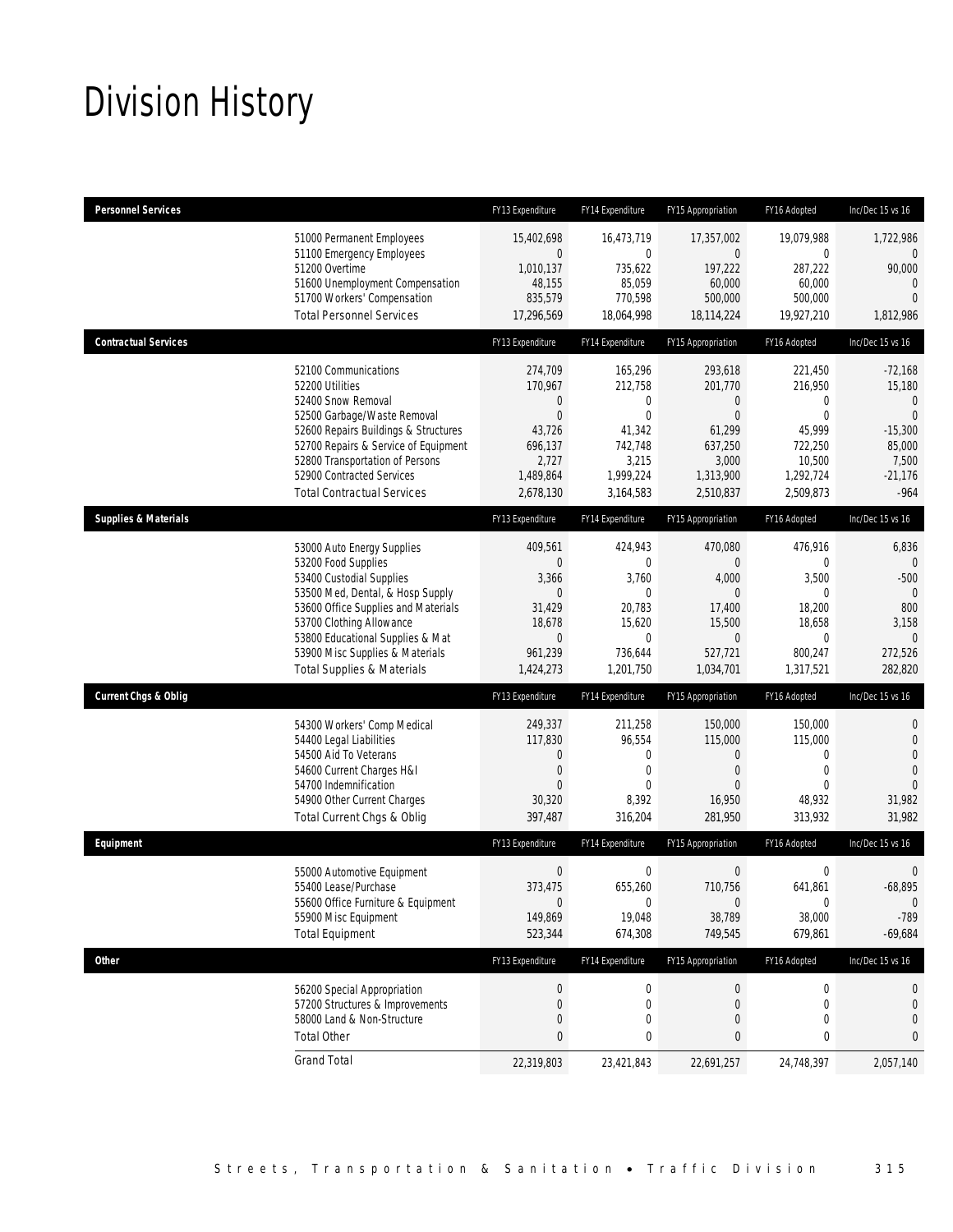# Division Personnel

| Title                          | Union<br>Code   | Grade     | Position | FY16 Salary | Title                               | Union<br>Code   | Grade  | Position | FY16 Salary  |
|--------------------------------|-----------------|-----------|----------|-------------|-------------------------------------|-----------------|--------|----------|--------------|
| Admin Analyst                  | AFM             | 15        | 2.00     | 122,988     | Prin Admin Assistant                | <b>EXM</b>      | 10     | 1.00     | 80,077       |
| Admin Assistant                | AFG             | 15        | 3.00     | 183,792     | Prin Admin Assistant                | SE1             | 08     | 1.00     | 96,340       |
| Admin Assistant                | AFM             | 15        | 1.00     | 49,166      | Prin Research Analyst(T&P)          | SE <sub>1</sub> | 06     | 1.00     | 80,219       |
| Admin Assistant                | AFM             | 17        | 1.00     | 51,956      | Prin Strkeeper                      | AFM             | 13     | 1.00     | 51,110       |
| Admin Assistant                | SE1             | 05        | 1.00     | 64,805      | Prin Traffic Investigator           | AFG             | 14     | 1.00     | 55,280       |
| Admin Assistant                | SE <sub>1</sub> | 07        | 1.00     | 88,147      | Res Analyst                         | AFM             | 11     | 1.00     | 33,750       |
| Asst Supv-Parking Enforcement  | AFG             | 17A       | 9.00     | 613,943     | Sr Admin Asst                       | SE <sub>1</sub> | 05     | 1.00     | 73,613       |
| Asst Traffic Sign Supv ##      | AFG             | 17A       | 1.00     | 76,473      | Sr Claims Investigator              | AFM             | 13A    | 1.00     | 53,155       |
| Asst Traffic Signal Supv       | SE1             | 06        | 1.00     | 54,909      | Sr Parking Meter Supervisor I       | AFG             | 15     | 24.00    | 1,404,417    |
| Chief Traffic Invest(Cat)      | AFG             | 18        | 1.00     | 81,828      | Sr Parking Meter Supervisor II      | AFG             | 17A    | 5.00     | 374,157      |
| Claims Investigator            | AFM             | 12        | 6.00     | 265,685     | Sr Radio Com Tech                   | AFG             | 19     | 1.00     | 87,224       |
| Commissioner                   | CDH             | <b>NG</b> | 1.00     | 130,042     | Sr Traffic Engineer                 | AFJ             | 19A    | 4.00     | 360,021      |
| Dep Comm-Cen-Art/3Rd Har Tun   | EXM             | 14        | 1.00     | 135,953     | Sr Traffic Investigator             | AFG             | 12     | 5.00     | 245,723      |
| Dep Comr (Policy&Planning/Btd) | EXM             | 14        | 1.00     | 135,953     | Sr Traffic Main Prs(Sign Fab)       | AFM             | 14A    | 1.00     | 58,309       |
| Director                       | <b>MYN</b>      | <b>NG</b> | 1.00     | 90,850      | Sr Traffic Maint Person             | AFM             | 10L    | 16.00    | 688,822      |
| Dir-Operations                 | EXM             | 11        | 1.00     | 100,022     | Sr Traffic Signal Repairprs I       | AFM             | 14     | 4.00     | 200,516      |
| Dir-Parking Management         | EXM             | 11        | 1.00     | 118,800     | SrTraffic Signal Repairprs II       | AFM             | 15     | 3.00     | 172,493      |
| Dispatcher                     | AFM             | 10        | 7.00     | 270,864     | Supv Parking Enforcement            | SE1             | $08\,$ | 3.00     | 289,018      |
| <b>Exec Assistant</b>          | SE1             | 12        | 1.00     | 123,292     | Supv Parking Meter Operations       | SE1             | 08     | 2.00     | 183,672      |
| <b>Exec Asst</b>               | <b>EXM</b>      | 10        | 1.00     | 111,933     | <b>Supvising Traffic Engineer</b>   | SE <sub>1</sub> | 10     | 2.00     | 223,865      |
| Gen Maint Mech                 | AFM             | 11L       | 2.00     | 73,010      | <b>Traffic Engineering Director</b> | EXM             | 12     | 1.00     | 123,292      |
| Head Admin Clerk               | AFM             | 14        | 3.00     | 150,185     | Traffic Signal Inspector            | AFG             | 16     | 2.00     | 133,132      |
| <b>Head Clerk</b>              | AFM             | 12        | 2.00     | 86,870      | Traffic Signal Repairprs##          | AFG             | 13     | 1.00     | 40,167       |
| Jr Traffic Engineer            | AFJ             | 16A       | 7.00     | 432,382     | Traffic Signal Repairprs##          | AFM             | 13     | 2.00     | 85,582       |
| Maint Mech (Painter) (T & P)   | AFM             | 13        | 1.00     | 51,928      | Traffic Signal Rprprs-Apprentice    | AFT             | 12     | 1.00     | 35,100       |
| Manager of Community Cycling   | <b>MYN</b>      | <b>NG</b> | 2.00     | 111,460     | Traffic Signal Supv                 | SE <sub>1</sub> | 08     | 2.00     | 193,737      |
| Parking Meter Operat Person I  | AFM             | 12        | 6.00     | 291,176     | Trans Prog Planner V(Transp)        | SE1             | 12     | 1.00     | 123,292      |
| Parking Meter Operations Frprs | AFG             | 16A       | 2.00     | 141,648     | Trans Program Planner III           | SE <sub>1</sub> | 06     | 2.00     | 160,439      |
| Parking Meter Opr Person I##   | AFM             | 12        | 11.00    | 428,631     | Trans Program Planner IV            | SE <sub>1</sub> | 08     | 3.00     | 289,020      |
| Parking Meter Supervisor       | AFK             | 13A       | 197.00   | 9,238,391   | Vehicle Impound Specialist          | AFM             | 11L    | 31.00    | 1,392,710    |
|                                |                 |           |          |             | Wrkg Frpr Tra Signal Rppr Test      | AFG             | 18     | 2.00     | 159,431      |
|                                |                 |           |          |             | <b>Total</b>                        |                 |        | 401      | 21,424,761   |
|                                |                 |           |          |             | <b>Adjustments</b>                  |                 |        |          |              |
|                                |                 |           |          |             | <b>Differential Payments</b>        |                 |        |          | $\mathbf 0$  |
|                                |                 |           |          |             | Other                               |                 |        |          | 73,680       |
|                                |                 |           |          |             | Chargebacks                         |                 |        |          | $-135,953$   |
|                                |                 |           |          |             | Salary Savings                      |                 |        |          | $-2,282,500$ |

*FY16 Total Request 19,079,988*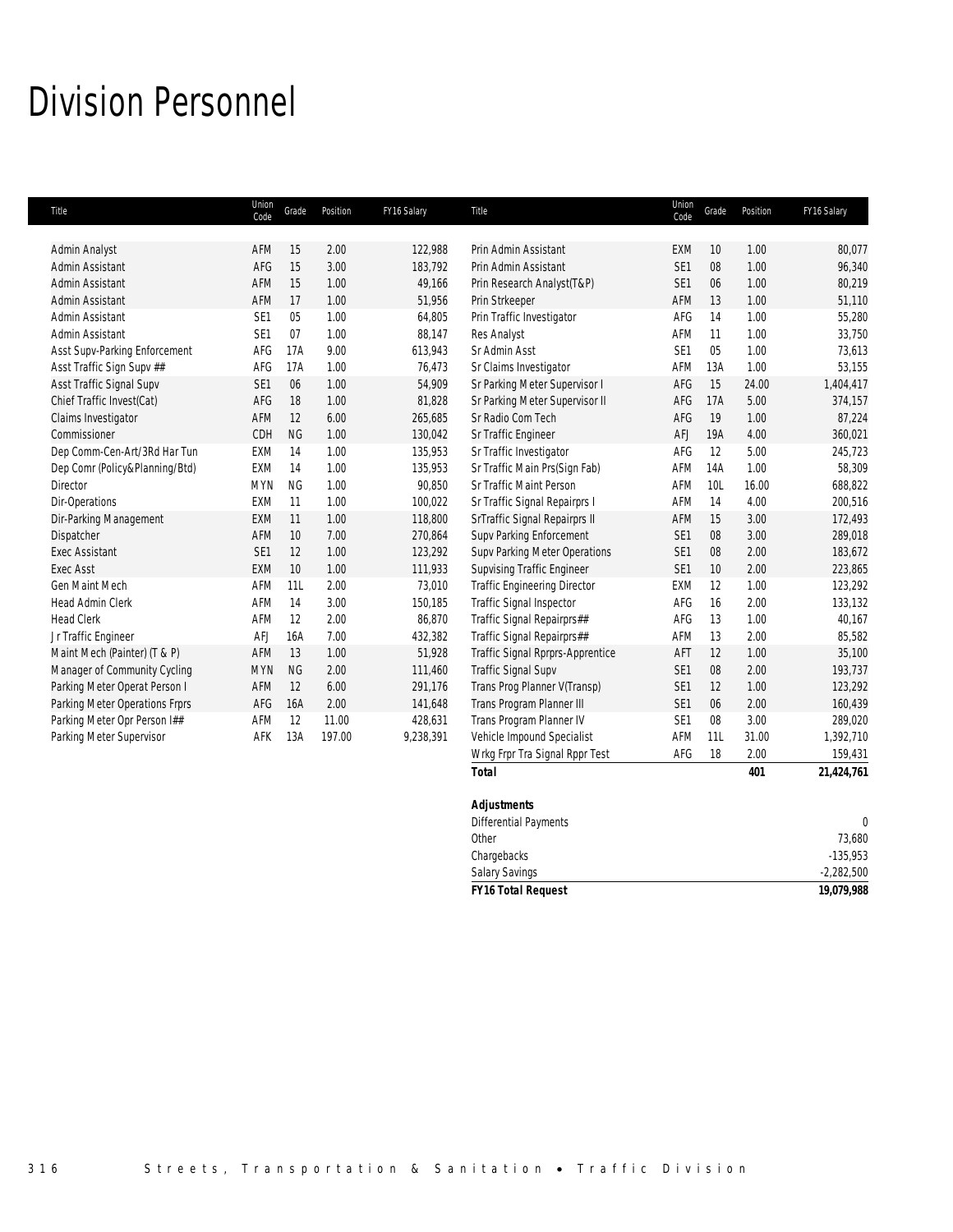# External Funds History

| <b>Personnel Services</b>       |                                                                                                                                                                                                                                                                                                            | FY13 Expenditure                                                                                                                          | FY14 Expenditure                                                                                                        | FY15 Appropriation                                                                                                                                     | FY16 Adopted                                                                                                                                                     | Inc/Dec 15 vs 16                                                                                                                                                             |
|---------------------------------|------------------------------------------------------------------------------------------------------------------------------------------------------------------------------------------------------------------------------------------------------------------------------------------------------------|-------------------------------------------------------------------------------------------------------------------------------------------|-------------------------------------------------------------------------------------------------------------------------|--------------------------------------------------------------------------------------------------------------------------------------------------------|------------------------------------------------------------------------------------------------------------------------------------------------------------------|------------------------------------------------------------------------------------------------------------------------------------------------------------------------------|
|                                 | 51000 Permanent Employees<br>51100 Emergency Employees<br>51200 Overtime<br>51300 Part Time Employees<br>51400 Health Insurance<br>51500 Pension & Annunity<br>51600 Unemployment Compensation<br>51700 Workers' Compensation<br>51800 Indirect Costs<br>51900 Medicare<br><b>Total Personnel Services</b> | 244,692<br>57,661<br>6,848<br>$\boldsymbol{0}$<br>33,896<br>26,935<br>$\mathbf 0$<br>$\boldsymbol{0}$<br>$\mathbf{0}$<br>2,868<br>372,900 | 308,662<br>15,395<br>14,614<br>$\overline{0}$<br>38,666<br>25,096<br>0<br>$\overline{0}$<br>183,645<br>2,680<br>588,758 | 273,776<br>0<br>0<br>$\overline{0}$<br>$\mathbf{0}$<br>$\overline{0}$<br>$\overline{0}$<br>$\mathbf{0}$<br>$\overline{0}$<br>$\overline{0}$<br>273,776 | 316,279<br>$\mathbf 0$<br>$\mathbf 0$<br>$\mathbf{0}$<br>$\mathbf{0}$<br>$\mathbf{0}$<br>$\mathbf{0}$<br>$\mathbf{0}$<br>$\mathbf{0}$<br>$\mathbf{0}$<br>316,279 | 42,503<br>$\overline{0}$<br>$\overline{0}$<br>$\mathbf 0$<br>$\overline{0}$<br>$\overline{0}$<br>$\mathbf 0$<br>$\overline{0}$<br>$\overline{0}$<br>$\overline{0}$<br>42,503 |
| <b>Contractual Services</b>     |                                                                                                                                                                                                                                                                                                            | FY13 Expenditure                                                                                                                          | FY14 Expenditure                                                                                                        | FY15 Appropriation                                                                                                                                     | FY16 Adopted                                                                                                                                                     | Inc/Dec 15 vs 16                                                                                                                                                             |
|                                 | 52100 Communications<br>52200 Utilities<br>52400 Snow Removal<br>52500 Garbage/Waste Removal<br>52600 Repairs Buildings & Structures<br>52700 Repairs & Service of Equipment<br>52800 Transportation of Persons<br>52900 Contracted Services<br><b>Total Contractual Services</b>                          | $\boldsymbol{0}$<br>6,900<br>128,723<br>$\mathbf 0$<br>2,094<br>$\boldsymbol{0}$<br>$\boldsymbol{0}$<br>4,376,140<br>4,513,857            | $\mathbf 0$<br>7,833<br>128,085<br>0<br>$\mathbf{0}$<br>0<br>$\mathbf{0}$<br>1,799,823<br>1,935,741                     | $\boldsymbol{0}$<br>7,000<br>100,000<br>$\overline{0}$<br>5,000<br>0<br>$\mathbf{0}$<br>2,127,823<br>2,239,823                                         | $\boldsymbol{0}$<br>7,000<br>100,000<br>$\mathbf 0$<br>5,000<br>$\mathbf 0$<br>$\mathbf{0}$<br>1,725,084<br>1,837,084                                            | $\mathbf 0$<br>$\mathbf 0$<br>$\overline{0}$<br>$\overline{0}$<br>$\overline{0}$<br>$\Omega$<br>$\overline{0}$<br>$-402,739$<br>$-402,739$                                   |
| <b>Supplies &amp; Materials</b> |                                                                                                                                                                                                                                                                                                            | FY13 Expenditure                                                                                                                          | FY14 Expenditure                                                                                                        | FY15 Appropriation                                                                                                                                     | FY16 Adopted                                                                                                                                                     | Inc/Dec 15 vs 16                                                                                                                                                             |
|                                 | 53000 Auto Energy Supplies<br>53200 Food Supplies<br>53400 Custodial Supplies<br>53500 Med, Dental, & Hosp Supply<br>53600 Office Supplies and Materials<br>53700 Clothing Allowance<br>53800 Educational Supplies & Mat<br>53900 Misc Supplies & Materials<br><b>Total Supplies &amp; Materials</b>       | $\boldsymbol{0}$<br>$\boldsymbol{0}$<br>0<br>$\overline{0}$<br>774<br>222<br>$\overline{0}$<br>1,397<br>2,393                             | $\mathbf 0$<br>$\mathbf 0$<br>$\mathbf 0$<br>$\mathbf 0$<br>169<br>222<br>$\mathbf 0$<br>5,532<br>5,923                 | $\boldsymbol{0}$<br>$\mathbf{0}$<br>$\mathbf{0}$<br>$\overline{0}$<br>$\overline{0}$<br>$\mathbf{0}$<br>$\theta$<br>1,500<br>1,500                     | $\boldsymbol{0}$<br>$\mathbf 0$<br>$\mathbf{0}$<br>$\mathbf{0}$<br>$\mathbf{0}$<br>$\mathbf{0}$<br>$\mathbf 0$<br>1,500<br>1,500                                 | $\mathbf{0}$<br>$\mathbf 0$<br>$\mathbf{0}$<br>$\mathbf{0}$<br>$\overline{0}$<br>$\overline{0}$<br>$\overline{0}$<br>$\overline{0}$<br>$\mathbf{0}$                          |
| <b>Current Chgs &amp; Oblig</b> |                                                                                                                                                                                                                                                                                                            | FY13 Expenditure                                                                                                                          | FY14 Expenditure                                                                                                        | FY15 Appropriation                                                                                                                                     | FY16 Adopted                                                                                                                                                     | Inc/Dec 15 vs 16                                                                                                                                                             |
|                                 | 54300 Workers' Comp Medical<br>54400 Legal Liabilities<br>54600 Current Charges H&I<br>54700 Indemnification<br>54900 Other Current Charges<br>Total Current Chgs & Oblig                                                                                                                                  | $\boldsymbol{0}$<br>$\boldsymbol{0}$<br>0<br>0<br>$\boldsymbol{0}$<br>$\mathbf{0}$                                                        | $\boldsymbol{0}$<br>$\mathbf 0$<br>0<br>0<br>$\mathbf 0$<br>0                                                           | $\boldsymbol{0}$<br>$\mathbf{0}$<br>$\mathbf{0}$<br>$\overline{0}$<br>$\mathbf{0}$<br>0                                                                | $\boldsymbol{0}$<br>$\mathbf 0$<br>$\mathbf 0$<br>$\mathbf 0$<br>$\mathbf 0$<br>$\mathbf 0$                                                                      | $\mathbf{0}$<br>$\mathbf 0$<br>$\overline{0}$<br>$\mathbf{0}$<br>$\mathbf{0}$<br>$\mathbf{0}$                                                                                |
| Equipment                       |                                                                                                                                                                                                                                                                                                            | FY13 Expenditure                                                                                                                          | FY14 Expenditure                                                                                                        | FY15 Appropriation                                                                                                                                     | FY16 Adopted                                                                                                                                                     | Inc/Dec 15 vs 16                                                                                                                                                             |
|                                 | 55000 Automotive Equipment<br>55400 Lease/Purchase<br>55600 Office Furniture & Equipment<br>55900 Misc Equipment<br><b>Total Equipment</b>                                                                                                                                                                 | $\boldsymbol{0}$<br>$\boldsymbol{0}$<br>$\mathbf 0$<br>1,289<br>1,289                                                                     | 0<br>$\mathbf 0$<br>0<br>0<br>0                                                                                         | $\boldsymbol{0}$<br>$\boldsymbol{0}$<br>$\overline{0}$<br>0<br>0                                                                                       | $\boldsymbol{0}$<br>$\mathbf 0$<br>$\mathbf{0}$<br>$\mathbf 0$<br>0                                                                                              | 0<br>$\mathbf 0$<br>$\mathbf{0}$<br>$\mathbf 0$<br>0                                                                                                                         |
| Other                           |                                                                                                                                                                                                                                                                                                            | FY13 Expenditure                                                                                                                          | FY14 Expenditure                                                                                                        | FY15 Appropriation                                                                                                                                     | FY16 Adopted                                                                                                                                                     | Inc/Dec 15 vs 16                                                                                                                                                             |
|                                 | 56200 Special Appropriation<br>57200 Structures & Improvements<br>58000 Land & Non-Structure<br><b>Total Other</b>                                                                                                                                                                                         | $\boldsymbol{0}$<br>$\boldsymbol{0}$<br>$\boldsymbol{0}$<br>$\pmb{0}$                                                                     | $\boldsymbol{0}$<br>$\mathbf 0$<br>0<br>0                                                                               | $\boldsymbol{0}$<br>$\boldsymbol{0}$<br>0<br>0                                                                                                         | $\boldsymbol{0}$<br>$\mathbf 0$<br>$\mathbf 0$<br>$\bf{0}$                                                                                                       | 0<br>$\mathbf 0$<br>$\mathbf 0$<br>0                                                                                                                                         |
|                                 | <b>Grand Total</b>                                                                                                                                                                                                                                                                                         | 4,890,439                                                                                                                                 | 2,530,422                                                                                                               | 2,515,099                                                                                                                                              | 2,154,863                                                                                                                                                        | $-360,236$                                                                                                                                                                   |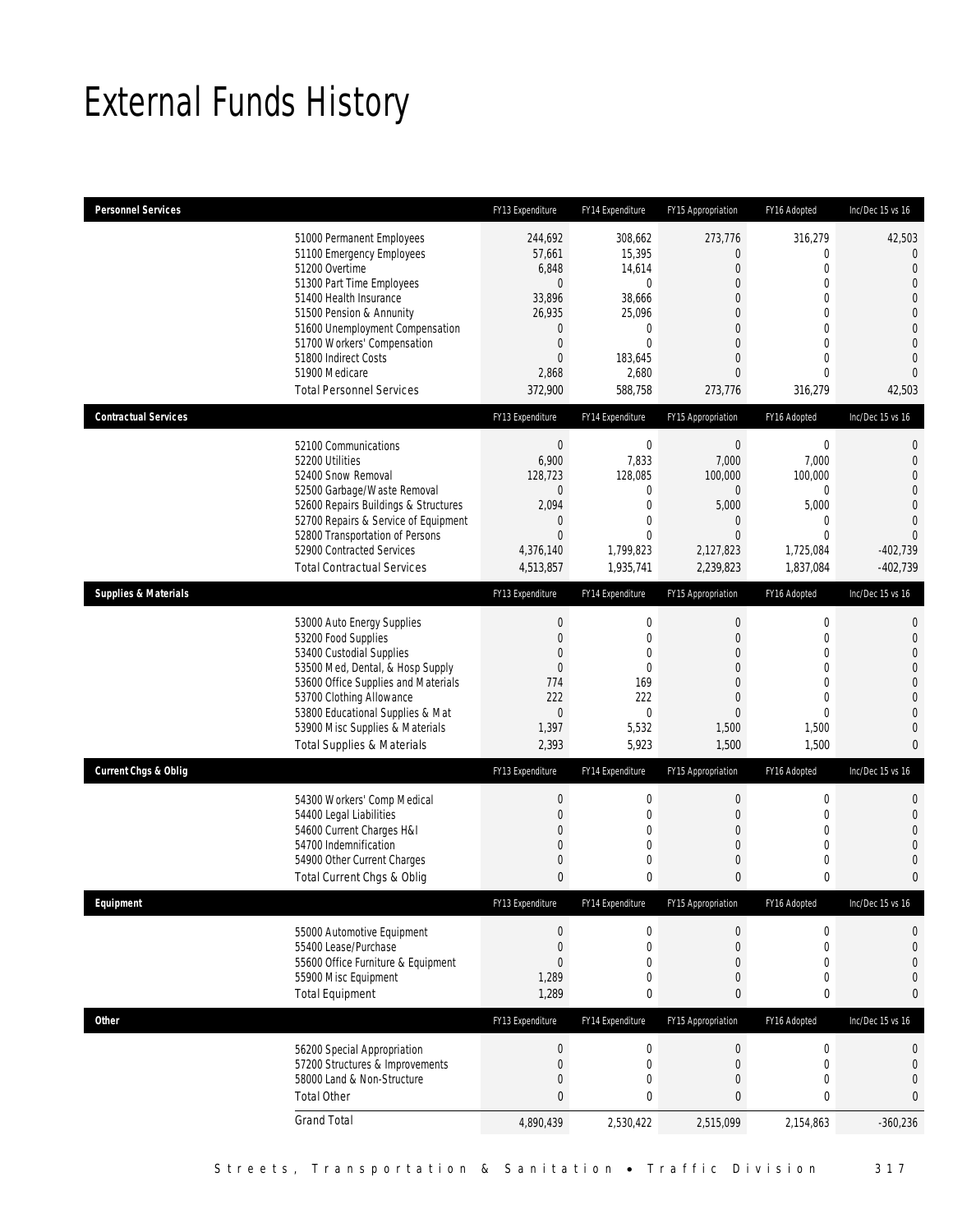# External Funds Personnel

| Title               | Union<br>Code | Grade | Position | FY16 Salary | Title                        | Union<br>Code | Grade | Position | FY16 Salary    |
|---------------------|---------------|-------|----------|-------------|------------------------------|---------------|-------|----------|----------------|
|                     |               |       |          |             |                              |               |       |          |                |
| Jr Traffic Engineer | AFJ           | 16A   | 1.00     | 56,371      | Sr Radio Com Tech            | AFG           | 19    | 1.00     | 88,983         |
| Spec Asst           | <b>MYN</b>    | NG    | 1.00     | 78,879      | Sr Traffic Engineer          | AFJ           | 19A   | 1.00     | 92,046         |
|                     |               |       |          |             | <b>Total</b>                 |               |       | 4        | 316,279        |
|                     |               |       |          |             | <b>Adjustments</b>           |               |       |          |                |
|                     |               |       |          |             | <b>Differential Payments</b> |               |       |          | $\mathbf{0}$   |
|                     |               |       |          |             | Other                        |               |       |          | $\overline{0}$ |
|                     |               |       |          |             | Chargebacks                  |               |       |          | $\mathbf{0}$   |
|                     |               |       |          |             | Salary Savings               |               |       |          | $\mathbf{0}$   |
|                     |               |       |          |             | <b>FY16 Total Request</b>    |               |       |          | 316,279        |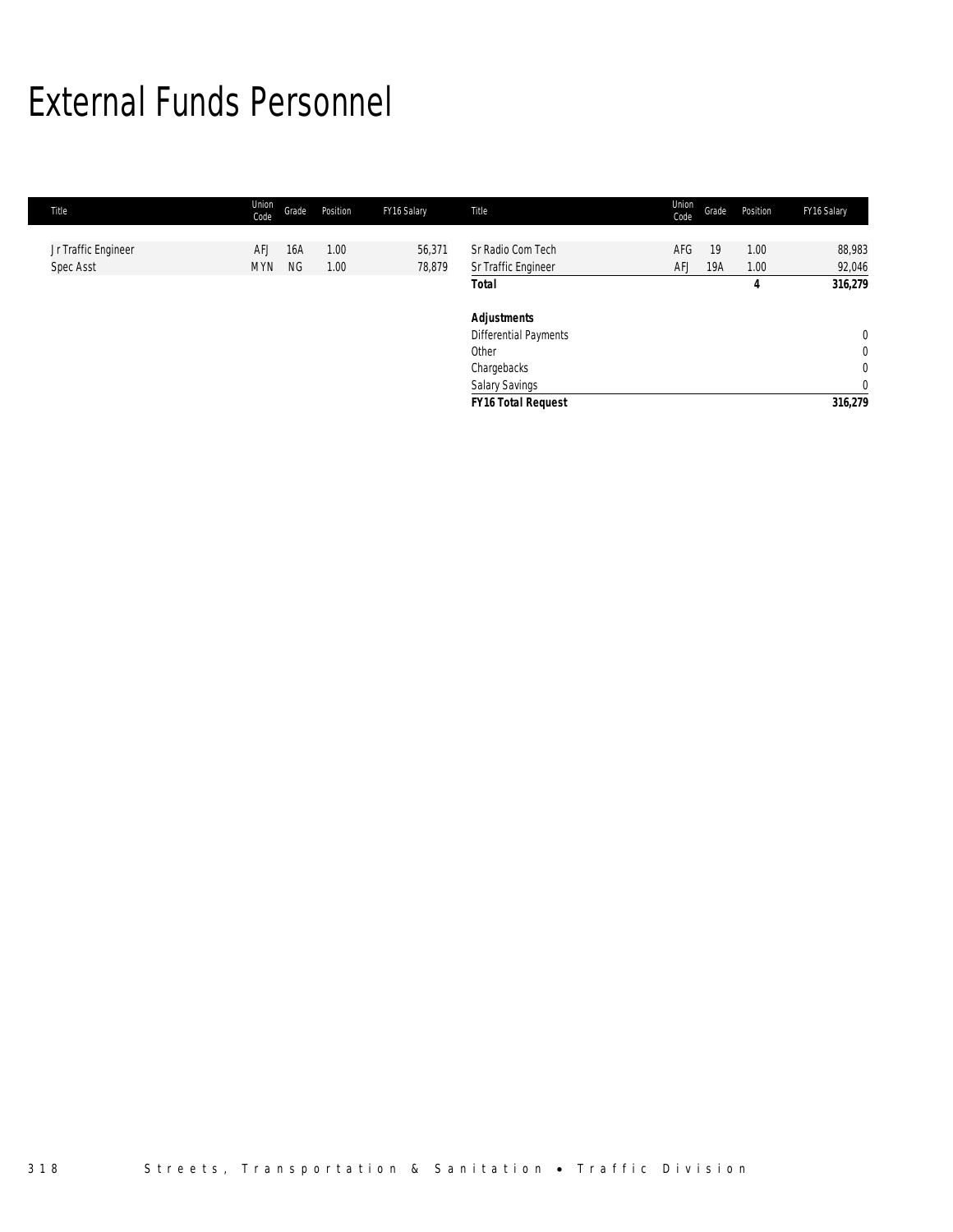# Program 1. Commissioner's Office

## *Gina Fiandaca, Commissioner, Organization 251100*

### *Program Description*

The Commissioner's Office is responsible for establishing and managing a wide variety of programs to enhance transportation throughout Boston. The office advocates for alternative financing for the administration of transportation programs including federal and state grants as well as public/private partnerships.

| <b>Operating Budget</b>                    | Actual '13          | Actual '14           | Approp '15           | <b>Budget '16</b>    |
|--------------------------------------------|---------------------|----------------------|----------------------|----------------------|
| <b>Personnel Services</b><br>Non Personnel | ,487,545<br>541,510 | 1,539,399<br>598.167 | 1,279,808<br>606.298 | 1,314,093<br>567,347 |
| Total                                      | 2,029,055           | 2,137,566            | 1,886,106            | 1,881,440            |
|                                            |                     |                      |                      |                      |

*Performance* 

### **Strategy:** To increase safe cycling for all Boston residents and visitors

| <b>Performance Measures</b>                                           | Actual '13       | Actual '14         | Projected '15     | Target '16               |
|-----------------------------------------------------------------------|------------------|--------------------|-------------------|--------------------------|
| # of Hubway Trips<br># of Youth trained thru Youth Cycling<br>Program | 646.548<br>4.456 | 1.072.686<br>4.976 | .100.000<br>6.995 | $\cdot$ 250,000<br>4,500 |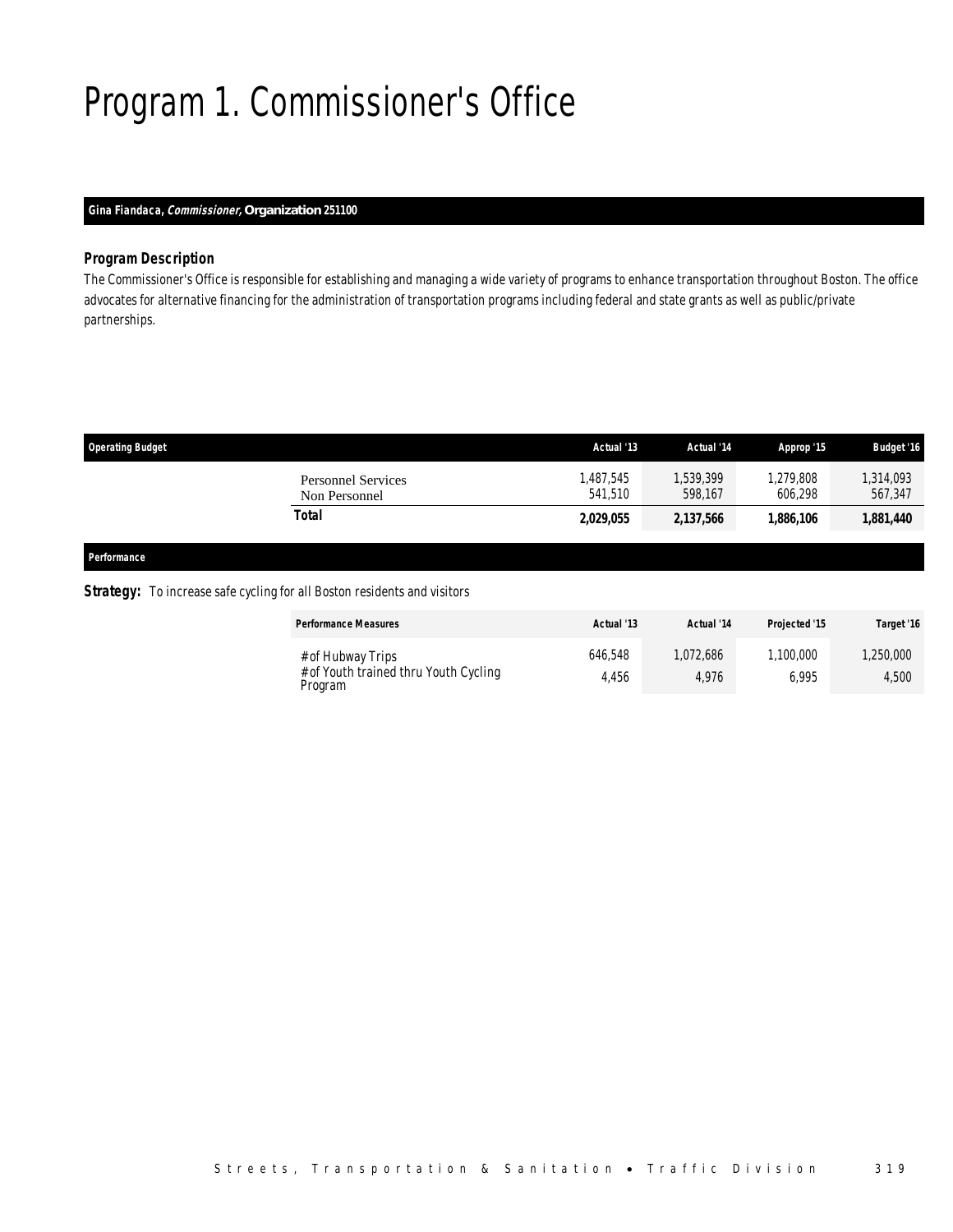# Program 2. Traffic Management & Engineering

### *John DeBenedictis, Manager, Organization 251200*

### *Program Description*

The Traffic Management and Engineering Program manages Boston's transportation network to provide safe, efficient travel throughout the City. This is accomplished through maintenance of traffic signal timings using the City's computerized traffic signal system; design and review of new/upgraded traffic signal installations; review of proposed roadway and transit projects, review and approval of private development plans; licensing of on-street construction; permitting of special events; review and modification of existing parking rules and regulations; and working with neighborhood groups to improve traffic and pedestrian safety on residential streets.

| <b>Operating Budget</b>             | Actual '13          | Actual '14             | Approp '15           | <b>Budget '16</b>   |
|-------------------------------------|---------------------|------------------------|----------------------|---------------------|
| Personnel Services<br>Non Personnel | ,440,697<br>603.178 | 1.444.377<br>1.156.268 | 1,442,778<br>346.459 | ,527,145<br>286,316 |
| Total                               | 2,043,875           | 2,600,645              | 1.789.237            | 1,813,461           |
|                                     |                     |                        |                      |                     |

#### *Performance*

Strategy: To improve the flow of vehicles and pedestrians on arterial streets by making traffic signal timing adjustments to our computerized signal system.

| <b>Performance Measures</b>                                                                     | Actual '13 | Actual '14 | Projected '15 | Target '16 |
|-------------------------------------------------------------------------------------------------|------------|------------|---------------|------------|
| # of traffic monitoring cameras operational                                                     | 142        | 176        | 180           | 180        |
| % of development project impact reports,<br>construction management plans and site              | 91%        | 75%        | 80%           | 80%        |
| plans reviewed on time<br>% of traffic signals on-line                                          | 89%        | 90%        | 90%           | 90%        |
| <b>Strategy:</b> To improve vehicle, pedestrian and school zone safety on neighborhood streets. |            |            |               |            |
| <b>Performance Measures</b>                                                                     | Actual '13 | Actual '14 | Projected '15 | Target '16 |

| % of engineering service requests completed<br>and responded to on time | 86% | 70% | 80% | 80% |
|-------------------------------------------------------------------------|-----|-----|-----|-----|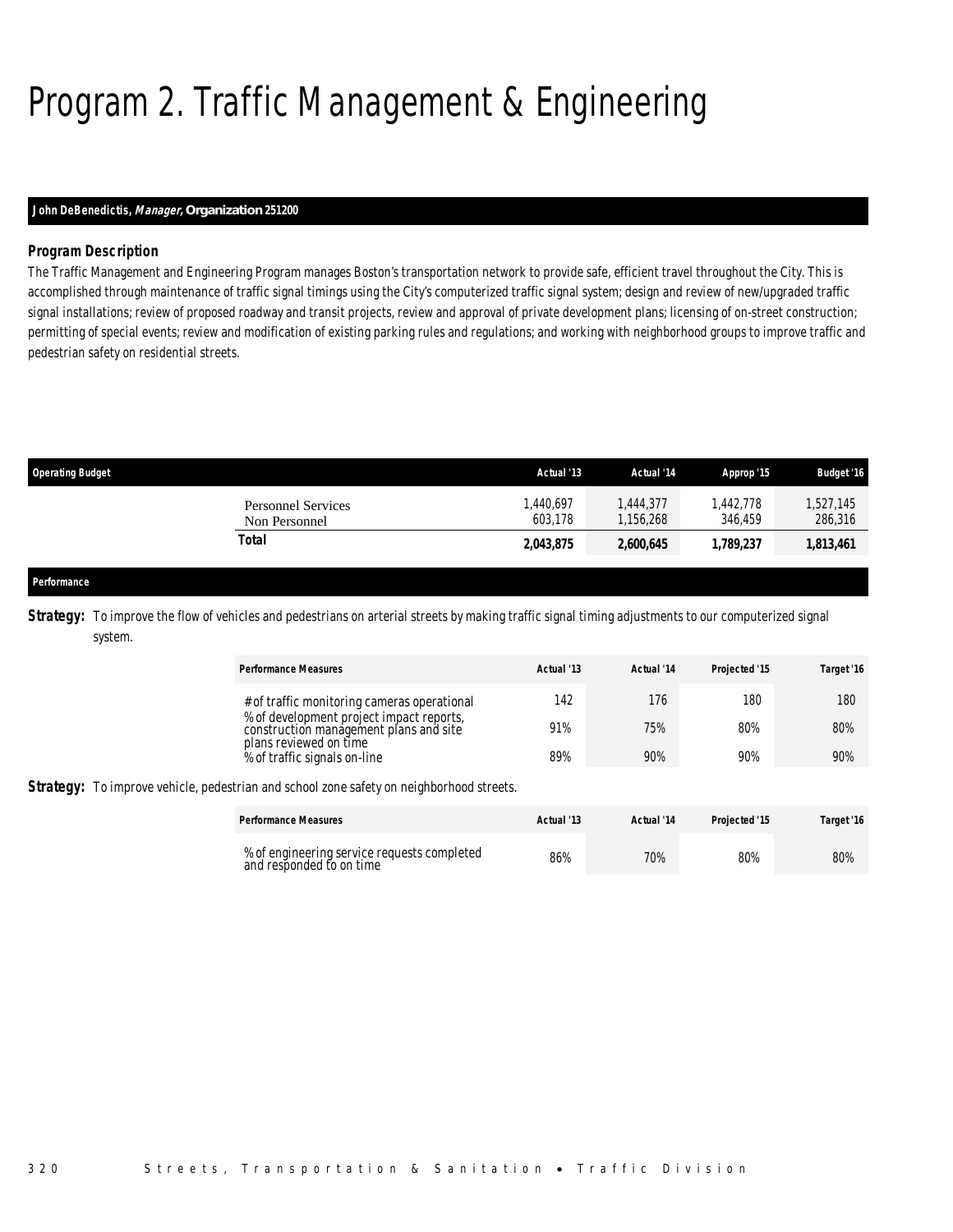# Program 3. Policy & Planning

#### *Vineet Gupta, Manager, Organization 251300*

#### *Program Description*

The Policy and Planning Division provides planning services leading to more effective engineering, construction and management of the city's transportation networks and initiates new projects to support the department's mission. Through extensive community process and coordination with city and state agencies, the division encourages the use of alternative modes, enhances pedestrian safety, addresses neighborhood traffic and parking concerns, reviews new development projects and proposes long-term strategies.

| <b>Operating Budget</b>                    | Actual '13 | Actual '14 | Approp '15 | <b>Budget '16</b> |
|--------------------------------------------|------------|------------|------------|-------------------|
| <b>Personnel Services</b><br>Non Personnel | 553,937    | 564,703    | 580,323    | 592,765<br>9,500  |
| <b>Total</b>                               | 553,937    | 564,703    | 580,323    | 602,265           |
|                                            |            |            |            |                   |

#### *Performance*

**Strategy:** To conduct transportation action plans and design projects for neighborhoods and corridors to improve traffic flow and pedestrian safety.

| <b>Performance Measures</b> | Actual '13 | Actual '14 | Projected '15 | Target '16 |
|-----------------------------|------------|------------|---------------|------------|
| Project designs managed     |            |            |               |            |

*Strategy:* To review new development projects leading to Transportation Access Plan Agreements (TAPAs) to manage impacts on transportation infrastructure and neighborhood quality of life.

| <b>Performance Measures</b>                            | Actual '13 | Actual '14                | Projected '15 | Target '16 |
|--------------------------------------------------------|------------|---------------------------|---------------|------------|
| <b>Transportation Access Plan Agreements</b><br>signed | 10         | $\sim$ $\sim$<br><u>.</u> | $\sim$<br>ے   |            |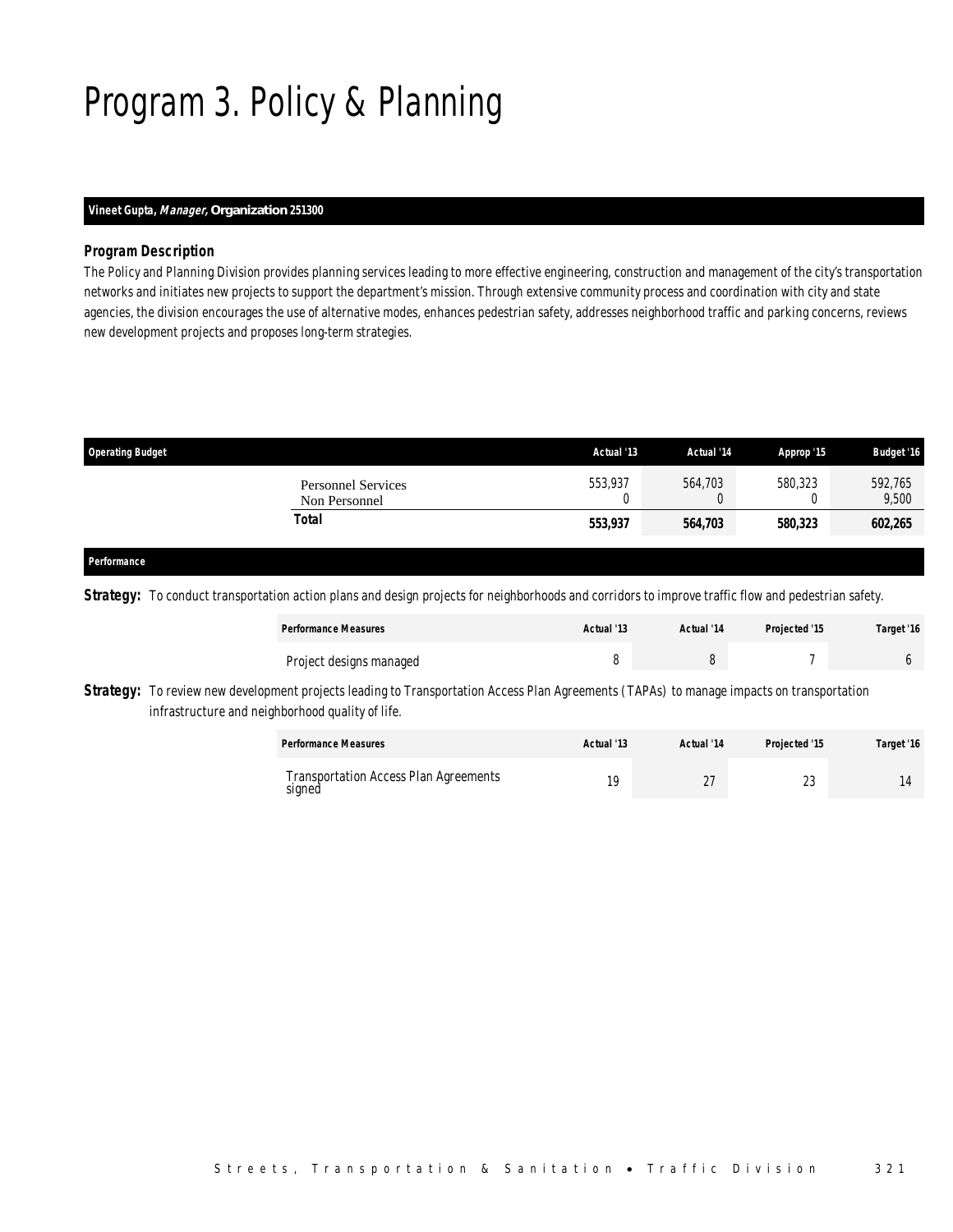# Program 4. Enforcement

## *Gregory Rooney, Manager, Organization 251400*

### *Program Description*

The Enforcement Program enhances public safety, improves traffic flow, and promotes parking opportunities and curbside access by encouraging compliance with the City's rules and regulations through issuance of citations and towing of illegally parked vehicles.

| <b>Operating Budget</b>                    | Actual '13              | Actual '14              | Approp '15              | <b>Budget '16</b>      |
|--------------------------------------------|-------------------------|-------------------------|-------------------------|------------------------|
| <b>Personnel Services</b><br>Non Personnel | 10,954,365<br>1,796,848 | 11,547,954<br>1,925,337 | 12.093.976<br>1,801,691 | 12.598.879<br>,855,257 |
| Total                                      | 12,751,213              | 13,473,291              | 13.895.667              | 14,454,136             |
|                                            |                         |                         |                         |                        |
| Performance                                |                         |                         |                         |                        |

**Strategy:** To improve vehicle flow and public safety within the City by ensuring compliance with parking, meter, residential parking, and street cleaning regulations.

| <b>Performance Measures</b>                                                                      | Actual '13          | Actual '14          | Projected '15       | Target '16          |
|--------------------------------------------------------------------------------------------------|---------------------|---------------------|---------------------|---------------------|
| Tickets issued by Enforcement Unit<br>Total tows                                                 | 1,232,298<br>11.841 | 1,271,931<br>14,389 | 1,206,326<br>15.710 | 1,344,000<br>15,000 |
| <b>Responsiveness to Constituent Requests (CRM)</b>                                              | Actual '13          | Actual '14          | Projected '15       | Target '16          |
| # of abandoned vehicle requests received<br>% of abandoned vehicle requests completed<br>on time | ,552<br>99%         | 1.795<br>98%        | 2.070<br>98%        | 1,800<br>80%        |
| Average time to complete an abandoned<br>vehicle request (Days)                                  | 12                  | 13                  | 11                  |                     |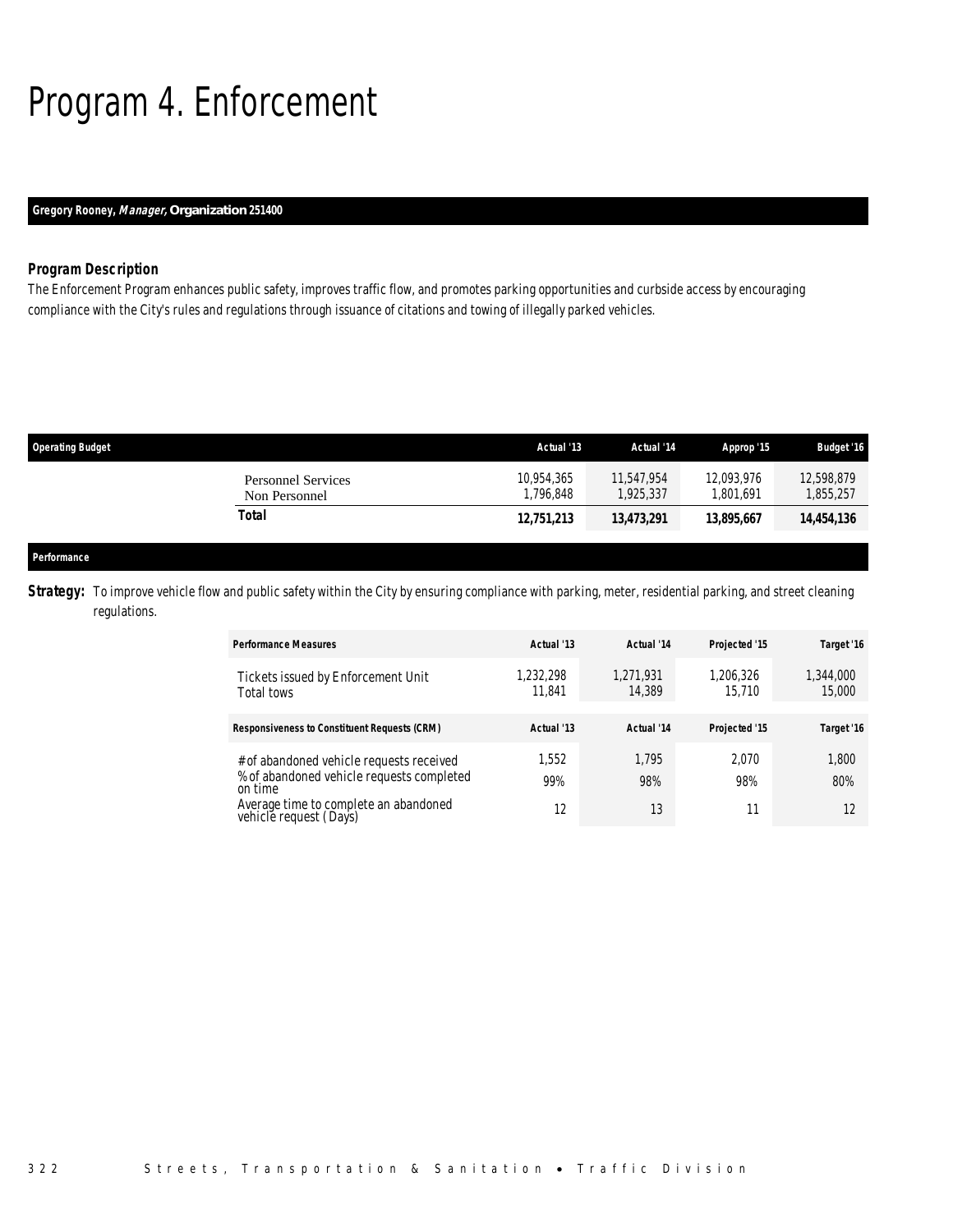# Program 5. Operations

### *Stephen Passacantilli, Manager, Organization 251500*

#### *Program Description*

The Operations Program promotes public safety through the maintenance of and regulatory signage and traffic signals on City roadways, and coordination of special events effecting traffic and parking in the City. Operations also supports economic development in the City by encouraging efficient use of shortterm on-street parking through the maintenance of parking meters.

| <b>Operating Budget</b>                    | Actual '13             | Actual '14             | Approp '15             | <b>Budget '16</b>      |
|--------------------------------------------|------------------------|------------------------|------------------------|------------------------|
| <b>Personnel Services</b><br>Non Personnel | 2,860,025<br>2,081,698 | 2,968,565<br>1.677.073 | 2,717,339<br>1,822,585 | 3,894,328<br>2,102,767 |
| Total                                      | 4,941,723              | 4,645,638              | 4.539.924              | 5,997,095              |
|                                            |                        |                        |                        |                        |

*Performance* 

#### **Strategy:** To efficiently maintain traffic signs and parking meters throughout the city.

| <b>Performance Measures</b>                                                                                                                                              | Actual '13                    | Actual '14                    | Projected '15                 | Target '16                    |
|--------------------------------------------------------------------------------------------------------------------------------------------------------------------------|-------------------------------|-------------------------------|-------------------------------|-------------------------------|
| % of multi-space meters in operation<br>% of single-space meters in operation<br>Field Sheet work orders issued<br>Signs installed                                       | 99%<br>99%<br>8,477<br>28,241 | 99%<br>99%<br>8,533<br>36,616 | 99%<br>99%<br>7,500<br>35,000 | 99%<br>99%<br>7,500<br>35,000 |
| <b>Responsiveness to Constituent Requests (CRM)</b>                                                                                                                      | Actual '13                    | Actual '14                    | Projected '15                 | Target '16                    |
| # of missing sign requests received<br># of parking meter repair requests received<br># of sign repair requests received<br>% of missing sign requests completed on time | 679<br>99<br>1,834<br>62%     | 535<br>102<br>1,643<br>72%    | 940<br>192<br>3,220<br>75%    | 650<br>150<br>2,400<br>80%    |
| % of parking meter repair requests completed<br>on time                                                                                                                  | 83%                           | 92%                           | 99%                           | 99%                           |
| % of sign repair requests completed on time<br>Average time to complete a missing sign<br>request (Days)                                                                 | 77%<br>14                     | 85%<br>11                     | 87%<br>10                     | 90%<br>10                     |
| Average time to complete a parking meter<br>repair request (Days)                                                                                                        | 12                            | 11                            | b                             | 6                             |
| Average time to complete a sign repair<br>request (Days)                                                                                                                 | 11                            | 9                             | 8                             | 8                             |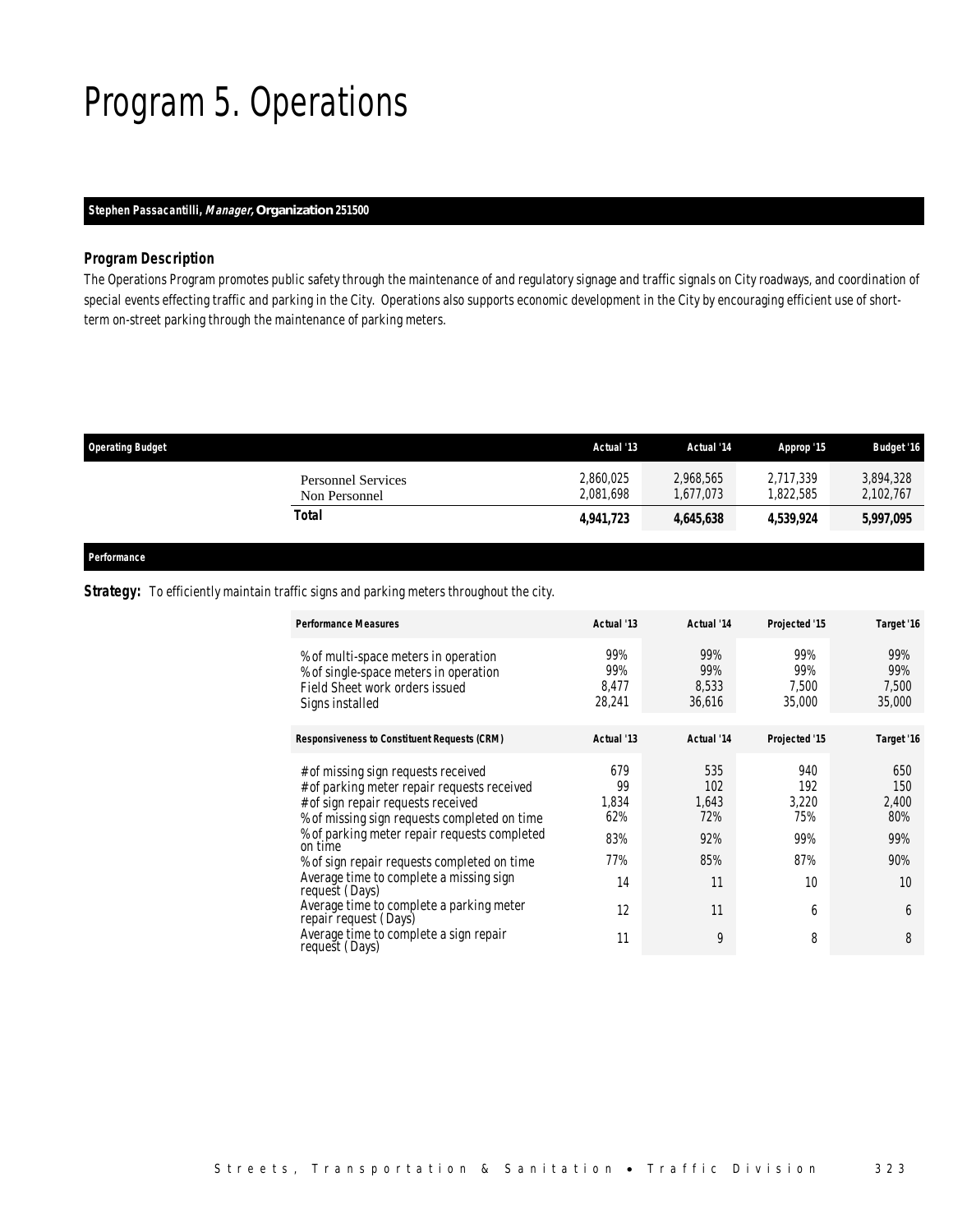3 2 4 Streets, Transportation & Sanitation • Traffic Division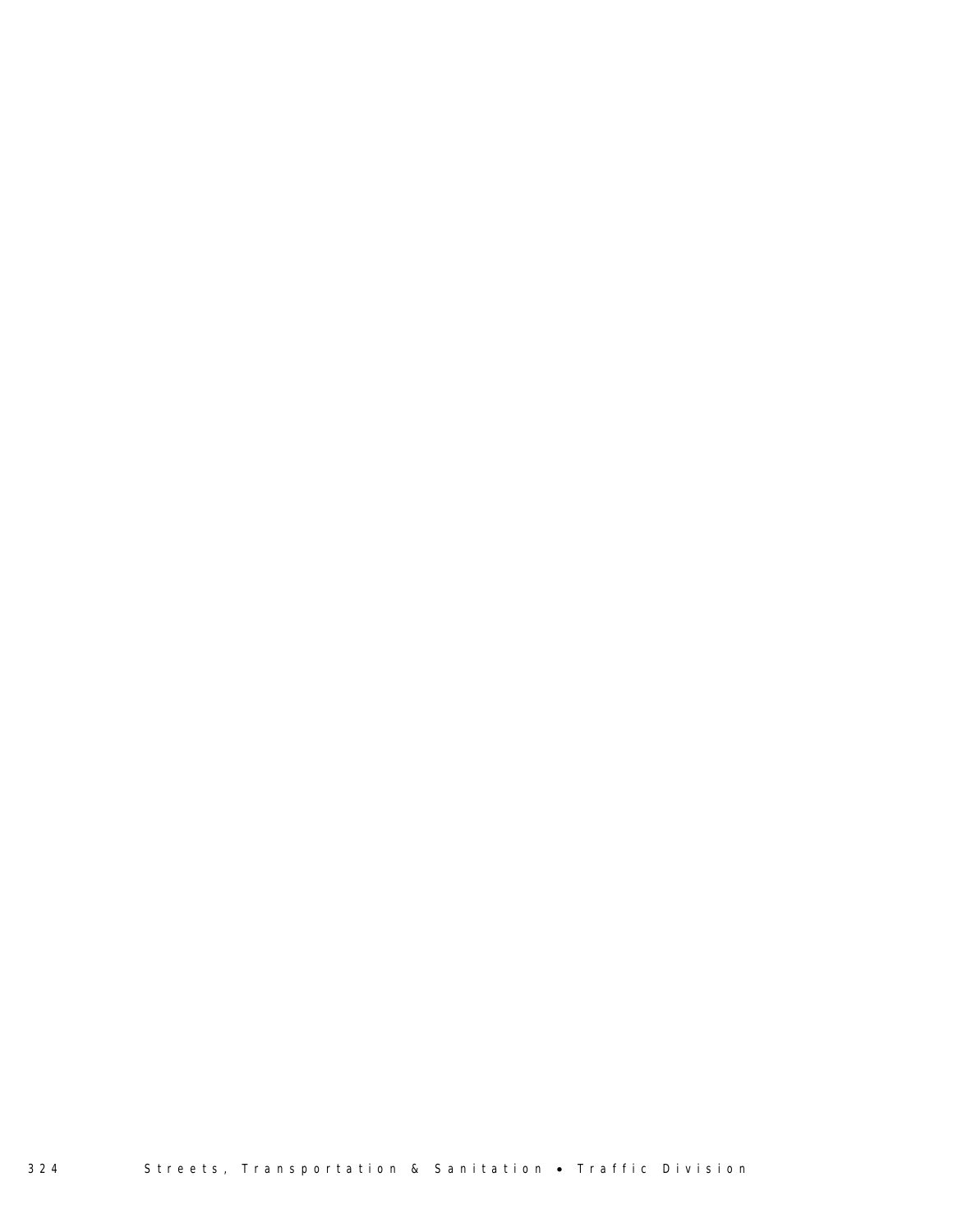# Parking Clerk Operating Budget

*Stephen McGuire, Interim Assistant Parking Clerk, Appropriation 253* 

### *Division Mission*

The Office of the Parking Clerk's primary mission is to respond effectively to public inquiries about parking tickets, resolve any disagreements through an adjudication process, and to deter illegal parking by successfully collecting parking violation fines. The Office is also responsible for adjudicating and collecting fines on abandoned vehicles and for administering resident parking permits.

### *Selected Performance Strategies*

*Parking Clerk* 

• To operate an effective fine collection program.

| <b>Operating Budget</b> | Program Name                               | Total Actual '13       | Total Actual '14       | Total Approp '15       | <b>Total Budget '16</b> |
|-------------------------|--------------------------------------------|------------------------|------------------------|------------------------|-------------------------|
|                         | Parking Clerk                              | 7.652.548              | 7.948.141              | 8.265.629              | 8,459,722               |
|                         | <b>Total</b>                               | 7,652,548              | 7,948,141              | 8,265,629              | 8,459,722               |
| <b>Operating Budget</b> |                                            | Actual '13             | Actual '14             | Approp '15             | <b>Budget '16</b>       |
|                         | <b>Personnel Services</b><br>Non Personnel | 2.712.733<br>4.939.815 | 2.850.612<br>5,097,529 | 3.035.929<br>5.229.700 | 3,126,869<br>5,332,853  |
|                         | <b>Total</b>                               | 7,652,548              | 7,948,141              | 8,265,629              | 8,459,722               |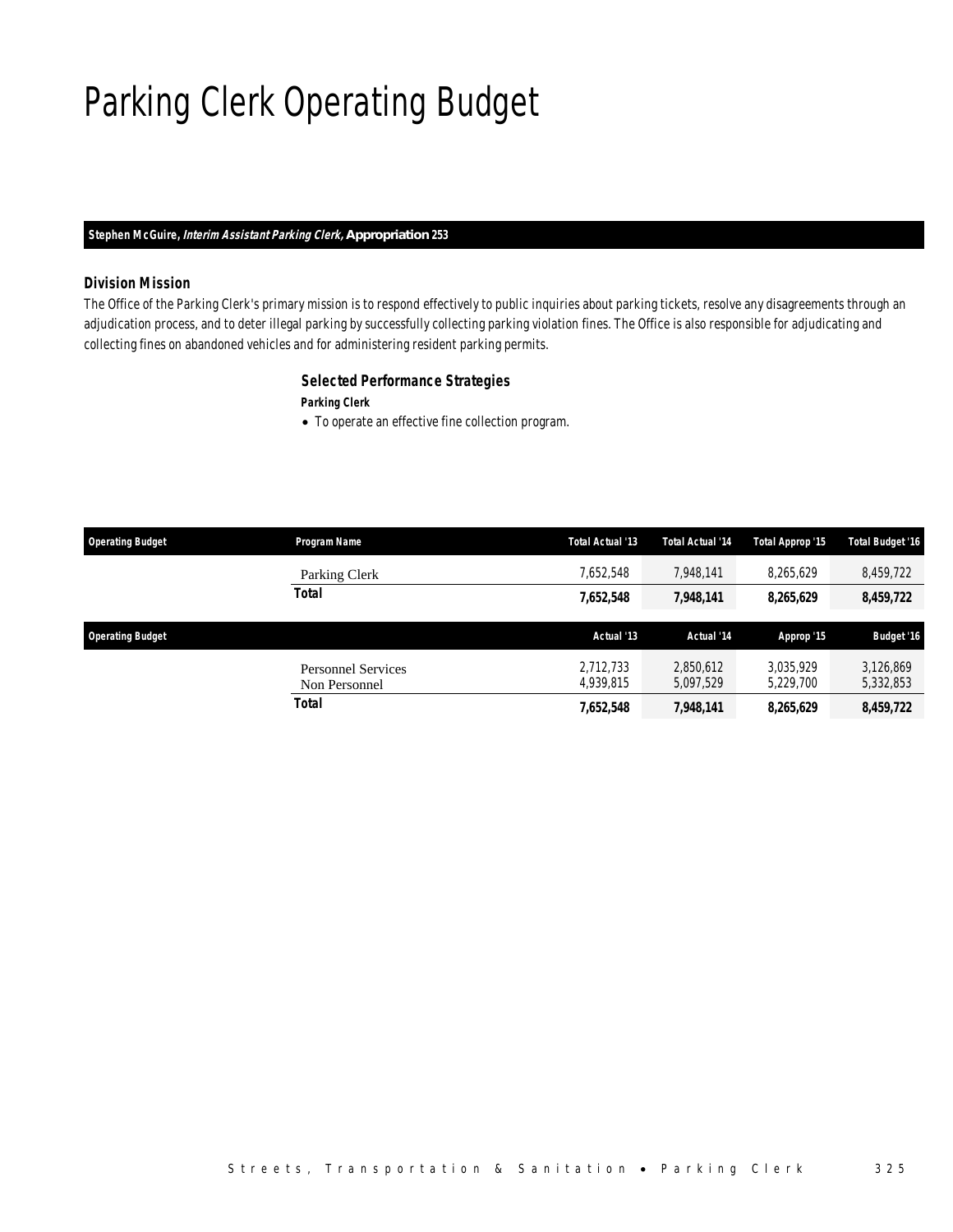# Parking Clerk Operating Budget



### *Description of Services*

The Office of the Parking Clerk oversees and operates a number of major components of the City's Parking Violation System (PVS). The PVS is a high volume, complex operation involving numerous computer-based systems that support all elements relating to parking tickets from design, procurement, and processing of tickets, through providing responses to public inquiries, adjudication, collection, and final disposition. Parking permits for neighborhood residents are issued by the Office of the Parking Clerk.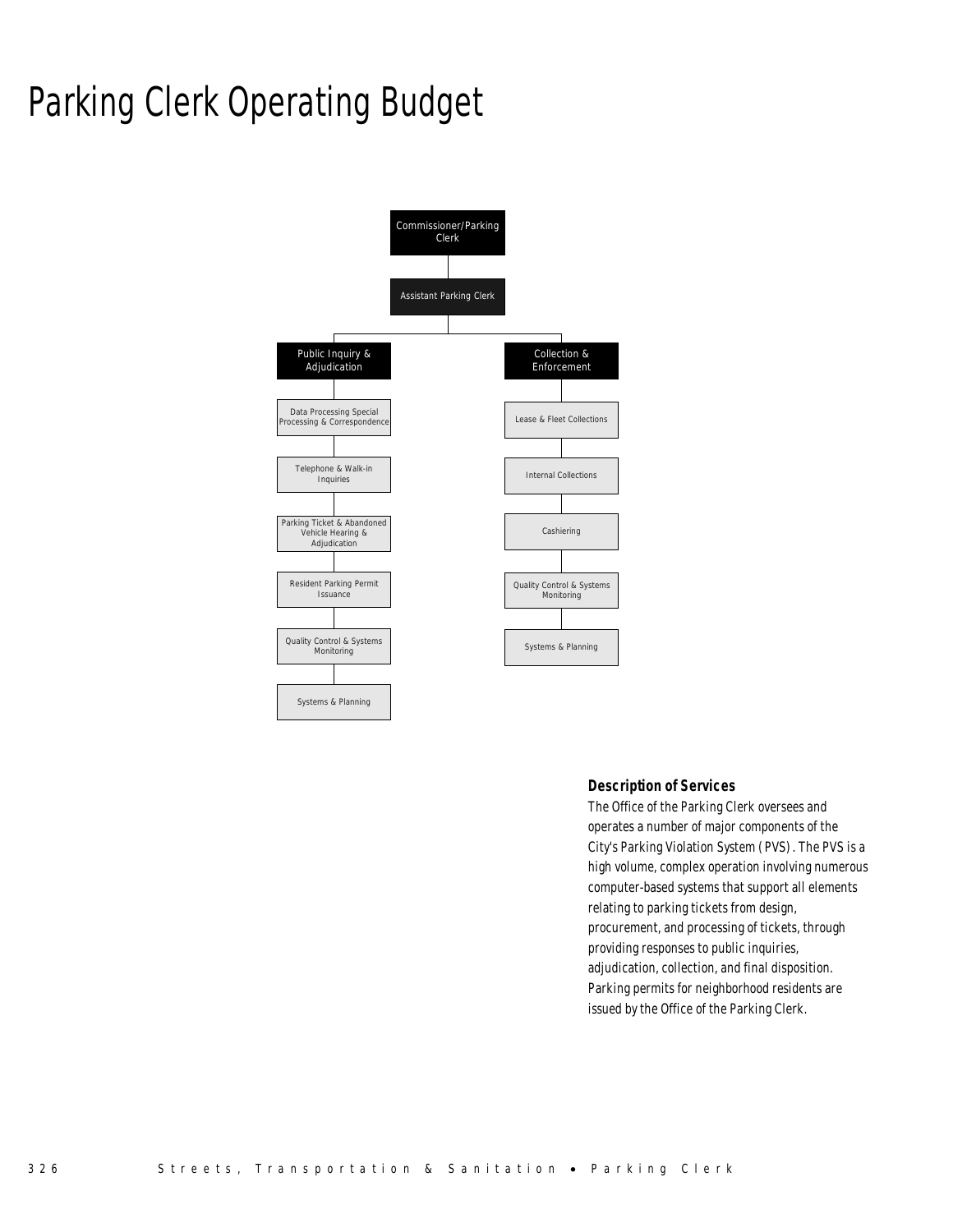# Division History

| <b>Personnel Services</b>       |                                                                                                                                                                                                                                                                                                      | FY13 Expenditure                                                                                                  | FY14 Expenditure                                                                                               | FY15 Appropriation                                                                                                       | FY16 Adopted                                                                                             | Inc/Dec 15 vs 16                                                                                                                                   |
|---------------------------------|------------------------------------------------------------------------------------------------------------------------------------------------------------------------------------------------------------------------------------------------------------------------------------------------------|-------------------------------------------------------------------------------------------------------------------|----------------------------------------------------------------------------------------------------------------|--------------------------------------------------------------------------------------------------------------------------|----------------------------------------------------------------------------------------------------------|----------------------------------------------------------------------------------------------------------------------------------------------------|
|                                 | 51000 Permanent Employees<br>51100 Emergency Employees<br>51200 Overtime<br>51600 Unemployment Compensation<br>51700 Workers' Compensation<br><b>Total Personnel Services</b>                                                                                                                        | 2,699,709<br>$\overline{0}$<br>12,776<br>248<br>$\overline{0}$<br>2,712,733                                       | 2,822,368<br>$\mathbf 0$<br>28,244<br>0<br>$\mathbf 0$<br>2,850,612                                            | 3,023,929<br>$\mathbf{0}$<br>12,000<br>$\mathbf 0$<br>$\theta$<br>3,035,929                                              | 3,006,869<br>108,000<br>12,000<br>0<br>$\mathbf{0}$<br>3,126,869                                         | $-17,060$<br>108,000<br>$\mathbf 0$<br>$\mathbf 0$<br>$\overline{0}$<br>90,940                                                                     |
| <b>Contractual Services</b>     |                                                                                                                                                                                                                                                                                                      | FY13 Expenditure                                                                                                  | FY14 Expenditure                                                                                               | FY15 Appropriation                                                                                                       | FY16 Adopted                                                                                             | Inc/Dec 15 vs 16                                                                                                                                   |
|                                 | 52100 Communications<br>52200 Utilities<br>52400 Snow Removal<br>52500 Garbage/Waste Removal<br>52600 Repairs Buildings & Structures<br>52700 Repairs & Service of Equipment<br>52800 Transportation of Persons<br>52900 Contracted Services<br><b>Total Contractual Services</b>                    | 9,344<br>0<br>0<br>0<br>$\overline{0}$<br>8,151<br>5,000<br>4,715,011<br>4,737,506                                | 10,476<br>0<br>$\mathbf{0}$<br>$\mathbf{0}$<br>$\mathbf{0}$<br>8,336<br>5,325<br>4,836,725<br>4,860,862        | 20,000<br>$\theta$<br>$\overline{0}$<br>$\theta$<br>$\overline{0}$<br>15,000<br>$\mathbf{0}$<br>4,951,700<br>4,986,700   | 15,000<br>0<br>$\mathbf{0}$<br>$\mathbf{0}$<br>$\Omega$<br>15,000<br>7,800<br>5,052,553<br>5,090,353     | $-5,000$<br>$\mathbf 0$<br>$\mathbf{0}$<br>$\overline{0}$<br>$\overline{0}$<br>$\Omega$<br>7,800<br>100,853<br>103,653                             |
| <b>Supplies &amp; Materials</b> |                                                                                                                                                                                                                                                                                                      | FY13 Expenditure                                                                                                  | FY14 Expenditure                                                                                               | FY15 Appropriation                                                                                                       | FY16 Adopted                                                                                             | Inc/Dec 15 vs 16                                                                                                                                   |
|                                 | 53000 Auto Energy Supplies<br>53200 Food Supplies<br>53400 Custodial Supplies<br>53500 Med, Dental, & Hosp Supply<br>53600 Office Supplies and Materials<br>53700 Clothing Allowance<br>53800 Educational Supplies & Mat<br>53900 Misc Supplies & Materials<br><b>Total Supplies &amp; Materials</b> | $\boldsymbol{0}$<br>$\boldsymbol{0}$<br>0<br>$\overline{0}$<br>193,834<br>0<br>$\overline{0}$<br>5,042<br>198,876 | 0<br>$\mathbf 0$<br>$\mathbf{0}$<br>$\mathbf{0}$<br>222,454<br>$\mathbf 0$<br>$\mathbf{0}$<br>2,740<br>225,194 | $\theta$<br>$\mathbf 0$<br>$\theta$<br>$\overline{0}$<br>228,000<br>$\overline{0}$<br>$\overline{0}$<br>5,000<br>233,000 | $\mathbf 0$<br>$\mathbf 0$<br>$\overline{0}$<br>$\Omega$<br>228,000<br>0<br>$\Omega$<br>5,000<br>233,000 | $\mathbf{0}$<br>$\mathbf 0$<br>$\mathbf{0}$<br>$\overline{0}$<br>$\mathbf 0$<br>$\overline{0}$<br>$\overline{0}$<br>$\overline{0}$<br>$\mathbf{0}$ |
| <b>Current Chgs &amp; Oblig</b> |                                                                                                                                                                                                                                                                                                      | FY13 Expenditure                                                                                                  | FY14 Expenditure                                                                                               | FY15 Appropriation                                                                                                       | FY16 Adopted                                                                                             | Inc/Dec 15 vs 16                                                                                                                                   |
|                                 | 54300 Workers' Comp Medical<br>54400 Legal Liabilities<br>54500 Aid To Veterans<br>54600 Current Charges H&I<br>54700 Indemnification<br>54900 Other Current Charges<br>Total Current Chgs & Oblig                                                                                                   | $\boldsymbol{0}$<br>$\overline{0}$<br>$\overline{0}$<br>$\overline{0}$<br>$\overline{0}$<br>1,832<br>1,832        | 0<br>$\mathbf{0}$<br>$\mathbf{0}$<br>$\mathbf{0}$<br>$\Omega$<br>2,450<br>2,450                                | $\boldsymbol{0}$<br>$\theta$<br>$\overline{0}$<br>$\theta$<br>$\overline{0}$<br>3,500<br>3,500                           | $\boldsymbol{0}$<br>$\mathbf{0}$<br>$\mathbf{0}$<br>$\overline{0}$<br>$\Omega$<br>3,500<br>3,500         | $\mathbf 0$<br>$\mathbf 0$<br>$\overline{0}$<br>$\overline{0}$<br>$\overline{0}$<br>$\overline{0}$<br>$\mathbf{0}$                                 |
| Equipment                       |                                                                                                                                                                                                                                                                                                      | FY13 Expenditure                                                                                                  | FY14 Expenditure                                                                                               | FY15 Appropriation                                                                                                       | FY16 Adopted                                                                                             | Inc/Dec 15 vs 16                                                                                                                                   |
|                                 | 55000 Automotive Equipment<br>55400 Lease/Purchase<br>55600 Office Furniture & Equipment<br>55900 Misc Equipment<br><b>Total Equipment</b>                                                                                                                                                           | $\boldsymbol{0}$<br>$\Omega$<br>1,601<br>$\Omega$<br>1,601                                                        | $\mathbf 0$<br>$\theta$<br>9,023<br>$\mathbf{0}$<br>9,023                                                      | $\boldsymbol{0}$<br>$\Omega$<br>5,000<br>1,500<br>6,500                                                                  | $\mathbf 0$<br>$\theta$<br>5,000<br>1,000<br>6,000                                                       | $\mathbf 0$<br>$\mathbf 0$<br>$\boldsymbol{0}$<br>$-500$<br>$-500$                                                                                 |
| <b>Other</b>                    |                                                                                                                                                                                                                                                                                                      | FY13 Expenditure                                                                                                  | FY14 Expenditure                                                                                               | FY15 Appropriation                                                                                                       | FY16 Adopted                                                                                             | Inc/Dec 15 vs 16                                                                                                                                   |
|                                 | 56200 Special Appropriation<br>57200 Structures & Improvements<br>58000 Land & Non-Structure<br><b>Total Other</b>                                                                                                                                                                                   | 0<br>$\boldsymbol{0}$<br>0<br>$\bf{0}$                                                                            | $\boldsymbol{0}$<br>$\boldsymbol{0}$<br>0<br>0                                                                 | $\boldsymbol{0}$<br>$\boldsymbol{0}$<br>$\theta$<br>$\boldsymbol{0}$                                                     | 0<br>$\boldsymbol{0}$<br>$\mathbf 0$                                                                     | 0<br>$\theta$<br>$\bf{0}$<br>0                                                                                                                     |
|                                 |                                                                                                                                                                                                                                                                                                      |                                                                                                                   |                                                                                                                |                                                                                                                          | 0                                                                                                        |                                                                                                                                                    |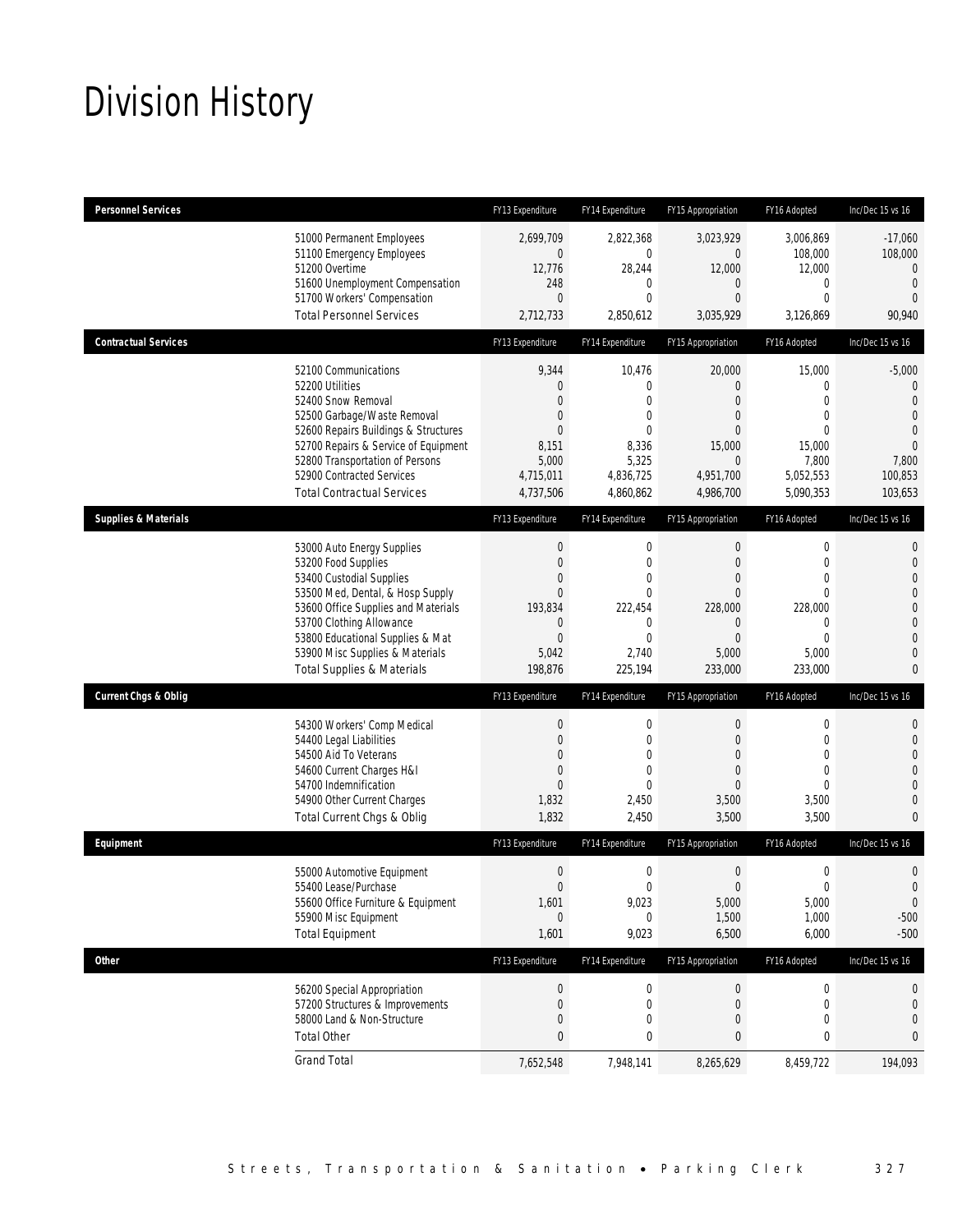# Division Personnel

| Title                       | Union<br>Code   | Grade | Position | FY16 Salary | Title                          | Union<br>Code   | Grade           | Position | FY16 Salary      |
|-----------------------------|-----------------|-------|----------|-------------|--------------------------------|-----------------|-----------------|----------|------------------|
| Asst Parking Clerk          | EXM             | 11    | 1.00     | 118,800     | <b>Hearing Officer</b>         | <b>AFM</b>      | 14              | 1.00     | 39,482           |
| Chief Claims Investigator   | AFG             | 15A   | 11.00    | 683,832     | Prin Admin Assistant           | SE <sub>1</sub> | 09              | 2.00     | 206,948          |
| Chief Claims Investigator I | AFG             | 17A   | 3.00     | 201,991     | Prin Admin Assistant           | SE <sub>1</sub> | 10 <sup>°</sup> | 2.00     | 192,009          |
| Claims Investigator         | AFM             | 12    | 10.00    | 434,470     | Prin Data Proc Systems Analyst | SE <sub>1</sub> | 10 <sup>°</sup> | 1.00     | 111,933          |
| Data Proc Coordinator       | SE <sub>1</sub> | 04    | 1.00     | 67,006      | Sr Claims Investigator         | AFG             | 13A             | 3.00     | 127,904          |
| DP Sys Analyst              | SE <sub>1</sub> | 06    | 1.00     | 80,219      | Sr Data Proc Sys Analyst       | SE <sub>1</sub> | 08              | 5.00     | 432,382          |
| <b>Head Cashier</b>         | AFM             | 15    | 1.00     | 56,559      | Sr Data Proc Sys Analyst       | SE <sub>1</sub> | 09              | 1.00     | 103,474          |
|                             |                 |       |          |             | Teller                         | AFM             | 13              | 6.00     | 281,659          |
|                             |                 |       |          |             | <b>Total</b>                   |                 |                 | 49       | 3,138,669        |
|                             |                 |       |          |             | <b>Adjustments</b>             |                 |                 |          |                  |
|                             |                 |       |          |             | Differential Payments          |                 |                 |          | $\boldsymbol{0}$ |
|                             |                 |       |          |             | Other                          |                 |                 |          | 28,200           |
|                             |                 |       |          |             | Chargebacks                    |                 |                 |          | $\Omega$         |
|                             |                 |       |          |             | <b>Salary Savings</b>          |                 |                 |          | $-160,000$       |
|                             |                 |       |          |             | <b>FY16 Total Request</b>      |                 |                 |          | 3,006,869        |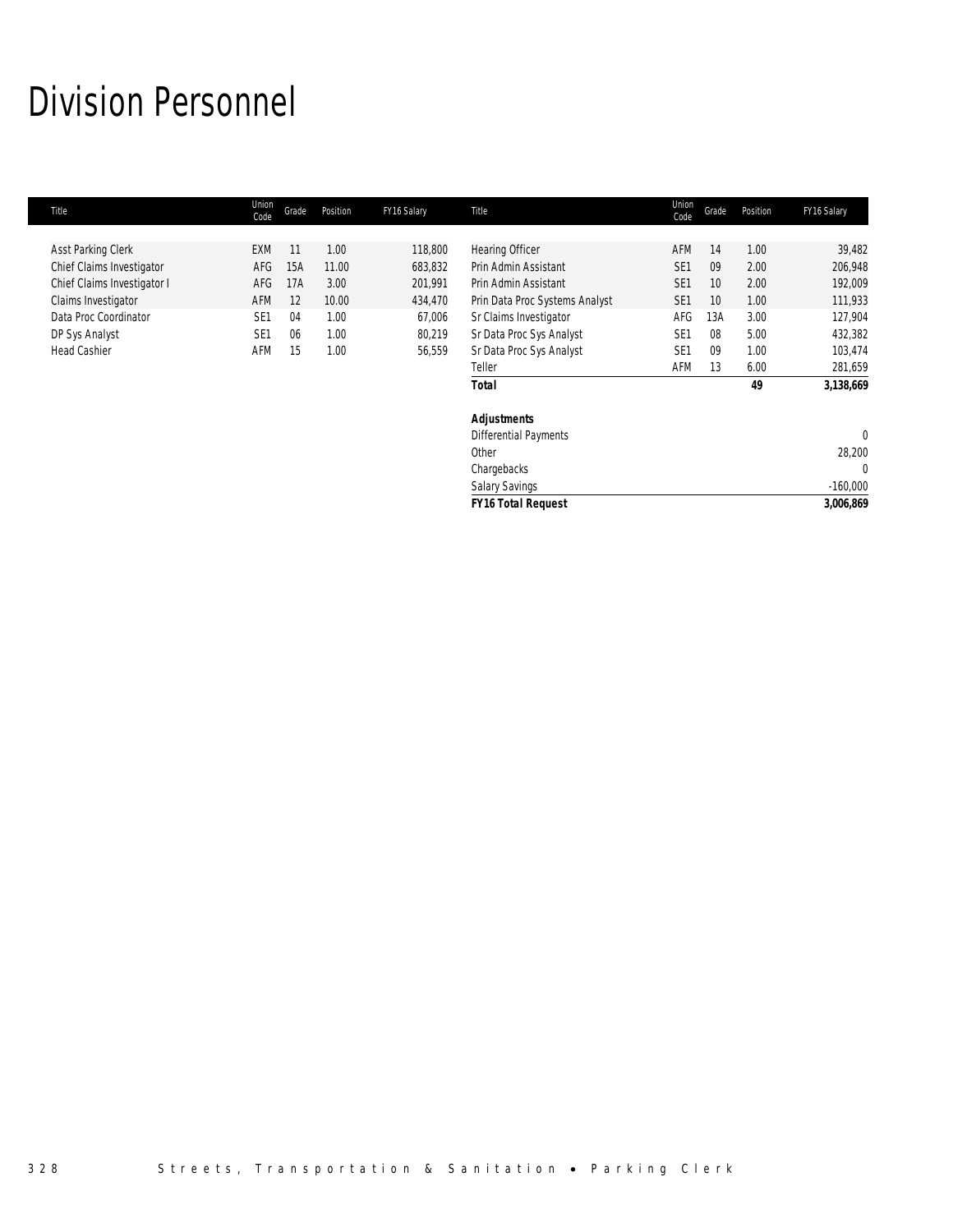# Program 1. Parking Clerk

### *Stephen McGuire, Manager, Organization 253100*

#### *Program Description*

The Office of the Parking Clerk is responsible for the oversight and management of the City's comprehensive Parking Violation and Parking Management Information Services System, the administration of the issuance program for Resident Parking Permits, and adjudication related to the issuance of parking citations and the abandoned vehicle program.

| <b>Operating Budget</b>                    | Actual '13             | Actual '14             | Approp '15             | <b>Budget '16</b>      |
|--------------------------------------------|------------------------|------------------------|------------------------|------------------------|
| <b>Personnel Services</b><br>Non Personnel | 2,712,733<br>4.939.815 | 2,850,612<br>5.097.529 | 3.035.929<br>5.229.700 | 3,126,869<br>5,332,853 |
| Total                                      | 7,652,548              | 7,948,141              | 8.265.629              | 8,459,722              |

### *Performance*

### **Strategy:** To operate an effective fine collection program

| <b>Performance Measures</b>                                                                   | Actual '13      | Actual '14       | Projected '15    | Target '16       |
|-----------------------------------------------------------------------------------------------|-----------------|------------------|------------------|------------------|
| % overall ticket collection rate                                                              | 93%             | 93%              | 93%              | 93%              |
| <b>Strategy:</b> To respond to customer inquiries in the most efficient and effective manner. |                 |                  |                  |                  |
| <b>Performance Measures</b>                                                                   | Actual '13      | Actual '14       | Projected '15    | Target '16       |
| Residential parking permits issued<br>Ticket hearings                                         | 55.176<br>8,128 | 68.174<br>10,928 | 60,000<br>13,000 | 65,000<br>13,000 |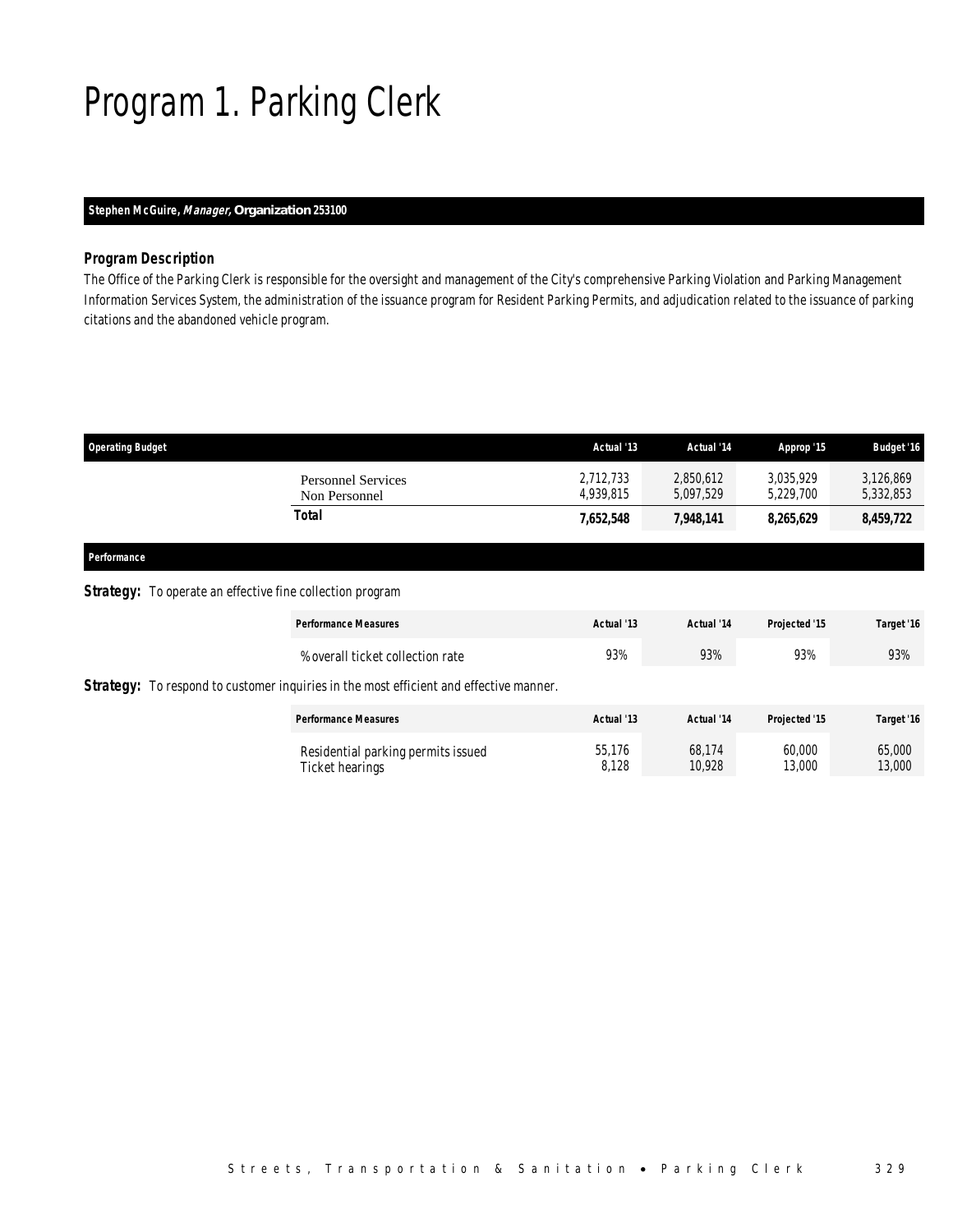# External Funds Projects

*ARRA Obesity Prevention* 

#### *Project Mission*

As part of a larger grant received by the BPHC, this ARRA grant supported for two years cycling classes for children, mobile bicycle repair shops at farmers markets, community bike days (Rock, Roll, and Ride), as well as refurbish old bicycles and donate them to the community.

*Boston Bike Share* 

#### *Project Mission*

Various funding sources will support the Boston Bike Share program, including grants from the Federal Transit Authority, sponsorship donations, funds from the Boston Public Health Commission's ARRA grant, and other state funding sources. The program began in FY12 and has 1,092 bicycles at publically accessible stations for member use.

#### *Boston Mobility Action Plan*

#### *Project Mission*

The Mobility Plan will develop a long term vision to guide transportation policy and investments coupled with an action plan of projects. BARR funding supports a full time position for 2 years starting in FY15 to manage an ongoing capital program.

#### *Central Artery/Third Harbor Tunnel*

#### *Project Mission*

The Central Artery/Third Harbor Tunnel (CA/THT) Project Team mission was to coordinate project-related activities performed by the City in conjunction with the Massachusetts Highway Department. The project team coordinated the provision of City services for the construction of the CA/THT including planning and engineering, regulatory permitting and inspections, emergency services, public safety, and other projects support. Final expenditures occurred through FY14.

*Connect Historic Boston* 

#### *Project Mission*

The National Park Service funded the creation of an intermodal design plan to connect visitors from regional transportation systems and existing bicycle and pedestrian paths to National Park sites and the Boston Harbor Islands. The design was completed in FY14.

*Parking Facilities Fund* 

#### *Project Mission*

The City owns and operates several revenue producing parking lots. The resulting revenue from these lots goes into the fund to support their non-personnel operating expenses. This is an ongoing revolving account.

*Traffic Management Center* 

#### *Project Mission*

The Traffic Management Center grant will provide new financial resources to expand operational coverage in order to fully utilize existing technology and help monitor and improve the flow of traffic through the City. Funding has been provided thru FY18 by the Federal Highway Administration and Massachusetts Executive Office of Transportation and Construction.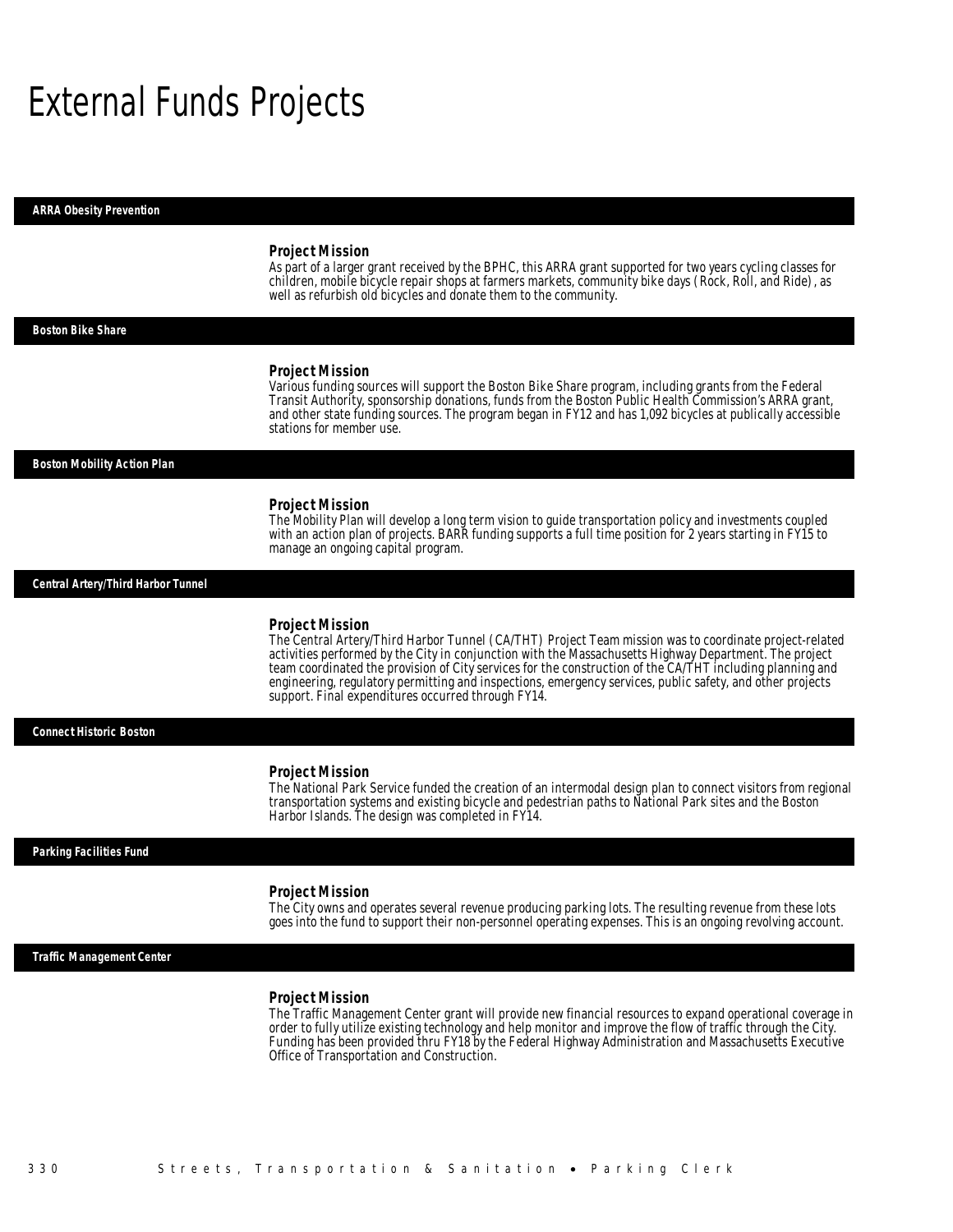# Transportation Department Capital Budget

### *Overview*

The priority of the FY16-FY20 Transportation Department's Capital plan will be the comprehensive modernization of traffic control equipment to move vehicular, pedestrian and bicycle traffic more safely and efficiently throughout the City. Neighborhood and strategic transportation studies will ensure a well-planned neighborhood and district investment program.

#### *FY16 Major Initiatives*

- With support from a grant from the Barr Foundation, BTD will continue on a multi-year effort to create a Boston Mobility Vision and Action Plan; which has transformed into the GoBoston2030 project.
- Construction will begin on the Central Square project in East Boston. Working in conjunction with the Parks Department and Boston Water and Sewer, this project will improve multimodal transportation flows as well as storm water runoff.
- An additional 15 miles of bike lanes will be designed and constructed through the City, increasing total bike lane mileage to over 100 miles.
- Vision Zero, a multi-disciplinary plan to reduce traffic fatalities, will begin exploring geometric construction options to design safer intersections for pedestrians, cyclists and vehicles.
- Traffic Signal Equipment upgrades at intersections across the City will continue. Upgraded intersections will connect to the Traffic Control Center, allowing direct remote traffic control management wherever feasible.

| <b>Capital Budget Expenditures</b> | Total Actual '13 | Total Actual '14 | <b>Estimated '15</b> | Total Projected '16 |
|------------------------------------|------------------|------------------|----------------------|---------------------|
| <b>Total Department</b>            | 4.894.672        | 5,060,568        | 8,854,384            | 17.587.835          |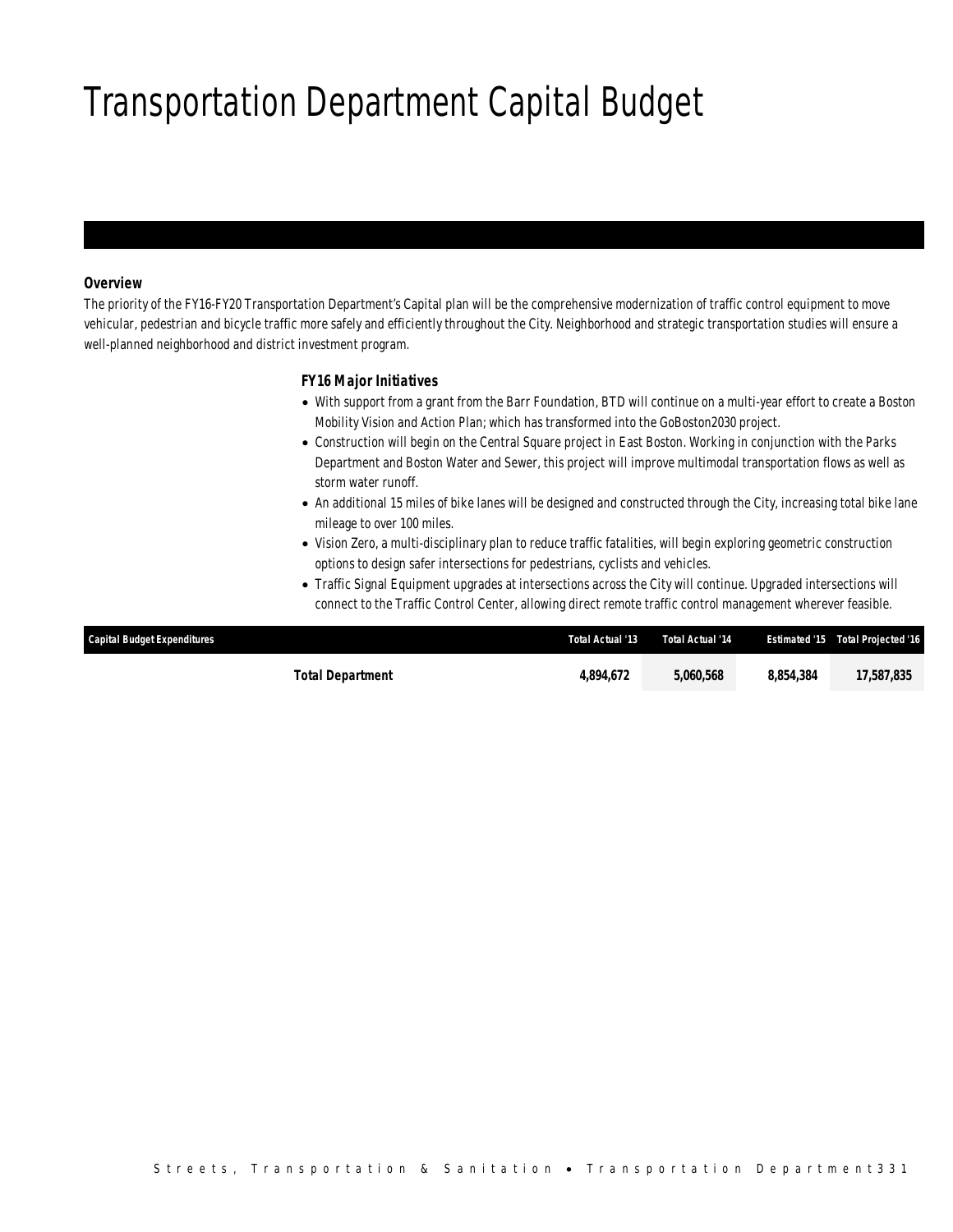#### *300 FRONTAGE ROAD IMPROVEMENTS*

#### *Project Mission*

Interior and exterior renovations to accommodate Boston Transportation Department operations. *Managing Department,* Capital Construction *Status,* New Project*Location,* South Boston *Operating Impact,* Yes

| <b>Authorizations</b> |                                          |          |             |             |             |         |
|-----------------------|------------------------------------------|----------|-------------|-------------|-------------|---------|
|                       |                                          |          |             |             | Non Capital |         |
|                       | Source                                   | Existing | <b>FY16</b> | Future      | Fund        | Total   |
|                       | City Capital                             | $\left($ | 463,807     | 0           | 0           | 463,807 |
|                       | Grants/Other                             |          |             | $\left($    |             | 0       |
|                       | Total                                    | 0        | 463,807     | $\mathbf 0$ | $\mathbf 0$ | 463,807 |
|                       | <b>Expenditures (Actual and Planned)</b> |          |             |             |             |         |
|                       |                                          | Thru     |             |             |             |         |
|                       | Source                                   | 6/30/14  | <b>FY15</b> | <b>FY16</b> | FY17-20     | Total   |
|                       | City Capital                             | 0        | 0           | 62,277      | 401.530     | 463,807 |
|                       | Grants/Other                             |          |             |             |             | 0       |
|                       | Total                                    | $\theta$ | $\mathbf 0$ | 62,277      | 401.530     | 463,807 |

#### *ACCESSIBLE PEDESTRIAN SIGNALS*

#### *Project Mission*

Purchase and install APS devices for new construction, major reconstructions, and by request as outlined in the City's response to the federal mandate.

*Managing Department,* Transportation Department *Status,* Annual Program*Location,* Citywide *Operating Impact,* No

| <b>Authorizations</b>                    |          |              |             |             |                  |
|------------------------------------------|----------|--------------|-------------|-------------|------------------|
|                                          |          |              |             | Non Capital |                  |
| Source                                   | Existing | <b>FY16</b>  | Future      | Fund        | Total            |
| City Capital                             | 750,000  | 0            | 1,000,000   | 0           | 1,750,000        |
| Grants/Other                             | 0        | 0            |             | 0           | 0                |
| Total                                    | 750,000  | $\mathbf{0}$ | 1,000,000   | 0           | 1,750,000        |
| <b>Expenditures (Actual and Planned)</b> |          |              |             |             |                  |
|                                          | Thru     |              |             |             |                  |
| Source                                   | 6/30/14  | <b>FY15</b>  | <b>FY16</b> | FY17-20     | Total            |
| City Capital                             | 270.953  | 229.047      | 250,000     | 1.000.000   | 1,750,000        |
| Grants/Other                             | 0        | 0            |             |             | $\left( \right)$ |
| Total                                    | 270.953  | 229.047      | 250,000     | 1.000.000   | 1.750.000        |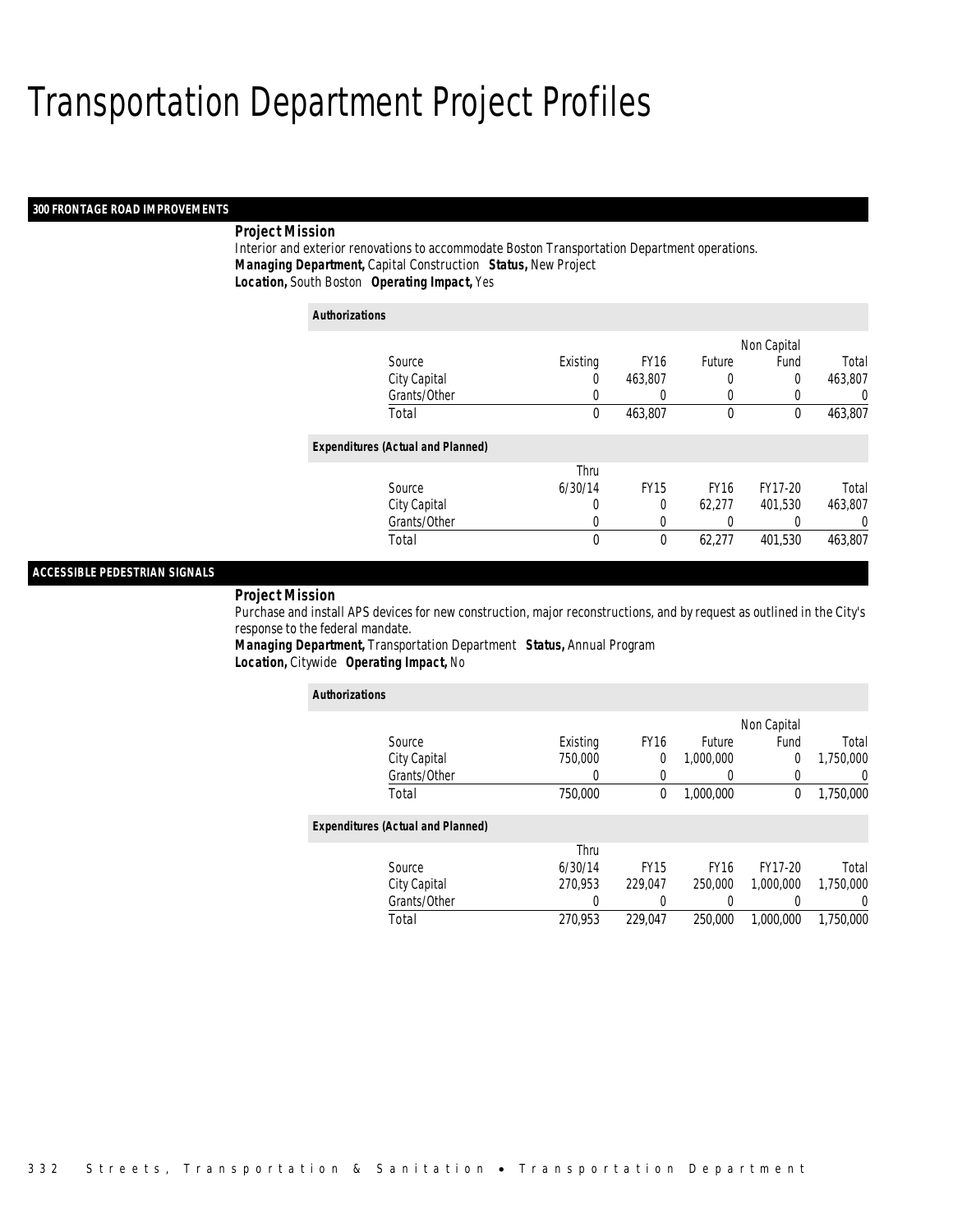#### *BTD TOW LOT FACILITY*

#### *Project Mission*

 Repairs and upgrades to building envelope and tow lot. *Managing Department,* Capital Construction *Status,* In Design*Location,* South Boston *Operating Impact,* No

| <b>Authorizations</b> |                                          |             |             |               |             |                  |
|-----------------------|------------------------------------------|-------------|-------------|---------------|-------------|------------------|
|                       |                                          |             |             |               | Non Capital |                  |
|                       | Source                                   | Existing    | <b>FY16</b> | <b>Future</b> | Fund        | Total            |
|                       | City Capital                             | 600,000     | 5,400,000   | 0             | $\Omega$    | 6,000,000        |
|                       | Grants/Other                             |             |             | $\left($      | 0           | $\left( \right)$ |
|                       | Total                                    | 600,000     | 5,400,000   | $\mathbf 0$   | 0           | 6,000,000        |
|                       | <b>Expenditures (Actual and Planned)</b> |             |             |               |             |                  |
|                       |                                          | Thru        |             |               |             |                  |
|                       | Source                                   | 6/30/14     | <b>FY15</b> | <b>FY16</b>   | FY17-20     | Total            |
|                       | City Capital                             | 0           | $\theta$    | 300,000       | 5.700.000   | 6,000,000        |
|                       | Grants/Other                             | 0           | 0           |               |             | 0                |
|                       | Total                                    | $\mathbf 0$ | 0           | 300,000       | 5.700.000   | 6.000.000        |
|                       |                                          |             |             |               |             |                  |

*CENTRAL SQUARE* 

#### *Project Mission*

*Authorizations*

 Urban redesign and improvements for Central Square including the intersections at Meridian and Saratoga Streets, and Porter and Bennington Streets.

*Managing Department,* Transportation Department *Status,* In Construction*Location,* East Boston *Operating Impact,* No

| <b>Authorizations</b> |                                          |           |             |             |             |           |
|-----------------------|------------------------------------------|-----------|-------------|-------------|-------------|-----------|
|                       |                                          |           |             |             | Non Capital |           |
|                       | Source                                   | Existing  | <b>FY16</b> | Future      | Fund        | Total     |
|                       | City Capital                             | 6.300.000 | 0           | 0           | 0           | 6,300,000 |
|                       | Grants/Other                             | 0         | 1.400.000   | 0           | 0           | 1,400,000 |
|                       | Total                                    | 6,300,000 | 1.400.000   | 0           | 0           | 7,700,000 |
|                       | <b>Expenditures (Actual and Planned)</b> |           |             |             |             |           |
|                       |                                          | Thru      |             |             |             |           |
|                       | Source                                   | 6/30/14   | <b>FY15</b> | <b>FY16</b> | FY17-20     | Total     |
|                       | City Capital                             | 536.062   | 150,000     | 2,000,000   | 3,613,938   | 6.300.000 |
|                       | Grants/Other                             | 0         | $\left($    | 1.400.000   | 0           | 1,400,000 |
|                       | Total                                    | 536.062   | 150,000     | 3.400.000   | 3.613.938   | 7.700.000 |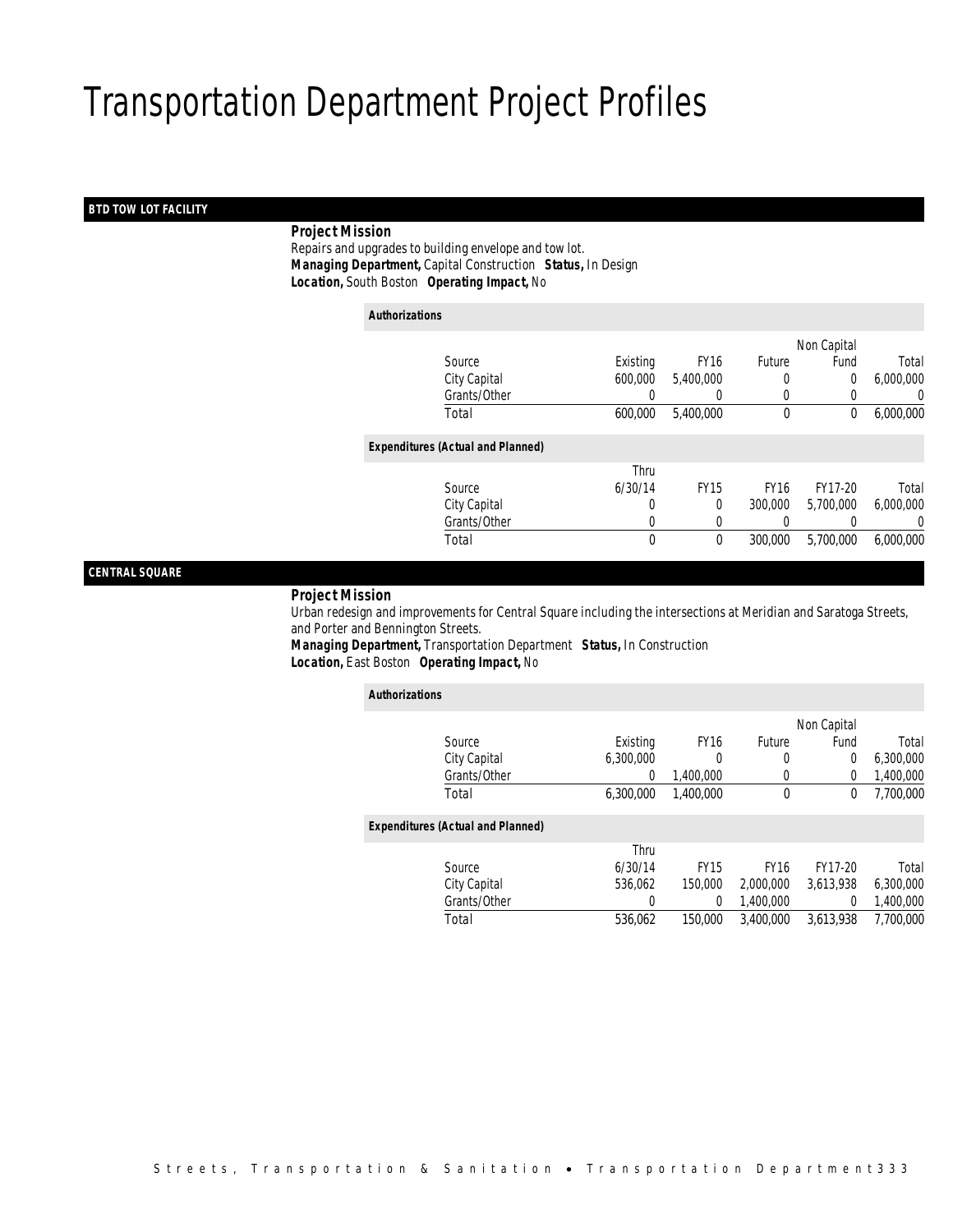#### *CENTRE STREET / SOUTH STREET*

#### *Project Mission*

Redesign portions of Centre Street and South Street in Jamaica Plain using a Complete Streets approach. *Managing Department,* Transportation Department *Status,* In Design*Location,* Jamaica Plain *Operating Impact,* No

| <b>Authorizations</b> |                                          |          |             |             |             |         |
|-----------------------|------------------------------------------|----------|-------------|-------------|-------------|---------|
|                       |                                          |          |             |             | Non Capital |         |
|                       | Source                                   | Existing | <b>FY16</b> | Future      | Fund        | Total   |
|                       | City Capital                             | 400,000  | 0           | 0           | 0           | 400,000 |
|                       | Grants/Other                             | 0        | 0           | 0           |             | 0       |
|                       | Total                                    | 400,000  | 0           | 0           | 0           | 400,000 |
|                       | <b>Expenditures (Actual and Planned)</b> |          |             |             |             |         |
|                       |                                          | Thru     |             |             |             |         |
|                       | Source                                   | 6/30/14  | <b>FY15</b> | <b>FY16</b> | FY17-20     | Total   |
|                       | City Capital                             | 21.115   | 200,000     | 100,000     | 78,885      | 400,000 |
|                       | Grants/Other                             | 0        | 0           | 0           |             | 0       |
|                       | Total                                    | 21,115   | 200,000     | 100,000     | 78,885      | 400,000 |

#### *DUDLEY STREET*

#### *Project Mission*

Roadway improvements from Shawmut Avenue to Harrison Avenue including six key Dudley Square intersections. The scope of work includes geometric changes, new traffic signal equipment and timing, bike lanes, and streetscape improvements.

*Managing Department,* Transportation Department *Status,* In Design*Location,* Roxbury *Operating Impact,* No

| <b>Authorizations</b>                    |           |             |             |             |                  |
|------------------------------------------|-----------|-------------|-------------|-------------|------------------|
|                                          |           |             |             | Non Capital |                  |
| Source                                   | Existing  | <b>FY16</b> | Future      | Fund        | Total            |
| City Capital                             | 2.500.000 | 0           | 6,500,000   | 0           | 9,000,000        |
| Grants/Other                             | 0         | $\Omega$    |             | 0           | $\left( \right)$ |
| Total                                    | 2,500,000 | 0           | 6,500,000   | 0           | 9,000,000        |
| <b>Expenditures (Actual and Planned)</b> |           |             |             |             |                  |
|                                          | Thru      |             |             |             |                  |
| Source                                   | 6/30/14   | <b>FY15</b> | <b>FY16</b> | FY17-20     | Total            |
| City Capital                             | 395,378   | 300,000     | 200,000     | 8.104.622   | 9.000.000        |
| Grants/Other                             | 0         |             |             |             | 0                |
| Total                                    | 395.378   | 300,000     | 200,000     | 8.104.622   | 9.000.000        |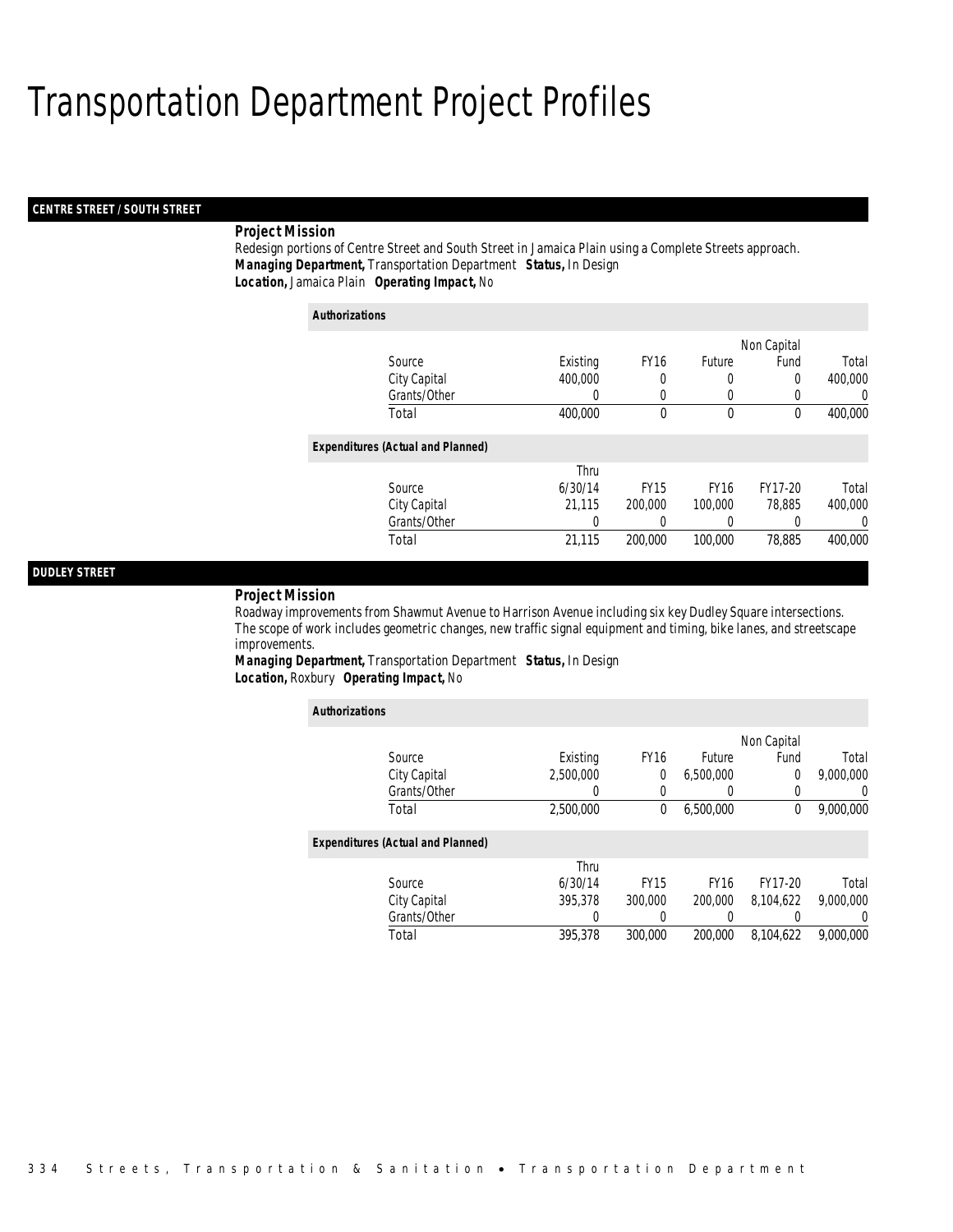### *FENWAY LONGWOOD KENMORE IMPROVEMENTS*

### *Project Mission*

 Infrastructure improvements for Boylston Street and Audubon Circle. Develop a bicycle and pedestrian path connecting the Riverway with Fenway and Yawkey Stations. *Managing Department,* Transportation Department *Status,* To Be Scheduled

*Location,* Fenway/Kenmore *Operating Impact,* No

#### *Authorizations*

|                                          |           |             |               | Non Capital |            |
|------------------------------------------|-----------|-------------|---------------|-------------|------------|
| Source                                   | Existing  | <b>FY16</b> | <b>Future</b> | Fund        | Total      |
| City Capital                             | 0         | 0           | 0             |             | 0          |
| Grants/Other                             | 7,000,000 | $\Omega$    | 0             | 5,500,000   | 12,500,000 |
| Total                                    | 7,000,000 | $\theta$    | 0             | 5,500,000   | 12,500,000 |
| <b>Expenditures (Actual and Planned)</b> |           |             |               |             |            |
|                                          | Thru      |             |               |             |            |
| Source                                   | 6/30/14   | <b>FY15</b> | <b>FY16</b>   | FY17-20     | Total      |
| City Capital                             | 0         | 0           | 0             | 0           | 0          |
| Grants/Other                             | 975,018   | 0           | 2,000,000     | 4,024,982   | 7,000,000  |
| Total                                    | 975,018   | $\theta$    | 2,000,000     | 4,024,982   | 7,000,000  |
|                                          |           |             |               |             |            |

#### *MELNEA CASS BOULEVARD*

*Project Mission*

 Reconstruct Melnea Cass Blvd. in conjunction with the South Bay Harbor Trail project. State and federal construction funding anticipated.

*Managing Department,* Transportation Department *Status,* In Design*Location,* Roxbury *Operating Impact,* No

| <b>Authorizations</b>                    |          |             |             |             |           |
|------------------------------------------|----------|-------------|-------------|-------------|-----------|
|                                          |          |             |             | Non Capital |           |
| Source                                   | Existing | <b>FY16</b> | Future      | Fund        | Total     |
| City Capital                             | 600,000  | 0           | 0           | $\Omega$    | 600,000   |
| Grants/Other                             | 0        | 0           | 0           | 7,437,105   | 7,437,105 |
| Total                                    | 600,000  | 0           | 0           | 7,437,105   | 8,037,105 |
| <b>Expenditures (Actual and Planned)</b> |          |             |             |             |           |
|                                          | Thru     |             |             |             |           |
| Source                                   | 6/30/14  | <b>FY15</b> | <b>FY16</b> | FY17-20     | Total     |
| City Capital                             | 379.442  | $\Omega$    | 170.558     | 50,000      | 600,000   |
| Grants/Other                             | 0        | 0           | 0           |             | 0         |
| Total                                    | 379.442  | 0           | 170,558     | 50,000      | 600,000   |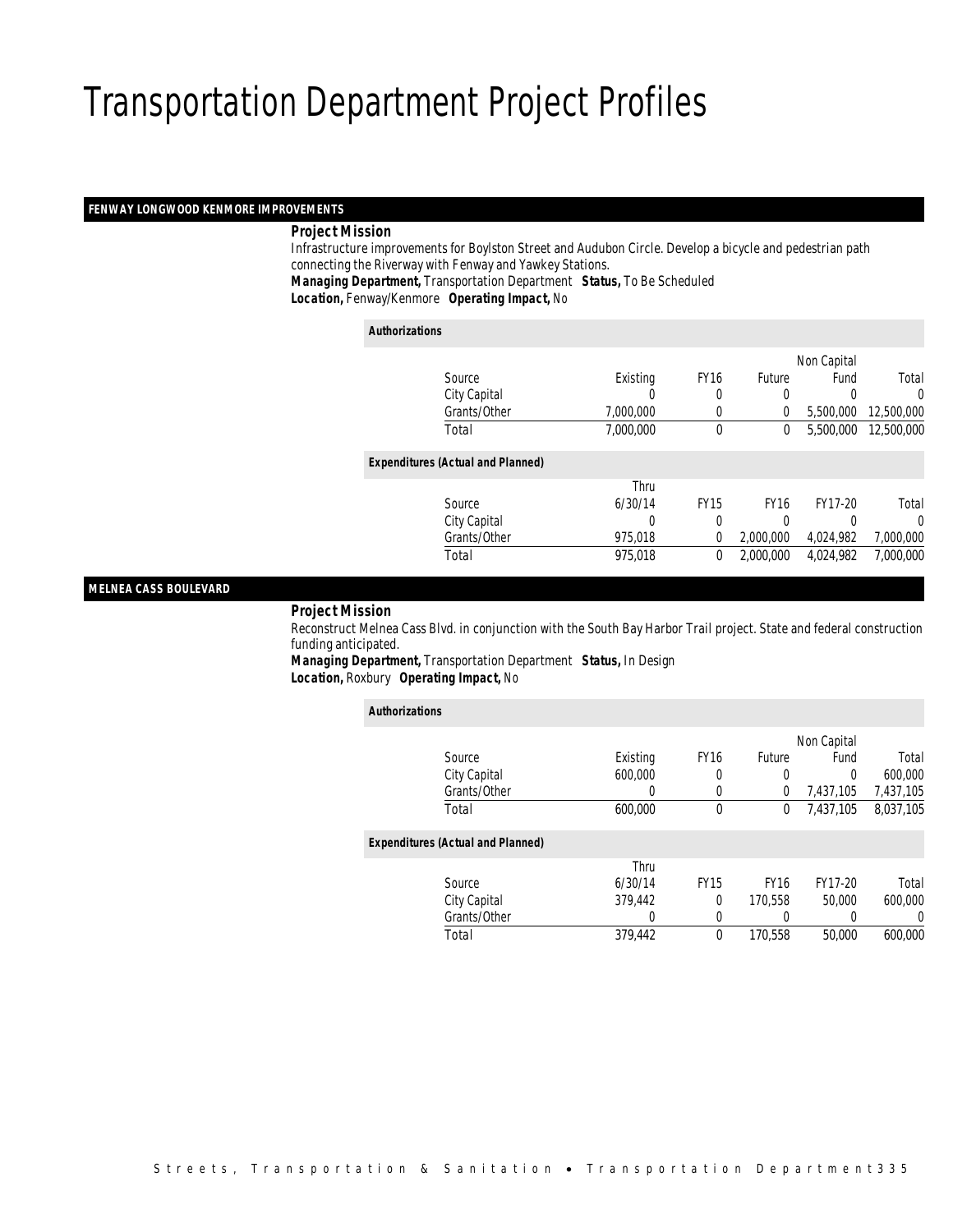#### *MUNICIPAL PARKING LOTS*

#### *Project Mission*

Lighting, paving, re-striping, and other upgrades to municipal parking lots citywide. *Managing Department,* Transportation Department *Status,* In Construction*Location,* Citywide *Operating Impact,* No

| <b>Authorizations</b> |                                          |           |             |             |             |                  |
|-----------------------|------------------------------------------|-----------|-------------|-------------|-------------|------------------|
|                       |                                          |           |             |             | Non Capital |                  |
|                       | Source                                   | Existing  | <b>FY16</b> | Future      | Fund        | Total            |
|                       | City Capital                             | 1.400.000 | 385,000     | 0           | 0           | 1.785.000        |
|                       | Grants/Other                             | 0         | 0           | 0           | $\theta$    | $\left( \right)$ |
|                       | Total                                    | 1,400,000 | 385,000     | $\mathbf 0$ | 0           | 1,785,000        |
|                       | <b>Expenditures (Actual and Planned)</b> |           |             |             |             |                  |
|                       |                                          | Thru      |             |             |             |                  |
|                       | Source                                   | 6/30/14   | <b>FY15</b> | <b>FY16</b> | FY17-20     | Total            |
|                       | City Capital                             | 616,956   | 585,000     | 500,000     | 83,044      | 1.785.000        |
|                       | Grants/Other                             | 0         | 0           | 0           |             | 0                |
|                       | Total                                    | 616,956   | 585,000     | 500,000     | 83.044      | 1.785.000        |

### *PARKING METER REPLACEMENTS*

#### *Project Mission*

Replace and upgrade existing meter system. *Managing Department,* Transportation Department *Status,* New Project*Location,* Various neighborhoods *Operating Impact,* No

| <b>Authorizations</b>                    |          |                |             |             |           |
|------------------------------------------|----------|----------------|-------------|-------------|-----------|
|                                          |          |                |             | Non Capital |           |
| Source                                   | Existing | <b>FY16</b>    | Future      | Fund        | Total     |
| City Capital                             |          |                | 0           |             | 0         |
| Grants/Other                             | $\left($ | 6,000,000      |             | 0           | 6,000,000 |
| Total                                    | 0        | 6,000,000      | 0           | 0           | 6,000,000 |
| <b>Expenditures (Actual and Planned)</b> |          |                |             |             |           |
|                                          | Thru     |                |             |             |           |
| Source                                   | 6/30/14  | <b>FY15</b>    | <b>FY16</b> | FY17-20     | Total     |
| City Capital                             | 0        | 0              | 0           | 0           | 0         |
| Grants/Other                             | 0        | $\overline{0}$ | 6,000,000   | 0           | 6,000,000 |
| Total                                    | 0        | 0              | 6.000.000   | 0           | 6.000.000 |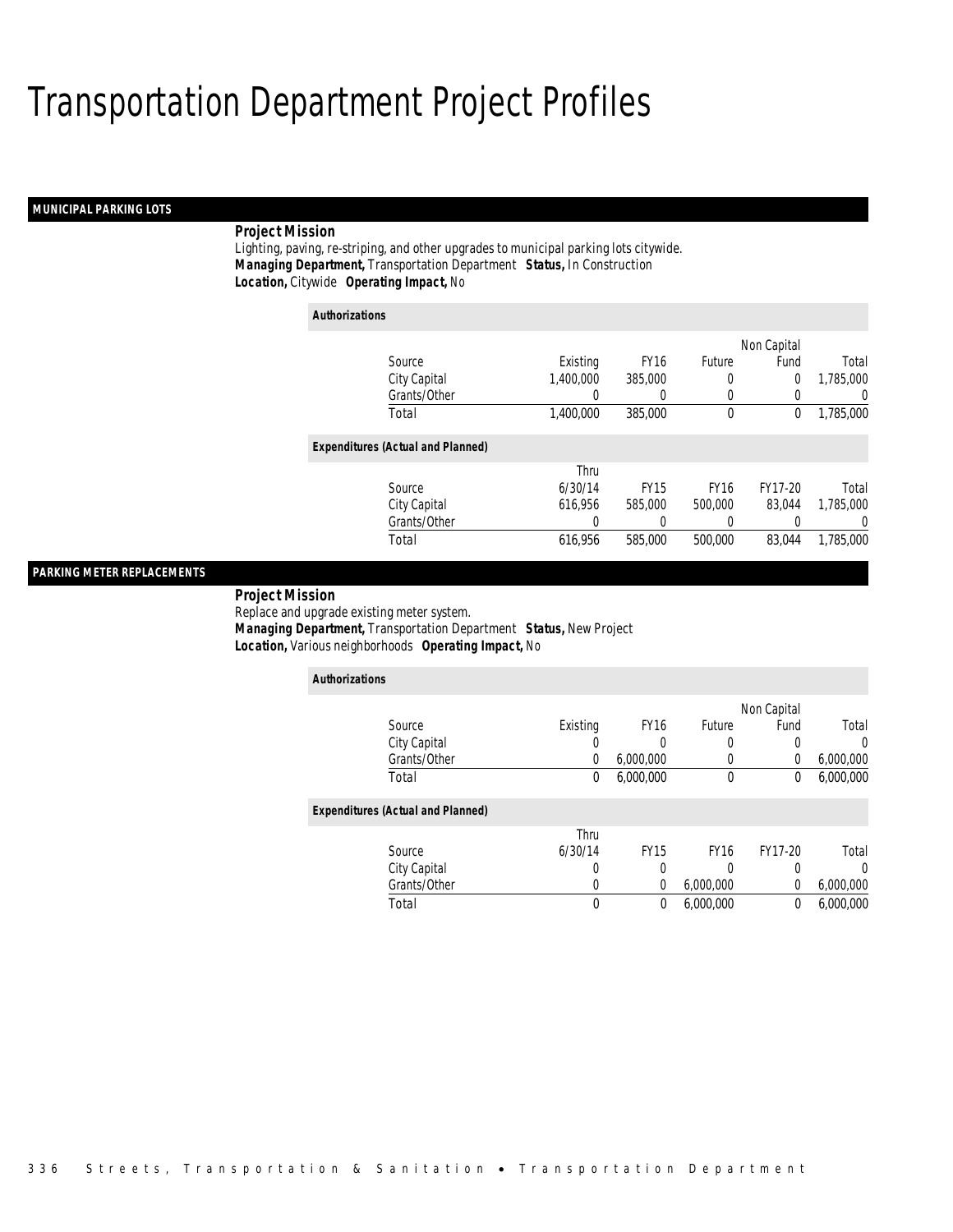#### *SOUTH BAY HARBOR TRAIL*

### *Project Mission*

 Design and construct an important link in the City's Greenway, connecting trails from the Fenway, the Southwest Corridor, Charles River Park, Broadway Bridge, and the Central Artery parks. *Managing Department,* Transportation Department *Status,* In Design*Location,* South End *Operating Impact,* No

#### *Authorizations*

|                                          |          |             |               | Non Capital |           |
|------------------------------------------|----------|-------------|---------------|-------------|-----------|
| Source                                   | Existing | <b>FY16</b> | <b>Future</b> | Fund        | Total     |
| City Capital                             | 0        | 0           |               |             | O         |
| Grants/Other                             | 480,000  | 0           | 3,370,000     | 0           | 3,850,000 |
| Total                                    | 480,000  | 0           | 3,370,000     | 0           | 3,850,000 |
| <b>Expenditures (Actual and Planned)</b> |          |             |               |             |           |
|                                          | Thru     |             |               |             |           |
| Source                                   | 6/30/14  | <b>FY15</b> | <b>FY16</b>   | FY17-20     | Total     |
| City Capital                             | 0        | 0           | 0             |             | 0         |
| Grants/Other                             | 395,479  | 0           | 0             | 3,454,521   | 3,850,000 |
| Total                                    | 395,479  | $\Omega$    | 0             | 3,454,521   | 3,850,000 |
|                                          |          |             |               |             |           |

#### *STRATEGIC BICYCLE NETWORK PROJECT*

*Project Mission*

 Maximize usage in existing high volume bike lanes via construction of bike lane extensions and connections with citywide key bike corridors.

*Managing Department,* Transportation Department *Status,* In Design*Location,* Citywide *Operating Impact,* Yes

| <b>Authorizations</b>                    |           |             |             |             |           |
|------------------------------------------|-----------|-------------|-------------|-------------|-----------|
|                                          |           |             |             | Non Capital |           |
| Source                                   | Existing  | <b>FY16</b> | Future      | Fund        | Total     |
| City Capital                             | 6,602,763 | 0           | 0           | 0           | 6,602,763 |
| Grants/Other                             |           | 0           | 0           |             | 0         |
| Total                                    | 6,602,763 | 0           | 0           | 0           | 6,602,763 |
| <b>Expenditures (Actual and Planned)</b> |           |             |             |             |           |
|                                          | Thru      |             |             |             |           |
| Source                                   | 6/30/14   | <b>FY15</b> | <b>FY16</b> | FY17-20     | Total     |
| City Capital                             | 4.143.426 | 900.000     | 900.000     | 659.337     | 6.602.763 |
| Grants/Other                             |           |             | 0           |             | 0         |
| Total                                    | 4.143.426 | 900.000     | 900.000     | 659.337     | 6.602.763 |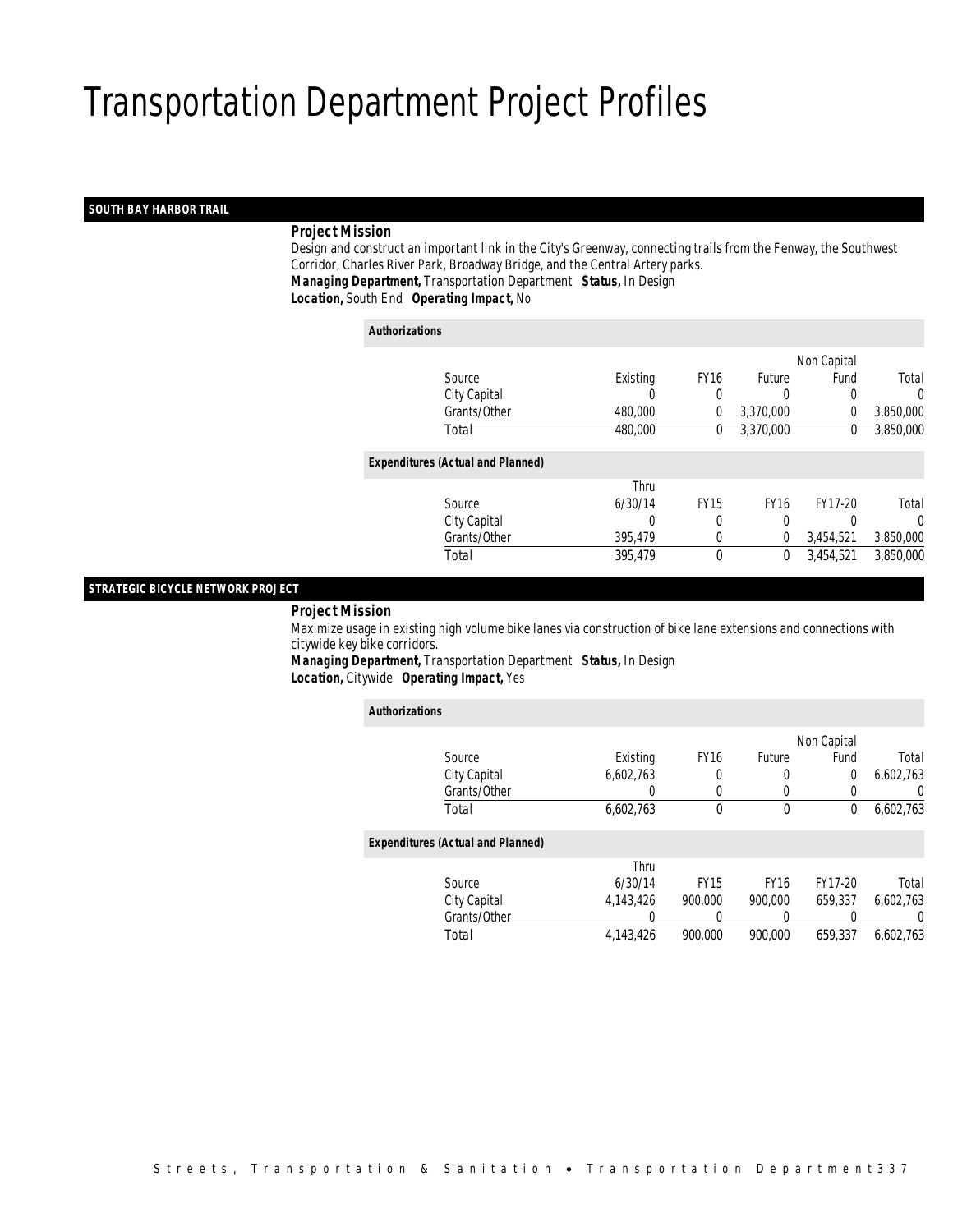#### *STREET RULE BOOK*

#### *Project Mission*

Compile an electronic rulebook of citywide curbside parking regulations. *Managing Department,* Transportation Department *Status,* New Project*Location,* Various neighborhoods *Operating Impact,* No

| <b>Authorizations</b>                    |          |             |             |             |          |
|------------------------------------------|----------|-------------|-------------|-------------|----------|
|                                          |          |             |             | Non Capital |          |
| Source                                   | Existing | <b>FY16</b> | Future      | Fund        | Total    |
| City Capital                             | 0        | 0           | 0           |             | $\Omega$ |
| Grants/Other                             | 0        | 500,000     | 0           | 0           | 500,000  |
| Total                                    | 0        | 500,000     | $\mathbf 0$ | 0           | 500,000  |
| <b>Expenditures (Actual and Planned)</b> |          |             |             |             |          |
|                                          | Thru     |             |             |             |          |
| Source                                   | 6/30/14  | <b>FY15</b> | <b>FY16</b> | FY17-20     | Total    |
| City Capital                             | 0        | 0           | 0           | 0           | $\Omega$ |
| Grants/Other                             | 0        | 0           | 500,000     | 0           | 500,000  |
| Total                                    | 0        | 0           | 500,000     | 0           | 500,000  |

### *TRAFFIC SIGNAL CONSTRUCTION PROJECTS*

*Project Mission* 

Install new or upgrade existing traffic signals and controls, and communications, detection and monitoring equipment and systems at multiple bundled locations.

*Managing Department,* Transportation Department *Status,* In Construction*Location,* Citywide *Operating Impact,* No

| <b>Authorizations</b>                    |           |                  |             |             |                  |
|------------------------------------------|-----------|------------------|-------------|-------------|------------------|
|                                          |           |                  |             | Non Capital |                  |
| Source                                   | Existing  | FY <sub>16</sub> | Future      | Fund        | Total            |
| City Capital                             | 3,076,698 | 0                |             | 0           | 3,076,698        |
| Grants/Other                             | 0         |                  |             |             | $\left( \right)$ |
| Total                                    | 3,076,698 | 0                | $\theta$    | 0           | 3,076,698        |
| <b>Expenditures (Actual and Planned)</b> |           |                  |             |             |                  |
|                                          | Thru      |                  |             |             |                  |
| Source                                   | 6/30/14   | <b>FY15</b>      | <b>FY16</b> | FY17-20     | Total            |
| City Capital                             | 2.433.986 | 200,000          | 200,000     | 242.712     | 3,076,698        |
| Grants/Other                             | 0         |                  |             |             | $\left( \right)$ |
| Total                                    | 2.433.986 | 200,000          | 200,000     | 242.712     | 3,076,698        |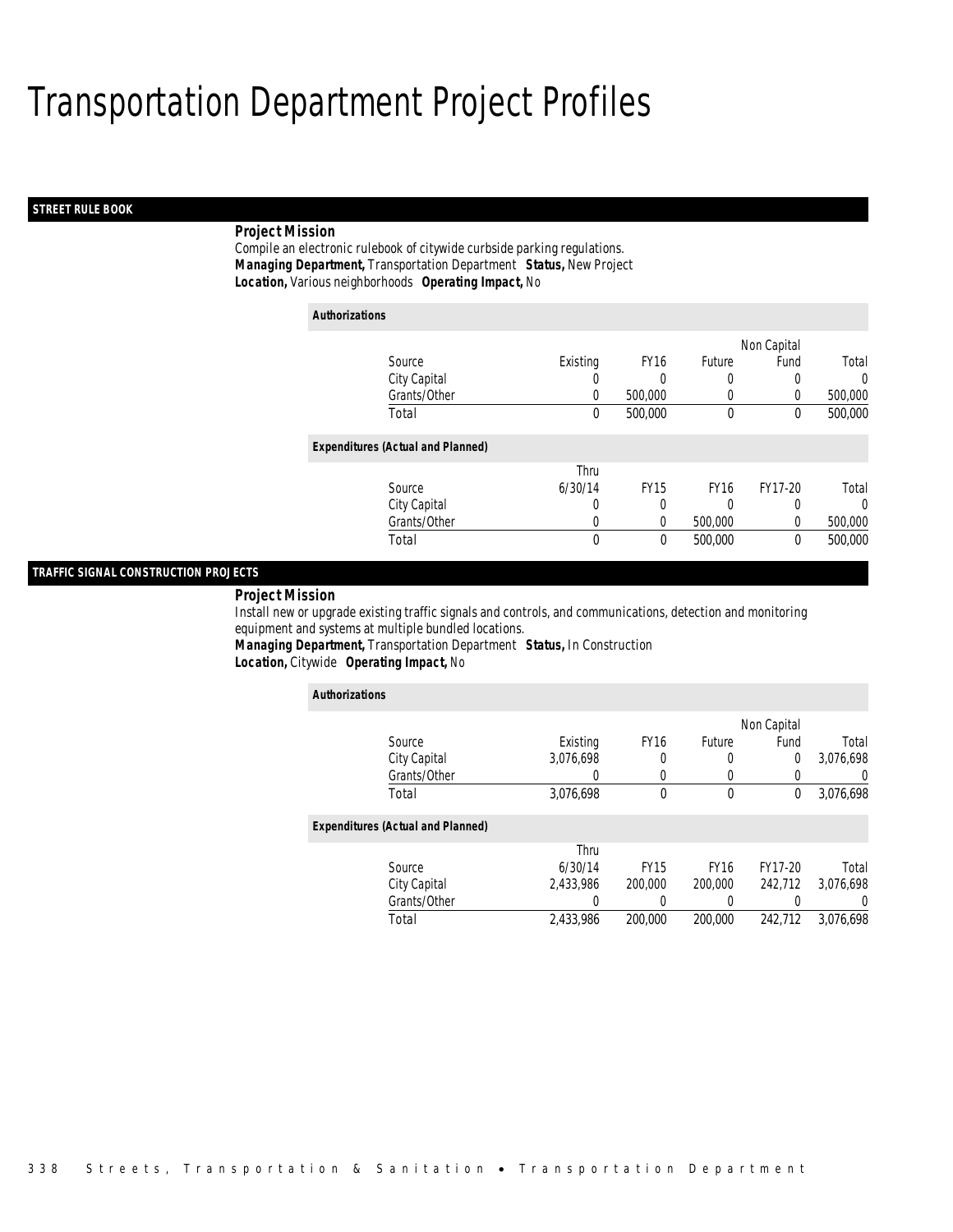#### *TRAFFIC SIGNAL CONTROL BOXES*

#### *Project Mission*

 Purchase and install traffic signal control boxes. *Managing Department,* Transportation Department *Status,* Annual Program*Location,* Citywide *Operating Impact,* No

|                       | $\epsilon$ , $\ldots$ $\epsilon$ $\epsilon$ $\epsilon$ $\ldots$ $\epsilon$ $\epsilon$ $\ldots$ $\epsilon$ |           |             |             |             |           |
|-----------------------|-----------------------------------------------------------------------------------------------------------|-----------|-------------|-------------|-------------|-----------|
| <b>Authorizations</b> |                                                                                                           |           |             |             |             |           |
|                       |                                                                                                           |           |             |             | Non Capital |           |
|                       | Source                                                                                                    | Existing  | <b>FY16</b> | Future      | Fund        | Total     |
|                       | City Capital                                                                                              | 2,418,432 | 0           | 0           | 0           | 2,418,432 |
|                       | Grants/Other                                                                                              | 0         | 0           | 0           | 0           | 0         |
|                       | Total                                                                                                     | 2,418,432 | 0           | $\mathbf 0$ | 0           | 2,418,432 |
|                       | <b>Expenditures (Actual and Planned)</b>                                                                  |           |             |             |             |           |
|                       |                                                                                                           | Thru      |             |             |             |           |
|                       | Source                                                                                                    | 6/30/14   | <b>FY15</b> | <b>FY16</b> | FY17-20     | Total     |
|                       | City Capital                                                                                              | 1,602,477 | 164,000     | 300,000     | 351.955     | 2,418,432 |
|                       | Grants/Other                                                                                              | 0         | 0           | 0           | 0           | 0         |
|                       | Total                                                                                                     | 1,602,477 | 164,000     | 300,000     | 351.955     | 2,418,432 |

*TRAFFIC SIGNAL CORRIDOR RE-TIMING PROGRAM* 

*Project Mission*

 Retime traffic signal equipment along arterial corridors to improve traffic flow. *Managing Department,* Transportation Department *Status,* Annual Program*Location,* Citywide *Operating Impact,* No

| <b>Authorizations</b>                    |           |                  |             |             |           |
|------------------------------------------|-----------|------------------|-------------|-------------|-----------|
|                                          |           |                  |             | Non Capital |           |
| Source                                   | Existing  | <b>FY16</b>      | Future      | Fund        | Total     |
| City Capital                             | 1,250,000 | 0                | 0           | 0           | 1.250.000 |
| Grants/Other                             | 0         | 0                | 0           |             | 0         |
| Total                                    | 1,250,000 | $\mathbf 0$      | 0           | 0           | 1,250,000 |
| <b>Expenditures (Actual and Planned)</b> |           |                  |             |             |           |
|                                          | Thru      |                  |             |             |           |
| Source                                   | 6/30/14   | FY <sub>15</sub> | <b>FY16</b> | FY17-20     | Total     |
| City Capital                             | 722,156   | 250,000          | 250,000     | 27,844      | 1.250.000 |
| Grants/Other                             | 0         | 0                |             |             | 0         |
| Total                                    | 722.156   | 250,000          | 250,000     | 27.844      | 1.250.000 |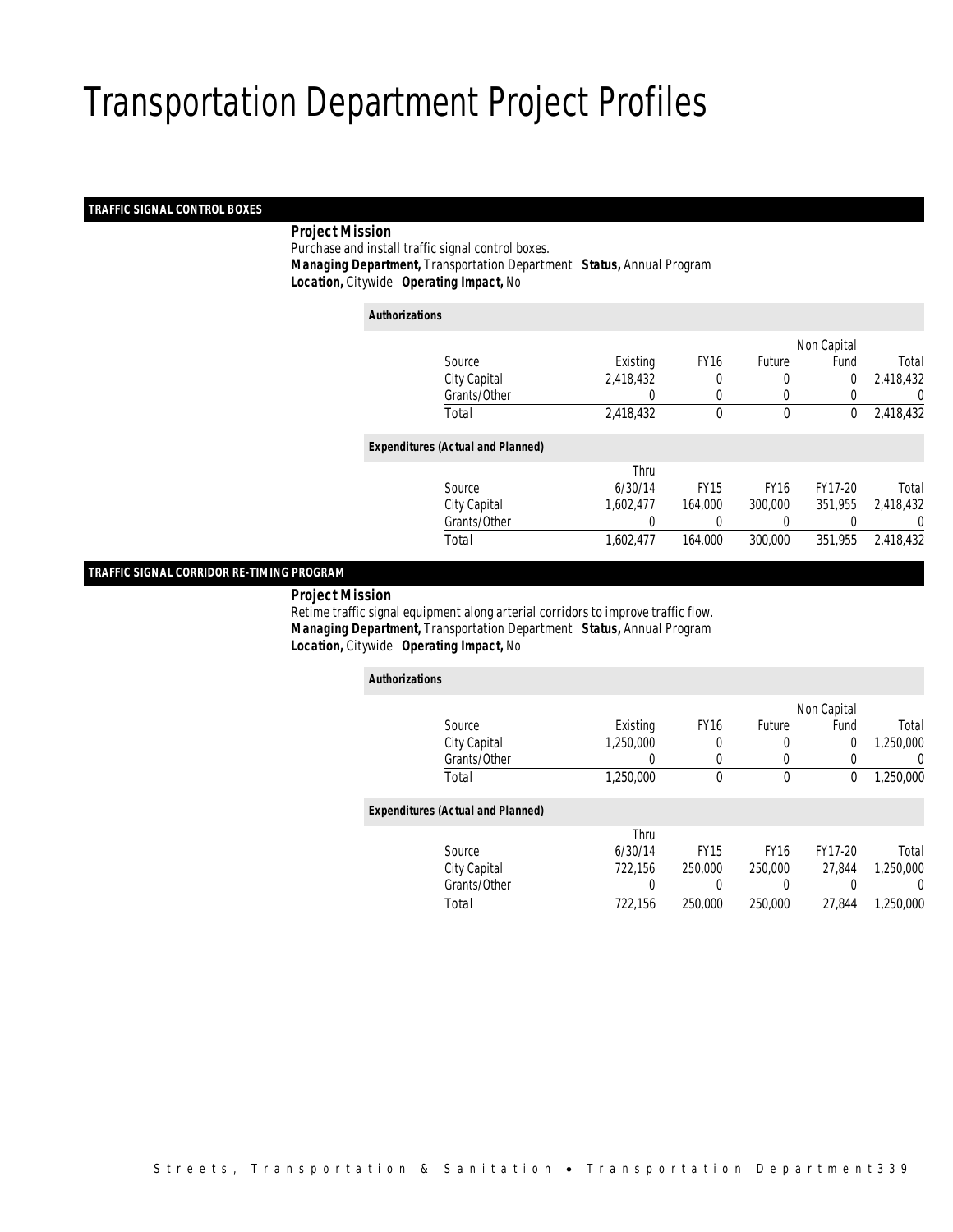#### *TRAFFIC SIGNAL EQUIPMENT ON-CALL*

#### *Project Mission*

Install new or upgrade existing traffic signals and controls, and communications, detection and monitoring equipment and systems based on in-house design plans.

*Managing Department,* Transportation Department *Status,* Annual Program

*Location,* Citywide *Operating Impact,* No

| <b>Authorizations</b>                    |            |             |             |             |                  |
|------------------------------------------|------------|-------------|-------------|-------------|------------------|
|                                          |            |             |             | Non Capital |                  |
| Source                                   | Existing   | <b>FY16</b> | Future      | Fund        | Total            |
| City Capital                             | 11,070,161 | 400,131     | 0           | 0           | 11,470,292       |
| Grants/Other                             |            | 0           |             | $\Omega$    | 0                |
| Total                                    | 11.070.161 | 400.131     | 0           | $^{0}$      | 11,470,292       |
| <b>Expenditures (Actual and Planned)</b> |            |             |             |             |                  |
|                                          | Thru       |             |             |             |                  |
| Source                                   | 6/30/14    | <b>FY15</b> | <b>FY16</b> | FY17-20     | Total            |
| City Capital                             | 8.392.192  | 1,500,000   | 1.500.000   | 78.099      | 11.470.292       |
| Grants/Other                             |            |             |             |             | $\left( \right)$ |
| Total                                    | 8,392,192  | 1,500,000   | 1,500,000   | 78.099      | 11,470,292       |

#### *TRAFFIC SIGNALS AT 9 LOCATIONS*

#### *Project Mission*

Upgrade five traffic control signal locations and install new traffic control signals at four locations. Some locations require minor geometric changes to improve safety and operations. Accessible pedestrian ramps will be reconstructed as needed.

*Managing Department,* Transportation Department *Status,* In Design*Location,* Various neighborhoods *Operating Impact,* No

| <b>Authorizations</b>                    |          |             |             |             |           |
|------------------------------------------|----------|-------------|-------------|-------------|-----------|
|                                          |          |             |             | Non Capital |           |
| Source                                   | Existing | <b>FY16</b> | Future      | Fund        | Total     |
| City Capital                             | 450.907  | 0           | 0           | 0           | 450.907   |
| Grants/Other                             | 0        | 0           | 0           | 3,036,200   | 3,036,200 |
| Total                                    | 450,907  | 0           | 0           | 3,036,200   | 3,487,107 |
| <b>Expenditures (Actual and Planned)</b> |          |             |             |             |           |
|                                          | Thru     |             |             |             |           |
| Source                                   | 6/30/14  | <b>FY15</b> | <b>FY16</b> | FY17-20     | Total     |
| City Capital                             | 248,600  | 35,000      | 65,000      | 102.307     | 450.907   |
| Grants/Other                             | 0        | 0           | 0           |             | 0         |
| Total                                    | 248,600  | 35,000      | 65,000      | 102.307     | 450.907   |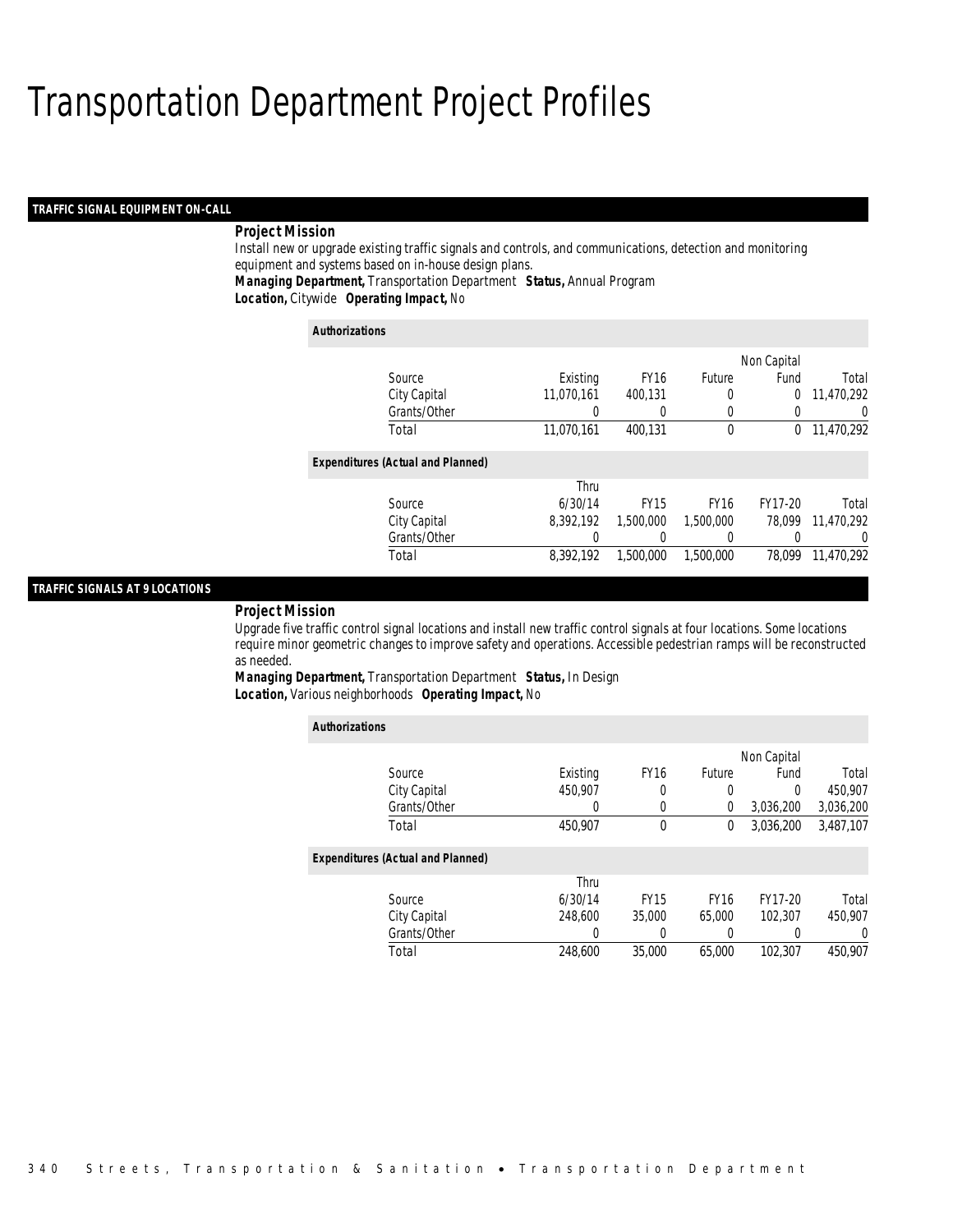#### *TRAFFIC SIGNALS BATTERY BACKUP*

#### *Project Mission*

 Design, procurement, and installation of battery backup equipment for traffic signal boxes. *Managing Department,* Transportation Department *Status,* Annual Program*Location,* Citywide *Operating Impact,* No

*Authorizations*

|                                          |          |             |               | Non Capital |         |
|------------------------------------------|----------|-------------|---------------|-------------|---------|
| Source                                   | Existing | <b>FY16</b> | <b>Future</b> | Fund        | Total   |
| City Capital                             | 640,000  | 50,000      | 0             | 0           | 690,000 |
| Grants/Other                             | $\left($ | 0           | 0             | 0           | 0       |
| Total                                    | 640,000  | 50,000      | $\theta$      | $\theta$    | 690,000 |
|                                          |          |             |               |             |         |
| <b>Expenditures (Actual and Planned)</b> |          |             |               |             |         |
|                                          | Thru     |             |               |             |         |
| Source                                   | 6/30/14  | <b>FY15</b> | <b>FY16</b>   | FY17-20     | Total   |
| City Capital                             | 155,745  | 140,000     | 140,000       | 254,255     | 690,000 |
| Grants/Other                             | 0        |             | 0             |             | 0       |
| Total                                    | 155,745  | 140,000     | 140,000       | 254,255     | 690,000 |
|                                          |          |             |               |             |         |

### *TRAFFIC SIGNALS DESIGN SERVICES*

#### *Project Mission*

 Design services for traffic signals throughout the City. *Managing Department,* Transportation Department *Status,* Annual Program*Location,* Citywide *Operating Impact,* No

| <b>Authorizations</b>                    |           |             |             |             |           |
|------------------------------------------|-----------|-------------|-------------|-------------|-----------|
|                                          |           |             |             | Non Capital |           |
| Source                                   | Existing  | <b>FY16</b> | Future      | Fund        | Total     |
| City Capital                             | 1,850,000 | 0           | 0           | 0           | 1,850,000 |
| Grants/Other                             | 0         | 0           | 0           |             | $\left($  |
| Total                                    | 1,850,000 | 0           | $\mathbf 0$ | 0           | 1,850,000 |
| <b>Expenditures (Actual and Planned)</b> |           |             |             |             |           |
|                                          | Thru      |             |             |             |           |
| Source                                   | 6/30/14   | <b>FY15</b> | <b>FY16</b> | FY17-20     | Total     |
| City Capital                             | 867.274   | 250,000     | 250,000     | 482.726     | 1.850.000 |
| Grants/Other                             | 0         | 0           | 0           |             | $\left($  |
| Total                                    | 867,274   | 250,000     | 250,000     | 482.726     | 1.850.000 |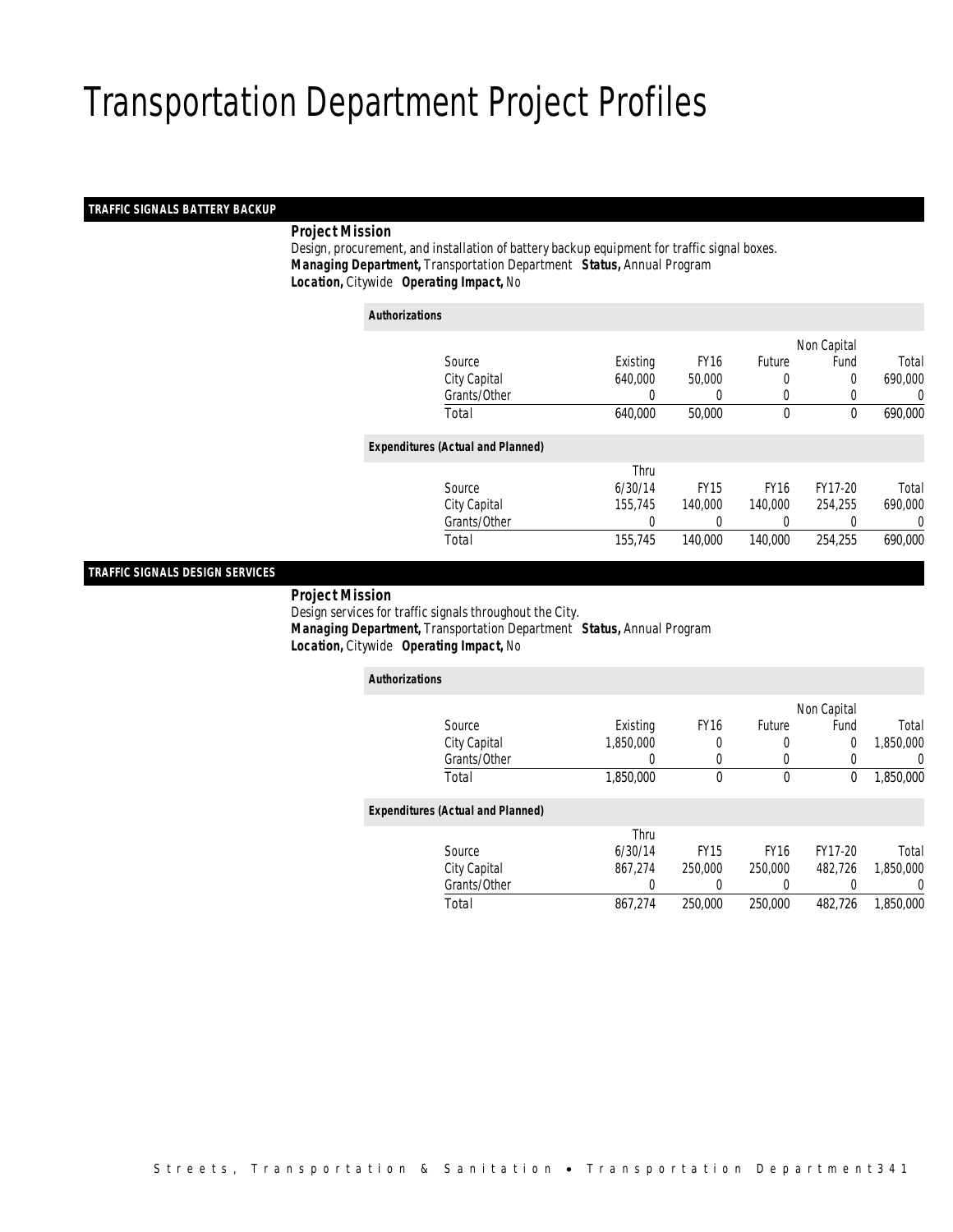#### *TRANSPORTATION PLANNING*

#### *Project Mission*

Develop neighborhood or strategic transportation action plans including traffic flow, major arterials, pedestrian safety, parking, bicycle access and regional project plans.

*Managing Department,* Transportation Department *Status,* Annual Program

*Location,* Citywide *Operating Impact,* No

| <b>Authorizations</b>                    |           |             |             |             |                  |
|------------------------------------------|-----------|-------------|-------------|-------------|------------------|
|                                          |           |             |             | Non Capital |                  |
| Source                                   | Existing  | <b>FY16</b> | Future      | Fund        | Total            |
| City Capital                             | 1.807.237 | 100,000     | 0           | $\Omega$    | 1,907,237        |
| Grants/Other                             |           | 0           | $\mathbf 0$ | 200,000     | 200,000          |
| Total                                    | 1.807.237 | 100,000     | $\theta$    | 200,000     | 2,107,237        |
| <b>Expenditures (Actual and Planned)</b> |           |             |             |             |                  |
|                                          | Thru      |             |             |             |                  |
| Source                                   | 6/30/14   | <b>FY15</b> | <b>FY16</b> | FY17-20     | Total            |
| City Capital                             | 834,478   | 300,000     | 300,000     | 472.759     | 1.907.237        |
| Grants/Other                             | 0         |             |             |             | $\left( \right)$ |
| Total                                    | 834.478   | 300,000     | 300,000     | 472.759     | 1.907.237        |

#### *VISION ZERO*

#### *Project Mission*

Implement roadway design changes to reduce speeds, control movements and improve visibility of vulnerable users. *Managing Department,* Transportation Department *Status,* New Project*Location,* Various neighborhoods *Operating Impact,* Yes

| <b>Authorizations</b>                    |          |             |             |             |         |
|------------------------------------------|----------|-------------|-------------|-------------|---------|
|                                          |          |             |             | Non Capital |         |
| Source                                   | Existing | <b>FY16</b> | Future      | Fund        | Total   |
| City Capital                             | 0        | 400,000     | 200,000     | 0           | 600,000 |
| Grants/Other                             | 0        | 0           | 0           |             | 0       |
| Total                                    | 0        | 400.000     | 200,000     | 0           | 600,000 |
| <b>Expenditures (Actual and Planned)</b> |          |             |             |             |         |
|                                          | Thru     |             |             |             |         |
| Source                                   | 6/30/14  | <b>FY15</b> | <b>FY16</b> | FY17-20     | Total   |
| City Capital                             | 0        | 0           | 200,000     | 400.000     | 600,000 |
| Grants/Other                             | 0        | 0           | 0           |             | 0       |
| Total                                    | 0        | 0           | 200,000     | 400.000     | 600,000 |